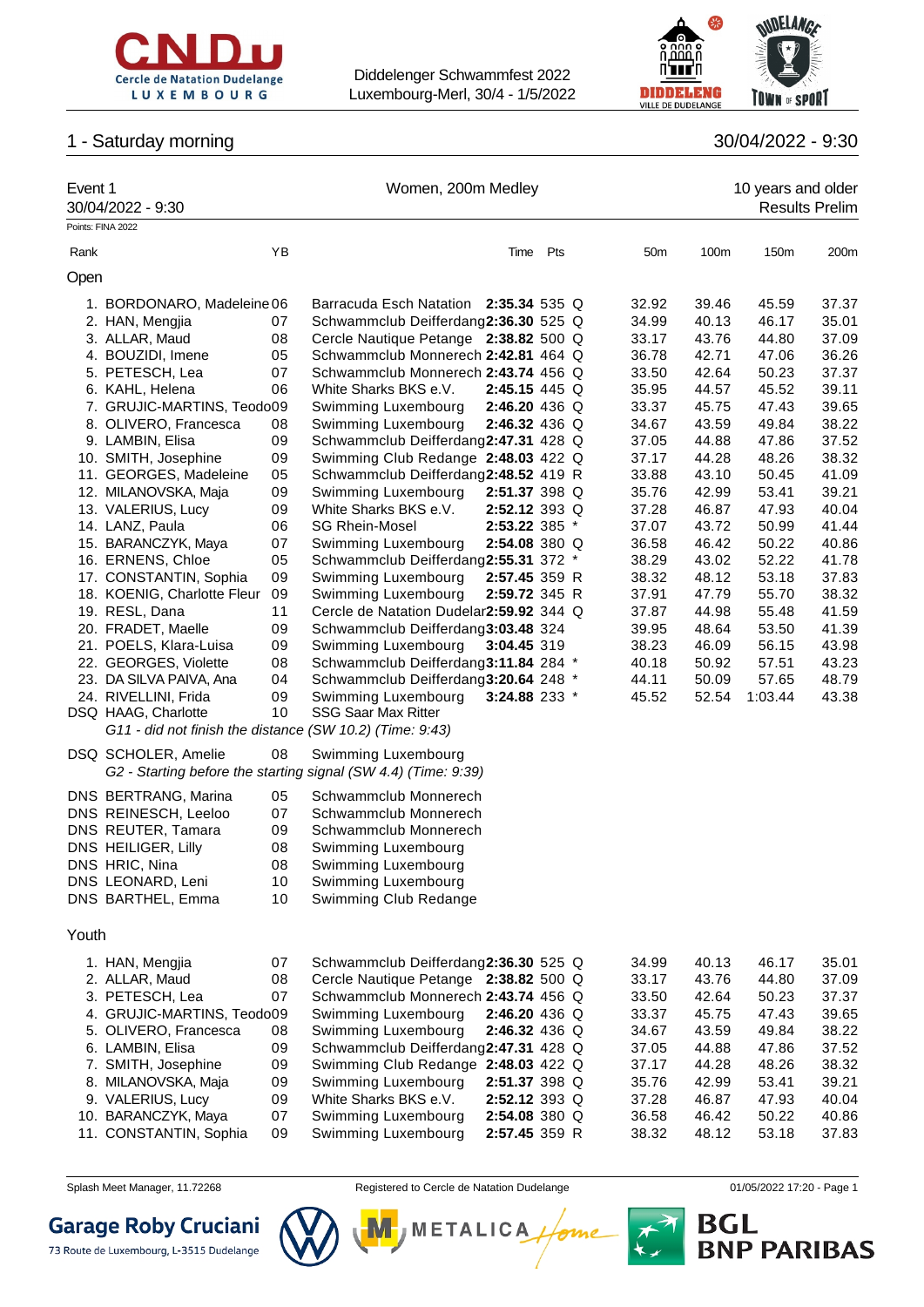



#### Event 1, Girls, 200m Medley, Prelim, Youth

| Rank |                                                          | ΥB |                                                                | Time Pts | 50 <sub>m</sub> | 100 <sub>m</sub> | 150 <sub>m</sub> | 200m  |
|------|----------------------------------------------------------|----|----------------------------------------------------------------|----------|-----------------|------------------|------------------|-------|
|      | 12. KOENIG, Charlotte Fleur                              | 09 | Swimming Luxembourg<br>2:59.72 345 R                           |          | 37.91           | 47.79            | 55.70            | 38.32 |
|      | 13. FRADET, Maelle                                       | 09 | Schwammclub Deifferdang3:03.48 324                             |          | 39.95           | 48.64            | 53.50            | 41.39 |
|      | 14. POELS, Klara-Luisa                                   | 09 | Swimming Luxembourg<br>3:04.45 319                             |          | 38.23           | 46.09            | 56.15            | 43.98 |
|      | 15. GEORGES, Violette                                    | 08 | Schwammclub Deifferdang3:11.84 284 *                           |          | 40.18           | 50.92            | 57.51            | 43.23 |
|      | 16. RIVELLINI, Frida                                     | 09 | Swimming Luxembourg<br>$3:24.88$ 233 $*$                       |          | 45.52           | 52.54            | 1:03.44          | 43.38 |
|      | DSQ SCHOLER, Amelie                                      | 08 | Swimming Luxembourg                                            |          |                 |                  |                  |       |
|      |                                                          |    | G2 - Starting before the starting signal (SW 4.4) (Time: 9:39) |          |                 |                  |                  |       |
|      | DNS REINESCH, Leeloo                                     | 07 | Schwammclub Monnerech                                          |          |                 |                  |                  |       |
|      | DNS REUTER, Tamara                                       | 09 | Schwammclub Monnerech                                          |          |                 |                  |                  |       |
|      | DNS HEILIGER, Lilly                                      | 08 | Swimming Luxembourg                                            |          |                 |                  |                  |       |
|      | DNS HRIC, Nina                                           | 08 | Swimming Luxembourg                                            |          |                 |                  |                  |       |
|      |                                                          |    |                                                                |          |                 |                  |                  |       |
| Kids |                                                          |    |                                                                |          |                 |                  |                  |       |
|      | 1. RESL, Dana                                            | 11 | Cercle de Natation Dudelar 2:59.92 344 Q                       |          | 37.87           | 44.98            | 55.48            | 41.59 |
|      | DSQ HAAG, Charlotte                                      | 10 | <b>SSG Saar Max Ritter</b>                                     |          |                 |                  |                  |       |
|      | G11 - did not finish the distance (SW 10.2) (Time: 9:43) |    |                                                                |          |                 |                  |                  |       |
|      | DNS LEONARD, Leni                                        | 10 | Swimming Luxembourg                                            |          |                 |                  |                  |       |
|      | DNS BARTHEL, Emma                                        | 10 | Swimming Club Redange                                          |          |                 |                  |                  |       |
|      |                                                          |    |                                                                |          |                 |                  |                  |       |

| Event 2<br>Men, 200m Medley |                           |    |                                          |                   |     |  | 11 years and older |       |                       |       |
|-----------------------------|---------------------------|----|------------------------------------------|-------------------|-----|--|--------------------|-------|-----------------------|-------|
|                             | 30/04/2022 - 9:46         |    |                                          |                   |     |  |                    |       | <b>Results Prelim</b> |       |
|                             | Points: FINA 2022         |    |                                          |                   |     |  |                    |       |                       |       |
| Rank                        |                           | YB |                                          | Time              | Pts |  | 50 <sub>m</sub>    | 100m  | 150m                  | 200m  |
| Open                        |                           |    |                                          |                   |     |  |                    |       |                       |       |
|                             | 1. KEMP, Finn             | 05 | Swimming Luxembourg                      | 2:16.66580Q       |     |  | 28.52              | 35.66 | 38.55                 | 33.93 |
|                             | 2. DANTHINE, Zacharie     | 04 | <b>Barracuda Esch Natation</b>           | $2:17.61568$ Q    |     |  | 29.43              | 36.24 | 40.91                 | 31.03 |
|                             | 3. FEDOSEEV, Anton        | 07 | Swimming Luxembourg                      | 2:20.65 532 Q     |     |  | 30.80              | 36.49 | 40.19                 | 33.17 |
|                             | 4. ROLKO, Ricky           | 99 | Swimming Luxembourg                      | 2:21.25 525 Q     |     |  | 29.56              | 38.01 | 40.56                 | 33.12 |
|                             | 5. EASTMAN, Ben           | 95 | SV09 Voelklingen                         | 2:25.11 484 Q     |     |  | 29.50              | 40.77 | 42.33                 | 32.51 |
|                             | 6. CHAUSSARD, Albert      | 07 | Swimming Luxembourg                      | 2:25.35 482 Q     |     |  | 30.98              | 39.61 | 41.68                 | 33.08 |
|                             | 7. GRUNDHEBER, Maxence 08 |    | Swimming Club ERA                        | 2:29.71 441 Q     |     |  | 31.13              | 39.52 | 46.06                 | 33.00 |
|                             | 8. PASSER, Daniel         | 07 | Swimming Luxembourg                      | 2:30.02 438 Q     |     |  | 32.08              | 40.12 | 42.69                 | 35.13 |
|                             | 9. BRAUN, Nico            | 06 | <b>SSG Saar Max Ritter</b>               | 2:32.27 419 Q     |     |  | 31.83              | 40.93 | 42.19                 | 37.32 |
|                             | 10. BOZONCA, Gabriel      | 06 | Schwammclub Deifferdang2:33.43 410 Q     |                   |     |  | 31.99              | 40.80 | 45.63                 | 35.01 |
|                             | 11. VALENTINI, Stefano    | 09 | Schwammclub Monnerech 2:35.84 391 Q      |                   |     |  | 32.23              | 40.93 | 47.33                 | 35.35 |
|                             | 12. MEUNIER, Noa          | 08 | Schwammclub Deifferdang2:36.28 388 Q     |                   |     |  | 31.64              | 39.85 | 47.89                 | 36.90 |
|                             | 13. VIGUIER, Evan         | 08 | Swimming Luxembourg                      | 2:37.22 381 Q     |     |  | 33.16              | 40.96 | 47.40                 | 35.70 |
|                             | 14. SCHWAAB, Justin       | 04 | White Sharks BKS e.V.                    | $2:40.96$ 355 $*$ |     |  | 30.93              | 44.19 | 46.46                 | 39.38 |
|                             | 15. THILL, Hugo           | 09 | Schwammclub Deifferdang2:47.61 314 Q     |                   |     |  | 35.70              | 44.92 | 48.98                 | 38.01 |
|                             | 16. SUKHANOV, Maxim       | 04 | Cercle de Natation Dudelar2:49.99 301 *  |                   |     |  | 33.87              | 46.07 | 53.40                 | 36.65 |
|                             | 17. SCHEECK, Lennox       | 10 | Cercle Nautique Petange 2:53.91 281 Q    |                   |     |  | 39.28              | 47.06 | 48.01                 | 39.56 |
|                             | 18. METZLER, Charles      | 08 | Swimming Luxembourg                      | 2:56.30 270 Q     |     |  | 35.88              | 45.72 | 53.09                 | 41.61 |
|                             | 19. GEORGIEV, Theodor     | 08 | Swimming Luxembourg                      | $2:58.01$ 262 Q   |     |  | 38.47              | 44.27 | 55.06                 | 40.21 |
|                             | 20. NONOA, Francis        | 08 | Swimming Club ERA                        | 2:59.66 255 R     |     |  | 36.34              | 46.85 | 54.59                 | 41.88 |
|                             | 21. FABER, Max            | 09 | Schwammclub Monnerech 3:00.74 250 Q      |                   |     |  | 39.35              | 46.12 | 56.02                 | 39.25 |
|                             | 22. REINESCH, Inaki       | 09 | Schwammclub Deifferdang3:01.75 246 Q     |                   |     |  | 40.07              | 47.86 | 52.32                 | 41.50 |
|                             | 23. DEHALLEUX, Lukas      | 08 | Schwammclub Deifferdang3:02.05 245 R *   |                   |     |  | 36.77              | 49.27 | 57.06                 | 38.95 |
|                             | 24. WARD, James           | 10 | Schwammclub Monnerech 3:04.52 235 Q      |                   |     |  | 40.59              | 45.55 | 56.04                 | 42.34 |
|                             | 25. THOMAS, Oliver        | 08 | Cercle de Natation Dudelar 3:08.09 222 * |                   |     |  | 40.21              | 50.83 | 55.15                 | 41.90 |
|                             | 26. WIRION, Tunn          | 10 | Cercle de Natation Dudelar3:08.97 219 Q  |                   |     |  | 44.10              | 48.71 | 54.92                 | 41.24 |
|                             | 27. MOOG, Jules           | 08 | Swimming Luxembourg                      | 3:09.81 216 *     |     |  | 42.88              | 46.83 | 57.75                 | 42.35 |
|                             | 28. SIMAO NOGUEIRA, F.    | 11 | Schwammclub Deifferdang3:17.47 192 Q     |                   |     |  | 42.46              | 52.13 | 58.02                 | 44.86 |
|                             |                           |    |                                          |                   |     |  |                    |       |                       |       |

Splash Meet Manager, 11.72268 **Registered to Cercle de Natation Dudelange 11/05/2022 17:20** - Page 2

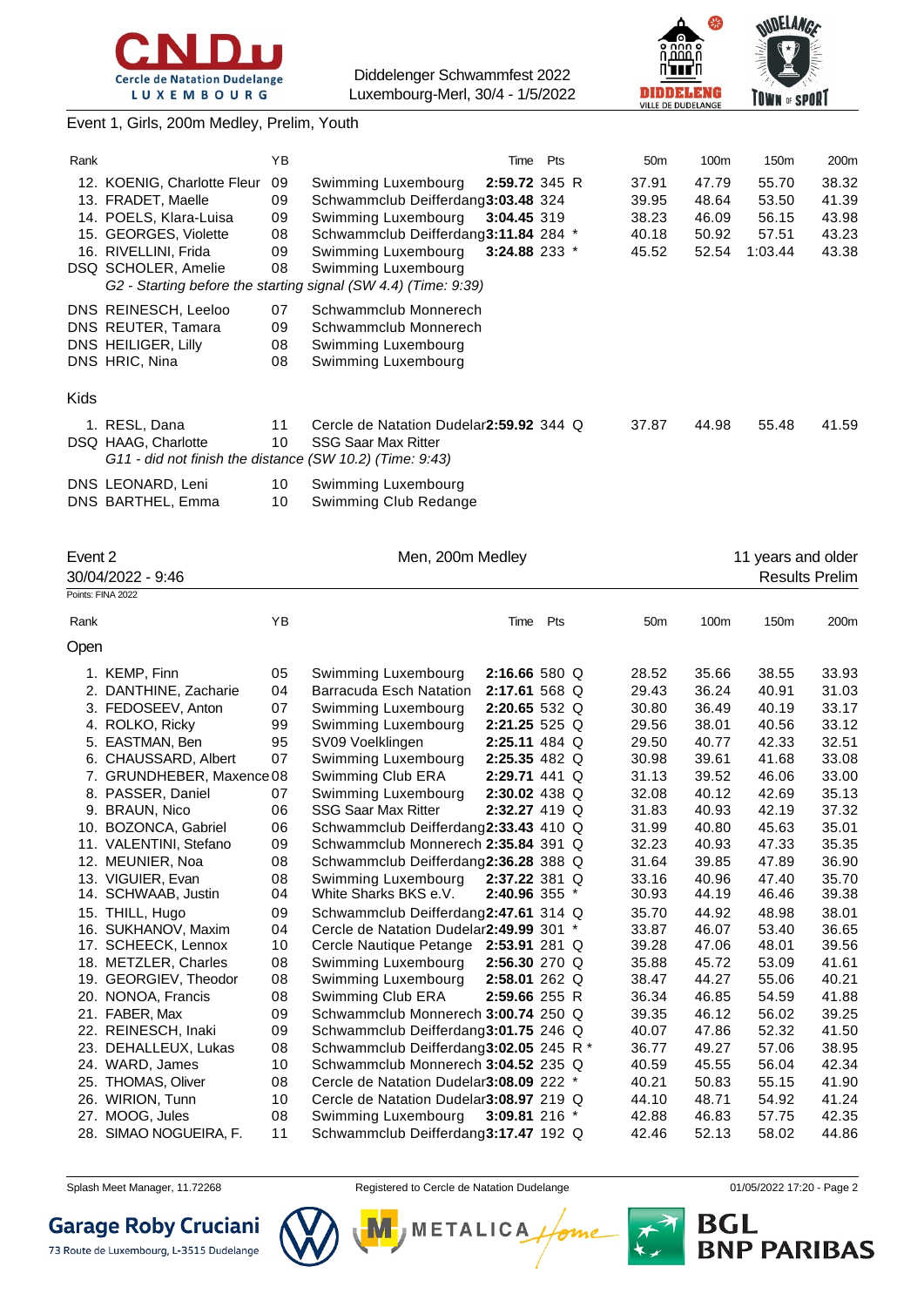



#### Event 2, Men, 200m Medley, Prelim, Open

| Rank  |                                                                                                                                                                                                                                                                                                                                                                              | ΥB                                                                               |                                                                                                                                                                                                                                                                                                                                                                                                                                                                                                                                                                      | Time                                                                                                                                                                   | Pts | 50 <sub>m</sub>                                                                                                            | 100m                                                                                                                       | 150m                                                                                                                       | 200m                                                                                                                       |
|-------|------------------------------------------------------------------------------------------------------------------------------------------------------------------------------------------------------------------------------------------------------------------------------------------------------------------------------------------------------------------------------|----------------------------------------------------------------------------------|----------------------------------------------------------------------------------------------------------------------------------------------------------------------------------------------------------------------------------------------------------------------------------------------------------------------------------------------------------------------------------------------------------------------------------------------------------------------------------------------------------------------------------------------------------------------|------------------------------------------------------------------------------------------------------------------------------------------------------------------------|-----|----------------------------------------------------------------------------------------------------------------------------|----------------------------------------------------------------------------------------------------------------------------|----------------------------------------------------------------------------------------------------------------------------|----------------------------------------------------------------------------------------------------------------------------|
|       | DSQ MIASIK-LEGRAND, Gabrie08                                                                                                                                                                                                                                                                                                                                                 |                                                                                  | Schwammclub Monnerech<br>M2 - section was not finished in accordance with the rule which applies to the stroke concerned (SW 9.3)                                                                                                                                                                                                                                                                                                                                                                                                                                    |                                                                                                                                                                        |     |                                                                                                                            |                                                                                                                            |                                                                                                                            |                                                                                                                            |
|       | DSQ SIEDLECKI, Michal                                                                                                                                                                                                                                                                                                                                                        | 08                                                                               | Swimming Club ERA<br>G2 - Starting before the starting signal (SW 4.4) (Time: 9:52)                                                                                                                                                                                                                                                                                                                                                                                                                                                                                  |                                                                                                                                                                        |     |                                                                                                                            |                                                                                                                            |                                                                                                                            |                                                                                                                            |
|       | DNS BOSCHI, Matteo<br>DNS DHONTE, Henri<br>DNS KIDD, Alexander<br>DNS KRIES, Leo<br>DNS MACLEAR, Gareth                                                                                                                                                                                                                                                                      | 06<br>04<br>09<br>08<br>05                                                       | Swimming Luxembourg<br>Swimming Luxembourg<br>Swimming Luxembourg<br>Swimming Luxembourg<br>Luxembourg Sharks Swimming Club                                                                                                                                                                                                                                                                                                                                                                                                                                          |                                                                                                                                                                        |     |                                                                                                                            |                                                                                                                            |                                                                                                                            |                                                                                                                            |
| Youth |                                                                                                                                                                                                                                                                                                                                                                              |                                                                                  |                                                                                                                                                                                                                                                                                                                                                                                                                                                                                                                                                                      |                                                                                                                                                                        |     |                                                                                                                            |                                                                                                                            |                                                                                                                            |                                                                                                                            |
|       | 1. FEDOSEEV, Anton<br>2. CHAUSSARD, Albert<br>3. GRUNDHEBER, Maxence 08<br>4. PASSER, Daniel<br>5. BRAUN, Nico<br>6. BOZONCA, Gabriel<br>7. MEUNIER, Noa<br>8. VIGUIER, Evan<br>9. METZLER, Charles<br>10. GEORGIEV, Theodor<br>11. NONOA, Francis<br>12. DEHALLEUX, Lukas<br>13. THOMAS, Oliver<br>14. MOOG, Jules<br>DSQ MIASIK-LEGRAND, Gabrie08<br>DSQ SIEDLECKI, Michal | 07<br>07<br>07<br>06<br>06<br>08<br>08<br>08<br>08<br>08<br>08<br>08<br>08<br>08 | Swimming Luxembourg<br>Swimming Luxembourg<br>Swimming Club ERA<br>Swimming Luxembourg<br><b>SSG Saar Max Ritter</b><br>Schwammclub Deifferdang2:33.43 410 Q<br>Schwammclub Deifferdang2:36.28 388 Q<br>Swimming Luxembourg<br>Swimming Luxembourg<br>Swimming Luxembourg<br>Swimming Club ERA<br>Schwammclub Deifferdang3:02.05 245 R *<br>Cercle de Natation Dudelar3:08.09 222 *<br>Swimming Luxembourg<br>Schwammclub Monnerech<br>M2 - section was not finished in accordance with the rule which applies to the stroke concerned (SW 9.3)<br>Swimming Club ERA | 2:20.65 532 Q<br>2:25.35 482 Q<br>2:29.71 441 Q<br>2:30.02 438 Q<br>2:32.27 419 Q<br>2:37.22 381 Q<br>2:56.30 270 Q<br>2:58.01 262 Q<br>2:59.66 255 R<br>3:09.81 216 * |     | 30.80<br>30.98<br>31.13<br>32.08<br>31.83<br>31.99<br>31.64<br>33.16<br>35.88<br>38.47<br>36.34<br>36.77<br>40.21<br>42.88 | 36.49<br>39.61<br>39.52<br>40.12<br>40.93<br>40.80<br>39.85<br>40.96<br>45.72<br>44.27<br>46.85<br>49.27<br>50.83<br>46.83 | 40.19<br>41.68<br>46.06<br>42.69<br>42.19<br>45.63<br>47.89<br>47.40<br>53.09<br>55.06<br>54.59<br>57.06<br>55.15<br>57.75 | 33.17<br>33.08<br>33.00<br>35.13<br>37.32<br>35.01<br>36.90<br>35.70<br>41.61<br>40.21<br>41.88<br>38.95<br>41.90<br>42.35 |
|       | DNS BOSCHI, Matteo                                                                                                                                                                                                                                                                                                                                                           | 06                                                                               | G2 - Starting before the starting signal (SW 4.4) (Time: 9:52)<br>Swimming Luxembourg                                                                                                                                                                                                                                                                                                                                                                                                                                                                                |                                                                                                                                                                        |     |                                                                                                                            |                                                                                                                            |                                                                                                                            |                                                                                                                            |
|       | DNS KRIES, Leo                                                                                                                                                                                                                                                                                                                                                               | 08                                                                               | Swimming Luxembourg                                                                                                                                                                                                                                                                                                                                                                                                                                                                                                                                                  |                                                                                                                                                                        |     |                                                                                                                            |                                                                                                                            |                                                                                                                            |                                                                                                                            |
| Kids  |                                                                                                                                                                                                                                                                                                                                                                              |                                                                                  |                                                                                                                                                                                                                                                                                                                                                                                                                                                                                                                                                                      |                                                                                                                                                                        |     |                                                                                                                            |                                                                                                                            |                                                                                                                            |                                                                                                                            |
|       | 1. VALENTINI, Stefano<br>2. THILL, Hugo<br>3. SCHEECK, Lennox<br>4. FABER, Max<br>5. REINESCH, Inaki<br>6. WARD, James<br>7. WIRION, Tunn                                                                                                                                                                                                                                    | 09<br>09<br>10<br>09<br>09<br>10<br>10                                           | Schwammclub Monnerech 2:35.84 391 Q<br>Schwammclub Deifferdang2:47.61 314 Q<br>Cercle Nautique Petange 2:53.91 281 Q<br>Schwammclub Monnerech 3:00.74 250 Q<br>Schwammclub Deifferdang3:01.75 246 Q<br>Schwammclub Monnerech 3:04.52 235 Q<br>Cercle de Natation Dudelar3:08.97 219 Q                                                                                                                                                                                                                                                                                |                                                                                                                                                                        |     | 32.23<br>35.70<br>39.28<br>39.35<br>40.07<br>40.59<br>44.10                                                                | 40.93<br>44.92<br>47.06<br>46.12<br>47.86<br>45.55<br>48.71                                                                | 47.33<br>48.98<br>48.01<br>56.02<br>52.32<br>56.04<br>54.92                                                                | 35.35<br>38.01<br>39.56<br>39.25<br>41.50<br>42.34<br>41.24                                                                |
|       | 8. SIMAO NOGUEIRA, F.                                                                                                                                                                                                                                                                                                                                                        | 11                                                                               | Schwammclub Deifferdang3:17.47 192 Q                                                                                                                                                                                                                                                                                                                                                                                                                                                                                                                                 |                                                                                                                                                                        |     | 42.46                                                                                                                      | 52.13                                                                                                                      | 58.02                                                                                                                      | 44.86                                                                                                                      |

DNS KIDD, Alexander 09 Swimming Luxembourg

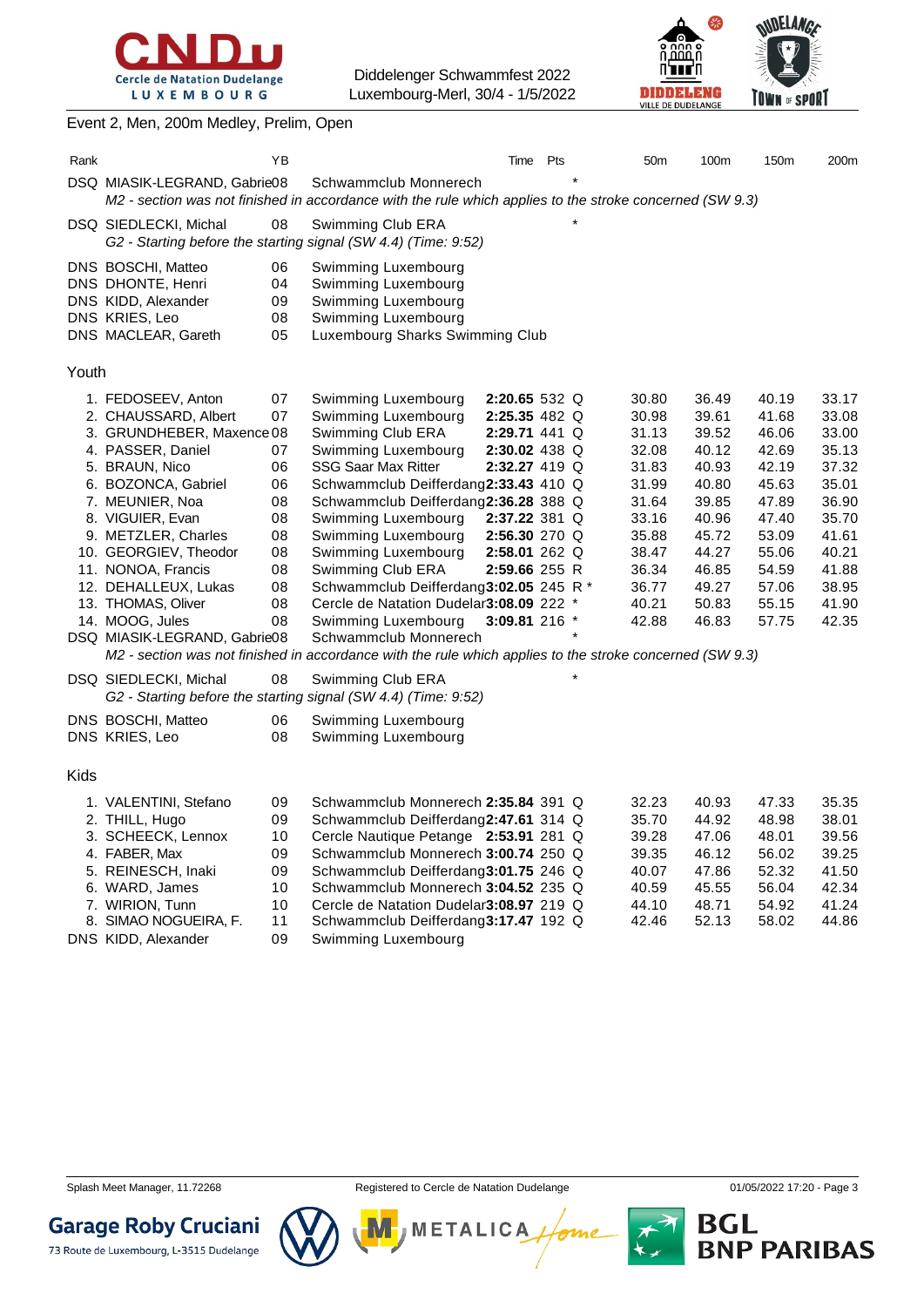



### Event 3 Nomen, 200m Backstroke 10 years and older

30/04/2022 - 10:02 Results Prelim

|         | Points: FINA 2022          |    |                                          |                   |     |                 |       |                       |                       |
|---------|----------------------------|----|------------------------------------------|-------------------|-----|-----------------|-------|-----------------------|-----------------------|
| Rank    |                            | YB |                                          | Time              | Pts | 50 <sub>m</sub> | 100m  | 150m                  | 200m                  |
| Event 4 |                            |    | Men, 200m Backstroke                     |                   |     |                 |       | 11 years and older    |                       |
|         | 30/04/2022 - 10:02         |    |                                          |                   |     |                 |       |                       | <b>Results Prelim</b> |
|         | Points: FINA 2022          |    |                                          |                   |     |                 |       |                       |                       |
| Rank    |                            | YB |                                          | Time              | Pts | 50 <sub>m</sub> | 100m  | 150m                  | 200m                  |
| Open    |                            |    |                                          |                   |     |                 |       |                       |                       |
|         | 1. WESTER, Ben             | 06 | Cercle de Natation Dudelar2:22.05 489 Q  |                   |     | 32.98           | 35.32 | 36.66                 | 37.09                 |
|         | 2. GONZALEZ PEREZ, Rodri07 |    | Swimming Luxembourg                      | 2:29.09 423 Q     |     | 34.41           | 37.10 | 39.31                 | 38.27                 |
|         | 3. RIKKERT, Thijmen        | 06 | Swimming Luxembourg                      | 2:30.10 414 Q     |     | 35.15           | 38.91 | 38.15                 | 37.89                 |
|         | 4. PALAGNIOUK, Romain      | 04 | Cercle Nautique Petange                  | 2:33.90 384 Q     |     | 35.28           | 38.92 | 40.42                 | 39.28                 |
|         | 5. DUSEMON, Paul           | 07 | Swimming Luxembourg                      | 2:36.14 368 Q     |     | 37.28           | 39.76 | 40.46                 | 38.64                 |
|         | 6. WEYLAND, Philippe       | 07 | Swimming Luxembourg                      | 2:36.47 365 Q     |     | 35.77           | 40.55 | 41.09                 | 39.06                 |
|         | 7. ERTZ, Philipp           | 06 | White Sharks BKS e.V.                    | 2:43.04 323 Q     |     | 39.00           | 40.58 | 42.10                 | 41.36                 |
|         | 8. ANISKO, Leonard         | 08 |                                          |                   |     | 38.39           | 44.32 | 45.04                 | 43.21                 |
|         |                            |    | Cercle Nautique Petange                  | 2:50.96 280 Q     |     |                 |       |                       |                       |
|         | 9. MILANOVSKI, Stefan      | 06 | Swimming Luxembourg                      | 2:51.18 279 Q     |     | 39.29           | 43.39 | 44.60                 | 43.90                 |
|         | 10. SIEDLECKI, Michal      | 08 | Swimming Club ERA                        | 3:15.66 187 Q*    |     | 45.98           | 50.10 | 50.72                 | 48.86                 |
|         | 11. WESTER, Liam           | 11 | Cercle de Natation Dudelar3:21.81 170 Q* |                   |     |                 |       |                       |                       |
| Youth   |                            |    |                                          |                   |     |                 |       |                       |                       |
|         | 1. WESTER, Ben             | 06 | Cercle de Natation Dudelar2:22.05 489 Q  |                   |     | 32.98           | 35.32 | 36.66                 | 37.09                 |
|         | 2. GONZALEZ PEREZ, Rodri07 |    | Swimming Luxembourg                      | 2:29.09 423 Q     |     | 34.41           | 37.10 | 39.31                 | 38.27                 |
|         | 3. RIKKERT, Thijmen        | 06 | Swimming Luxembourg                      | 2:30.10 414 Q     |     | 35.15           | 38.91 | 38.15                 | 37.89                 |
|         | 4. DUSEMON, Paul           | 07 | Swimming Luxembourg                      | 2:36.14 368 Q     |     | 37.28           | 39.76 | 40.46                 | 38.64                 |
|         | 5. WEYLAND, Philippe       | 07 | Swimming Luxembourg                      | 2:36.47 365 Q     |     | 35.77           | 40.55 | 41.09                 | 39.06                 |
|         |                            |    |                                          |                   |     |                 |       |                       |                       |
|         | 6. ERTZ, Philipp           | 06 | White Sharks BKS e.V.                    | 2:43.04 323 Q     |     | 39.00           | 40.58 | 42.10                 | 41.36                 |
|         | 7. ANISKO, Leonard         | 08 | Cercle Nautique Petange                  | 2:50.96 280 Q     |     | 38.39           | 44.32 | 45.04                 | 43.21                 |
|         | 8. MILANOVSKI, Stefan      | 06 | Swimming Luxembourg                      | 2:51.18 279 Q     |     | 39.29           | 43.39 | 44.60                 | 43.90                 |
|         | 9. SIEDLECKI, Michal       | 08 | Swimming Club ERA                        | 3:15.66 187 $Q^*$ |     | 45.98           | 50.10 | 50.72                 | 48.86                 |
| Kids    |                            |    |                                          |                   |     |                 |       |                       |                       |
|         | 1. WESTER, Liam            | 11 | Cercle de Natation Dudelar3:21.81 170 Q* |                   |     |                 |       |                       |                       |
| Event 5 |                            |    | Women, 200m Butterfly                    |                   |     |                 |       | 10 years and older    |                       |
|         | 30/04/2022 - 10:10         |    |                                          |                   |     |                 |       |                       | <b>Results Prelim</b> |
|         | Points: FINA 2022          |    |                                          |                   |     |                 |       |                       |                       |
| Rank    |                            | YB |                                          | Time              | Pts | 50 <sub>m</sub> | 100m  | 150m                  | 200m                  |
| Event 6 |                            |    | Men, 200m Butterfly                      |                   |     |                 |       | 11 years and older    |                       |
|         | 30/04/2022 - 10:10         |    |                                          |                   |     |                 |       | <b>Results Prelim</b> |                       |
|         | Points: FINA 2022          |    |                                          |                   |     |                 |       |                       |                       |
|         |                            |    |                                          |                   |     |                 |       |                       |                       |
| Rank    |                            | YB |                                          | Time              | Pts | 50 <sub>m</sub> | 100m  | 150m                  | 200m                  |



Splash Meet Manager, 11.72268 **Registered to Cercle de Natation Dudelange 11/05/2022 17:20** - Page 4

**METALICA** 



**Garage Roby Cruciani** 73 Route de Luxembourg, L-3515 Dudelange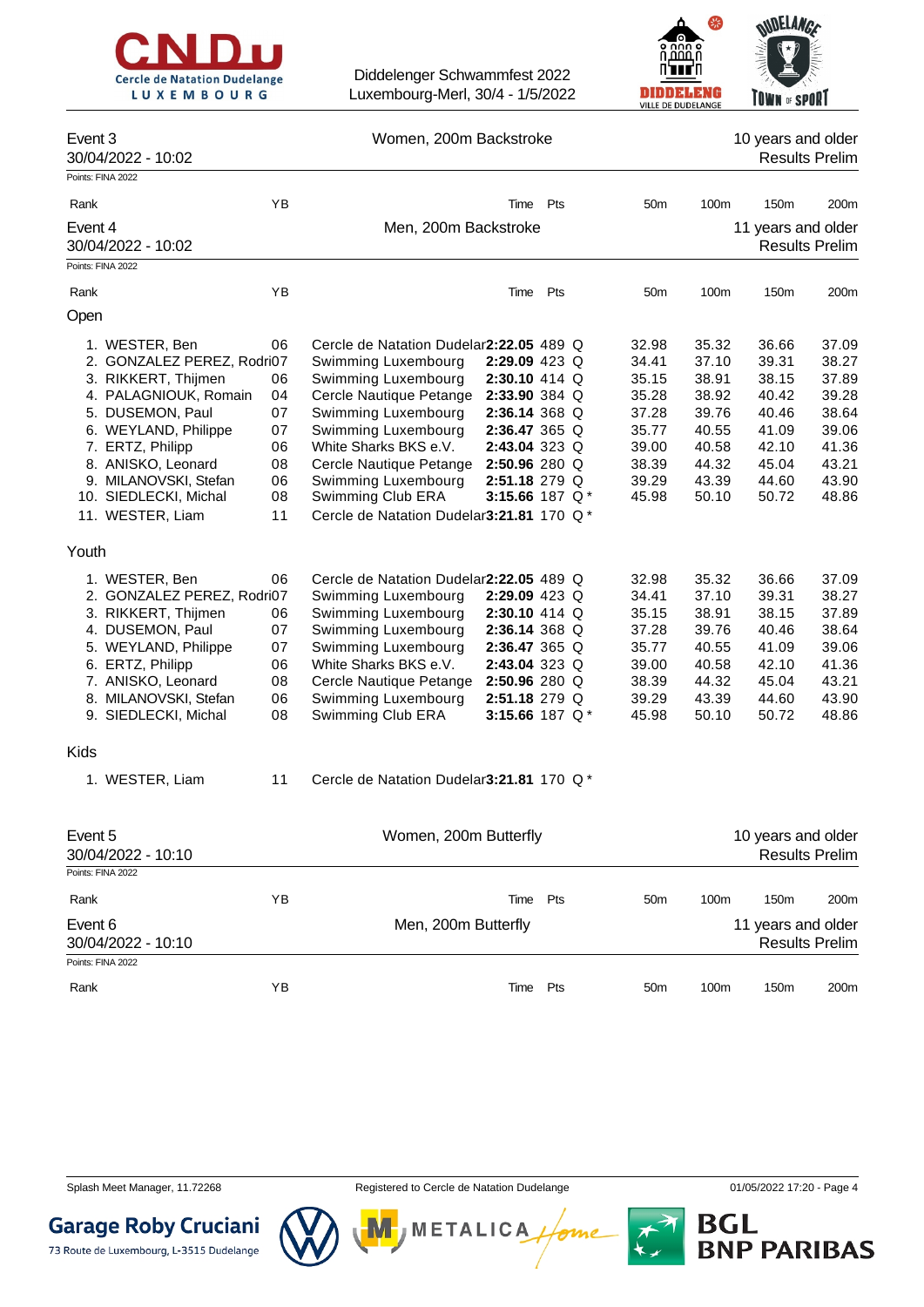



Event 7 Norman, 100m Freestyle 10 years and older

30/04/2022 - 10:10 Results Prelim

| Points: FINA 2022 |                                                   |          |                                                     |                    |                  |                 |                |
|-------------------|---------------------------------------------------|----------|-----------------------------------------------------|--------------------|------------------|-----------------|----------------|
| Rank              |                                                   | ΥB       |                                                     | Time               | Pts              | 50 <sub>m</sub> | 100m           |
| Open              |                                                   |          |                                                     |                    |                  |                 |                |
| 1.                | BANKY, Jacqueline                                 | 96       | Swimming Luxembourg                                 | 59.78              | 647 Q            | 28.73           | 31.05          |
| 2.                | REINESCH, Leeloo                                  | 07       | Schwammclub Monnerech                               | 1:00.01            | 639 Q            | 29.01           | 31.00          |
|                   | 3. HRIC, Laura                                    | 05       | Swimming Luxembourg                                 | 1:01.78            | 586 Q            | 30.06           | 31.72          |
| 4.                | BERTHET, Lana                                     | 05       | Longchamps Swimming Club                            | 1:02.25            | 573 Q            | 30.12           | 32.13          |
| 5.                | SAENDIG, Eva Luise                                | 07       | <b>SSG Saar Max Ritter</b>                          | 1:02.44            | 567 Q            | 29.79           | 32.65          |
|                   | 6. VANDERSCHRICK, Laura                           | 02       | Swimming Luxembourg                                 | 1:02.69            | 561 Q            | 29.66           | 33.03          |
|                   | 7. SOFFIO, Mara                                   | 06       | Schwammclub Monnerech                               | 1:02.93            | 554 Q            | 30.08           | 32.85          |
|                   | 8. LINDMARK MELO, Maia                            | 07       | Cercle de Natation Dudelange                        | 1:03.43            | 541 Q            | 30.52           | 32.91          |
| 9.                | SCHOLER, Amelie                                   | 08       | Swimming Luxembourg                                 | 1:04.05            | 526 Q            | 30.66           | 33.39          |
|                   | 10. HAN, Mengjia                                  | 07       | Schwammclub Deifferdang                             | 1:04.12            | 524 Q            |                 |                |
|                   | 11. ALLAR, Maud                                   | 08       | Cercle Nautique Petange                             | 1:04.13            | 524 Q            | 30.50           | 33.63          |
|                   | 12. PETESCH, Lea                                  | 07       | Schwammclub Monnerech                               | 1:04.33            | 519 Q            | 31.18           | 33.15          |
|                   | 13. ELCHEROTH, Milly                              | 03       | Swimming Club Redange                               | 1:06.31            | 474              | 33.30           | 33.01          |
| 14.               | BORDONARO, Madeleine                              | 06       | Barracuda Esch Natation                             | 1:06.37            | 472              | 31.19           | 35.18          |
| 15.               | HAHN, Lucie                                       | 06       | <b>SG Rhein-Mosel</b>                               | 1:06.58            | 468              | 31.85           | 34.73          |
| 16.               | KIDD, Francesca                                   | 06       | Swimming Luxembourg                                 | 1:07.03            | 459              | 31.39           | 35.64          |
| 17.               | HRIC, Nina                                        | 08       | Swimming Luxembourg                                 | 1:07.38            | 451 Q            | 31.67           | 35.71          |
|                   | 18. SCHMITZ, Katharina Marie                      | 08       | <b>SSG Saar Max Ritter</b>                          | 1:07.46            | 450 Q            | 31.37           | 36.09          |
|                   | 19. SIEBENS, Hanne                                | 06       | Luxembourg Sharks Swimming Clul1:07.49              |                    | 449              | 32.22           | 35.27          |
|                   | 20. GRUNDHEBER, Angie                             | 03       | Swimming Club ERA                                   | 1:07.67            | 446              | 31.76           | 35.91          |
|                   | 21. PAVELEK, Mira                                 | 10       | Swimming Luxembourg                                 | 1:08.01            | 439 Q            | 32.66           | 35.35          |
| 22.               | MILANOVSKA, Maja                                  | 09       | Swimming Luxembourg                                 | 1:08.14            | 437 ?            | 32.38           | 35.76          |
|                   | ELCHEROTH, Niki                                   | 07       | Swimming Club Redange                               | 1:08.14            | 437 ?            | 33.42           | 34.72          |
|                   | 24. SMITH, Josephine                              | 09       | Swimming Club Redange                               | 1:08.28            | 434 R            | 33.31           | 34.97          |
|                   | 25. LAMBIN, Elisa                                 | 09       | Schwammclub Deifferdang                             | 1:08.67            | 426              | 33.78           | 34.89          |
|                   | 26. GRUJIC-MARTINS, Teodora                       | 09       | Swimming Luxembourg                                 | 1:09.10            | 419              | 32.95           | 36.15          |
| 27.               | GEORGES, Madeleine                                | 05       | Schwammclub Deifferdang                             | 1:09.17            | 417 *            | 32.32           | 36.85          |
| 28.               | CONSTANTIN, Sophia                                | 09       | Swimming Luxembourg                                 | 1:09.25            | 416              | 33.05           | 36.20          |
| 29.               | RESL, Dana                                        | 11       | Cercle de Natation Dudelange                        | 1:09.90            | 404 Q            | 33.67           | 36.23          |
| 30.               | BARANCZYK, Maya                                   | 07       | Swimming Luxembourg                                 | 1:09.93            | 404              | 33.93           | 36.00          |
| 32.               | 31. WALTZING, Noemie<br>NIKITINA, Dana            | 97<br>10 | Schwammclub Deifferdang                             | 1:10.47<br>1:10.82 | $395$ *<br>389 Q | 33.22<br>33.40  | 37.25<br>37.42 |
| 33.               |                                                   | 08       | Swimming Luxembourg<br>Cercle de Natation Dudelange | 1:11.42            | 379              | 34.53           | 36.89          |
|                   | BLANCHARD, Lindsey<br>34. KOENIG, Charlotte Fleur | 09       | Swimming Luxembourg                                 | 1:12.17            | 367              | 35.23           | 36.94          |
| 35.               | <b>ERNENS, Chloe</b>                              | 05       | Schwammclub Deifferdang                             | 1:12.46            | $363$ *          | 34.97           | 37.49          |
|                   | 36. POELS, Klara-Luisa                            | 09       | Swimming Luxembourg                                 | 1:12.67            | 360              | 35.02           | 37.65          |
|                   | 37. FRADET, Maelle                                | 09       | Schwammclub Deifferdang                             | 1:12.89            | 357              | 34.32           | 38.57          |
|                   | 38. VALERIUS, Fleur                               | 11       | White Sharks BKS e.V.                               | 1:13.07            | 354 Q            |                 |                |
|                   | 39. WINDISCH, Kristina                            | 10       | Swimming Luxembourg                                 | 1:15.07            | 326 Q            | 35.14           | 39.93          |
| 40.               | <b>GEORGES, Violette</b>                          | 08       | Schwammclub Deifferdang                             | 1:15.32            | $323$ *          | 36.71           | 38.61          |
|                   | 41. HIM, Julia                                    | 05       | Schwammclub Monnerech                               | 1:16.98            | $303$ *          | 36.73           | 40.25          |
| 42.               | RIVELLINI, Frida                                  | 09       | Swimming Luxembourg                                 | 1:18.47            | 286 *            | 38.90           | 39.57          |
| 43.               | BOUWMEISTER, Julianne                             | 10       | Swimming Luxembourg                                 | 1:18.84            | 282 Q            | 37.92           | 40.92          |
| 44.               | MULLER, Liz                                       | 11       | Swimming Luxembourg                                 | 1:19.57            | 274 Q            | 36.97           | 42.60          |
| 45.               | SCHAEFER, Mirjam                                  | 05       | White Sharks BKS e.V.                               | 1:20.46            | $265$ *          | 36.69           | 43.77          |
| 46.               | DA SILVA PAIVA, Ana                               | 04       | Schwammclub Deifferdang                             | 1:21.42            | 256 *            |                 |                |
| 47.               | HEINZ, Lindsay                                    | 08       | White Sharks BKS e.V.                               | 1:21.75            | $253$ *          | 36.55           | 45.20          |
| 48.               | REIZER, Ines                                      | 11       | Swimming Luxembourg                                 | 1:23.13            | 240 $Q^*$        | 38.50           | 44.63          |
|                   | 49. FERNANDES DIAS, Gabriela                      | 09       | Cercle de Natation Dudelange                        | 1:24.71            | $227$ *          | 42.41           | 42.30          |
| 50.               | STEINBACH, Teresa                                 | 09       | <b>SG Rhein-Mosel</b>                               | 1:26.11            | $216$ *          | 38.97           | 47.14          |
| 51.               | <b>TONKABONI, Loreena</b>                         | 11       | <b>SG Rhein-Mosel</b>                               | 1:29.66            | 191 $Q^*$        | 38.96           | 50.70          |
| 52.               | <b>GRUNDHEBER, Marilou</b>                        | 05       | Swimming Club ERA                                   | 1:30.74            | 185 *            | 41.68           | 49.06          |
| DNS               | DOWLING, Summer                                   | 07       | Cercle de Natation Dudelange                        |                    |                  |                 |                |

# **Garage Roby Cruciani**



Splash Meet Manager, 11.72268 **Registered to Cercle de Natation Dudelange 11/05/2022 17:20** - Page 5

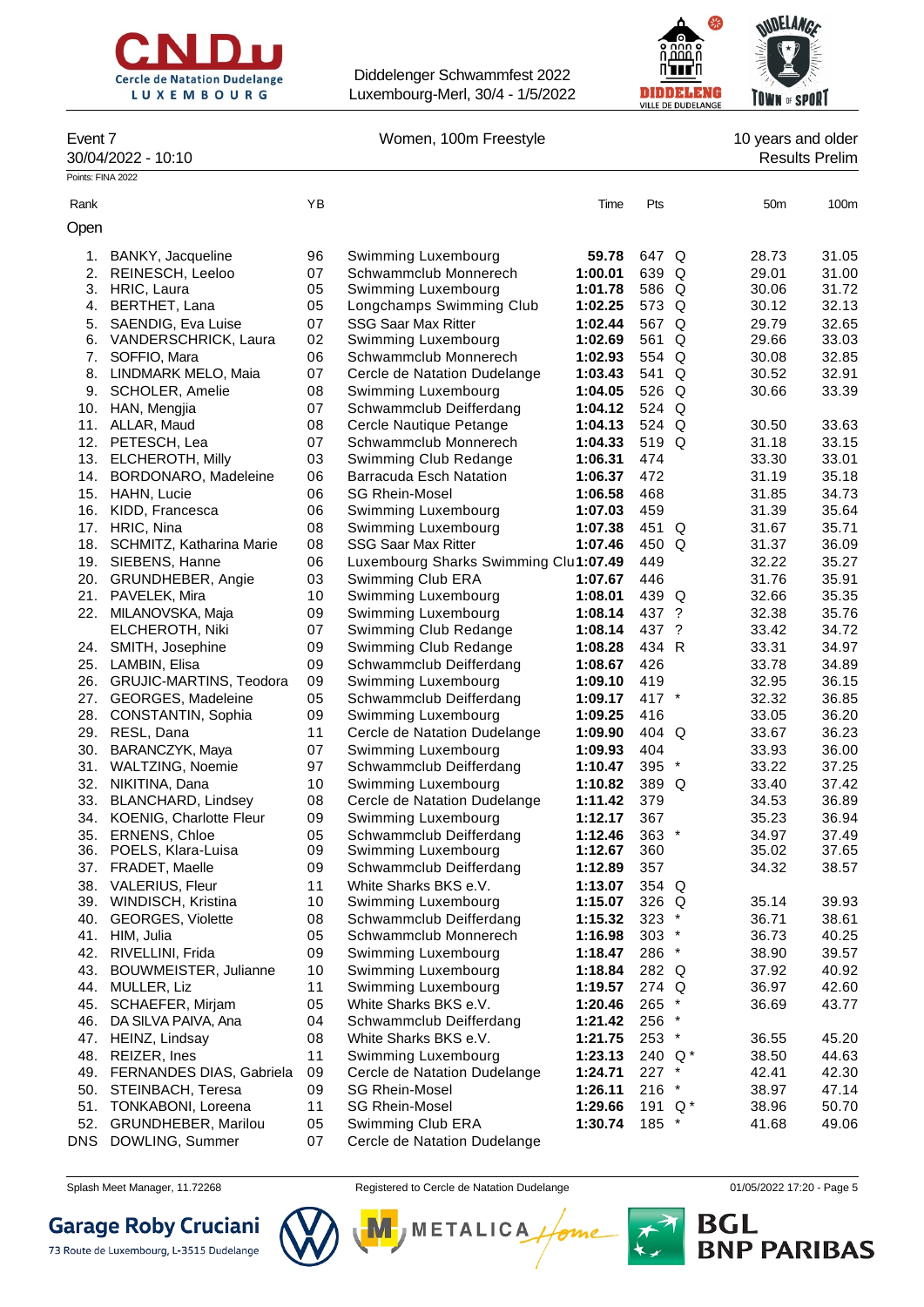



#### Event 7, Women, 100m Freestyle, Prelim, Open

| Rank                                                                             |                                                                                                                                                                                                                                                                                                                                                                                                                                                                | YΒ                                                                                                             |                                                                                                                                                                                                                                                                                                                                                                                                                                                                                                              | Time                                                                                                                                                              | Pts                                                                                                                         | 50 <sub>m</sub>                                                                                                                     | 100m                                                                                                                                |
|----------------------------------------------------------------------------------|----------------------------------------------------------------------------------------------------------------------------------------------------------------------------------------------------------------------------------------------------------------------------------------------------------------------------------------------------------------------------------------------------------------------------------------------------------------|----------------------------------------------------------------------------------------------------------------|--------------------------------------------------------------------------------------------------------------------------------------------------------------------------------------------------------------------------------------------------------------------------------------------------------------------------------------------------------------------------------------------------------------------------------------------------------------------------------------------------------------|-------------------------------------------------------------------------------------------------------------------------------------------------------------------|-----------------------------------------------------------------------------------------------------------------------------|-------------------------------------------------------------------------------------------------------------------------------------|-------------------------------------------------------------------------------------------------------------------------------------|
| <b>DNS</b><br><b>DNS</b><br><b>DNS</b><br><b>DNS</b><br><b>DNS</b><br><b>DNS</b> | <b>DEBERGH, Celestine</b><br><b>BERTRANG, Marina</b><br><b>HEILIGER, Lilly</b><br>JOMINET, Lou<br>VALKOVSZKY, Emese<br><b>BARTHEL, Emma</b><br>DNS PASA, Sofia                                                                                                                                                                                                                                                                                                 | 06<br>05<br>08<br>05<br>09<br>10<br>08                                                                         | Schwammclub Deifferdang<br>Schwammclub Monnerech<br>Swimming Luxembourg<br>Swimming Luxembourg<br>Swimming Luxembourg<br>Swimming Club Redange<br>Luxembourg Sharks Swimming Club                                                                                                                                                                                                                                                                                                                            |                                                                                                                                                                   |                                                                                                                             |                                                                                                                                     |                                                                                                                                     |
| Youth                                                                            |                                                                                                                                                                                                                                                                                                                                                                                                                                                                |                                                                                                                |                                                                                                                                                                                                                                                                                                                                                                                                                                                                                                              |                                                                                                                                                                   |                                                                                                                             |                                                                                                                                     |                                                                                                                                     |
| 2.<br>3.<br>4.<br>5.<br>6.<br>7.<br>8.                                           | 1. REINESCH, Leeloo<br>SAENDIG, Eva Luise<br>LINDMARK MELO, Maia<br><b>SCHOLER, Amelie</b><br>HAN, Mengjia<br>ALLAR, Maud<br>PETESCH, Lea<br>HRIC, Nina<br>9. SCHMITZ, Katharina Marie<br>10. MILANOVSKA, Maja                                                                                                                                                                                                                                                 | 07<br>07<br>07<br>08<br>07<br>08<br>07<br>08<br>08<br>09                                                       | Schwammclub Monnerech<br><b>SSG Saar Max Ritter</b><br>Cercle de Natation Dudelange<br>Swimming Luxembourg<br>Schwammclub Deifferdang<br>Cercle Nautique Petange<br>Schwammclub Monnerech<br>Swimming Luxembourg<br><b>SSG Saar Max Ritter</b><br>Swimming Luxembourg                                                                                                                                                                                                                                        | 1:00.01<br>1:02.44<br>1:03.43<br>1:04.05<br>1:04.12<br>1:04.13<br>1:04.33<br>1:07.38<br>1:07.46<br>1:08.14                                                        | 639 Q<br>567 Q<br>541 Q<br>526 Q<br>524 Q<br>524 Q<br>519 Q<br>451 Q<br>450 Q<br>437 ?                                      | 29.01<br>29.79<br>30.52<br>30.66<br>30.50<br>31.18<br>31.67<br>31.37<br>32.38                                                       | 31.00<br>32.65<br>32.91<br>33.39<br>33.63<br>33.15<br>35.71<br>36.09<br>35.76                                                       |
| 20.<br>23.<br>25.<br><b>DNS</b><br><b>DNS</b><br><b>DNS</b>                      | ELCHEROTH, Niki<br>12. SMITH, Josephine<br>13. LAMBIN, Elisa<br>14. GRUJIC-MARTINS, Teodora<br>15. CONSTANTIN, Sophia<br>16. BARANCZYK, Maya<br>17. BLANCHARD, Lindsey<br>18. KOENIG, Charlotte Fleur<br>19. POELS, Klara-Luisa<br>FRADET, Maelle<br>21. GEORGES, Violette<br>22. RIVELLINI, Frida<br>HEINZ, Lindsay<br>24. FERNANDES DIAS, Gabriela<br>STEINBACH, Teresa<br>DOWLING, Summer<br><b>HEILIGER, Lilly</b><br>VALKOVSZKY, Emese<br>DNS PASA, Sofia | 07<br>09<br>09<br>09<br>09<br>07<br>08<br>09<br>09<br>09<br>08<br>09<br>08<br>09<br>09<br>07<br>08<br>09<br>08 | Swimming Club Redange<br>Swimming Club Redange<br>Schwammclub Deifferdang<br>Swimming Luxembourg<br>Swimming Luxembourg<br>Swimming Luxembourg<br>Cercle de Natation Dudelange<br>Swimming Luxembourg<br>Swimming Luxembourg<br>Schwammclub Deifferdang<br>Schwammclub Deifferdang<br>Swimming Luxembourg<br>White Sharks BKS e.V.<br>Cercle de Natation Dudelange<br><b>SG Rhein-Mosel</b><br>Cercle de Natation Dudelange<br>Swimming Luxembourg<br>Swimming Luxembourg<br>Luxembourg Sharks Swimming Club | 1:08.14<br>1:08.28<br>1:08.67<br>1:09.10<br>1:09.25<br>1:09.93<br>1:11.42<br>1:12.17<br>1:12.67<br>1:12.89<br>1:15.32<br>1:18.47<br>1:21.75<br>1:24.71<br>1:26.11 | 437 ?<br>434 R<br>426<br>419<br>416<br>404<br>379<br>367<br>360<br>357<br>$323$ *<br>286 *<br>$253$ *<br>$227$ *<br>$216$ * | 33.42<br>33.31<br>33.78<br>32.95<br>33.05<br>33.93<br>34.53<br>35.23<br>35.02<br>34.32<br>36.71<br>38.90<br>36.55<br>42.41<br>38.97 | 34.72<br>34.97<br>34.89<br>36.15<br>36.20<br>36.00<br>36.89<br>36.94<br>37.65<br>38.57<br>38.61<br>39.57<br>45.20<br>42.30<br>47.14 |
| Kids                                                                             |                                                                                                                                                                                                                                                                                                                                                                                                                                                                |                                                                                                                |                                                                                                                                                                                                                                                                                                                                                                                                                                                                                                              |                                                                                                                                                                   |                                                                                                                             |                                                                                                                                     |                                                                                                                                     |
| 1.<br>2.<br>3.<br>4.                                                             | PAVELEK, Mira<br>RESL, Dana<br>NIKITINA, Dana<br>VALERIUS, Fleur                                                                                                                                                                                                                                                                                                                                                                                               | 10<br>11<br>10<br>11                                                                                           | Swimming Luxembourg<br>Cercle de Natation Dudelange<br>Swimming Luxembourg<br>White Sharks BKS e.V.                                                                                                                                                                                                                                                                                                                                                                                                          | 1:08.01<br>1:09.90<br>1:10.82<br>1:13.07                                                                                                                          | 439 Q<br>404 Q<br>389 Q<br>354 Q                                                                                            | 32.66<br>33.67<br>33.40                                                                                                             | 35.35<br>36.23<br>37.42                                                                                                             |
| 5.                                                                               | WINDISCH, Kristina                                                                                                                                                                                                                                                                                                                                                                                                                                             | 10                                                                                                             | Swimming Luxembourg                                                                                                                                                                                                                                                                                                                                                                                                                                                                                          | 1:15.07                                                                                                                                                           | 326 Q                                                                                                                       | 35.14                                                                                                                               | 39.93                                                                                                                               |

6. BOUWMEISTER, Julianne 10 Swimming Luxembourg **1:18.84** 282 Q 37.92 40.92 7. MULLER, Liz 11 Swimming Luxembourg **1:19.57** 274 Q 36.97 42.60

9. TONKABONI, Loreena 11 SG Rhein-Mosel **1:29.66** 191 Q \* 38.96 50.70

DNS BARTHEL, Emma 10 Swimming Club Redange





73 Route de Luxembourg, L-3515 Dudelange



**METALICA** 

11 Swimming Luxembourg **1:23.13** 240 Q \* 38.50 44.63

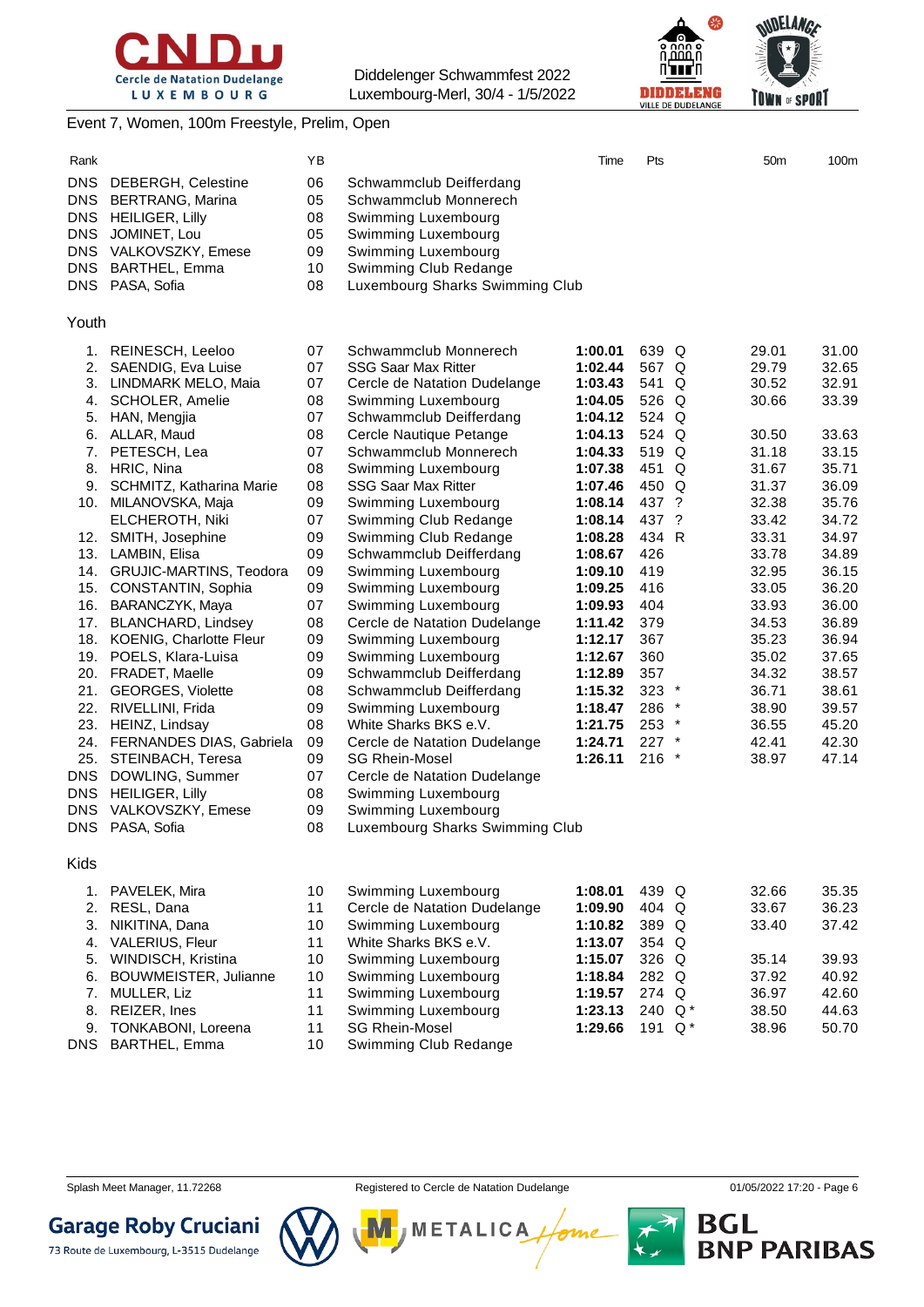



| _                |  |
|------------------|--|
| 30/04/2022 - 10: |  |

Event 8 Contract 2 Men, 100m Freestyle Contract 2 Men, 100m Freestyle 2 Men, 100m Freestyle 30/04/2022 - 10:22 Results Prelim

| Points: FINA 2022 |                                     |          |                                                |                    |                |          |                |                |
|-------------------|-------------------------------------|----------|------------------------------------------------|--------------------|----------------|----------|----------------|----------------|
| Rank              |                                     | ΥB       |                                                | Time               | Pts            |          | 50m            | 100m           |
| Open              |                                     |          |                                                |                    |                |          |                |                |
| 1.                | CONSTANTINO CAEIRO, Diogr03         |          | Cercle de Natation Dudelange                   | 54.12              | 651 Q          |          | 25.80          | 28.32          |
| 2.                | <b>DURAKOVIC, Tarik</b>             | 05       | Swimming Luxembourg                            | 54.85              | 625 Q          |          | 26.36          | 28.49          |
| 3.                | CALMES, Nicolas                     | 06       | Schwammclub Monnerech                          | 56.30              | 578 Q          |          | 26.81          | 29.49          |
| 4.                | CONZEMIUS, Jerome                   | 99       | Swimming Luxembourg                            | 56.89              | 560 Q          |          | 27.56          | 29.33          |
| 5.                | EASTMAN, Ben                        | 95       | SV09 Voelklingen                               | 56.91              | 560 Q          |          | 27.96          | 28.95          |
| 6.                | FRANCK, Max                         | 03       | Cercle de Natation Dudelange                   | 57.04              | 556 Q          |          | 27.65          | 29.39          |
| 7.                | CHAUSSARD, Albert                   | 07       | Swimming Luxembourg                            | 58.14              | 525 Q          |          | 27.80          | 30.34          |
| 8.                | SZTURMA, Maxime                     | 94       | Cercle de Natation Dudelange                   | 58.80              | 507 Q          |          | 27.30          | 31.50          |
|                   | 9. LANZ, Timothee                   | 08       | <b>SG Rhein-Mosel</b>                          | 59.52              | 489 Q          |          | 28.41          | 31.11          |
| 10.               | GONZALEZ PEREZ, Rodrigo             | 07       | Swimming Luxembourg                            | 1:00.29            | 471 Q          |          | 28.84          | 31.45          |
| 11.               | HERR, Jacob                         | 06       | <b>SSG Saar Max Ritter</b>                     | 1:00.53            | 465 Q          |          | 28.83          | 31.70          |
| 12.               | GRUNDHEBER, Maxence                 | 08       | Swimming Club ERA                              | 1:01.14            | 451 Q          |          | 29.17          | 31.97          |
|                   | 13. CARNEIRO, Nuno                  | 05       | Swimming Luxembourg                            | 1:01.29            | 448            |          | 28.89          | 32.40          |
|                   | 14. ORTIZ BOGDANOV, Pablo           | 08       | Swimming Luxembourg                            | 1:01.31            | 447 Q          |          | 28.68          | 32.63          |
|                   | 15. VIGUIER, Elyan                  | 04       | Swimming Luxembourg                            | 1:01.40            | 445            |          | 29.25          | 32.15          |
|                   | 16. PASSER, Daniel                  | 07<br>08 | Swimming Luxembourg<br>Schwammclub Deifferdang | 1:01.42            | 445 Q<br>433 Q |          | 29.38<br>29.27 | 32.04<br>32.70 |
| 17.               | MEUNIER, Noa<br>THILL, Louis        | 07       | Swimming Luxembourg                            | 1:01.97<br>1:01.97 | 433 Q          |          | 29.57          | 32.40          |
|                   | 19. PALAGNIOUK, Romain              | 04       | Cercle Nautique Petange                        | 1:02.20            | 428            | $\ast$   | 30.00          | 32.20          |
| 20.               | VIGUIER, Evan                       | 08       | Swimming Luxembourg                            | 1:02.82            | 416 R          |          | 30.21          | 32.61          |
| 21.               | BOZONCA, Gabriel                    | 06       | Schwammclub Deifferdang                        | 1:02.84            | 415 R          |          | 30.21          | 32.63          |
|                   | 22. LEMIESZONEK, Maksymilian        | 07       | Cercle de Natation Diekirch                    | 1:02.96            | 413            |          | 30.56          | 32.40          |
|                   | 23. SUKHANOV, Maxim                 | 04       | Cercle de Natation Dudelange                   | 1:03.10            | 410 *          |          |                |                |
|                   | 24. VALENTINI, Stefano              | 09       | Schwammclub Monnerech                          | 1:03.18            | 409 Q          |          | 30.33          | 32.85          |
| 25.               | OLINGER, Liam                       | 05       | Schwammclub Monnerech                          | 1:03.28            | 407 *          |          | 28.99          | 34.29          |
| 26.               | <b>WEYLAND, Philippe</b>            | 07       | Swimming Luxembourg                            | 1:03.42            | 404            |          | 30.29          | 33.13          |
| 27.               | VAN LELYVELD, Keanu                 | 06       | Luxembourg Sharks Swimming Clul1:03.84         |                    | 396            |          | 29.93          | 33.91          |
| 28.               | ERTZ, Philipp                       | 06       | White Sharks BKS e.V.                          | 1:03.99            | 393            |          | 31.55          | 32.44          |
| 29.               | TUCHILA, Ionut Alexandru            | 06       | Swimming Luxembourg                            | 1:04.76            | 380            |          | 29.73          | 35.03          |
| 30.               | MONZEL, Anton-Maximilian            | 07       | <b>SG Rhein-Mosel</b>                          | 1:05.97            | 359            |          |                |                |
| 31.               | DUSEMON, Paul                       | 07       | Swimming Luxembourg                            | 1:05.99            | 359            |          | 31.95          | 34.04          |
| 32.               | <b>SCHARTZ FORTE, Noah</b>          | 08       | Swimming Luxembourg                            | 1:06.58            | 349            |          | 31.83          | 34.75          |
| 33.               | MILANOVSKI, Stefan                  | 06       | Swimming Luxembourg                            | 1:07.30            | 338            |          | 32.08          | 35.22          |
| 34.               | DONOHOE, Brandon                    | 07       | Luxembourg Sharks Swimming Clul1:08.02         |                    | 328            |          | 32.19          | 35.83          |
| 35.               | <b>THOMAS, Oliver</b>               | 08       | Cercle de Natation Dudelange                   | 1:09.37            | 309            |          | 33.09          | 36.28          |
|                   | THILL, Hugo                         | 09       | Schwammclub Deifferdang                        | 1:09.37            | 309 Q          |          | 33.29          | 36.08          |
| 37.               | NONOA, Francis                      | 08       | Swimming Club ERA                              | 1:09.44            | 308            |          | 34.26          | 35.18          |
| 38.<br>39.        | <b>METZLER, Charles</b>             | 08<br>08 | Swimming Luxembourg<br>Schwammclub Deifferdang | 1:10.06<br>1:10.23 | 300 *<br>298 * |          | 33.04<br>34.55 | 37.02<br>35.68 |
| 40.               | DEHALLEUX, Lukas<br>CARNEIRO, Vasco | 10       | Swimming Luxembourg                            | 1:10.25            | 297 Q          |          | 33.62          | 36.63          |
|                   | 41. ANISKO, Leonard                 | 08       | Cercle Nautique Petange                        | 1:10.30            | 297 *          |          | 33.37          | 36.93          |
| 42.               | SCHONS, Oscar                       | 09       | Luxembourg Sharks Swimming Clul1:10.58         |                    | 293 Q          |          | 33.59          | 36.99          |
| 43.               | REINESCH, Inaki                     | 09       | Schwammclub Deifferdang                        | 1:10.59            | 293 Q          |          | 34.60          | 35.99          |
| 44.               | FABER, Max                          | 09       | Schwammclub Monnerech                          | 1:10.68            | 292 Q          |          | 34.41          | 36.27          |
| 45.               | RUIZ AGUILAR, Francisco             | 09       | Schwammclub Monnerech                          | 1:10.70            | 292 Q          |          | 34.66          | 36.04          |
| 46.               | GEORGIEV, Theodor                   | 08       | Swimming Luxembourg                            | 1:11.18            | 286            |          | 33.52          | 37.66          |
| 47.               | <b>KACHURA, Dinis</b>               | 04       | Cercle de Natation Diekirch                    | 1:11.35            | 284 *          |          | 34.05          | 37.30          |
| 48.               | MIASIK-LEGRAND, Gabriel             | 08       | Schwammclub Monnerech                          | 1:11.66            | 280 *          |          | 31.39          | 40.27          |
| 49.               | <b>WALAK, Olivier</b>               | 09       | Swimming Club ERA                              | 1:12.86            | 266 Q          |          | 35.14          | 37.72          |
| 50.               | MOOG, Jules                         | 08       | Swimming Luxembourg                            | 1:13.30            | 262 *          |          | 35.35          | 37.95          |
| 51.               | BENTO, Rodrigo                      | 10       | Swimming Luxembourg                            | 1:13.33            | 261 Q          |          | 34.33          | 39.00          |
| 52.               | MUCA, Thomas                        | 04       | Cercle de Natation Diekirch                    | 1:13.36            | 261            | $^\star$ | 35.89          | 37.47          |
| 53.               | BARANCZYK, Leon                     | 09       | Swimming Luxembourg                            | 1:13.43            | 260 Q          |          | 35.03          | 38.40          |

**Garage Roby Cruciani** 

73 Route de Luxembourg, L-3515 Dudelange



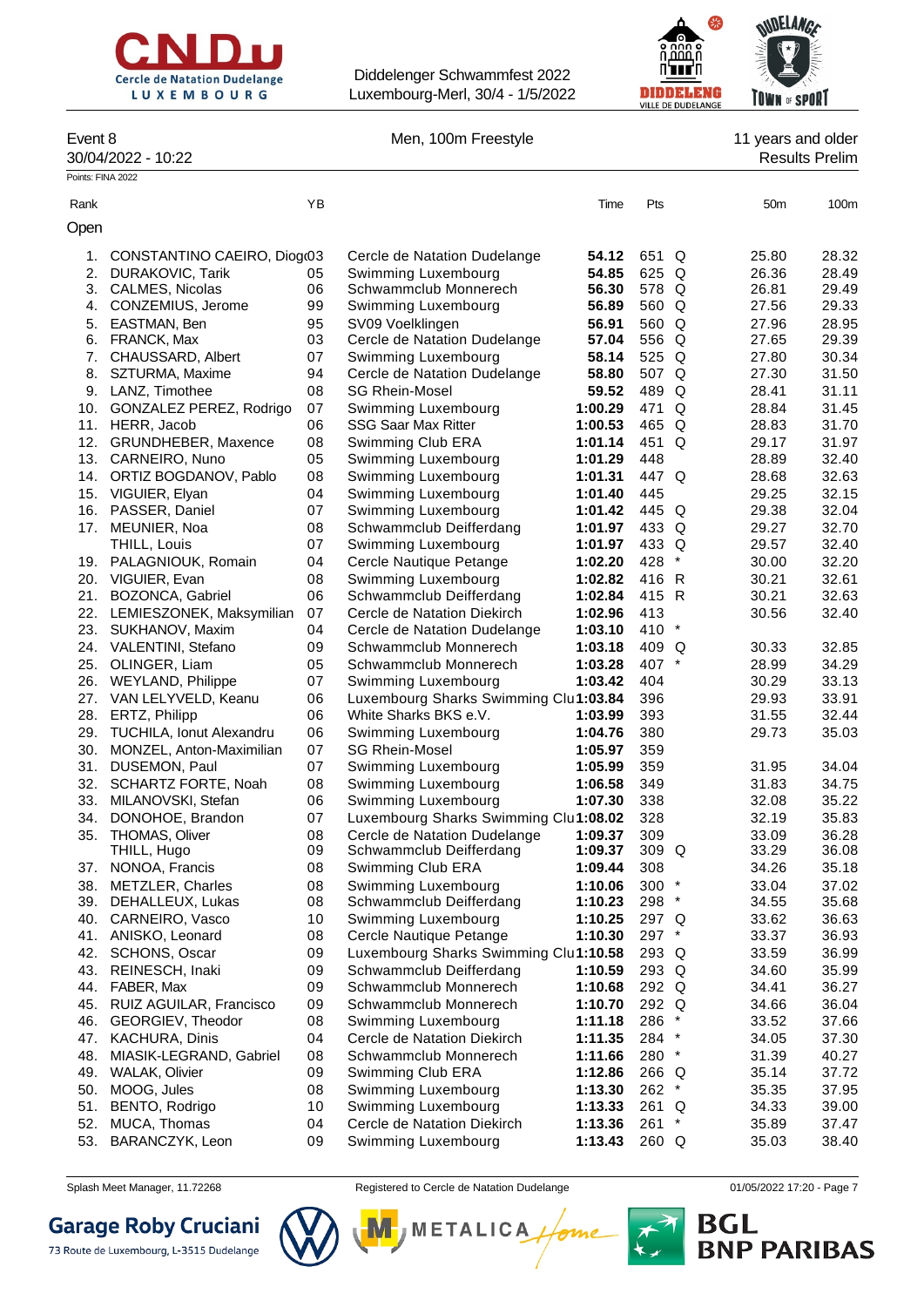





### Event 8, Men, 100m Freestyle, Prelim, Open

| Rank                                                                             |                                                                                                                                                                               | YΒ                                           |                                                                                                                                                                                                           | Time                                                                                 | Pts                                                                |   | 50 <sub>m</sub>                                                      | 100m                                                                 |
|----------------------------------------------------------------------------------|-------------------------------------------------------------------------------------------------------------------------------------------------------------------------------|----------------------------------------------|-----------------------------------------------------------------------------------------------------------------------------------------------------------------------------------------------------------|--------------------------------------------------------------------------------------|--------------------------------------------------------------------|---|----------------------------------------------------------------------|----------------------------------------------------------------------|
| 54.<br>55.<br>56.<br>57.<br>58.<br>59.<br>60.<br>61.                             | <b>SCHEECK, Lennox</b><br><b>KEANE, Niels</b><br><b>WIRION, Tunn</b><br>WARD, James<br>SIMAO NOGUEIRA, Francisco<br>BACK, Moris<br><b>BLECKMANN, Antoine</b><br>KOEV, Krassen | 10<br>10<br>10<br>10<br>11<br>07<br>10<br>11 | Cercle Nautique Petange<br>Swimming Luxembourg<br>Cercle de Natation Dudelange<br>Schwammclub Monnerech<br>Schwammclub Deifferdang<br>Schwammclub Monnerech<br>Swimming Luxembourg<br>Swimming Luxembourg | 1:13.81<br>1:16.21<br>1:16.36<br>1:16.71<br>1:18.48<br>1:19.22<br>1:19.64<br>1:19.82 | 256 R<br>233 R<br>231<br>228<br>213<br>207 *<br>$204$ *<br>$202$ * |   | 35.95<br>35.57<br>36.31<br>35.94<br>36.68<br>37.24<br>37.69<br>36.51 | 37.86<br>40.64<br>40.05<br>40.77<br>41.80<br>41.98<br>41.95<br>43.31 |
| 62.                                                                              | WESTER, Liam<br>DSQ AMMARI, Emine<br>G2 - Starting before the starting signal (SW 4.4) (Time: 10:27)                                                                          | 11<br>10                                     | Cercle de Natation Dudelange<br>Schwammclub Deifferdang                                                                                                                                                   | 1:21.87                                                                              | 188 *                                                              |   | 38.70                                                                | 43.17                                                                |
| DNS.                                                                             | RAJE, Michael                                                                                                                                                                 | 06                                           | <b>SSG Saar Max Ritter</b>                                                                                                                                                                                |                                                                                      |                                                                    |   |                                                                      |                                                                      |
| <b>DNS</b><br><b>DNS</b><br><b>DNS</b><br><b>DNS</b><br><b>DNS</b><br><b>DNS</b> | NIKOLOV, Alexandre<br><b>BOSCHI, Matteo</b><br>CHATAIGNIER, Paul<br>DHONTE, Henri<br>KIDD, Alexander<br>KRIES, Leo                                                            | 09<br>06<br>10<br>04<br>09<br>08             | <b>Barracuda Esch Natation</b><br>Swimming Luxembourg<br>Swimming Luxembourg<br>Swimming Luxembourg<br>Swimming Luxembourg<br>Swimming Luxembourg                                                         |                                                                                      |                                                                    |   |                                                                      |                                                                      |
| <b>DNS</b><br><b>DNS</b>                                                         | MOOG, Paul<br>NEYENS, Tim                                                                                                                                                     | 10<br>05                                     | Swimming Luxembourg<br>Cercle de Natation Diekirch                                                                                                                                                        |                                                                                      |                                                                    |   |                                                                      |                                                                      |
| Youth                                                                            |                                                                                                                                                                               |                                              |                                                                                                                                                                                                           |                                                                                      |                                                                    |   |                                                                      |                                                                      |
|                                                                                  | 1. CALMES, Nicolas                                                                                                                                                            | 06                                           | Schwammclub Monnerech                                                                                                                                                                                     | 56.30                                                                                | 578 Q                                                              |   | 26.81                                                                | 29.49                                                                |
| 2.                                                                               | CHAUSSARD, Albert                                                                                                                                                             | 07                                           | Swimming Luxembourg                                                                                                                                                                                       | 58.14                                                                                | 525 Q                                                              |   | 27.80                                                                | 30.34                                                                |
| 3.                                                                               | LANZ, Timothee                                                                                                                                                                | 08                                           | <b>SG Rhein-Mosel</b>                                                                                                                                                                                     | 59.52                                                                                | 489 Q                                                              |   | 28.41                                                                | 31.11                                                                |
| 4.                                                                               | GONZALEZ PEREZ, Rodrigo                                                                                                                                                       | 07                                           | Swimming Luxembourg                                                                                                                                                                                       | 1:00.29                                                                              | 471 Q                                                              |   | 28.84                                                                | 31.45                                                                |
| 5.                                                                               | HERR, Jacob                                                                                                                                                                   | 06                                           | <b>SSG Saar Max Ritter</b>                                                                                                                                                                                | 1:00.53                                                                              | 465 Q                                                              |   | 28.83                                                                | 31.70                                                                |
| 6.                                                                               | GRUNDHEBER, Maxence                                                                                                                                                           | 08                                           | Swimming Club ERA                                                                                                                                                                                         | 1:01.14                                                                              | 451                                                                | Q | 29.17                                                                | 31.97                                                                |
| 7.<br>8.                                                                         | ORTIZ BOGDANOV, Pablo<br>PASSER, Daniel                                                                                                                                       | 08<br>07                                     | Swimming Luxembourg<br>Swimming Luxembourg                                                                                                                                                                | 1:01.31<br>1:01.42                                                                   | 447 Q<br>445 Q                                                     |   | 28.68<br>29.38                                                       | 32.63<br>32.04                                                       |
| 9.                                                                               | MEUNIER, Noa                                                                                                                                                                  | 08                                           | Schwammclub Deifferdang                                                                                                                                                                                   | 1:01.97                                                                              | 433 Q                                                              |   | 29.27                                                                | 32.70                                                                |
|                                                                                  | THILL, Louis                                                                                                                                                                  | 07                                           | Swimming Luxembourg                                                                                                                                                                                       | 1:01.97                                                                              | 433 Q                                                              |   | 29.57                                                                | 32.40                                                                |
|                                                                                  | 11. VIGUIER, Evan                                                                                                                                                             | 08                                           | Swimming Luxembourg                                                                                                                                                                                       | 1:02.82                                                                              | 416 R                                                              |   | 30.21                                                                | 32.61                                                                |
|                                                                                  | 12. BOZONCA, Gabriel                                                                                                                                                          | 06                                           | Schwammclub Deifferdang                                                                                                                                                                                   | 1:02.84                                                                              | 415 R                                                              |   | 30.21                                                                | 32.63                                                                |
|                                                                                  | 13. LEMIESZONEK, Maksymilian                                                                                                                                                  | 07                                           | Cercle de Natation Diekirch                                                                                                                                                                               | 1:02.96                                                                              | 413                                                                |   | 30.56                                                                | 32.40                                                                |
|                                                                                  | 14. WEYLAND, Philippe                                                                                                                                                         | 07                                           | Swimming Luxembourg                                                                                                                                                                                       | 1:03.42                                                                              | 404                                                                |   | 30.29                                                                | 33.13                                                                |
| 15.                                                                              | VAN LELYVELD, Keanu                                                                                                                                                           | 06                                           | Luxembourg Sharks Swimming Clul1:03.84                                                                                                                                                                    |                                                                                      | 396                                                                |   | 29.93                                                                | 33.91                                                                |
|                                                                                  | 16. ERTZ, Philipp                                                                                                                                                             | 06                                           | White Sharks BKS e.V.                                                                                                                                                                                     | 1:03.99                                                                              | 393                                                                |   | 31.55                                                                | 32.44                                                                |
| 17.<br>18.                                                                       | TUCHILA, Ionut Alexandru<br>MONZEL, Anton-Maximilian                                                                                                                          | 06<br>07                                     | Swimming Luxembourg<br><b>SG Rhein-Mosel</b>                                                                                                                                                              | 1:04.76<br>1:05.97                                                                   | 380<br>359                                                         |   | 29.73                                                                | 35.03                                                                |
| 19.                                                                              | DUSEMON, Paul                                                                                                                                                                 | 07                                           | Swimming Luxembourg                                                                                                                                                                                       | 1:05.99                                                                              | 359                                                                |   | 31.95                                                                | 34.04                                                                |
| 20.                                                                              | SCHARTZ FORTE, Noah                                                                                                                                                           | 08                                           | Swimming Luxembourg                                                                                                                                                                                       | 1:06.58                                                                              | 349                                                                |   | 31.83                                                                | 34.75                                                                |
| 21.                                                                              | MILANOVSKI, Stefan                                                                                                                                                            | 06                                           | Swimming Luxembourg                                                                                                                                                                                       | 1:07.30                                                                              | 338                                                                |   | 32.08                                                                | 35.22                                                                |
| 22.                                                                              | DONOHOE, Brandon                                                                                                                                                              | 07                                           | Luxembourg Sharks Swimming Clul1:08.02                                                                                                                                                                    |                                                                                      | 328                                                                |   | 32.19                                                                | 35.83                                                                |
| 23.                                                                              | THOMAS, Oliver                                                                                                                                                                | 08                                           | Cercle de Natation Dudelange                                                                                                                                                                              | 1:09.37                                                                              | 309                                                                |   | 33.09                                                                | 36.28                                                                |
| 24.                                                                              | NONOA, Francis                                                                                                                                                                | 08                                           | Swimming Club ERA                                                                                                                                                                                         | 1:09.44                                                                              | 308                                                                |   | 34.26                                                                | 35.18                                                                |
| 25.                                                                              | METZLER, Charles                                                                                                                                                              | 08                                           | Swimming Luxembourg                                                                                                                                                                                       | 1:10.06                                                                              | 300 *                                                              |   | 33.04                                                                | 37.02                                                                |
| 26.                                                                              | DEHALLEUX, Lukas                                                                                                                                                              | 08                                           | Schwammclub Deifferdang                                                                                                                                                                                   | 1:10.23                                                                              | 298 *                                                              |   | 34.55                                                                | 35.68                                                                |
| 27.                                                                              | ANISKO, Leonard                                                                                                                                                               | 08                                           | Cercle Nautique Petange                                                                                                                                                                                   | 1:10.30                                                                              | 297 *                                                              |   | 33.37                                                                | 36.93                                                                |
| 28.                                                                              | GEORGIEV, Theodor                                                                                                                                                             | 08                                           | Swimming Luxembourg                                                                                                                                                                                       | 1:11.18                                                                              | 286 *                                                              |   | 33.52                                                                | 37.66                                                                |
| 29.<br>30.                                                                       | MIASIK-LEGRAND, Gabriel<br>MOOG, Jules                                                                                                                                        | 08<br>08                                     | Schwammclub Monnerech<br>Swimming Luxembourg                                                                                                                                                              | 1:11.66<br>1:13.30                                                                   | 280 *<br>262 *                                                     |   | 31.39<br>35.35                                                       | 40.27<br>37.95                                                       |
| 31.                                                                              | <b>BACK, Moris</b>                                                                                                                                                            | 07                                           | Schwammclub Monnerech                                                                                                                                                                                     | 1:19.22                                                                              | $207$ *                                                            |   | 37.24                                                                | 41.98                                                                |
| <b>DNS</b>                                                                       | RAJE, Michael                                                                                                                                                                 | 06                                           | <b>SSG Saar Max Ritter</b>                                                                                                                                                                                |                                                                                      |                                                                    |   |                                                                      |                                                                      |
| <b>DNS</b>                                                                       | <b>BOSCHI, Matteo</b>                                                                                                                                                         | 06                                           | Swimming Luxembourg                                                                                                                                                                                       |                                                                                      |                                                                    |   |                                                                      |                                                                      |
| <b>DNS</b>                                                                       | KRIES, Leo                                                                                                                                                                    | 08                                           | Swimming Luxembourg                                                                                                                                                                                       |                                                                                      |                                                                    |   |                                                                      |                                                                      |

# **Garage Roby Cruciani**



Splash Meet Manager, 11.72268 **Registered to Cercle de Natation Dudelange 11/05/2022 17:20** - Page 8

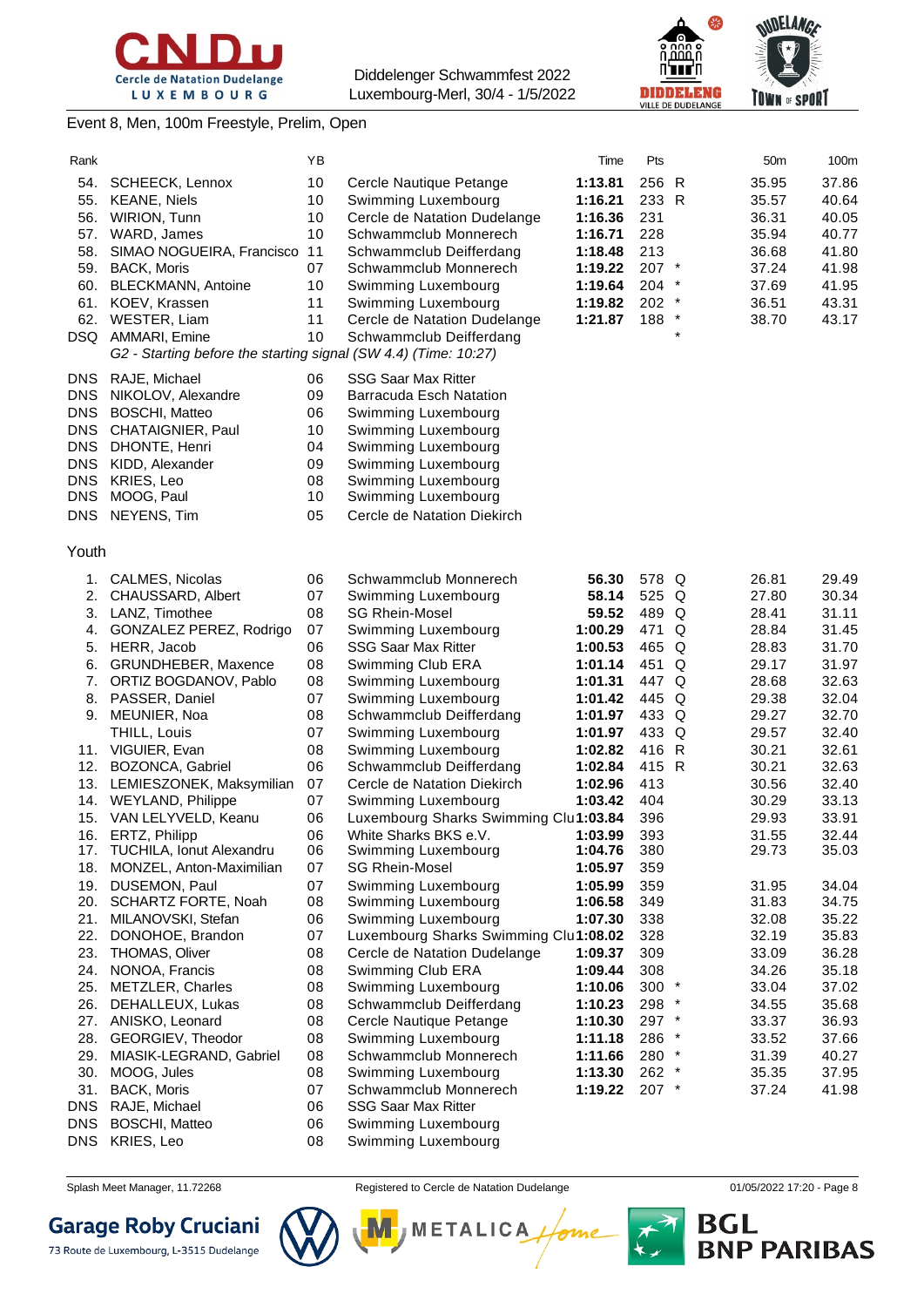





Event 8, Men, 100m Freestyle, Prelim

#### Kids

| 1.   | VALENTINI, Stefano                                              | 09 | Schwammclub Monnerech                  | 1:03.18 | 409 Q            |        | 30.33 | 32.85 |
|------|-----------------------------------------------------------------|----|----------------------------------------|---------|------------------|--------|-------|-------|
| 2.   | THILL, Hugo                                                     | 09 | Schwammclub Deifferdang                | 1:09.37 | 309 <sub>Q</sub> |        | 33.29 | 36.08 |
| 3.   | CARNEIRO, Vasco                                                 | 10 | Swimming Luxembourg                    | 1:10.25 | 297 Q            |        | 33.62 | 36.63 |
| 4.   | <b>SCHONS, Oscar</b>                                            | 09 | Luxembourg Sharks Swimming Clul1:10.58 |         | 293 Q            |        | 33.59 | 36.99 |
| 5.   | <b>REINESCH, Inaki</b>                                          | 09 | Schwammclub Deifferdang                | 1:10.59 | 293 Q            |        | 34.60 | 35.99 |
| 6.   | FABER, Max                                                      | 09 | Schwammclub Monnerech                  | 1:10.68 | 292 Q            |        | 34.41 | 36.27 |
| 7.   | RUIZ AGUILAR, Francisco                                         | 09 | Schwammclub Monnerech                  | 1:10.70 | 292 Q            |        | 34.66 | 36.04 |
| 8.   | <b>WALAK, Olivier</b>                                           | 09 | Swimming Club ERA                      | 1:12.86 | 266 Q            |        | 35.14 | 37.72 |
| 9.   | BENTO, Rodrigo                                                  | 10 | Swimming Luxembourg                    | 1:13.33 | 261 Q            |        | 34.33 | 39.00 |
| 10.  | BARANCZYK, Leon                                                 | 09 | Swimming Luxembourg                    | 1:13.43 | $260$ Q          |        | 35.03 | 38.40 |
| 11.  | SCHEECK, Lennox                                                 | 10 | Cercle Nautique Petange                | 1:13.81 | 256 R            |        | 35.95 | 37.86 |
| 12.  | <b>KEANE, Niels</b>                                             | 10 | Swimming Luxembourg                    | 1:16.21 | 233 R            |        | 35.57 | 40.64 |
| 13.  | <b>WIRION, Tunn</b>                                             | 10 | Cercle de Natation Dudelange           | 1:16.36 | 231              |        | 36.31 | 40.05 |
| 14.  | WARD, James                                                     | 10 | Schwammclub Monnerech                  | 1:16.71 | 228              |        | 35.94 | 40.77 |
| 15.  | SIMAO NOGUEIRA, Francisco                                       | 11 | Schwammclub Deifferdang                | 1:18.48 | 213              |        | 36.68 | 41.80 |
| 16.  | <b>BLECKMANN, Antoine</b>                                       | 10 | Swimming Luxembourg                    | 1:19.64 | 204              | $\ast$ | 37.69 | 41.95 |
| 17.  | KOEV, Krassen                                                   | 11 | Swimming Luxembourg                    | 1:19.82 | $202$ *          |        | 36.51 | 43.31 |
| 18.  | WESTER, Liam                                                    | 11 | Cercle de Natation Dudelange           | 1:21.87 | 188              | $\ast$ | 38.70 | 43.17 |
| DSQ  | AMMARI, Emine                                                   | 10 | Schwammclub Deifferdang                |         |                  | $\ast$ |       |       |
|      | G2 - Starting before the starting signal (SW 4.4) (Time: 10:27) |    |                                        |         |                  |        |       |       |
| DNS  | NIKOLOV, Alexandre                                              | 09 | Barracuda Esch Natation                |         |                  |        |       |       |
| DNS  | <b>CHATAIGNIER, Paul</b>                                        | 10 | Swimming Luxembourg                    |         |                  |        |       |       |
| DNS. | KIDD Alexander                                                  | 09 | Swimming Luxembourg                    |         |                  |        |       |       |

| DNS KIDD, Alexander | 09 | Swimming Luxembourg |
|---------------------|----|---------------------|
| DNS MOOG, Paul      |    | Swimming Luxembourg |

| Event 9           |                             |    | Women, 50m Backstroke           | 10 years and older    |       |          |  |
|-------------------|-----------------------------|----|---------------------------------|-----------------------|-------|----------|--|
|                   | 30/04/2022 - 10:58          |    |                                 | <b>Results Prelim</b> |       |          |  |
| Points: FINA 2022 |                             |    |                                 |                       |       |          |  |
| Rank              |                             | YB |                                 | Time                  | Pts   |          |  |
| Open              |                             |    |                                 |                       |       |          |  |
| 1.                | BANKY, Jacqueline           | 96 | Swimming Luxembourg             | 31.72                 | 615 Q |          |  |
| 2.                | <b>VANDERSCHRICK, Laura</b> | 02 | Swimming Luxembourg             | 32.45                 | 574 Q |          |  |
| 3.                | SOFFIO, Mara                | 06 | Schwammclub Monnerech           | 32.79                 | 557 Q |          |  |
| 4.                | SAENDIG, Eva Luise          | 07 | <b>SSG Saar Max Ritter</b>      | 32.87                 | 553 Q |          |  |
| 5.                | WAGNER, Alina               | 07 | <b>SSG Saar Max Ritter</b>      | 33.14                 | 539   | $\Omega$ |  |
| 6.                | SALLER, Sophia              | 94 | SV09 Voelklingen                | 33.80                 | 508   | Q        |  |
| 7.                | GRUNDHEBER, Angie           | 03 | Swimming Club ERA               | 34.03                 | 498   | Q        |  |
| 8.                | WEINANDY, Charlotte         | 09 | <b>SSG Saar Max Ritter</b>      | 34.22                 | 490 Q |          |  |
| 9.                | HAHN, Lucie                 | 06 | <b>SG Rhein-Mosel</b>           | 34.41                 | 482 Q |          |  |
| 10.               | PETESCH, Lea                | 07 | Schwammclub Monnerech           | 34.61                 | 473   | Q        |  |
| 11.               | KIDD, Francesca             | 06 | Swimming Luxembourg             | 34.89                 | 462 R |          |  |
| 12.               | ELCHEROTH, Niki             | 07 | Swimming Club Redange           | 36.05                 | 419   | Q        |  |
| 13.               | PAVELEK, Mira               | 10 | Swimming Luxembourg             | 36.43                 | 406   | Q        |  |
| 14.               | <b>ELCHEROTH, Milly</b>     | 03 | Swimming Club Redange           | 36.82                 | 393   |          |  |
| 15.               | HAAG, Charlotte             | 10 | <b>SSG Saar Max Ritter</b>      | 37.58                 | 370 Q |          |  |
| 16.               | NIKITINA, Dana              | 10 | Swimming Luxembourg             | 38.66                 | 339   | Q        |  |
| 17.               | <b>ERNENS, Chloe</b>        | 05 | Schwammclub Deifferdang         | 38.89                 | 333   | $\ast$   |  |
| 18.               | FISCHER, Fiene              | 08 | Luxembourg Sharks Swimming Club | 39.39                 | 321   | Q        |  |
| 19.               | HEINZ, Lindsay              | 08 | White Sharks BKS e.V.           | 40.31                 | 299   | $Q^*$    |  |
| 20.               | TONKABONI, Loreena          | 11 | <b>SG Rhein-Mosel</b>           | 43.11                 | 245   | $Q^*$    |  |
| 21.               | HIM, Julia                  | 05 | Schwammclub Monnerech           | 43.70                 | 235   | $\star$  |  |
| 22.               | RIVELLINI, Frida            | 09 | Swimming Luxembourg             | 43.76                 | 234   | $Q^*$    |  |

# **Garage Roby Cruciani**



Splash Meet Manager, 11.72268 **Registered to Cercle de Natation Dudelange 11/05/2022 17:20** - Page 9

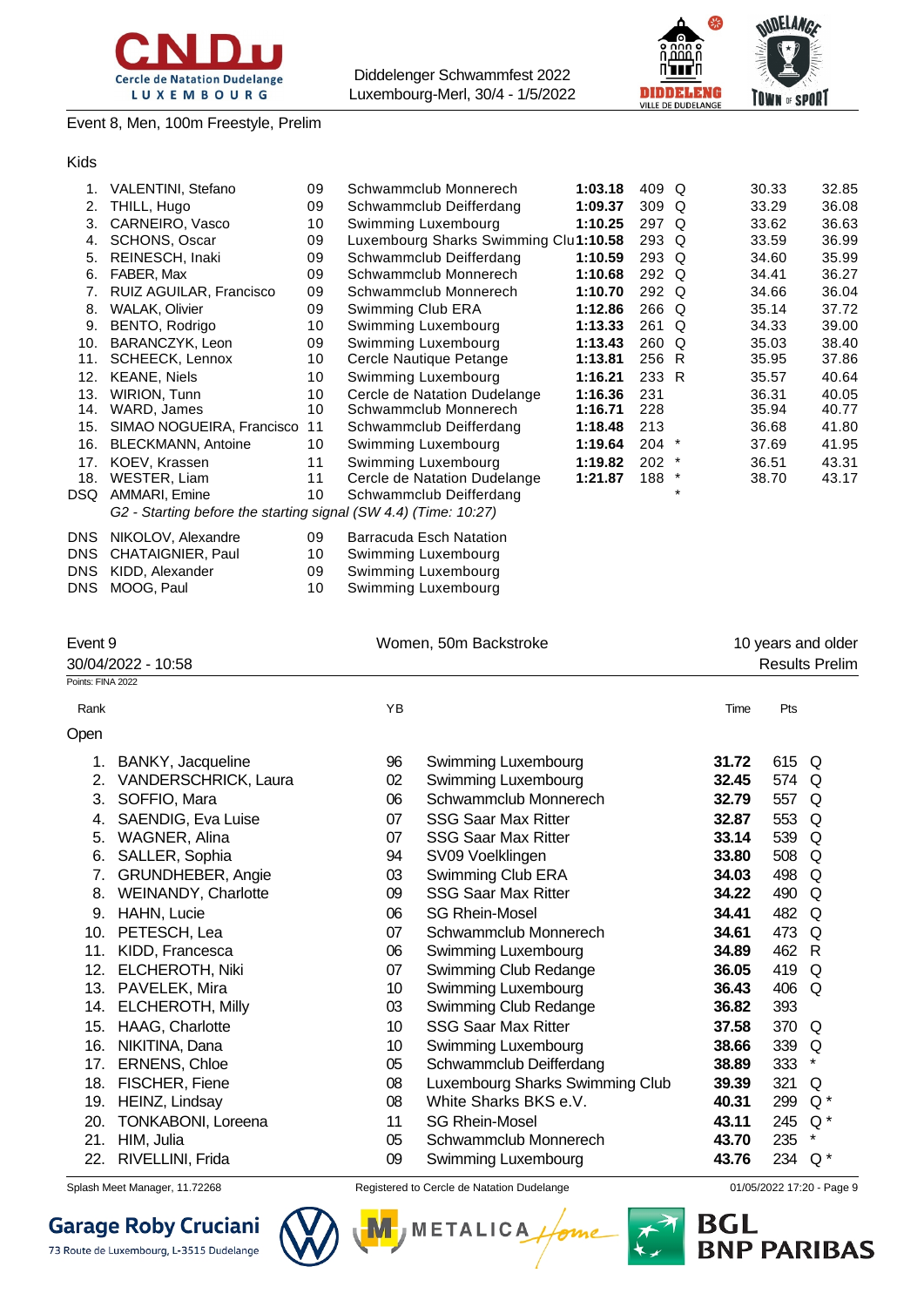



#### Event 9, Women, 50m Backstroke, Prelim, Open

|                                                                                                                                                                                                    | ΥB<br>05<br>09<br>06<br>10<br>09                                                                                                                                                                                                                                                                                                                                                                                                                                                                                                                | Swimming Club ERA<br><b>SG Rhein-Mosel</b><br>Schwammclub Deifferdang<br>Swimming Luxembourg<br>Swimming Luxembourg                                                                                                                                                                                                                                                                                              | Time<br>44.89<br>47.29                                                                                                              | Pts<br>217 | $\star$                                                                                                                                                                                                                                                                                                                                    |
|----------------------------------------------------------------------------------------------------------------------------------------------------------------------------------------------------|-------------------------------------------------------------------------------------------------------------------------------------------------------------------------------------------------------------------------------------------------------------------------------------------------------------------------------------------------------------------------------------------------------------------------------------------------------------------------------------------------------------------------------------------------|------------------------------------------------------------------------------------------------------------------------------------------------------------------------------------------------------------------------------------------------------------------------------------------------------------------------------------------------------------------------------------------------------------------|-------------------------------------------------------------------------------------------------------------------------------------|------------|--------------------------------------------------------------------------------------------------------------------------------------------------------------------------------------------------------------------------------------------------------------------------------------------------------------------------------------------|
|                                                                                                                                                                                                    |                                                                                                                                                                                                                                                                                                                                                                                                                                                                                                                                                 |                                                                                                                                                                                                                                                                                                                                                                                                                  |                                                                                                                                     |            |                                                                                                                                                                                                                                                                                                                                            |
| <b>ELCHEROTH, Niki</b><br>FISCHER, Fiene<br>HEINZ, Lindsay<br>RIVELLINI, Frida<br>STEINBACH, Teresa                                                                                                | 07<br>07<br>09<br>07<br>07<br>08<br>08<br>09<br>09<br>09                                                                                                                                                                                                                                                                                                                                                                                                                                                                                        | <b>SSG Saar Max Ritter</b><br><b>SSG Saar Max Ritter</b><br><b>SSG Saar Max Ritter</b><br>Schwammclub Monnerech<br>Swimming Club Redange<br>Luxembourg Sharks Swimming Club<br>White Sharks BKS e.V.<br>Swimming Luxembourg<br><b>SG Rhein-Mosel</b><br>Swimming Luxembourg                                                                                                                                      | 32.87<br>33.14<br>34.22<br>34.61<br>36.05<br>39.39<br>40.31<br>43.76<br>47.29                                                       | 321        | Q                                                                                                                                                                                                                                                                                                                                          |
|                                                                                                                                                                                                    |                                                                                                                                                                                                                                                                                                                                                                                                                                                                                                                                                 |                                                                                                                                                                                                                                                                                                                                                                                                                  |                                                                                                                                     |            |                                                                                                                                                                                                                                                                                                                                            |
| TONKABONI, Loreena                                                                                                                                                                                 | 10<br>10<br>10<br>11<br>10                                                                                                                                                                                                                                                                                                                                                                                                                                                                                                                      | Swimming Luxembourg<br><b>SSG Saar Max Ritter</b><br>Swimming Luxembourg<br><b>SG Rhein-Mosel</b><br>Swimming Luxembourg                                                                                                                                                                                                                                                                                         | 36.43<br>37.58<br>38.66<br>43.11                                                                                                    |            |                                                                                                                                                                                                                                                                                                                                            |
|                                                                                                                                                                                                    |                                                                                                                                                                                                                                                                                                                                                                                                                                                                                                                                                 |                                                                                                                                                                                                                                                                                                                                                                                                                  |                                                                                                                                     |            | <b>Results Prelim</b>                                                                                                                                                                                                                                                                                                                      |
|                                                                                                                                                                                                    | YB                                                                                                                                                                                                                                                                                                                                                                                                                                                                                                                                              |                                                                                                                                                                                                                                                                                                                                                                                                                  | Time                                                                                                                                | Pts        |                                                                                                                                                                                                                                                                                                                                            |
|                                                                                                                                                                                                    |                                                                                                                                                                                                                                                                                                                                                                                                                                                                                                                                                 |                                                                                                                                                                                                                                                                                                                                                                                                                  |                                                                                                                                     |            |                                                                                                                                                                                                                                                                                                                                            |
| CALMES, Nicolas<br>CONSTANTINO CAEIRO, Diogo<br>CARNEIRO, Nuno<br>RIKKERT, Thijmen<br>PALAGNIOUK, Romain<br>WESTER, Ben<br>MONZEL, Anton-Maximilian<br>MUCA, Thomas<br>AMMARI, Emine<br>MOOG, Paul | 05<br>06<br>03<br>05<br>06<br>04<br>06<br>07<br>04<br>10<br>09<br>10<br>11<br>10<br>10<br>10                                                                                                                                                                                                                                                                                                                                                                                                                                                    | Swimming Luxembourg<br>Schwammclub Monnerech<br>Cercle de Natation Dudelange<br>Swimming Luxembourg<br>Swimming Luxembourg<br>Cercle Nautique Petange<br>Cercle de Natation Dudelange<br><b>SG Rhein-Mosel</b><br>Cercle de Natation Diekirch<br>Swimming Luxembourg<br>Swimming Club ERA<br>Swimming Luxembourg<br>Swimming Luxembourg<br>Swimming Luxembourg<br>Schwammclub Deifferdang<br>Swimming Luxembourg | 28.81<br>29.16<br>30.71<br>30.90<br>31.44<br>31.55<br>31.95<br>34.67<br>40.14<br>40.79<br>41.99<br>42.55<br>42.90<br>43.61<br>44.73 |            |                                                                                                                                                                                                                                                                                                                                            |
|                                                                                                                                                                                                    | 23.<br><b>GRUNDHEBER, Marilou</b><br>24. STEINBACH, Teresa<br>DNS DEBERGH, Celestine<br>DNS LEONARD, Leni<br>DNS VALKOVSZKY, Emese<br>1. SAENDIG, Eva Luise<br>2. WAGNER, Alina<br>3. WEINANDY, Charlotte<br>4. PETESCH, Lea<br>DNS VALKOVSZKY, Emese<br>1. PAVELEK, Mira<br>2. HAAG, Charlotte<br>3. NIKITINA, Dana<br>DNS LEONARD, Leni<br>Event 10<br>30/04/2022 - 11:03<br>Points: FINA 2022<br>1. KEMP, Finn<br>10. KEANE, Niels<br>11. WALAK, Olivier<br>12. BENTO, Rodrigo<br>13. KOEV, Krassen<br>14. BLECKMANN, Antoine<br>NEYENS, Tim | 05                                                                                                                                                                                                                                                                                                                                                                                                               | Men, 50m Backstroke<br>Cercle de Natation Diekirch                                                                                  |            | 185 Q*<br>553 Q<br>539 Q<br>490 Q<br>473 Q<br>419 Q<br>299 Q*<br>234 Q*<br>185 Q*<br>406 Q<br>370 Q<br>339 Q<br>245 Q*<br>11 years and older<br>563 Q<br>543 Q<br>465 Q<br>456 Q<br>433 Q<br>429 Q<br>413 Q<br>323 Q<br>208 Q*<br>198 Q*<br>182 Q*<br>174 Q <sup>*</sup><br>170 Q <sup>*</sup><br>162 Q <sup>*</sup><br>150 Q <sup>*</sup> |

Splash Meet Manager, 11.72268 **Registered to Cercle de Natation Dudelange** 01/05/2022 17:20 - Page 10

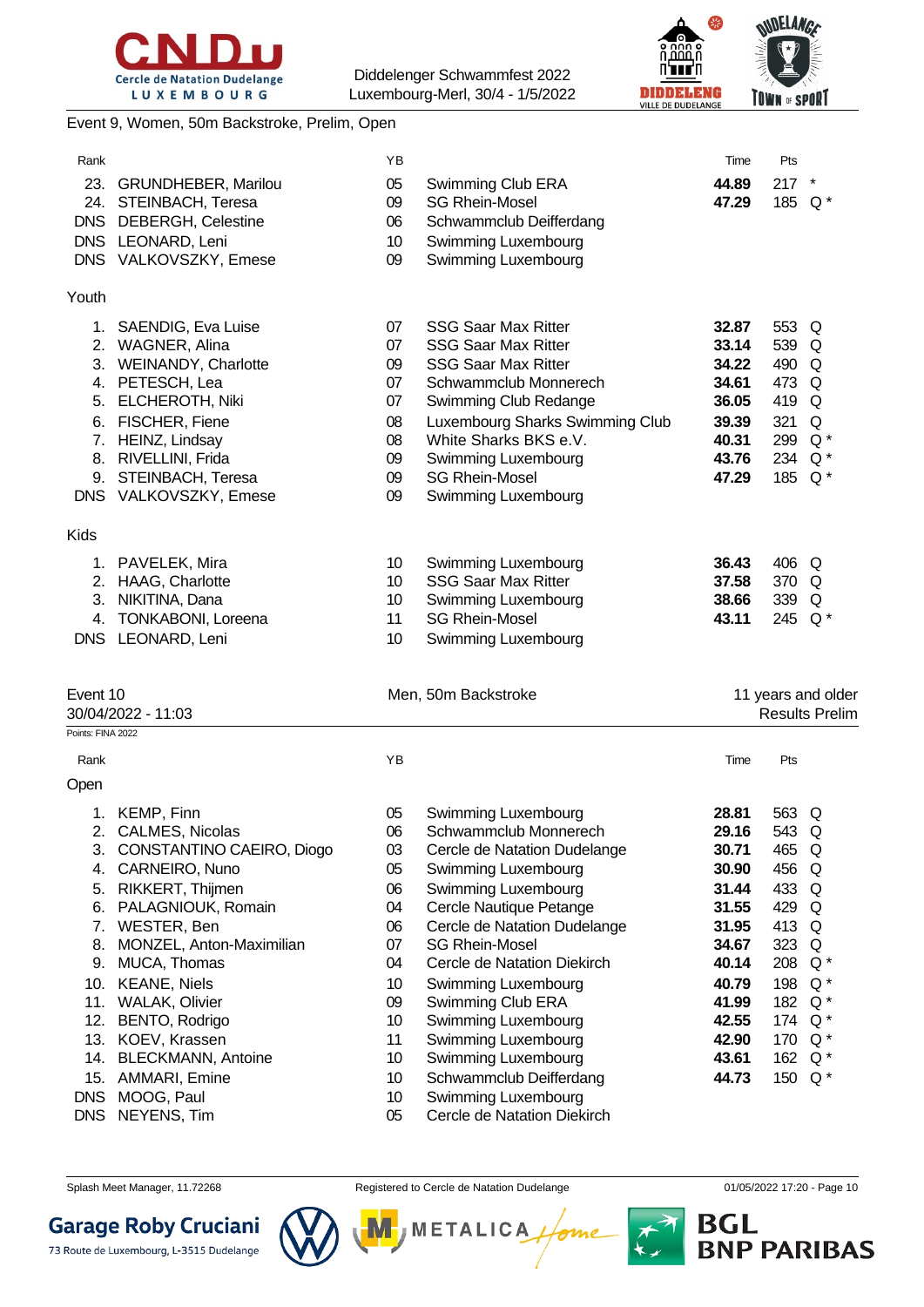



#### Event 10, Men, 50m Backstroke, Prelim

#### Youth

| 2.<br>3.                                 | CALMES, Nicolas<br>RIKKERT, Thijmen<br>WESTER, Ben<br>4. MONZEL, Anton-Maximilian                                                              | 06<br>06<br>06<br>07                   | Schwammclub Monnerech<br>Swimming Luxembourg<br>Cercle de Natation Dudelange<br><b>SG Rhein-Mosel</b>                                                           | 29.16<br>31.44<br>31.95<br>34.67                   | 543 Q<br>433<br>413 Q<br>323 Q            | Q                                           |
|------------------------------------------|------------------------------------------------------------------------------------------------------------------------------------------------|----------------------------------------|-----------------------------------------------------------------------------------------------------------------------------------------------------------------|----------------------------------------------------|-------------------------------------------|---------------------------------------------|
| <b>Kids</b>                              |                                                                                                                                                |                                        |                                                                                                                                                                 |                                                    |                                           |                                             |
| 1.<br>2.<br>3.<br>5.<br>6.<br><b>DNS</b> | <b>KEANE, Niels</b><br><b>WALAK, Olivier</b><br>BENTO, Rodrigo<br>4. KOEV, Krassen<br><b>BLECKMANN, Antoine</b><br>AMMARI, Emine<br>MOOG, Paul | 10<br>09<br>10<br>11<br>10<br>10<br>10 | Swimming Luxembourg<br>Swimming Club ERA<br>Swimming Luxembourg<br>Swimming Luxembourg<br>Swimming Luxembourg<br>Schwammclub Deifferdang<br>Swimming Luxembourg | 40.79<br>41.99<br>42.55<br>42.90<br>43.61<br>44.73 | 198<br>182<br>174 Q*<br>170<br>162<br>150 | $Q^*$<br>$Q^*$<br>$Q^*$<br>$Q^*$<br>$Q^*$   |
| Event 11                                 |                                                                                                                                                |                                        | Women, 50m Butterfly                                                                                                                                            |                                                    |                                           | 10 years and older<br><b>Results Prelim</b> |
| Points: FINA 2022                        | 30/04/2022 - 11:07                                                                                                                             |                                        |                                                                                                                                                                 |                                                    |                                           |                                             |
|                                          |                                                                                                                                                |                                        |                                                                                                                                                                 |                                                    |                                           |                                             |
| Rank                                     |                                                                                                                                                | YB                                     |                                                                                                                                                                 | Time                                               | Pts                                       |                                             |
| Open                                     |                                                                                                                                                |                                        |                                                                                                                                                                 |                                                    |                                           |                                             |
| 1.                                       | PETERS, Lena                                                                                                                                   | 05                                     | Cercle de Natation Dudelange                                                                                                                                    | 29.56                                              | 564 Q                                     |                                             |
| 2.                                       | REINESCH, Leeloo                                                                                                                               | 07                                     | Schwammclub Monnerech                                                                                                                                           | 30.47                                              | 515 Q                                     |                                             |
| 3.                                       | BERTHET, Lana                                                                                                                                  | 05                                     | Longchamps Swimming Club                                                                                                                                        | 30.60                                              | 508 Q                                     |                                             |
| 4.                                       | SOFFIO, Mara                                                                                                                                   | 06<br>07                               | Schwammclub Monnerech<br><b>SSG Saar Max Ritter</b>                                                                                                             | 30.88<br>31.08                                     | 495<br>485                                | Q<br>Q                                      |
| 5.<br>6.                                 | WAGNER, Alina<br>LINDMARK MELO, Maia                                                                                                           | 07                                     | Cercle de Natation Dudelange                                                                                                                                    | 31.16                                              | 481                                       | Q                                           |
| 7.                                       | CALMES, Liz                                                                                                                                    | 08                                     | Schwammclub Monnerech                                                                                                                                           | 32.04                                              | 443                                       | Q                                           |
|                                          | 8. BORDONARO, Madeleine                                                                                                                        | 06                                     | <b>Barracuda Esch Natation</b>                                                                                                                                  | 32.74                                              | 415                                       | Q                                           |
|                                          | GEORGES, Madeleine                                                                                                                             | 05                                     | Schwammclub Deifferdang                                                                                                                                         | 32.74                                              | 415 Q                                     |                                             |
|                                          | 10. PETESCH, Lea                                                                                                                               | 07                                     | Schwammclub Monnerech                                                                                                                                           | 33.01                                              | 405 Q                                     |                                             |
|                                          | 11. SMITH, Josephine                                                                                                                           | 09                                     | Swimming Club Redange                                                                                                                                           | 34.51                                              | 354 Q                                     |                                             |
| 12.                                      | OLIVERO, Francesca                                                                                                                             | 80                                     | Swimming Luxembourg                                                                                                                                             | 34.79                                              | 346                                       | Q                                           |
|                                          | 13. WEINANDY, Charlotte                                                                                                                        | 09                                     | <b>SSG Saar Max Ritter</b>                                                                                                                                      | 35.08                                              | 337 Q                                     |                                             |
| 14.                                      | CONSTANTIN, Sophia                                                                                                                             | 09                                     | Swimming Luxembourg                                                                                                                                             | 35.29                                              | 331                                       | Q                                           |
| 15.                                      | SCHMITZ, Katharina Marie                                                                                                                       | 08                                     | <b>SSG Saar Max Ritter</b>                                                                                                                                      | 35.37                                              | 329                                       | Q                                           |
|                                          | 16. KOENIG, Charlotte Fleur                                                                                                                    | 09                                     | Swimming Luxembourg                                                                                                                                             | 35.55                                              | 324 R                                     |                                             |
| 17.                                      | BARANCZYK, Maya                                                                                                                                | 07                                     | Swimming Luxembourg                                                                                                                                             | 36.27                                              | 305 R                                     |                                             |
| 18.                                      | POELS, Klara-Luisa                                                                                                                             | 09                                     | Swimming Luxembourg                                                                                                                                             | 37.08                                              | 285                                       |                                             |
|                                          | 19. VALERIUS, Fleur                                                                                                                            | 11                                     | White Sharks BKS e.V.                                                                                                                                           | 37.48                                              | 276 Q                                     |                                             |
| 20.                                      | <b>GEORGES, Violette</b>                                                                                                                       | 08                                     | Schwammclub Deifferdang                                                                                                                                         | 39.10                                              | 243                                       | $\star$                                     |
| 21.                                      | MULLER, Liz                                                                                                                                    | 11                                     | Swimming Luxembourg                                                                                                                                             | 42.17                                              | 194 Q <sup>*</sup>                        |                                             |
| <b>DNS</b>                               | <b>HEILIGER, Lilly</b>                                                                                                                         | 08                                     | Swimming Luxembourg                                                                                                                                             |                                                    |                                           |                                             |
| Youth                                    |                                                                                                                                                |                                        |                                                                                                                                                                 |                                                    |                                           |                                             |
| 1.                                       | REINESCH, Leeloo                                                                                                                               | 07                                     | Schwammclub Monnerech                                                                                                                                           | 30.47                                              | 515 Q                                     |                                             |
| 2.                                       | WAGNER, Alina                                                                                                                                  | 07                                     | <b>SSG Saar Max Ritter</b>                                                                                                                                      | 31.08                                              | 485 Q                                     |                                             |
| 3.                                       | LINDMARK MELO, Maia                                                                                                                            | 07                                     | Cercle de Natation Dudelange                                                                                                                                    | 31.16                                              | 481                                       | Q                                           |
| 4.                                       | CALMES, Liz                                                                                                                                    | 08                                     | Schwammclub Monnerech                                                                                                                                           | 32.04                                              | 443 Q                                     |                                             |
| 5.                                       | PETESCH, Lea                                                                                                                                   | 07                                     | Schwammclub Monnerech                                                                                                                                           | 33.01                                              | 405 Q                                     |                                             |
| 6.                                       | SMITH, Josephine                                                                                                                               | 09                                     | Swimming Club Redange                                                                                                                                           | 34.51                                              | 354 Q                                     |                                             |
|                                          | Splash Meet Manager, 11.72268                                                                                                                  |                                        | Registered to Cercle de Natation Dudelange                                                                                                                      |                                                    |                                           | 01/05/2022 17:20 - Page 11                  |

# **Garage Roby Cruciani**

73 Route de Luxembourg, L-3515 Dudelange

me

**M** METALICA

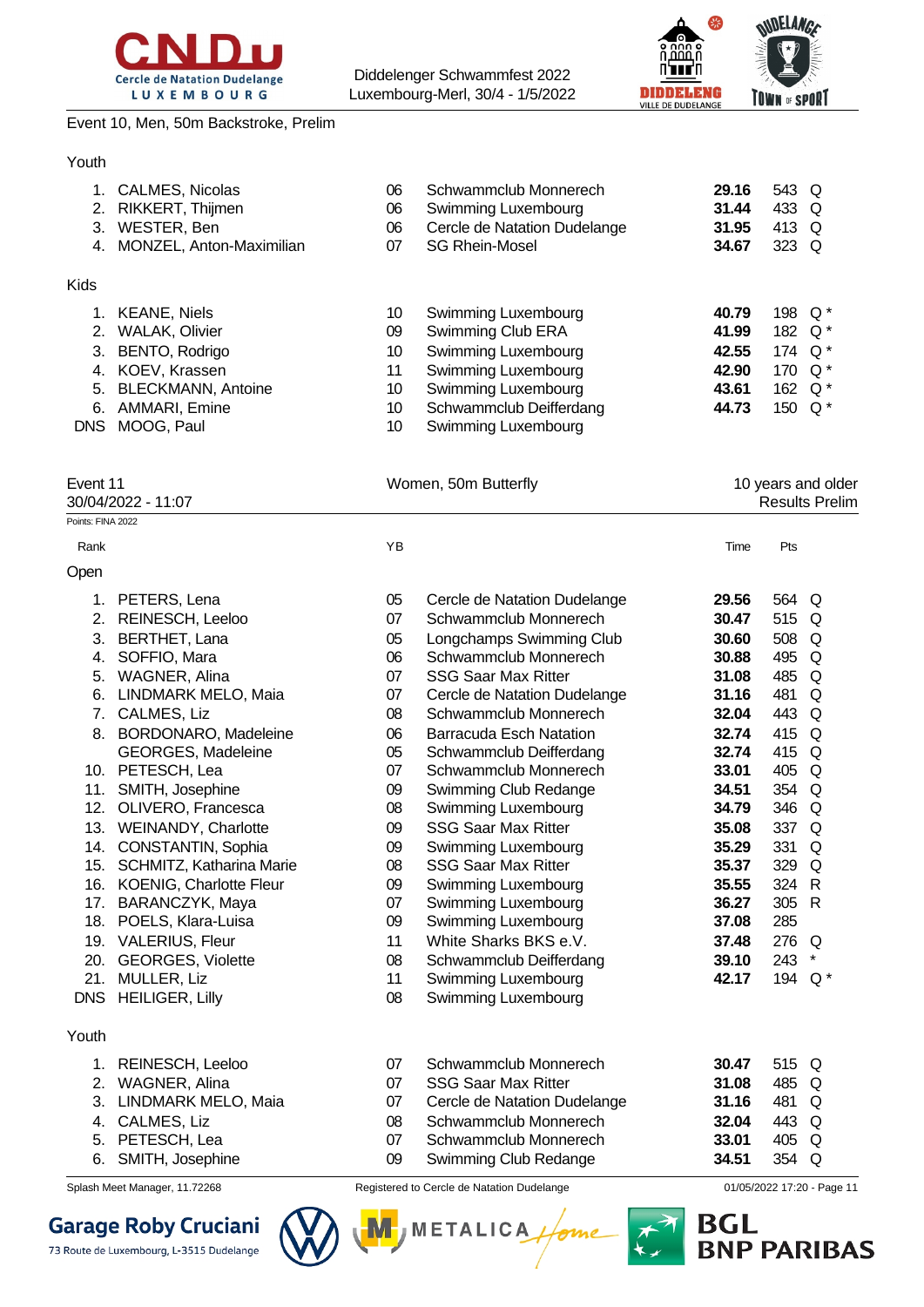



#### Event 11, Girls, 50m Butterfly, Prelim, Youth

| Rank              |                                            | ΥB       |                                                  | Time           | Pts                |                       |
|-------------------|--------------------------------------------|----------|--------------------------------------------------|----------------|--------------------|-----------------------|
| 7.                | OLIVERO, Francesca                         | 08       | Swimming Luxembourg                              | 34.79          | 346                | Q                     |
|                   | 8. WEINANDY, Charlotte                     | 09       | <b>SSG Saar Max Ritter</b>                       | 35.08          | 337 Q              |                       |
| 9.                | CONSTANTIN, Sophia                         | 09       | Swimming Luxembourg                              | 35.29          | 331                | Q                     |
|                   | 10. SCHMITZ, Katharina Marie               | 08       | <b>SSG Saar Max Ritter</b>                       | 35.37          | 329                | Q                     |
| 11.               | KOENIG, Charlotte Fleur                    | 09       | Swimming Luxembourg                              | 35.55          | 324                | $\mathsf{R}$          |
| 12.               | BARANCZYK, Maya                            | 07       | Swimming Luxembourg                              | 36.27          | 305 R              |                       |
|                   | 13. POELS, Klara-Luisa                     | 09       | Swimming Luxembourg                              | 37.08          | 285                |                       |
| 14.               | <b>GEORGES, Violette</b>                   | 08       | Schwammclub Deifferdang                          | 39.10          | 243                | $\star$               |
|                   | DNS HEILIGER, Lilly                        | 08       | Swimming Luxembourg                              |                |                    |                       |
| Kids              |                                            |          |                                                  |                |                    |                       |
| 1.                | <b>VALERIUS, Fleur</b>                     | 11       | White Sharks BKS e.V.                            | 37.48          | 276 Q              |                       |
| 2.                | MULLER, Liz                                | 11       | Swimming Luxembourg                              | 42.17          | 194                | Q *                   |
| Event 12          |                                            |          | Men, 50m Butterfly                               |                |                    | 11 years and older    |
|                   | 30/04/2022 - 11:11                         |          |                                                  |                |                    | <b>Results Prelim</b> |
| Points: FINA 2022 |                                            |          |                                                  |                |                    |                       |
| Rank              |                                            | YB       |                                                  | Time           | Pts                |                       |
| Open              |                                            |          |                                                  |                |                    |                       |
| 1.                | HENX, Julien                               | 95       | Cercle de Natation Dudelange                     | 23.87          | 812 Q              |                       |
| 2.                | CONSTANTINO CAEIRO, Diogo                  | 03       | Cercle de Natation Dudelange                     | 26.45          | 596 Q              |                       |
| 3.                | SIMAO NOGUEIRA, Joao                       | 04       | Schwammclub Deifferdang                          | 26.80          | 573 Q              |                       |
| 4.                | <b>DURAKOVIC, Tarik</b>                    | 05       | Swimming Luxembourg                              | 27.19          | 549                | Q                     |
| 5.                | FRANCK, Max                                | 03       | Cercle de Natation Dudelange                     | 27.66          | 521                | Q                     |
| 6.                | EASTMAN, Ben                               | 95       | SV09 Voelklingen                                 | 27.78          | 515                | Q                     |
| 7.                | CONZEMIUS, Jerome                          | 99       | Swimming Luxembourg                              | 27.80          | 514                | Q                     |
|                   | 8. SZTURMA, Maxime                         | 94       | Cercle de Natation Dudelange                     | 28.33          | 485                | Q                     |
|                   | 9. RADECK, Mika                            | 00       | <b>SG Rhein-Mosel</b>                            | 28.40          | 482                | Q                     |
|                   | 10. OLINGER, Liam                          | 05       | Schwammclub Monnerech                            | 29.63          | 424 Q              |                       |
|                   | 11. KASPER, Kimi                           | 08       | <b>SG Rhein-Mosel</b>                            | 29.89          | 413                | Q                     |
|                   | 12. HERR, Jacob                            | 06       | <b>SSG Saar Max Ritter</b>                       | 29.99          | 409                | Q                     |
|                   | 13. VIGUIER, Elyan                         | 04       | Swimming Luxembourg                              | 30.03          | 407                |                       |
|                   | 14. CARNEIRO, Nuno                         | 05       | Swimming Luxembourg                              | 30.11          | 404                |                       |
|                   | 15. KUNEN, Fynn                            | 08       | Swimming Luxembourg                              | 30.12          | 404 Q              |                       |
|                   | 16. SUKHANOV, Maxim                        | 04       | Cercle de Natation Dudelange                     | 30.40          | 393                |                       |
|                   | 17. TUCHILA, Ionut Alexandru               | 06       | Swimming Luxembourg                              | 30.67          | 382 Q              |                       |
|                   | 18. MEUNIER, Noa                           | 08       | Schwammclub Deifferdang                          | 31.19          | 364 Q              |                       |
|                   | 19. BOZONCA, Gabriel                       | 06       | Schwammclub Deifferdang                          | 31.23          | 362 Q              |                       |
| 20.               | RIKKERT, Thijmen                           | 06       | Swimming Luxembourg                              | 31.28          | 360 Q              |                       |
| 21.               | PALAGNIOUK, Romain                         | 04       | Cercle Nautique Petange                          | 31.33          | 359                |                       |
| 22.               | ORTIZ BOGDANOV, Pablo                      | 08       | Swimming Luxembourg                              | 31.70          | 346 Q              |                       |
| 23.               | VALENTINI, Stefano                         | 09       | Schwammclub Monnerech                            | 32.01          | 336 Q              |                       |
| 24.               | VIGUIER, Evan                              | 08       | Swimming Luxembourg                              | 33.35          | 297 Q              |                       |
| 25.               | MILANOVSKI, Stefan                         | 06       | Swimming Luxembourg                              | 33.91          | 283                | Q                     |
| 26.               | ANISKO, Leonard                            | 08       | Cercle Nautique Petange<br>Schwammclub Monnerech | 34.35          | 272 R              |                       |
| 27.<br>28.        | MIASIK-LEGRAND, Gabriel<br>CARNEIRO, Vasco | 08<br>10 | Swimming Luxembourg                              | 34.63<br>35.15 | 265 R*<br>254 Q    |                       |
| 29.               | KACHURA, Dinis                             | 04       | Cercle de Natation Diekirch                      | 35.79          | 240                | $\star$               |
| 30.               | SIMAO NOGUEIRA, Francisco                  | 11       | Schwammclub Deifferdang                          | 43.57          | 133 Q <sup>*</sup> |                       |
|                   |                                            |          |                                                  |                |                    |                       |

Splash Meet Manager, 11.72268 **Registered to Cercle de Natation Dudelange 11/05/2022 17:20** - Page 12

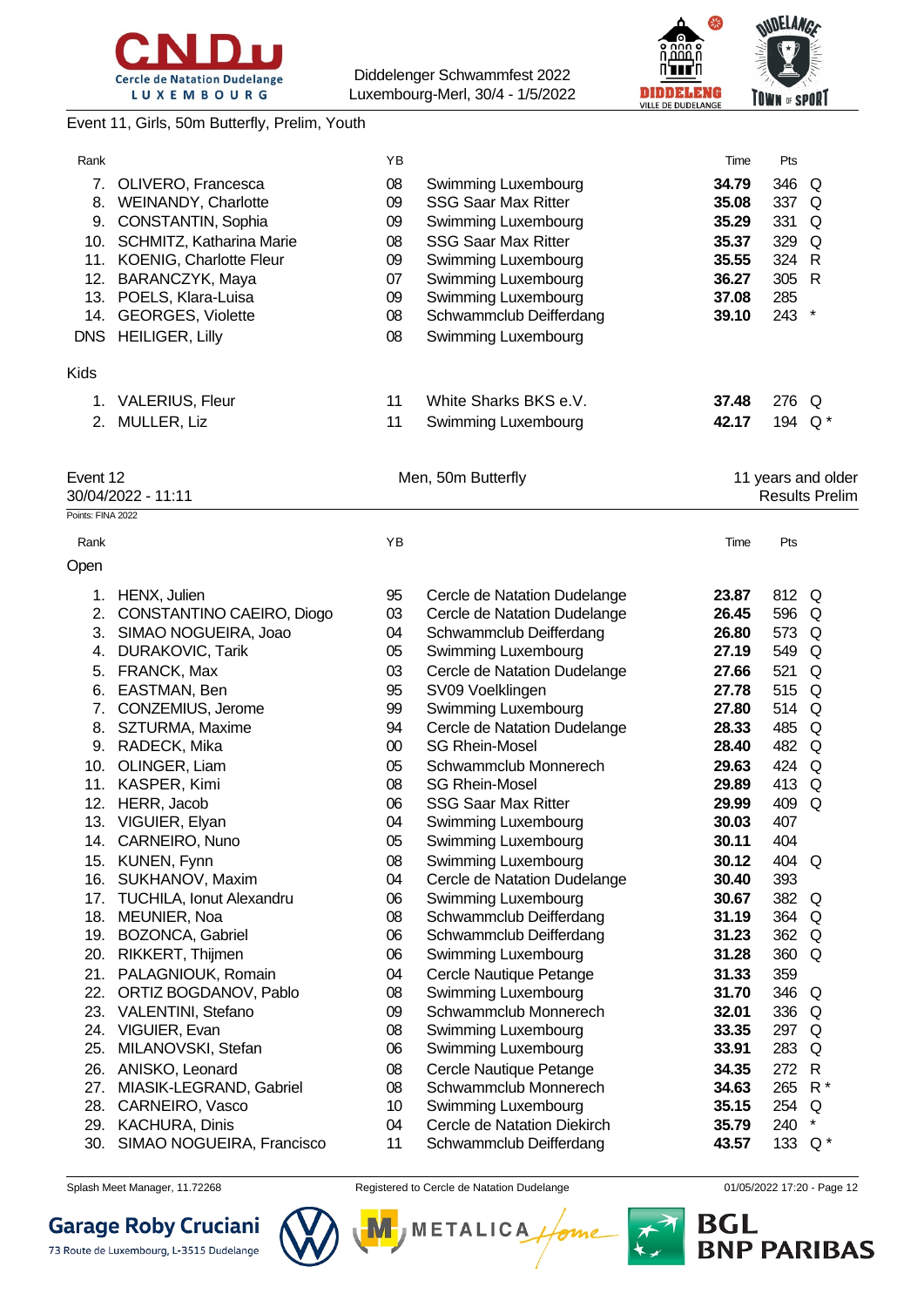



Event 12, Men, 50m Butterfly, Prelim, Open Rank **Rank Time Pts Proposed and Proposed Area** Time Pts and Proposed and Proposed and Proposed and Proposed and Proposed and Proposed and Proposed and Proposed and Proposed and Proposed and Proposed and Proposed and Pro 31. WESTER, Liam 11 Cercle de Natation Dudelange **45.95** 113 Q \* DSQ SCHARTZ FORTE, Noah 08 Swimming Luxembourg *P5 - did not touch the wall with both hands simultaneously and separated at the turn / finish (SW 8.4) (Time: 11:20)* DSQ RUIZ, Jacobo 09 Schwammclub Monnerech *G2 - Starting before the starting signal (SW 4.4) (Time: 11:20)* DNS RAJE, Michael 06 SSG Saar Max Ritter DNS BOSCHI, Matteo 06 Swimming Luxembourg Youth 1. KASPER, Kimi 08 SG Rhein-Mosel **29.89** 413 Q 2. HERR, Jacob 06 SSG Saar Max Ritter **29.99** 409 Q 3. KUNEN, Fynn 08 Swimming Luxembourg **30.12** 404 Q 4. TUCHILA, Ionut Alexandru 06 Swimming Luxembourg **30.67** 382 Q 5. MEUNIER, Noa 08 Schwammclub Deifferdang **31.19** 364 Q 6. BOZONCA, Gabriel 06 Schwammclub Deifferdang **31.23** 362 Q 7. RIKKERT, Thijmen 06 Swimming Luxembourg **31.28** 360 Q 8. ORTIZ BOGDANOV, Pablo 08 Swimming Luxembourg **31.70** 346 Q 9. VIGUIER, Evan 08 Swimming Luxembourg **33.35** 297 Q 10. MILANOVSKI, Stefan 06 Swimming Luxembourg **33.91** 283 Q 11. ANISKO, Leonard 08 Cercle Nautique Petange **34.35** 272 R 12. MIASIK-LEGRAND, Gabriel 08 Schwammclub Monnerech **34.63** 265 R \* DSQ SCHARTZ FORTE, Noah 08 Swimming Luxembourg *P5 - did not touch the wall with both hands simultaneously and separated at the turn / finish (SW 8.4) (Time: 11:20)* DNS RAJE, Michael 06 SSG Saar Max Ritter DNS BOSCHI, Matteo 06 Swimming Luxembourg Kids 1. VALENTINI, Stefano 09 Schwammclub Monnerech **32.01** 336 Q 2. CARNEIRO, Vasco 10 Swimming Luxembourg **35.15** 254 Q 3. SIMAO NOGUEIRA, Francisco 11 Schwammclub Deifferdang **43.57** 133 Q \* 4. WESTER, Liam 11 Cercle de Natation Dudelange **45.95** 113 Q \* DSQ RUIZ, Jacobo 09 Schwammclub Monnerech

*G2 - Starting before the starting signal (SW 4.4) (Time: 11:20)*

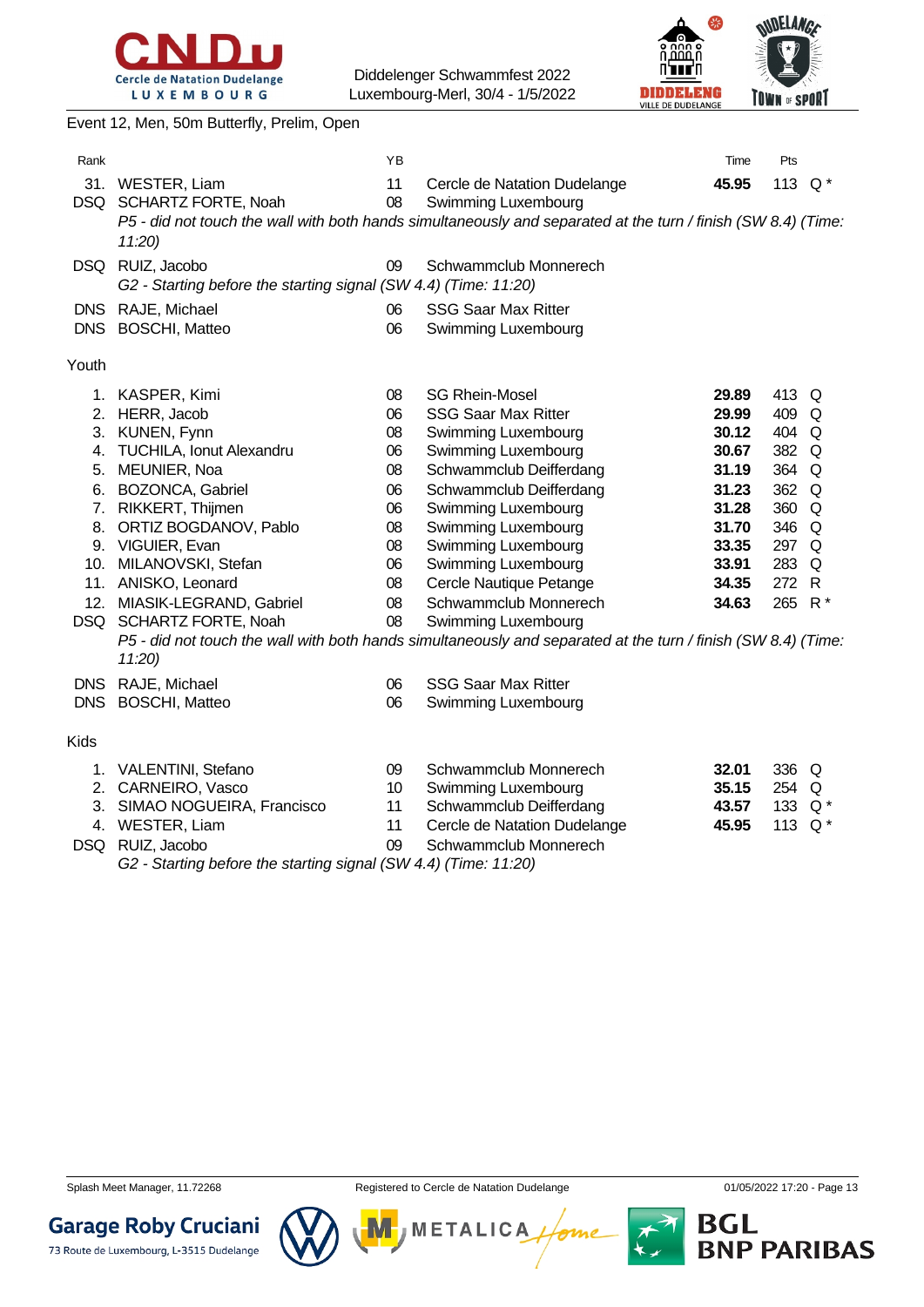



#### Event 13 **Event 13** Women, 100m Breaststroke 10 years and older

30/04/2022 - 11:17 Results Prelim

| Points: FINA 2022 |                                 |                 |                                |         |           |       |                 |         |
|-------------------|---------------------------------|-----------------|--------------------------------|---------|-----------|-------|-----------------|---------|
| Rank              |                                 | ΥB              |                                | Time    | Pts       |       | 50 <sub>m</sub> | 100m    |
| Open              |                                 |                 |                                |         |           |       |                 |         |
| 1.                | BANKY, Jacqueline               | 96              | Swimming Luxembourg            | 1:20.24 | 510 Q     |       | 38.07           | 42.17   |
| 2.                | CALMES, Liz                     | 08              | Schwammclub Monnerech          | 1:20.26 | 510 Q     |       | 37.35           | 42.91   |
| 3.                | KAHL, Helena                    | 06              | White Sharks BKS e.V.          | 1:20.61 | 503 Q     |       | 37.44           | 43.17   |
| 4.                | BORDONARO, Madeleine            | 06              | <b>Barracuda Esch Natation</b> | 1:21.41 | 488 Q     |       | 39.30           | 42.11   |
| 5.                | ALLAR, Maud                     | 08              | Cercle Nautique Petange        | 1:22.38 | 471       | Q     | 39.03           | 43.35   |
| 6.                | KIDD, Francesca                 | 06              | Swimming Luxembourg            | 1:23.60 | 451       | Q     | 39.36           | 44.24   |
| 7.                | HAN, Mengjia                    | 07              | Schwammclub Deifferdang        | 1:24.66 | 434 Q     |       | 40.14           | 44.52   |
| 8.                | VALERIUS, Lucy                  | 09              | White Sharks BKS e.V.          | 1:25.91 | 415 Q     |       | 40.55           | 45.36   |
| 9.                | LANZ, Paula                     | 06              | <b>SG Rhein-Mosel</b>          | 1:26.61 | 405 Q     |       | 39.22           | 47.39   |
| 10.               | LAMBIN, Elisa                   | 09              | Schwammclub Deifferdang        | 1:27.36 | 395 Q     |       | 41.35           | 46.01   |
| 11.               | SALLER, Sophia                  | 94              | SV09 Voelklingen               | 1:27.37 | 395 R     |       | 41.48           | 45.89   |
| 12.               | <b>BLANCHARD, Lindsey</b>       | 08              | Cercle de Natation Dudelange   | 1:32.85 | 329 Q     |       | 45.01           | 47.84   |
| 13.               | FRADET, Maelle                  | 09              | Schwammclub Deifferdang        | 1:33.61 | 321 Q     |       | 44.62           | 48.99   |
| 14.               | REIZER, Ines                    | 11              | Swimming Luxembourg            | 1:35.45 | 303 Q     |       | 45.71           | 49.74   |
| 15.               | RESL, Dana                      | 11              | Cercle de Natation Dudelange   | 1:37.38 | 285 Q     |       | 46.43           | 50.95   |
| 16.               | BOUWMEISTER, Julianne           | 10              | Swimming Luxembourg            | 1:41.27 | 253 Q     |       | 47.74           | 53.53   |
| 17.               | WINDISCH, Kristina              | 10              | Swimming Luxembourg            | 1:43.12 | 240 Q     |       | 48.86           | 54.26   |
| 18.               | <b>FERNANDES DIAS, Gabriela</b> | 09              | Cercle de Natation Dudelange   | 1:46.89 | 215 Q*    |       | 50.22           | 56.67   |
| 19.               | SIEGRIST, Rieke                 | 10              | <b>SSG Saar Max Ritter</b>     | 1:49.43 | 201       | $Q^*$ | 49.00           | 1:00.43 |
| <b>DNS</b>        | DOWLING, Summer                 | 07              | Cercle de Natation Dudelange   |         |           |       |                 |         |
| DNS               | <b>BERTRANG, Marina</b>         | 05              | Schwammclub Monnerech          |         |           |       |                 |         |
| DNS               | REUTER, Tamara                  | 09              | Schwammclub Monnerech          |         |           |       |                 |         |
| <b>DNS</b>        | LEONARD, Leni                   | 10 <sup>1</sup> | Swimming Luxembourg            |         |           |       |                 |         |
|                   |                                 |                 |                                |         |           |       |                 |         |
| Youth             |                                 |                 |                                |         |           |       |                 |         |
| 1.                | CALMES, Liz                     | 08              | Schwammclub Monnerech          | 1:20.26 | 510 Q     |       | 37.35           | 42.91   |
| 2.                | ALLAR, Maud                     | 08              | Cercle Nautique Petange        | 1:22.38 | 471 Q     |       | 39.03           | 43.35   |
| 3.                | HAN, Mengjia                    | 07              | Schwammclub Deifferdang        | 1:24.66 | 434 Q     |       | 40.14           | 44.52   |
| 4.                | <b>VALERIUS, Lucy</b>           | 09              | White Sharks BKS e.V.          | 1:25.91 | 415 Q     |       | 40.55           | 45.36   |
| 5.                | LAMBIN, Elisa                   | 09              | Schwammclub Deifferdang        | 1:27.36 | 395 Q     |       | 41.35           | 46.01   |
| 6.                | <b>BLANCHARD, Lindsey</b>       | 08              | Cercle de Natation Dudelange   | 1:32.85 | 329 Q     |       | 45.01           | 47.84   |
| 7.                | FRADET, Maelle                  | 09              | Schwammclub Deifferdang        | 1:33.61 | 321       | Q     | 44.62           | 48.99   |
| 8.                | FERNANDES DIAS, Gabriela        | 09              | Cercle de Natation Dudelange   | 1:46.89 | 215 $Q^*$ |       | 50.22           | 56.67   |
| <b>DNS</b>        | DOWLING, Summer                 | 07              | Cercle de Natation Dudelange   |         |           |       |                 |         |
| DNS               | REUTER, Tamara                  | 09              | Schwammclub Monnerech          |         |           |       |                 |         |
| Kids              |                                 |                 |                                |         |           |       |                 |         |
| 1.                | REIZER, Ines                    | 11              | Swimming Luxembourg            | 1:35.45 | 303 Q     |       | 45.71           | 49.74   |
| 2.                | RESL, Dana                      | 11              | Cercle de Natation Dudelange   | 1:37.38 | 285 Q     |       | 46.43           | 50.95   |
| 3.                | BOUWMEISTER, Julianne           | 10              | Swimming Luxembourg            | 1:41.27 | 253 Q     |       | 47.74           | 53.53   |
| 4.                | WINDISCH, Kristina              | 10              | Swimming Luxembourg            | 1:43.12 | 240 Q     |       | 48.86           | 54.26   |
| 5.                | SIEGRIST, Rieke                 | 10              | <b>SSG Saar Max Ritter</b>     | 1:49.43 | 201 Q*    |       | 49.00           | 1:00.43 |
|                   |                                 |                 |                                |         |           |       |                 |         |

DNS LEONARD, Leni 10 Swimming Luxembourg

Splash Meet Manager, 11.72268 **Registered to Cercle de Natation Dudelange 11/05/2022 17:20** - Page 14

**METALICA** 



**Garage Roby Cruciani** 73 Route de Luxembourg, L-3515 Dudelange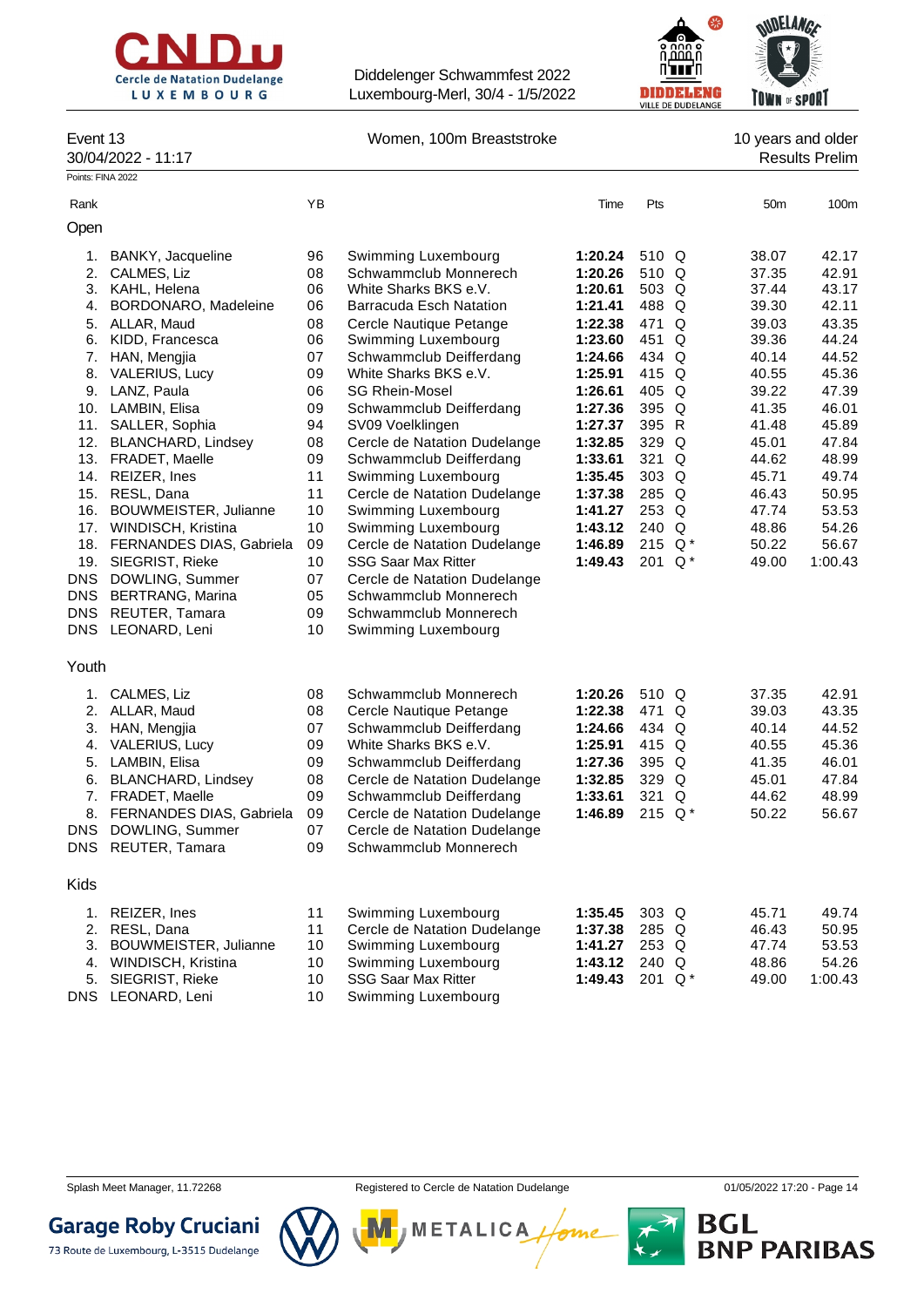



Event 14 **Event 14** Men, 100m Breaststroke 11 years and older

30/04/2022 - 11:25 Results Prelim

| Points: FINA 2022 |                             |    |                                                                                                               |         |       |          |                 |       |
|-------------------|-----------------------------|----|---------------------------------------------------------------------------------------------------------------|---------|-------|----------|-----------------|-------|
| Rank              |                             | YB |                                                                                                               | Time    | Pts   |          | 50 <sub>m</sub> | 100m  |
| Open              |                             |    |                                                                                                               |         |       |          |                 |       |
| 1.                | ROLKO, Ricky                | 99 | Swimming Luxembourg                                                                                           | 1:08.77 | 565 Q |          | 32.77           | 36.00 |
| 2.                | CHAUSSARD, Albert           | 07 | Swimming Luxembourg                                                                                           | 1:10.22 | 531   | $\Omega$ | 33.04           | 37.18 |
| 3.                | <b>SCHWAAB, Justin</b>      | 04 | White Sharks BKS e.V.                                                                                         | 1:12.43 | 484 Q |          | 33.52           | 38.91 |
| 4.                | RADECK, Mika                | 00 | <b>SG Rhein-Mosel</b>                                                                                         | 1:12.75 | 477 Q |          | 33.53           | 39.22 |
| 5.                | PASSER, Daniel              | 07 | Swimming Luxembourg                                                                                           | 1:12.78 | 477 Q |          | 33.72           | 39.06 |
| 6.                | FEDOSEEV, Anton             | 07 | Swimming Luxembourg                                                                                           | 1:12.87 | 475 Q |          | 34.24           | 38.63 |
| 7.                | <b>BRAUN, Nico</b>          | 06 | <b>SSG Saar Max Ritter</b>                                                                                    | 1:13.88 | 456 Q |          | 34.76           | 39.12 |
| 8.                | CONSTANTINO CAEIRO, Diog(03 |    | Cercle de Natation Dudelange                                                                                  | 1:15.62 | 425 Q |          | 35.49           | 40.13 |
| 9.                | KASPER, Kimi                | 08 | <b>SG Rhein-Mosel</b>                                                                                         | 1:17.07 | 401 Q |          | 35.31           | 41.76 |
| 10.               | OLINGER, Liam               | 05 | Schwammclub Monnerech                                                                                         | 1:17.88 | 389   | Q        | 34.51           | 43.37 |
| 11.               | LANZ, Timothee              | 08 | <b>SG Rhein-Mosel</b>                                                                                         | 1:19.64 | 364   | $\Omega$ | 36.29           | 43.35 |
| 12.               | LEMIESZONEK, Maksymilian    | 07 | Cercle de Natation Diekirch                                                                                   | 1:22.96 | 322 Q |          | 40.23           | 42.73 |
| 13.               | THILL, Hugo                 | 09 | Schwammclub Deifferdang                                                                                       | 1:27.77 | 272 Q |          | 40.93           | 46.84 |
| 14.               | SCHEECK, Lennox             | 10 | Cercle Nautique Petange                                                                                       | 1:28.19 | 268   | $\Omega$ | 43.37           | 44.82 |
| 15.               | NONOA, Francis              | 08 | Swimming Club ERA                                                                                             | 1:30.25 | 250   | $Q^*$    | 41.62           | 48.63 |
| 16.               | <b>WALAK, Olivier</b>       | 09 | Swimming Club ERA                                                                                             | 1:35.72 | 209   | Q        | 44.42           | 51.30 |
| 17.               | RUIZ AGUILAR, Francisco     | 09 | Schwammclub Monnerech                                                                                         | 1:35.84 | 209   | Q        | 45.60           | 50.24 |
| 18.               | <b>METZLER, Charles</b>     | 08 | Swimming Luxembourg                                                                                           | 1:36.33 | 205   | $Q^*$    | 44.40           | 51.93 |
| 19.               | <b>WIRION, Tunn</b>         | 10 | Cercle de Natation Dudelange                                                                                  | 1:37.23 | 200   | $\Omega$ | 45.42           | 51.81 |
| 20.               | <b>BACK, Moris</b>          | 07 | Schwammclub Monnerech                                                                                         | 1:37.27 | 199   | $Q^*$    | 44.92           | 52.35 |
| 21.               | BARANCZYK, Leon             | 09 | Swimming Luxembourg                                                                                           | 1:38.33 | 193   | Q        | 46.91           | 51.42 |
| 22.               | REINESCH, Inaki             | 09 | Schwammclub Deifferdang                                                                                       | 1:40.79 | 179   | $Q^*$    | 46.27           | 54.52 |
| 23.               | FABER, Max                  | 09 | Schwammclub Monnerech                                                                                         | 1:41.60 | 175   | $Q^*$    | 47.30           | 54.30 |
| DSQ.              | NIKOLOV, Alexandre          | 09 | Barracuda Esch Natation                                                                                       |         |       |          |                 |       |
|                   |                             |    | B11 - movements of the legs not simultaneous, not on the same horizontal plane or alternating (SW 7.4) (Time: |         |       |          |                 |       |
|                   | 11:37                       |    |                                                                                                               |         |       |          |                 |       |
|                   |                             |    |                                                                                                               |         |       |          |                 |       |

| DNS THOMAS, Oliver   |    | Cercle de Natation Dudelange |
|----------------------|----|------------------------------|
| DNS DEHALLEUX, Lukas |    | Schwammclub Deifferdang      |
| DNS DHONTE, Henri    | 04 | Swimming Luxembourg          |

DNS KIDD, Alexander 09 Swimming Luxembourg

DNS MACLEAR, Gareth 05 Luxembourg Sharks Swimming Club

#### Youth

|     | CHAUSSARD, Albert        | 07 | Swimming Luxembourg          | 1:10.22 | 531 Q     | 33.04 | 37.18 |
|-----|--------------------------|----|------------------------------|---------|-----------|-------|-------|
|     | 2. PASSER, Daniel        | 07 | Swimming Luxembourg          | 1:12.78 | 477 Q     | 33.72 | 39.06 |
| 3.  | FEDOSEEV, Anton          | 07 | Swimming Luxembourg          | 1:12.87 | 475 Q     | 34.24 | 38.63 |
| 4.  | BRAUN, Nico              | 06 | <b>SSG Saar Max Ritter</b>   | 1:13.88 | 456 Q     | 34.76 | 39.12 |
| 5.  | KASPER, Kimi             | 08 | <b>SG Rhein-Mosel</b>        | 1:17.07 | 401 Q     | 35.31 | 41.76 |
| 6.  | LANZ, Timothee           | 08 | <b>SG Rhein-Mosel</b>        | 1:19.64 | 364 Q     | 36.29 | 43.35 |
| 7.  | LEMIESZONEK, Maksymilian | 07 | Cercle de Natation Diekirch  | 1:22.96 | 322 Q     | 40.23 | 42.73 |
| 8.  | NONOA, Francis           | 08 | Swimming Club ERA            | 1:30.25 | 250 $Q^*$ | 41.62 | 48.63 |
| 9.  | METZLER, Charles         | 08 | Swimming Luxembourg          | 1:36.33 | 205 $Q^*$ | 44.40 | 51.93 |
| 10. | BACK, Moris              | 07 | Schwammclub Monnerech        | 1:37.27 | 199 $Q^*$ | 44.92 | 52.35 |
|     | DNS THOMAS, Oliver       | 08 | Cercle de Natation Dudelange |         |           |       |       |
|     | DNS DEHALLEUX, Lukas     | 08 | Schwammclub Deifferdang      |         |           |       |       |
|     |                          |    |                              |         |           |       |       |

М

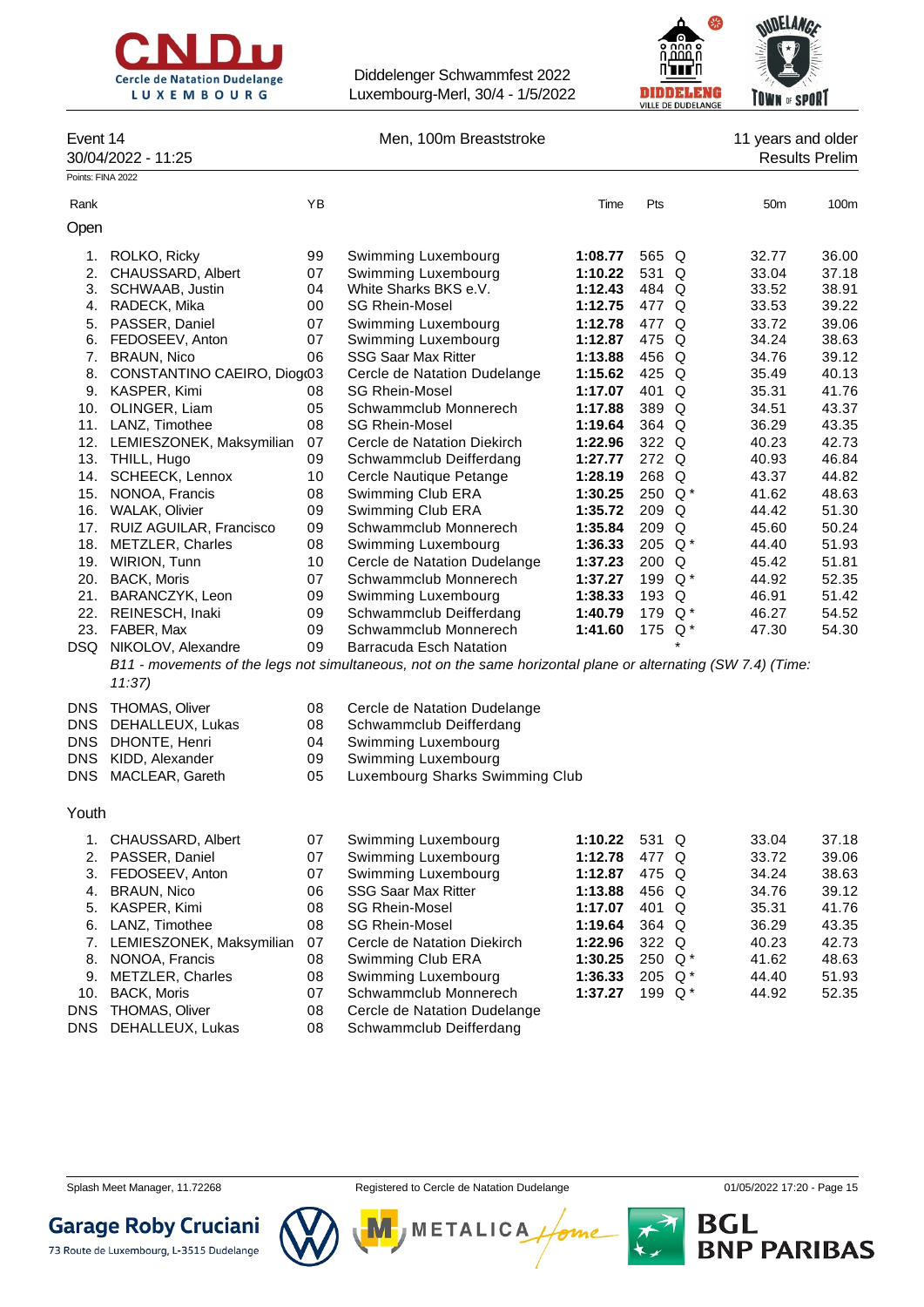



#### Event 14, Men, 100m Breaststroke, Prelim

| 1.<br>2.<br>3.<br>4.<br>5.<br>6.<br>7.<br>DSQ | THILL, Hugo<br><b>SCHEECK, Lennox</b><br><b>WALAK, Olivier</b><br>RUIZ AGUILAR, Francisco<br>WIRION, Tunn<br>BARANCZYK, Leon<br>REINESCH, Inaki<br>8. FABER, Max<br>NIKOLOV, Alexandre |                        |                | 09<br>10<br>09<br>09<br>10<br>09<br>09<br>09<br>09 | Schwammclub Deifferdang<br>1:27.77<br>272 Q<br>Cercle Nautique Petange<br>1:28.19<br>268 Q<br>Swimming Club ERA<br>1:35.72<br>209 Q<br>Schwammclub Monnerech<br>1:35.84<br>209 Q<br>1:37.23<br>200 Q<br>Cercle de Natation Dudelange<br>193 Q<br>Swimming Luxembourg<br>1:38.33<br>Schwammclub Deifferdang<br>1:40.79<br>179 Q*<br>175 Q*<br>Schwammclub Monnerech<br>1:41.60<br><b>Barracuda Esch Natation</b><br>B11 - movements of the legs not simultaneous, not on the same horizontal plane or alternating (SW 7.4) (Time: |                       |                |                                                         |                |                |                               | 40.93<br>43.37<br>44.42<br>45.60<br>45.42<br>46.91<br>46.27<br>47.30 | 46.84<br>44.82<br>51.30<br>50.24<br>51.81<br>51.42<br>54.52<br>54.30 |
|-----------------------------------------------|----------------------------------------------------------------------------------------------------------------------------------------------------------------------------------------|------------------------|----------------|----------------------------------------------------|----------------------------------------------------------------------------------------------------------------------------------------------------------------------------------------------------------------------------------------------------------------------------------------------------------------------------------------------------------------------------------------------------------------------------------------------------------------------------------------------------------------------------------|-----------------------|----------------|---------------------------------------------------------|----------------|----------------|-------------------------------|----------------------------------------------------------------------|----------------------------------------------------------------------|
| DNS.                                          | 11:37<br>KIDD, Alexander                                                                                                                                                               |                        |                | 09                                                 | Swimming Luxembourg                                                                                                                                                                                                                                                                                                                                                                                                                                                                                                              |                       |                |                                                         |                |                |                               |                                                                      |                                                                      |
| Event 15                                      | 30/04/2022 - 11:32                                                                                                                                                                     |                        |                |                                                    |                                                                                                                                                                                                                                                                                                                                                                                                                                                                                                                                  | Women, 400m Freestyle |                |                                                         |                |                |                               | 10 years and older                                                   | Results                                                              |
| Points: FINA 2022                             |                                                                                                                                                                                        |                        |                |                                                    |                                                                                                                                                                                                                                                                                                                                                                                                                                                                                                                                  |                       |                |                                                         |                |                |                               |                                                                      |                                                                      |
| Rank<br>Open                                  |                                                                                                                                                                                        |                        |                |                                                    | YB                                                                                                                                                                                                                                                                                                                                                                                                                                                                                                                               |                       |                |                                                         |                |                | Time                          | Pts                                                                  |                                                                      |
| 1.                                            | <b>REINESCH, Leeloo</b><br>50m:                                                                                                                                                        | 31.39<br>100m: 1:05.53 | 31.39<br>34.14 | 150m:                                              | 07<br>1:40.58<br>200m: 2:15.23                                                                                                                                                                                                                                                                                                                                                                                                                                                                                                   | 35.05<br>34.65        | 250m:<br>300m: | Schwammclub Monnerech<br>2:50.26<br>3:25.48             | 35.03<br>35.22 | 350m:<br>400m: | 4:35.04<br>4:01.18<br>4:35.04 | 635<br>35.70<br>33.86                                                |                                                                      |
| 2.                                            | HAN, Mengjia<br>50m:<br>100m:                                                                                                                                                          | 32.27<br>1:07.76       | 32.27<br>35.49 | 150m:                                              | 07<br>1:43.90<br>200m: 2:20.14                                                                                                                                                                                                                                                                                                                                                                                                                                                                                                   | 36.14<br>36.24        | 250m:<br>300m: | Schwammclub Deifferdang<br>2:56.52<br>3:32.84           | 36.38<br>36.32 | 350m:<br>400m: | 4:44.45<br>4:09.06<br>4:44.45 | 574<br>36.22<br>35.39                                                |                                                                      |
| 3.                                            | HRIC, Laura<br>50m:<br>100m:                                                                                                                                                           | 32.90<br>1:08.88       | 32.90<br>35.98 | 150m:                                              | 05<br>1:45.65<br>200m: 2:22.42                                                                                                                                                                                                                                                                                                                                                                                                                                                                                                   | 36.77<br>36.77        | 250m:<br>300m: | Swimming Luxembourg<br>2:59.16<br>3:36.00               | 36.74<br>36.84 | 350m:<br>400m: | 4:47.98<br>4:12.73<br>4:47.98 | 553<br>36.73<br>35.25                                                |                                                                      |
| 4.                                            | <b>SCHOLER, Amelie</b><br>50m:<br>100m:                                                                                                                                                | 32.75<br>1:09.29       | 32.75<br>36.54 | 150m:<br>200m:                                     | 08<br>1:45.82<br>2:23.06                                                                                                                                                                                                                                                                                                                                                                                                                                                                                                         | 36.53<br>37.24        | 250m:<br>300m: | Swimming Luxembourg<br>3:00.59<br>3:39.16               | 37.53<br>38.57 | 350m:<br>400m: | 4:53.09<br>4:17.30<br>4:53.09 | 525<br>38.14<br>35.79                                                |                                                                      |
| 5.                                            | BERTHET, Lana<br>50m:<br>100m:                                                                                                                                                         | 32.62<br>1:09.18       | 32.62<br>36.56 | 150m:<br>200m:                                     | 05<br>1:47.00<br>2:24.31                                                                                                                                                                                                                                                                                                                                                                                                                                                                                                         | 37.82<br>37.31        | 250m:<br>300m: | Longchamps Swimming Club<br>3:01.94<br>3:39.33          | 37.63<br>37.39 | 350m:<br>400m: | 4:53.15<br>4:17.11<br>4:53.15 | 524<br>37.78<br>36.04                                                |                                                                      |
| 6.                                            | BOUZIDI, Imene<br>50m:                                                                                                                                                                 | 33.57<br>100m: 1:11.10 | 33.57<br>37.53 |                                                    | 05<br>150m: 1:48.86<br>200m: 2:27.22                                                                                                                                                                                                                                                                                                                                                                                                                                                                                             | 37.76<br>38.36        |                | Schwammclub Monnerech<br>250m: 3:05.42<br>300m: 3:45.19 | 38.20<br>39.77 | 350m:<br>400m: | 5:02.07<br>4:23.58<br>5:02.07 | 479<br>38.39<br>38.49                                                |                                                                      |
|                                               | 7. ELCHEROTH, Niki<br>50m:<br>100m:                                                                                                                                                    | 35.75<br>1:14.34       | 35.75<br>38.59 | 150m:                                              | 07<br>1:53.87<br>200m: 2:32.85                                                                                                                                                                                                                                                                                                                                                                                                                                                                                                   | 39.53<br>38.98        | 300m:          | Swimming Club Redange<br>250m: 3:12.32<br>3:51.44       | 39.47<br>39.12 | 350m:<br>400m: | 5:05.60<br>4:29.05<br>5:05.60 | 463<br>37.61<br>36.55                                                |                                                                      |
| 8.                                            | KIDD, Francesca<br>50m:<br>100m:                                                                                                                                                       | 35.08<br>1:13.43       | 35.08<br>38.35 | 150m:                                              | 06<br>1:53.08<br>200m: 2:32.54                                                                                                                                                                                                                                                                                                                                                                                                                                                                                                   | 39.65<br>39.46        | 300m:          | Swimming Luxembourg<br>250m: 3:11.99<br>3:51.48         | 39.45<br>39.49 | 350m:<br>400m: | 5:07.10<br>4:30.08<br>5:07.10 | 456<br>38.60<br>37.02                                                |                                                                      |
| 9.                                            | <b>GRUJIC-MARTINS, Teodora</b><br>50m:<br>100m:                                                                                                                                        | 36.46<br>1:15.89       | 36.46<br>39.43 |                                                    | 09<br>150m: 1:55.78<br>200m: 2:35.09                                                                                                                                                                                                                                                                                                                                                                                                                                                                                             | 39.89<br>39.31        | 250m:<br>300m: | Swimming Luxembourg<br>3:15.05<br>3:55.06               | 39.96<br>40.01 | 350m:<br>400m: | 5:12.78<br>4:34.57<br>5:12.78 | 432<br>39.51<br>38.21                                                |                                                                      |
| 10.                                           | MILANOVSKA, Maja<br>50m:                                                                                                                                                               | 34.44<br>100m: 1:14.67 | 34.44<br>40.23 |                                                    | 09<br>150m: 1:55.60<br>200m: 2:36.70                                                                                                                                                                                                                                                                                                                                                                                                                                                                                             | 40.93<br>41.10        | 300m:          | Swimming Luxembourg<br>250m: 3:17.27<br>3:58.79         | 40.57<br>41.52 | 350m:<br>400m: | 5:18.56<br>4:38.31<br>5:18.56 | 408<br>39.52<br>40.25                                                |                                                                      |

Splash Meet Manager, 11.72268 **Registered to Cercle de Natation Dudelange 11/05/2022 17:20** - Page 16



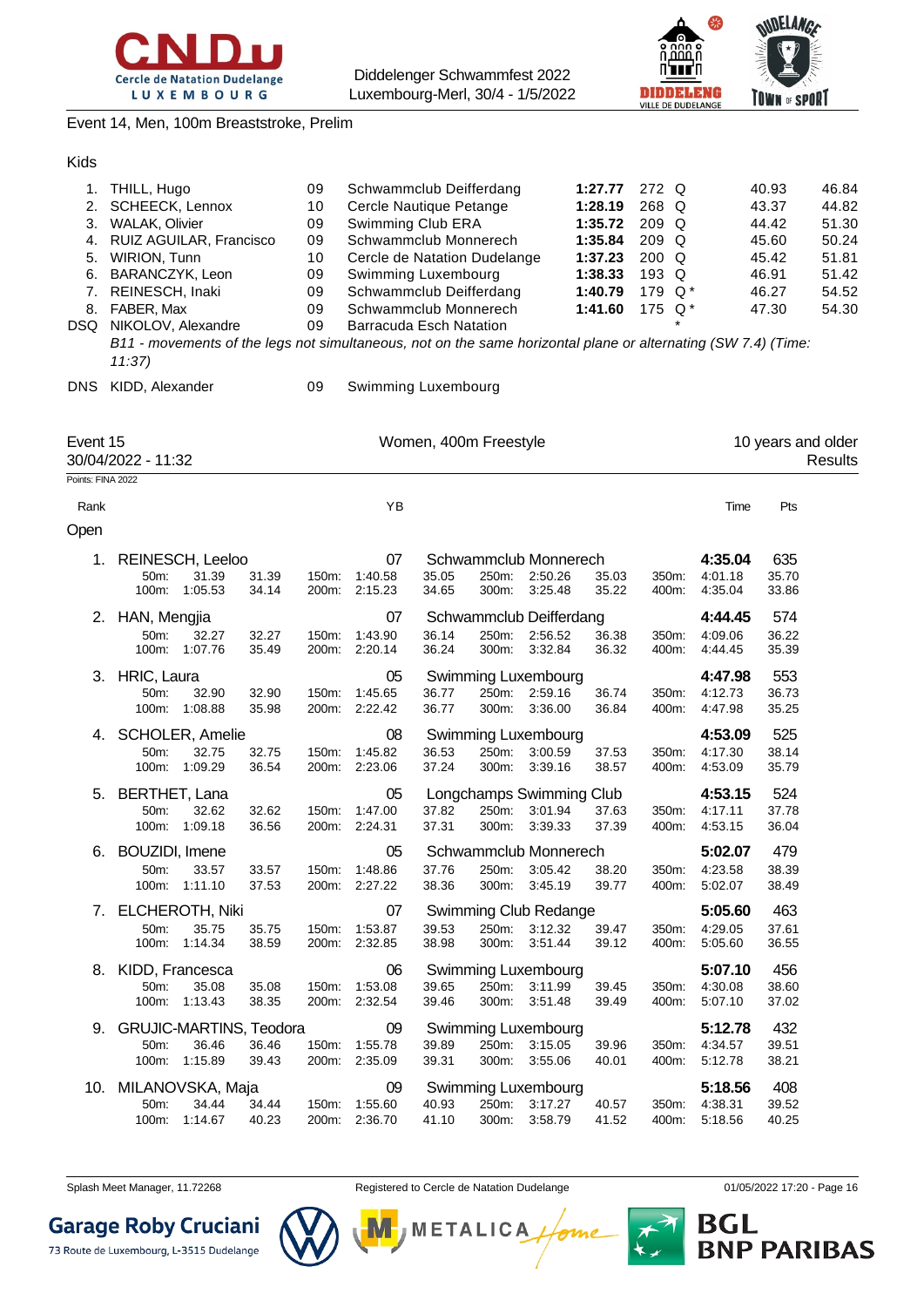



#### Event 15, Women, 400m Freestyle, Open

| Rank                                                               |                                                                                                    |                | YΒ                         | Time                                                                                                                                                   | Pts                   |
|--------------------------------------------------------------------|----------------------------------------------------------------------------------------------------|----------------|----------------------------|--------------------------------------------------------------------------------------------------------------------------------------------------------|-----------------------|
| 11.                                                                | <b>VALERIUS, Fleur</b>                                                                             |                | 11                         | 5:18.68<br>White Sharks BKS e.V.                                                                                                                       | 408                   |
|                                                                    | 50m:<br>100m:<br>1:16.06                                                                           | 150m:<br>200m: | 1:56.98<br>2:37.83         | 250m:<br>40.92<br>350m:<br>40.85<br>300m:<br>4:00.00<br>400m:<br>5:18.68                                                                               |                       |
|                                                                    | 12. LAMBIN, Elisa<br>50m:<br>37.76<br>37.76<br>1:18.26<br>100m:<br>40.50                           | 150m:<br>200m: | 09<br>1:59.83<br>2:40.24   | Schwammclub Deifferdang<br>5:20.84<br>41.57<br>250m:<br>3:20.98<br>40.74<br>350m:<br>4:42.79<br>40.41<br>300m:<br>4:01.65<br>400m:<br>5:20.84<br>40.67 | 400<br>41.14<br>38.05 |
| 13.                                                                | <b>ERNENS, Chloe</b><br>50m:<br>37.53<br>37.53<br>100m:<br>1:18.98<br>41.45                        | 150m:<br>200m: | 05<br>2:00.49<br>2:42.55   | Schwammclub Deifferdang<br>5:32.36<br>41.51<br>250m:<br>3:24.36<br>41.81<br>350m:<br>4:49.75<br>42.06<br>300m:<br>4:07.00<br>42.64<br>400m:<br>5:32.36 | 360<br>42.75<br>42.61 |
| 14.                                                                | KOENIG, Charlotte Fleur<br>50m:<br>38.66<br>38.66<br>100m:<br>1:20.92<br>42.26                     | 150m:<br>200m: | 09<br>2:04.83<br>2:49.25   | 5:42.01<br>Swimming Luxembourg<br>43.91<br>250m:<br>3:33.60<br>44.35<br>350m:<br>5:01.63<br>44.42<br>300m:<br>4:17.77<br>400m:<br>44.17<br>5:42.01     | 330<br>43.86<br>40.38 |
| 15.                                                                | FRADET, Maelle<br>50m:<br>39.34<br>39.34<br>100m:<br>1:22.85<br>43.51                              | 150m:<br>200m: | 09<br>2:06.96<br>2:50.86   | Schwammclub Deifferdang<br>5:44.23<br>44.11<br>250m:<br>3:34.30<br>43.44<br>350m:<br>5:01.93<br>43.90<br>300m:<br>4:18.71<br>44.41<br>400m:<br>5:44.23 | 324<br>43.22<br>42.30 |
| <b>DNS</b><br><b>DNS</b><br><b>DNS</b><br><b>DNS</b><br><b>DNS</b> | <b>HEILIGER, Lilly</b><br>HRIC, Nina<br>JOMINET, Lou<br>OLIVERO, Francesca<br><b>BARTHEL, Emma</b> |                | 08<br>08<br>05<br>08<br>10 | Swimming Luxembourg<br>Swimming Luxembourg<br>Swimming Luxembourg<br>Swimming Luxembourg<br>Swimming Club Redange                                      |                       |
| Youth                                                              |                                                                                                    |                |                            |                                                                                                                                                        |                       |
| 1.                                                                 | REINESCH, Leeloo<br>50m:<br>31.39<br>31.39<br>100m:<br>1:05.53<br>34.14                            | 150m:<br>200m: | 07<br>1:40.58<br>2:15.23   | Schwammclub Monnerech<br>4:35.04<br>35.05<br>250m:<br>2:50.26<br>35.03<br>350m:<br>4:01.18<br>34.65<br>300m:<br>3:25.48<br>35.22<br>400m:<br>4:35.04   | 635<br>35.70<br>33.86 |
| 2.                                                                 | HAN, Mengjia<br>50m:<br>32.27<br>32.27<br>1:07.76<br>35.49<br>100m:                                | 150m:<br>200m: | 07<br>1:43.90<br>2:20.14   | Schwammclub Deifferdang<br>4:44.45<br>36.14<br>250m:<br>2:56.52<br>36.38<br>350m:<br>4:09.06<br>36.24<br>3:32.84<br>300m:<br>36.32<br>400m:<br>4:44.45 | 574<br>36.22<br>35.39 |
| 3.                                                                 | SCHOLER, Amelie<br>32.75<br>50m:<br>32.75<br>1:09.29<br>100m:<br>36.54                             | 150m:<br>200m: | 08<br>1:45.82<br>2:23.06   | 4:53.09<br>Swimming Luxembourg<br>36.53<br>250m:<br>3:00.59<br>37.53<br>350m:<br>4:17.30<br>37.24<br>300m:<br>3:39.16<br>38.57<br>400m:<br>4:53.09     | 525<br>38.14<br>35.79 |
| 4.                                                                 | ELCHEROTH, Niki<br>50m:<br>35.75<br>35.75<br>100m:<br>1.14.34<br>38.59                             | 150m:<br>200m: | 07<br>1:53.87<br>2:32.85   | Swimming Club Redange<br>5:05.60<br>39.53<br>250m:<br>3:12.32<br>4:29.05<br>39.47<br>350m:<br>38.98<br>300m:<br>3:51.44<br>39.12<br>400m:<br>5:05.60   | 463<br>37.61<br>36.55 |
|                                                                    | 5. GRUJIC-MARTINS, Teodora<br>36.46<br>36.46<br>50m:<br>100m:<br>1:15.89<br>39.43                  | 150m:<br>200m: | 09<br>1:55.78<br>2:35.09   | Swimming Luxembourg<br>5:12.78<br>250m: 3:15.05<br>39.89<br>39.96<br>350m:<br>4:34.57<br>39.31<br>300m: 3:55.06<br>5:12.78<br>40.01<br>400m:           | 432<br>39.51<br>38.21 |
| 6.                                                                 | MILANOVSKA, Maja<br>50m:<br>34.44<br>34.44<br>100m:<br>1:14.67<br>40.23                            | 150m:<br>200m: | 09<br>1:55.60<br>2:36.70   | 5:18.56<br>Swimming Luxembourg<br>250m:<br>40.93<br>3:17.27<br>350m:<br>4:38.31<br>40.57<br>300m:<br>3:58.79<br>41.10<br>41.52<br>400m:<br>5:18.56     | 408<br>39.52<br>40.25 |
| $\mathcal{L}$                                                      | LAMBIN, Elisa<br>50m:<br>37.76<br>37.76<br>100m:<br>1:18.26<br>40.50                               | 150m:<br>200m: | 09<br>1:59.83<br>2:40.24   | Schwammclub Deifferdang<br>5:20.84<br>41.57<br>250m:<br>3:20.98<br>40.74<br>4:42.79<br>350m:<br>40.41<br>300m:<br>4:01.65<br>5:20.84<br>40.67<br>400m: | 400<br>41.14<br>38.05 |
|                                                                    | 8. KOENIG, Charlotte Fleur<br>50m:<br>38.66<br>38.66<br>1:20.92<br>100m:<br>42.26                  | 150m:<br>200m: | 09<br>2:04.83<br>2:49.25   | Swimming Luxembourg<br>5:42.01<br>43.91<br>250m:<br>3:33.60<br>44.35<br>350m:<br>5:01.63<br>44.42<br>300m:<br>4:17.77<br>44.17<br>400m:<br>5:42.01     | 330<br>43.86<br>40.38 |
|                                                                    | 9. FRADET, Maelle<br>39.34<br>50m:<br>39.34<br>100m: 1:22.85<br>43.51                              | 150m:<br>200m: | 09<br>2:06.96<br>2:50.86   | Schwammclub Deifferdang<br>5:44.23<br>44.11<br>250m: 3:34.30<br>43.44<br>350m:<br>5:01.93<br>43.90<br>300m: 4:18.71<br>44.41<br>400m:<br>5:44.23       | 324<br>43.22<br>42.30 |

Splash Meet Manager, 11.72268 **Registered to Cercle de Natation Dudelange 11.05/2022 17:20 - Page 17** 



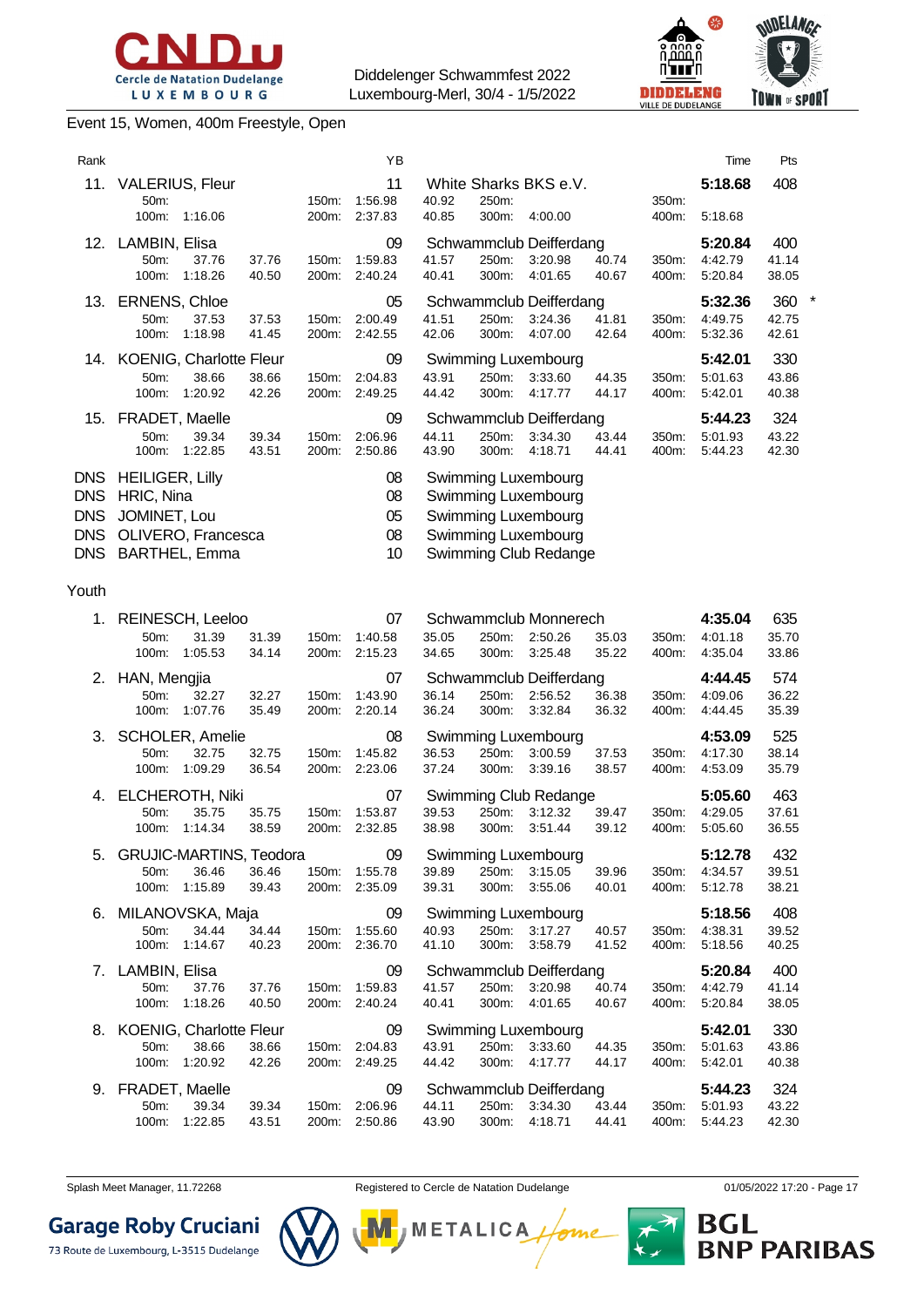



|                                                | Event 15, Girls, 400m Freestyle, Youth                                            |                |                                      |                                                                                                          |                |                                     |                               |
|------------------------------------------------|-----------------------------------------------------------------------------------|----------------|--------------------------------------|----------------------------------------------------------------------------------------------------------|----------------|-------------------------------------|-------------------------------|
| Rank<br><b>DNS</b><br><b>DNS</b><br><b>DNS</b> | <b>HEILIGER, Lilly</b><br>HRIC, Nina<br>OLIVERO, Francesca                        |                | ΥB<br>08<br>08<br>08                 | Swimming Luxembourg<br>Swimming Luxembourg<br>Swimming Luxembourg                                        |                | Time                                | Pts                           |
| Kids                                           |                                                                                   |                |                                      |                                                                                                          |                |                                     |                               |
| 1.                                             | <b>VALERIUS, Fleur</b><br>50m:<br>100m:<br>1:16.06                                | 150m:<br>200m: | 11<br>1:56.98<br>2:37.83             | White Sharks BKS e.V.<br>40.92<br>250m:<br>40.85<br>300m:<br>4:00.00                                     | 350m:<br>400m: | 5:18.68<br>5:18.68                  | 408                           |
|                                                | DNS BARTHEL, Emma                                                                 |                | 10                                   | Swimming Club Redange                                                                                    |                |                                     |                               |
| Event 16<br>Points: FINA 2022                  | 30/04/2022 - 11:39                                                                |                |                                      | Men, 400m Freestyle                                                                                      |                |                                     | 11 years and older<br>Results |
| Rank                                           |                                                                                   |                | ΥB                                   |                                                                                                          |                | Time                                | Pts                           |
| Open                                           |                                                                                   |                |                                      |                                                                                                          |                |                                     |                               |
| 1.                                             | DANTHINE, Zacharie<br>28.60<br>50m:<br>28.60<br>100m:<br>59.51<br>30.91           | 150m:<br>200m: | 04<br>1:31.56<br>2:03.63             | Barracuda Esch Natation<br>32.05<br>250m:<br>2:35.72<br>32.09<br>32.07<br>300m:<br>3:08.21<br>32.49      | 350m:<br>400m: | 4:11.99<br>3:40.97<br>4:11.99       | 666<br>32.76<br>31.02         |
|                                                | <b>GRUNDHEBER, Maxence</b><br>50m:<br>30.06<br>30.06<br>1:03.81<br>33.75<br>100m: | 150m:<br>200m: | 08<br>1:38.75<br>2:13.74             | Swimming Club ERA<br>34.94<br>250m:<br>2:48.53<br>34.79<br>34.99<br>300m:<br>3:23.26<br>34.73            | 350m:<br>400m: | 4:30.23<br>3:57.40<br>4:30.23       | 540<br>34.14<br>32.83         |
| 3.                                             | WESTER, Ben<br>50m:<br>30.48<br>30.48<br>100m:<br>1:04.93<br>34.45                | 150m:<br>200m: | 06<br>1:40.09<br>2:15.97             | Cercle de Natation Dudelange<br>35.16<br>2:52.33<br>250m:<br>36.36<br>35.88<br>300m:<br>3:28.62<br>36.29 | 350m:<br>400m: | 4:41.11<br>4:05.59<br>4:41.11       | 479<br>36.97<br>35.52         |
| 4.                                             | GONZALEZ PEREZ, Rodrigo<br>50m:<br>30.72<br>30.72<br>100m:<br>1:05.76<br>35.04    | 150m:<br>200m: | 07<br>1:42.42<br>2:19.07             | Swimming Luxembourg<br>2:54.95<br>36.66<br>250m:<br>35.88<br>36.65<br>300m:<br>3:32.00<br>37.05          | 350m:<br>400m: | 4:44.61<br>4:08.78<br>4:44.61       | 462<br>36.78<br>35.83         |
| 5.                                             | VIGUIER, Evan<br>50m:<br>31.67<br>31.67<br>1:07.18<br>100m:<br>35.51              | 150m:<br>200m: | 08<br>1:43.74<br>2:20.74             | Swimming Luxembourg<br>2:57.68<br>36.56<br>250m:<br>36.94<br>37.00<br>300m:<br>3:33.95<br>36.27          | 350m:<br>400m. | 4:44.68<br>4:10.71<br>4:44.68       | 461<br>36.76<br>33.97         |
| 6.                                             | THILL, Louis<br>50m:<br>31.89<br>31.89<br>100m: 1:08.73<br>36.84                  |                | 07<br>150m: 1:45.16<br>200m: 2:22.97 | Swimming Luxembourg<br>250m: 2:58.76<br>36.43<br>35.79<br>37.81<br>300m: 3:36.15<br>37.39                | 350m:<br>400m: | 4:46.29<br>4:11.48<br>4:46.29       | 454<br>35.33<br>34.81         |
| 7.                                             | KUNEN, Fynn<br>50m:<br>31.05<br>31.05<br>100m: 1:07.13<br>36.08                   | 150m:          | 08<br>1:44.57<br>200m: 2:22.09       | Swimming Luxembourg<br>37.44<br>250m: 2:59.59<br>37.50<br>37.52<br>300m: 3:37.08<br>37.49                | 350m:<br>400m: | 4:48.14<br>4:12.85<br>4:48.14       | 445<br>35.77<br>35.29         |
|                                                | 8. WEYLAND, Philippe<br>50m:<br>30.41<br>30.41<br>100m:<br>1:06.20<br>35.79       | 150m:          | 07<br>1:44.13<br>200m: 2:21.49       | Swimming Luxembourg<br>250m: 2:59.49<br>37.93<br>38.00<br>37.36<br>300m: 3:36.69<br>37.20                | 350m:<br>400m: | 4:51.02<br>4:14.44<br>4:51.02       | 432<br>37.75<br>36.58         |
|                                                | 9. VALENTINI, Stefano<br>50m:<br>30.33<br>30.33<br>1:07.76<br>100m:<br>37.43      | 150m:          | 09<br>1:47.53<br>200m: 2:26.15       | Schwammclub Monnerech<br>39.77<br>250m:<br>3:04.40<br>38.25<br>38.62<br>300m:<br>3:42.64<br>38.24        | 350m:<br>400m: | 4:54.67<br>4:19.67<br>4:54.67       | 416<br>37.03<br>35.00         |
|                                                | 10. MEUNIER, Noa<br>50m:<br>31.22<br>31.22<br>100m:<br>1:07.48<br>36.26           | 150m:          | 08<br>1:45.30<br>200m: 2:23.80       | Schwammclub Deifferdang<br>37.82<br>250m:<br>3:02.33<br>38.53<br>38.50<br>300m:<br>3:40.95<br>38.62      | 350m:<br>400m: | 4:57.00<br>4:19.48<br>4:57.00       | 406<br>38.53<br>37.52         |
|                                                | 11. BOZONCA, Gabriel<br>32.38<br>32.38<br>50m:<br>100m: 1:10.01<br>37.63          |                | 06<br>150m: 1:49.01<br>200m: 2:27.51 | Schwammclub Deifferdang<br>39.00<br>250m:<br>3:06.34<br>38.83<br>38.50<br>300m:<br>3:45.27<br>38.93      | 400m:          | 4:59.30<br>350m: 4:23.36<br>4:59.30 | 397<br>38.09<br>35.94         |

Splash Meet Manager, 11.72268 **Registered to Cercle de Natation Dudelange 11.05/2022 17:20** - Page 18

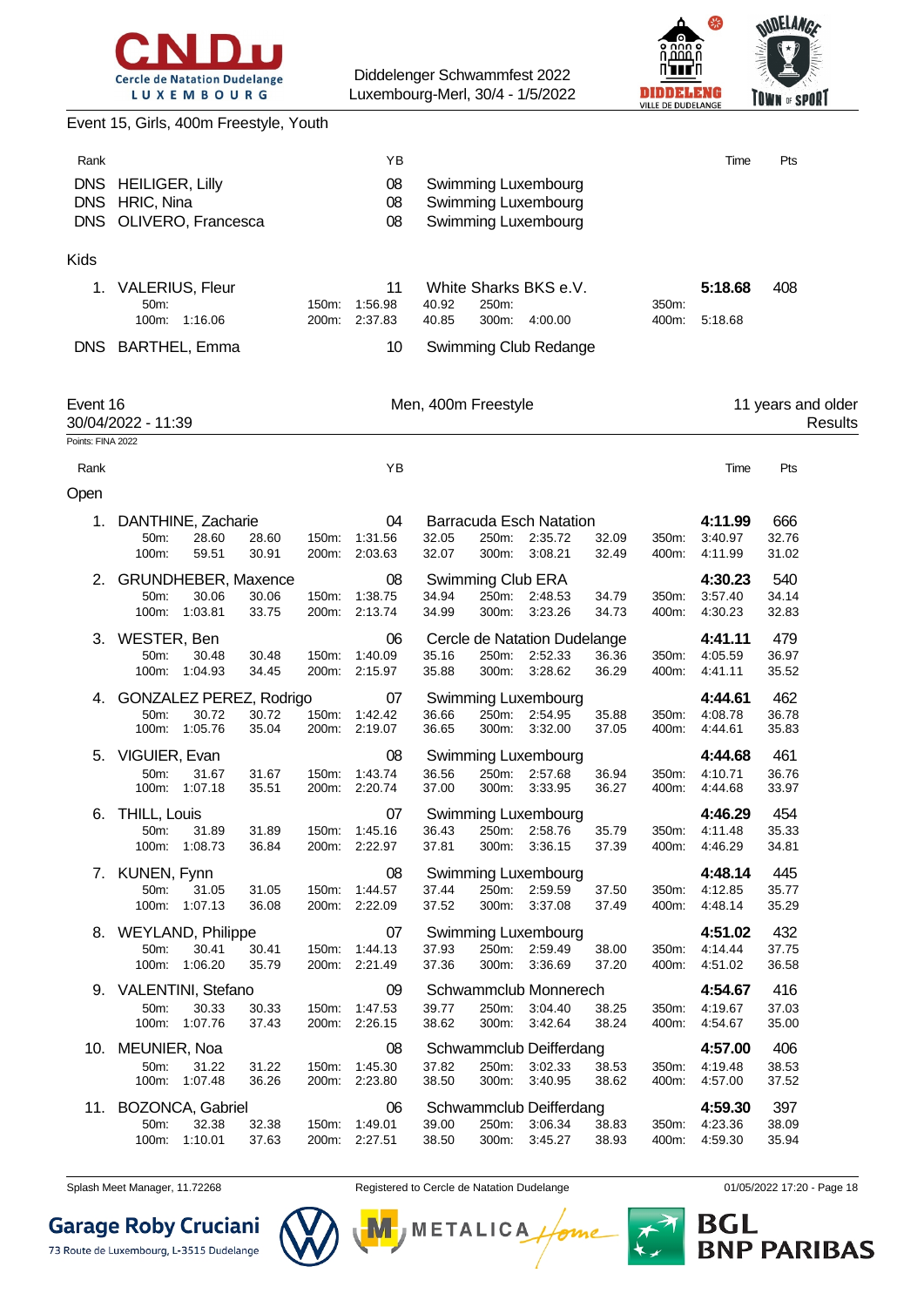

#### Event 16, Men, 400m Freestyle, Open



|                 | <b>Cercle de Natation Dudelange</b> | CINIDIU<br><b>LUXEMBOURG</b> |       |                    | Diddelenger Schwammfest 2022<br>Luxembourg-Merl, 30/4 - 1/5/2022 |       |       |                       |       | مممم<br>n'i itr'i<br>DELENG<br>VILLE DE DUDELANGE |         | $\frac{1}{2}$<br>TOWN of SPORT | Alik |
|-----------------|-------------------------------------|------------------------------|-------|--------------------|------------------------------------------------------------------|-------|-------|-----------------------|-------|---------------------------------------------------|---------|--------------------------------|------|
|                 | vent 16, Men, 400m Freestyle, Open  |                              |       |                    |                                                                  |       |       |                       |       |                                                   |         |                                |      |
| Rank            |                                     |                              |       |                    | YB                                                               |       |       |                       |       |                                                   | Time    | Pts                            |      |
| 12 <sub>1</sub> | MILANOVSKI, Stefan                  |                              |       |                    | 06                                                               |       |       | Swimming Luxembourg   |       |                                                   | 4:59.47 | 396                            |      |
|                 | $50m$ :                             | 33.34                        | 33.34 | $150m$ :           | 1:48.67                                                          | 37.66 | 250m: | 3:06.47               | 39.45 | 350m:                                             |         |                                |      |
|                 | 100m:                               | 1:11.01                      | 37.67 | 200 <sub>m</sub> : | 2:27.02                                                          | 38.35 | 300m: | 3:44.50               | 38.03 | 400m:                                             | 4:59.47 |                                |      |
| 13.             | ERTZ, Philipp                       |                              |       |                    | 06                                                               |       |       | White Sharks BKS e.V. |       |                                                   | 5:04.85 | 376                            |      |
|                 | $50m$ :                             | 33.46                        | 33.46 | 150m:              | 1:50.54                                                          | 39.53 | 250m: | 3:09.52               | 39.79 | $350m$ :                                          | 4:27.81 | 39.04                          |      |

|       | 13. ERTZ, Philipp                |                        |                |                | 06                                                                    |                |                   | White Sharks BKS e.V.                   |                |                | 5:04.85            | 376            |         |
|-------|----------------------------------|------------------------|----------------|----------------|-----------------------------------------------------------------------|----------------|-------------------|-----------------------------------------|----------------|----------------|--------------------|----------------|---------|
|       | 50m:<br>100m:                    | 33.46<br>1:11.01       | 33.46<br>37.55 | 150m:<br>200m: | 1:50.54<br>2:29.73                                                    | 39.53<br>39.19 | 250m:<br>300m:    | 3:09.52<br>3:48.77                      | 39.79<br>39.25 | 350m:<br>400m: | 4:27.81<br>5:04.85 | 39.04<br>37.04 |         |
| 14.   | ORTIZ BOGDANOV, Pablo            |                        |                |                | 08                                                                    |                |                   | Swimming Luxembourg                     |                |                | 5:14.37            | 343            |         |
|       | 50m:                             | 31.36                  | 31.36          | 150m:          | 1:47.80                                                               | 39.22          | 250m:             | 3:09.25                                 | 40.99          | 350m:          | 4:32.87            | 41.32          |         |
|       | 100m:                            | 1:08.58                | 37.22          | 200m:          | 2:28.26                                                               | 40.46          | 300m:             | 3:51.55                                 | 42.30          | 400m:          | 5:14.37            | 41.50          |         |
| 15.   | THILL, Hugo                      |                        |                |                | 09                                                                    |                |                   | Schwammclub Deifferdang                 |                |                | 5:18.04            | 331            |         |
|       | 50m:                             | 34.72                  | 34.72          | 150m:          | 1:55.41                                                               | 41.27          | 250m:             | 3:16.63                                 | 40.93          | 350m:          | 4:38.94            | 40.84          |         |
|       | 100m:                            | 1:14.14                | 39.42          | 200m:          | 2:35.70                                                               | 40.29          | 300m:             | 3:58.10                                 | 41.47          | 400m:          | 5:18.04            | 39.10          |         |
|       |                                  |                        |                |                |                                                                       |                |                   |                                         |                |                |                    |                |         |
| 16.   | REINESCH, Inaki                  |                        |                |                | 09                                                                    |                |                   | Schwammclub Deifferdang                 |                |                | 5:28.54            | 300            |         |
|       | 50m:<br>100m:                    | 36.13<br>1:18.69       | 36.13<br>42.56 | 150m:<br>200m: | 2:01.15<br>2:42.92                                                    | 42.46<br>41.77 | 250m:<br>300m:    | 3:25.13<br>4:07.21                      | 42.21<br>42.08 | 350m:<br>400m: | 4:48.50<br>5:28.54 | 41.29<br>40.04 |         |
|       |                                  |                        |                |                |                                                                       |                |                   |                                         |                |                |                    |                |         |
| 17.   | <b>GEORGIEV, Theodor</b>         |                        |                |                | 08                                                                    |                |                   | Swimming Luxembourg                     |                |                | 5:36.11            | 280            | $\star$ |
|       | 50m:                             | 35.59<br>100m: 1:16.96 | 35.59<br>41.37 | 150m:          | 2:00.64<br>200m: 2:43.89                                              | 43.68<br>43.25 | 250m:<br>300m:    | 3:27.66<br>4:11.77                      | 43.77          | 350m:<br>400m: | 4:54.67<br>5:36.11 | 42.90<br>41.44 |         |
|       |                                  |                        |                |                |                                                                       |                |                   |                                         | 44.11          |                |                    |                |         |
|       | 18. MOOG, Jules                  |                        |                |                | 08                                                                    |                |                   | Swimming Luxembourg                     |                |                | 5:47.51            | 253 *          |         |
|       | 50m:                             | 38.64                  | 38.64          | 150m:          | 2:08.54                                                               | 45.29          | 250m:             | 3:38.10                                 | 44.13          | 350m:          | 5:05.41            | 43.30          |         |
|       | 100m:                            | 1:23.25                | 44.61          | 200m:          | 2:53.97                                                               | 45.43          | 300m:             | 4:22.11                                 | 44.01          | 400m:          | 5:47.51            | 42.10          |         |
|       | DSQ DUSEMON, Paul                |                        |                |                | 07<br>G2 - Starting before the starting signal (SW 4.4) (Time: 11:55) |                |                   | Swimming Luxembourg                     |                |                |                    |                |         |
|       | DNS CALMES, Nicolas              |                        |                |                | 06                                                                    |                |                   | Schwammclub Monnerech                   |                |                |                    |                |         |
|       | DNS KIDD, Alexander              |                        |                |                | 09                                                                    |                |                   | Swimming Luxembourg                     |                |                |                    |                |         |
|       |                                  |                        |                |                |                                                                       |                |                   |                                         |                |                |                    |                |         |
| Youth |                                  |                        |                |                |                                                                       |                |                   |                                         |                |                |                    |                |         |
| 1.    | GRUNDHEBER, Maxence              |                        |                |                | 08                                                                    |                | Swimming Club ERA |                                         |                |                | 4:30.23            | 540            |         |
|       | 50m:                             | 30.06                  | 30.06          | 150m:          | 1:38.75                                                               | 34.94          | 250m:             | 2:48.53                                 | 34.79          | 350m:          | 3:57.40            | 34.14          |         |
|       | 100m:                            | 1:03.81                | 33.75          |                |                                                                       |                |                   |                                         |                |                |                    |                |         |
|       |                                  |                        |                | 200m:          | 2:13.74                                                               | 34.99          | 300m:             | 3:23.26                                 | 34.73          | 400m:          | 4:30.23            | 32.83          |         |
|       |                                  |                        |                |                | 06                                                                    |                |                   |                                         |                |                | 4:41.11            | 479            |         |
|       | 2. WESTER, Ben<br>50m:           | 30.48                  | 30.48          | 150m:          | 1:40.09                                                               | 35.16          | 250m:             | Cercle de Natation Dudelange<br>2:52.33 | 36.36          | 350m:          | 4:05.59            | 36.97          |         |
|       | 100m:                            | 1:04.93                | 34.45          | 200m:          | 2:15.97                                                               | 35.88          | 300m:             | 3:28.62                                 | 36.29          | 400m:          | 4:41.11            | 35.52          |         |
| 3.    |                                  |                        |                |                | 07                                                                    |                |                   |                                         |                |                | 4:44.61            | 462            |         |
|       | GONZALEZ PEREZ, Rodrigo<br>50m:  | 30.72                  | 30.72          | 150m:          | 1:42.42                                                               | 36.66          | 250m:             | Swimming Luxembourg<br>2:54.95          | 35.88          | 350m:          | 4:08.78            | 36.78          |         |
|       |                                  | 100m: 1:05.76          | 35.04          | 200m:          | 2:19.07                                                               | 36.65          | 300m:             | 3:32.00                                 | 37.05          | 400m:          | 4:44.61            | 35.83          |         |
|       |                                  |                        |                |                |                                                                       |                |                   |                                         |                |                |                    |                |         |
|       | 4. VIGUIER, Evan<br>50m:         | 31.67                  | 31.67          |                | 08<br>150m: 1:43.74                                                   | 36.56          |                   | Swimming Luxembourg<br>250m: 2:57.68    | 36.94          | 350m:          | 4:44.68<br>4:10.71 | 461<br>36.76   |         |
|       |                                  | 100m: 1:07.18          | 35.51          |                | 200m: 2:20.74                                                         | 37.00          | 300m:             | 3:33.95                                 | 36.27          | 400m:          | 4:44.68            | 33.97          |         |
|       |                                  |                        |                |                |                                                                       |                |                   |                                         |                |                |                    |                |         |
| 5.    | THILL, Louis                     |                        |                |                | 07                                                                    |                |                   | Swimming Luxembourg                     |                |                | 4:46.29            | 454            |         |
|       | 50m:<br>100m:                    | 31.89                  | 31.89          | 150m:<br>200m: | 1:45.16<br>2:22.97                                                    | 36.43<br>37.81 | 300m:             | 250m: 2:58.76                           | 35.79          | 350m:<br>400m: | 4:11.48<br>4:46.29 | 35.33          |         |
|       |                                  | 1:08.73                | 36.84          |                |                                                                       |                |                   | 3:36.15                                 | 37.39          |                |                    | 34.81          |         |
| 6.    | KUNEN, Fynn                      |                        |                |                | 08                                                                    |                |                   | Swimming Luxembourg                     |                |                | 4:48.14            | 445            |         |
|       | 50m:                             | 31.05                  | 31.05          | 150m:          | 1:44.57                                                               | 37.44<br>37.52 | 250m:             | 2:59.59                                 | 37.50          | 350m:          | 4:12.85            | 35.77          |         |
|       | 100m:                            | 1:07.13                | 36.08          | 200m:          | 2:22.09                                                               |                | 300m:             | 3:37.08                                 | 37.49          | 400m:          | 4:48.14            | 35.29          |         |
| 7.    | <b>WEYLAND, Philippe</b><br>50m: | 30.41                  | 30.41          | 150m:          | 07<br>1:44.13                                                         | 37.93          | 250m:             | Swimming Luxembourg<br>2:59.49          | 38.00          | 350m:          | 4:51.02<br>4:14.44 | 432<br>37.75   |         |

Splash Meet Manager, 11.72268 **Registered to Cercle de Natation Dudelange 19** 01/05/2022 17:20 - Page 19



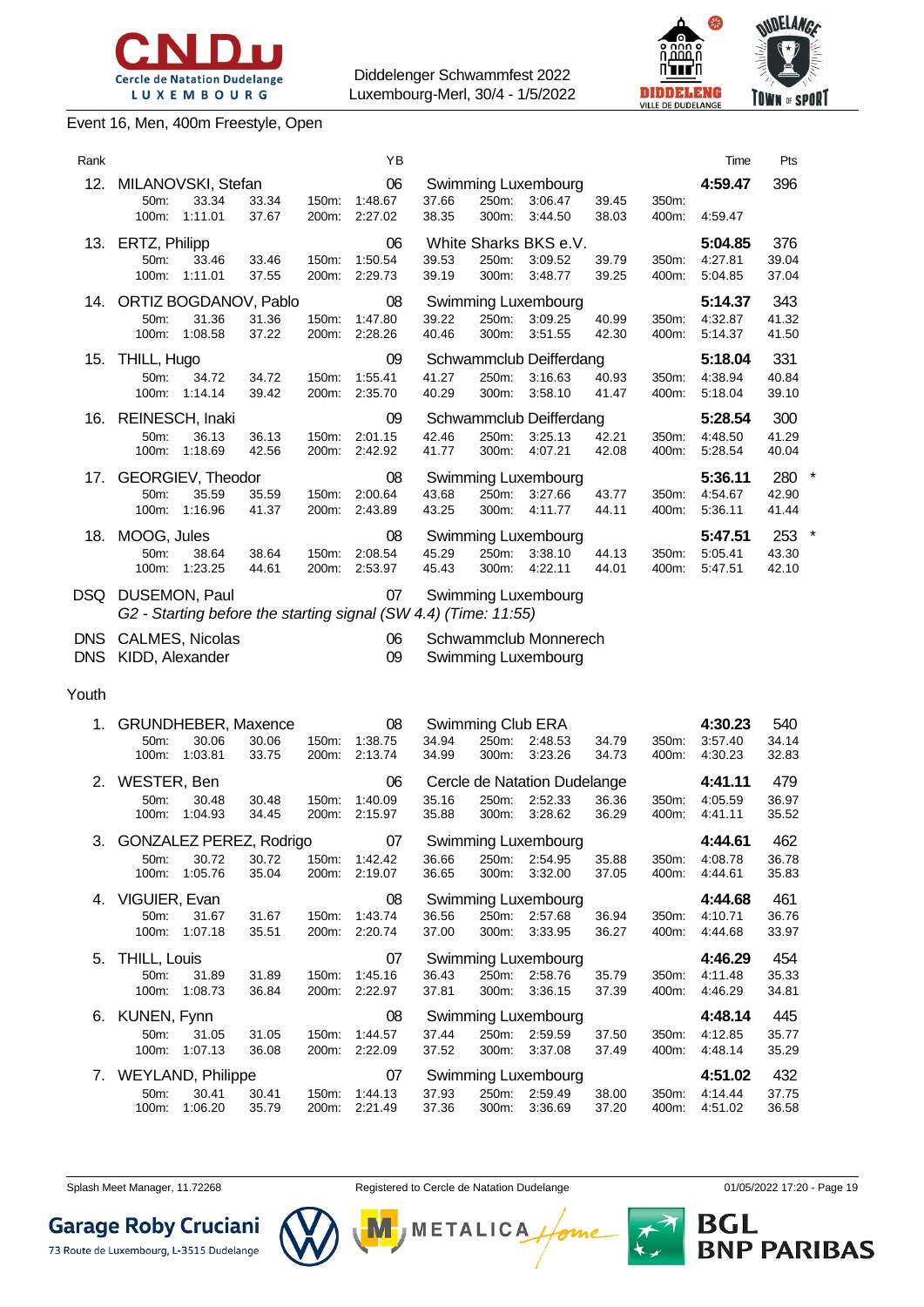





Event 16, Boys, 400m Freestyle, Youth

| Rank    |                                                                                      |                |                | YB                       |                |                |                                                     |                       |                | Time                                  | Pts                   |        |
|---------|--------------------------------------------------------------------------------------|----------------|----------------|--------------------------|----------------|----------------|-----------------------------------------------------|-----------------------|----------------|---------------------------------------|-----------------------|--------|
| 8.      | MEUNIER, Noa<br>50m:<br>31.22<br>1:07.48<br>100m:                                    | 31.22<br>36.26 | 150m:<br>200m: | 08<br>1:45.30<br>2:23.80 | 37.82<br>38.50 | 250m:<br>300m: | Schwammclub Deifferdang<br>3:02.33<br>3:40.95       | 38.53<br>38.62        | 350m:<br>400m: | 4:57.00<br>4:19.48<br>4:57.00         | 406<br>38.53<br>37.52 |        |
|         | 9. BOZONCA, Gabriel<br>50 <sub>m</sub> :<br>32.38<br>1:10.01<br>100m:                | 32.38<br>37.63 | 150m:<br>200m: | 06<br>1:49.01<br>2:27.51 | 39.00<br>38.50 | 250m:<br>300m: | Schwammclub Deifferdang<br>3:06.34<br>3:45.27       | 38.83<br>38.93        | 350m:<br>400m: | 4:59.30<br>4:23.36<br>4:59.30         | 397<br>38.09<br>35.94 |        |
|         | 10. MILANOVSKI, Stefan<br>33.34<br>50m:<br>100m: 1:11.01                             | 33.34<br>37.67 | 150m:<br>200m: | 06<br>1:48.67<br>2:27.02 | 37.66<br>38.35 | 250m:<br>300m: | Swimming Luxembourg<br>3:06.47<br>3:44.50           | 39.45<br>38.03        | 350m:<br>400m: | 4:59.47<br>4:59.47                    | 396                   |        |
|         | 11. ERTZ, Philipp<br>50m:<br>33.46<br>1:11.01<br>100m:                               | 33.46<br>37.55 | 150m.<br>200m: | 06<br>1:50.54<br>2:29.73 | 39.53<br>39.19 | 250m:<br>300m: | White Sharks BKS e.V.<br>3:09.52<br>3:48.77         | 39.79<br>39.25        | 350m:<br>400m: | 5:04.85<br>4:27.81<br>5:04.85         | 376<br>39.04<br>37.04 |        |
|         | 12. ORTIZ BOGDANOV, Pablo<br>31.36<br>50m:<br>100m:<br>1:08.58                       | 31.36<br>37.22 | 150m.<br>200m: | 08<br>1:47.80<br>2:28.26 | 39.22<br>40.46 | 250m:<br>300m: | Swimming Luxembourg<br>3:09.25<br>3:51.55           | 40.99<br>42.30        | 350m:<br>400m: | 5:14.37<br>4:32.87<br>5:14.37         | 343<br>41.32<br>41.50 |        |
| 13.     | GEORGIEV, Theodor<br>35.59<br>50m:<br>100m:<br>1:16.96                               | 35.59<br>41.37 | 150m:<br>200m: | 08<br>2:00.64<br>2:43.89 | 43.68<br>43.25 | 250m:<br>300m: | Swimming Luxembourg<br>3:27.66<br>4:11.77           | 43.77<br>44.11        | 350m:<br>400m: | 5:36.11<br>4:54.67<br>5:36.11         | 280<br>42.90<br>41.44 | $\ast$ |
|         | 14. MOOG, Jules<br>50m:<br>38.64<br>100m: 1:23.25                                    | 38.64<br>44.61 | 150m:<br>200m: | 08<br>2:08.54<br>2:53.97 | 45.29<br>45.43 | 250m:<br>300m: | Swimming Luxembourg<br>3:38.10<br>4:22.11           | 44.13<br>44.01        | 350m:<br>400m: | 5:47.51<br>5:05.41<br>5:47.51         | 253<br>43.30<br>42.10 | $\ast$ |
|         | DSQ DUSEMON, Paul<br>G2 - Starting before the starting signal (SW 4.4) (Time: 11:55) |                |                | 07                       |                |                | Swimming Luxembourg                                 |                       |                |                                       |                       |        |
|         | DNS CALMES, Nicolas                                                                  |                |                | 06                       |                |                | Schwammclub Monnerech                               |                       |                |                                       |                       |        |
| Kids    |                                                                                      |                |                |                          |                |                |                                                     |                       |                |                                       |                       |        |
| $1_{-}$ | <b>VALENTINI, Stefano</b><br>50m:<br>30.33<br>$100m - 1.0776$                        | 30.33<br>2712  | 150m:<br>200m  | 09<br>1:47.53<br>2.2615  | 39.77<br>າຊ ຂາ | 250m:          | Schwammclub Monnerech<br>3:04.40<br>$200m - 2.1261$ | 38.25<br><b>29.94</b> | 350m:<br>100m  | 4:54.67<br>4:19.67<br>$A - E A$ $E T$ | 416<br>37.03<br>25 UU |        |

|    | $50m$ :             | 30.33           | 30.33 | 150m: | 1:47.53 | 39.77 | 250m:    | 3:04.40                 | 38.25 | 350m: | 4:19.67 | 37.03 |
|----|---------------------|-----------------|-------|-------|---------|-------|----------|-------------------------|-------|-------|---------|-------|
|    | 100m:               | 1:07.76         | 37.43 | 200m: | 2:26.15 | 38.62 | 300m:    | 3:42.64                 | 38.24 | 400m: | 4:54.67 | 35.00 |
| 2. | THILL, Hugo         |                 |       |       | 09      |       |          | Schwammclub Deifferdang |       |       | 5:18.04 | 331   |
|    | $50m$ :             | 34.72           | 34.72 | 150m: | 1:55.41 | 41.27 | 250m:    | 3:16.63                 | 40.93 | 350m: | 4:38.94 | 40.84 |
|    | 100m:               | 1:14.14         | 39.42 | 200m: | 2:35.70 | 40.29 | 300m:    | 3:58.10                 | 41.47 | 400m: | 5:18.04 | 39.10 |
| 3. |                     | REINESCH, Inaki |       |       | 09      |       |          | Schwammclub Deifferdang |       |       | 5:28.54 | 300   |
|    | 50 <sub>m</sub>     | 36.13           | 36.13 | 150m: | 2:01.15 | 42.46 | 250m:    | 3:25.13                 | 42.21 | 350m: | 4:48.50 | 41.29 |
|    | $100m$ :            | 1:18.69         | 42.56 | 200m: | 2:42.92 | 41.77 | $300m$ : | 4:07.21                 | 42.08 | 400m: | 5:28.54 | 40.04 |
|    | DNS KIDD, Alexander |                 |       |       | 09      |       |          | Swimming Luxembourg     |       |       |         |       |
|    |                     |                 |       |       |         |       |          |                         |       |       |         |       |





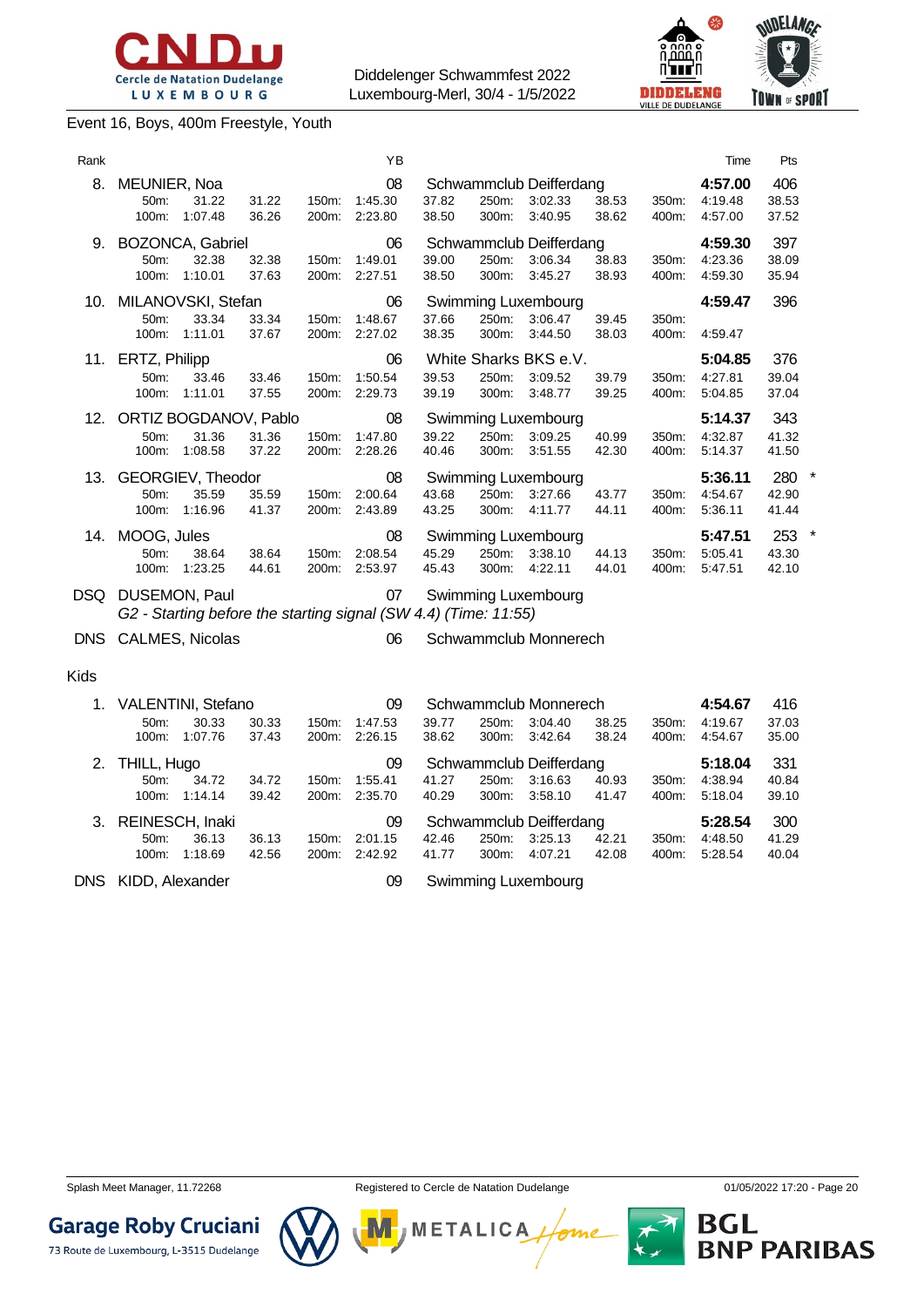



### 2 - Saturday afternoon 30/04/2022 - 15:30

| Event 15<br>30/04/2022 - 15:30<br>Points: FINA 2022 |                                |                        |                |       |                                | Women, 400m Freestyle |                |                          |                |                |                    | 10 years and older | Results |
|-----------------------------------------------------|--------------------------------|------------------------|----------------|-------|--------------------------------|-----------------------|----------------|--------------------------|----------------|----------------|--------------------|--------------------|---------|
|                                                     |                                |                        |                |       |                                |                       |                |                          |                |                |                    |                    |         |
| Rank                                                |                                |                        |                |       | YB                             |                       |                |                          |                |                | Time               | Pts                |         |
| Open                                                |                                |                        |                |       |                                |                       |                |                          |                |                |                    |                    |         |
| 1.                                                  |                                | REINESCH, Leeloo       |                |       | 07                             |                       |                | Schwammclub Monnerech    |                |                | 4:35.04            | 635                |         |
|                                                     | 50m:                           | 31.39                  | 31.39          | 150m: | 1:40.58                        | 35.05                 | 250m:          | 2:50.26                  | 35.03          | 350m:          | 4:01.18            | 35.70              |         |
|                                                     | 100m:                          | 1:05.53                | 34.14          |       | 200m: 2:15.23                  | 34.65                 | 300m:          | 3:25.48                  | 35.22          | 400m:          | 4:35.04            | 33.86              |         |
|                                                     | 2. HAN, Mengjia                |                        |                |       | 07                             |                       |                | Schwammclub Deifferdang  |                |                | 4:44.45            | 574                |         |
|                                                     | 50m:                           | 32.27                  | 32.27          | 150m: | 1:43.90                        | 36.14                 | 250m:          | 2:56.52                  | 36.38          | 350m:          | 4:09.06            | 36.22              |         |
|                                                     |                                | 100m: 1:07.76          | 35.49          |       | 200m: 2:20.14                  | 36.24                 |                | 300m: 3:32.84            | 36.32          | 400m:          | 4:44.45            | 35.39              |         |
|                                                     | 3. HRIC, Laura                 |                        |                |       | 05                             |                       |                | Swimming Luxembourg      |                |                | 4:47.98            | 553                |         |
|                                                     | 50m:                           | 32.90                  | 32.90          | 150m: | 1:45.65                        | 36.77                 |                | 250m: 2:59.16            | 36.74          | 350m:          | 4:12.73            | 36.73              |         |
|                                                     | 100m:                          | 1:08.88                | 35.98          |       | 200m: 2:22.42                  | 36.77                 | 300m:          | 3:36.00                  | 36.84          | 400m:          | 4:47.98            | 35.25              |         |
|                                                     | 4. SCHOLER, Amelie             |                        |                |       | 08                             |                       |                | Swimming Luxembourg      |                |                | 4:53.09            | 525                |         |
|                                                     | 50m:                           | 32.75                  | 32.75          | 150m: | 1:45.82                        | 36.53                 | 250m:          | 3:00.59                  | 37.53          | 350m:          | 4:17.30            | 38.14              |         |
|                                                     | 100m:                          | 1:09.29                | 36.54          |       | 200m: 2:23.06                  | 37.24                 | 300m:          | 3:39.16                  | 38.57          | 400m:          | 4:53.09            | 35.79              |         |
|                                                     | 5. BERTHET, Lana               |                        |                |       | 05                             |                       |                | Longchamps Swimming Club |                |                | 4:53.15            | 524                |         |
|                                                     | 50m:                           | 32.62                  | 32.62          | 150m: | 1:47.00                        | 37.82                 | 250m:          | 3:01.94                  | 37.63          | 350m:          | 4:17.11            | 37.78              |         |
|                                                     | 100m:                          | 1:09.18                | 36.56          |       | 200m: 2:24.31                  | 37.31                 | 300m:          | 3:39.33                  | 37.39          | 400m:          | 4:53.15            | 36.04              |         |
|                                                     | 6. BOUZIDI, Imene              |                        |                |       | 05                             |                       |                | Schwammclub Monnerech    |                |                | 5:02.07            | 479                |         |
|                                                     | 50m:                           | 33.57                  | 33.57          | 150m: | 1:48.86                        | 37.76                 |                | 250m: 3:05.42            | 38.20          | 350m:          | 4:23.58            | 38.39              |         |
|                                                     |                                | 100m: 1:11.10          | 37.53          |       | 200m: 2:27.22                  | 38.36                 |                | 300m: 3:45.19            | 39.77          | 400m:          | 5:02.07            | 38.49              |         |
|                                                     | 7. ELCHEROTH, Niki             |                        |                |       | 07                             |                       |                | Swimming Club Redange    |                |                | 5:05.60            | 463                |         |
|                                                     | 50m:                           | 35.75                  | 35.75          | 150m: | 1:53.87                        | 39.53                 |                | 250m: 3:12.32            | 39.47          | 350m:          | 4:29.05            | 37.61              |         |
|                                                     |                                | 100m: 1:14.34          | 38.59          |       | 200m: 2:32.85                  | 38.98                 |                | 300m: 3:51.44            | 39.12          | 400m:          | 5:05.60            | 36.55              |         |
|                                                     | 8. KIDD, Francesca             |                        |                |       | 06                             |                       |                | Swimming Luxembourg      |                |                | 5:07.10            | 456                |         |
|                                                     | 50m:                           | 35.08                  | 35.08          | 150m: | 1:53.08                        | 39.65                 |                | 250m: 3:11.99            | 39.45          | 350m:          | 4:30.08            | 38.60              |         |
|                                                     | 100m:                          | 1:13.43                | 38.35          |       | 200m: 2:32.54                  | 39.46                 |                | 300m: 3:51.48            | 39.49          | 400m:          | 5:07.10            | 37.02              |         |
| 9.                                                  | <b>GRUJIC-MARTINS, Teodora</b> |                        |                |       | 09                             |                       |                | Swimming Luxembourg      |                |                | 5:12.78            | 432                |         |
|                                                     | 50m:                           | 36.46                  | 36.46          | 150m: | 1:55.78                        | 39.89                 |                | 250m: 3:15.05            | 39.96          | 350m:          | 4:34.57            | 39.51              |         |
|                                                     |                                | 100m: 1:15.89          | 39.43          |       | 200m: 2:35.09                  | 39.31                 | 300m:          | 3:55.06                  | 40.01          | 400m:          | 5:12.78            | 38.21              |         |
|                                                     | 10. MILANOVSKA, Maja           |                        |                |       | 09                             |                       |                | Swimming Luxembourg      |                |                | 5:18.56            | 408                |         |
|                                                     | 50m:                           | 34.44                  | 34.44          |       | 150m: 1:55.60                  | 40.93                 |                | 250m: 3:17.27            | 40.57          |                | 350m: 4:38.31      | 39.52              |         |
|                                                     |                                | 100m: 1:14.67 40.23    |                |       | 200m: 2:36.70                  | 41.10                 |                | 300m: 3:58.79 41.52      |                |                | 400m: 5:18.56      | 40.25              |         |
|                                                     | 11. VALERIUS, Fleur            |                        |                |       | 11                             |                       |                | White Sharks BKS e.V.    |                |                | 5:18.68            | 408                |         |
|                                                     | 50m:                           |                        |                |       | 150m: 1:56.98                  | 40.92                 | 250m:          | 300m: 4:00.00            |                | 350m:          |                    |                    |         |
|                                                     |                                | 100m: 1:16.06          |                |       | 200m: 2:37.83                  | 40.85                 |                |                          |                | 400m:          | 5:18.68            |                    |         |
|                                                     | 12. LAMBIN, Elisa              |                        |                |       | 09                             |                       |                | Schwammclub Deifferdang  |                |                | 5:20.84            | 400                |         |
|                                                     | 50m:                           | 37.76                  | 37.76          |       | 150m: 1:59.83                  | 41.57                 | 250m:          | 3:20.98                  | 40.74          | 350m:          | 4:42.79            | 41.14              |         |
|                                                     |                                | 100m: 1:18.26          | 40.50          |       | 200m: 2:40.24                  | 40.41                 | 300m:          | 4:01.65                  | 40.67          | 400m:          | 5:20.84            | 38.05              |         |
|                                                     | 13. ERNENS, Chloe              |                        |                |       | 05                             |                       |                | Schwammclub Deifferdang  |                |                | 5:32.36            | 360 *              |         |
|                                                     | 50m:                           | 37.53                  | 37.53          |       | 150m: 2:00.49                  | 41.51                 | 250m:          | 3:24.36                  | 41.81          | 350m:          | 4:49.75            | 42.75              |         |
|                                                     |                                | 100m: 1:18.98          | 41.45          |       | 200m: 2:42.55                  | 42.06                 |                | 300m: 4:07.00            | 42.64          | 400m:          | 5:32.36            | 42.61              |         |
|                                                     | 14. KOENIG, Charlotte Fleur    |                        |                |       | 09                             |                       |                | Swimming Luxembourg      |                |                | 5:42.01            | 330                |         |
|                                                     | 50m:                           | 38.66<br>100m: 1:20.92 | 38.66<br>42.26 |       | 150m: 2:04.83<br>200m: 2:49.25 | 43.91<br>44.42        | 250m:<br>300m: | 3:33.60<br>4:17.77       | 44.35<br>44.17 | 350m:<br>400m: | 5:01.63<br>5:42.01 | 43.86<br>40.38     |         |
|                                                     |                                |                        |                |       |                                |                       |                |                          |                |                |                    |                    |         |
|                                                     | 15. FRADET, Maelle             |                        |                |       | 09                             |                       |                | Schwammclub Deifferdang  |                |                | 5:44.23            | 324                |         |
|                                                     | 50m:                           | 39.34<br>100m: 1:22.85 | 39.34<br>43.51 |       | 150m: 2:06.96<br>200m: 2:50.86 | 44.11<br>43.90        | 250m:<br>300m: | 3:34.30<br>4:18.71       | 43.44<br>44.41 | 350m:<br>400m: | 5:01.93<br>5:44.23 | 43.22<br>42.30     |         |
|                                                     |                                |                        |                |       |                                |                       |                |                          |                |                |                    |                    |         |

**Garage Roby Cruciani** 

73 Route de Luxembourg, L-3515 Dudelange



Splash Meet Manager, 11.72268 **Registered to Cercle de Natation Dudelange 11/05/2022 17:20 - Page 21** 

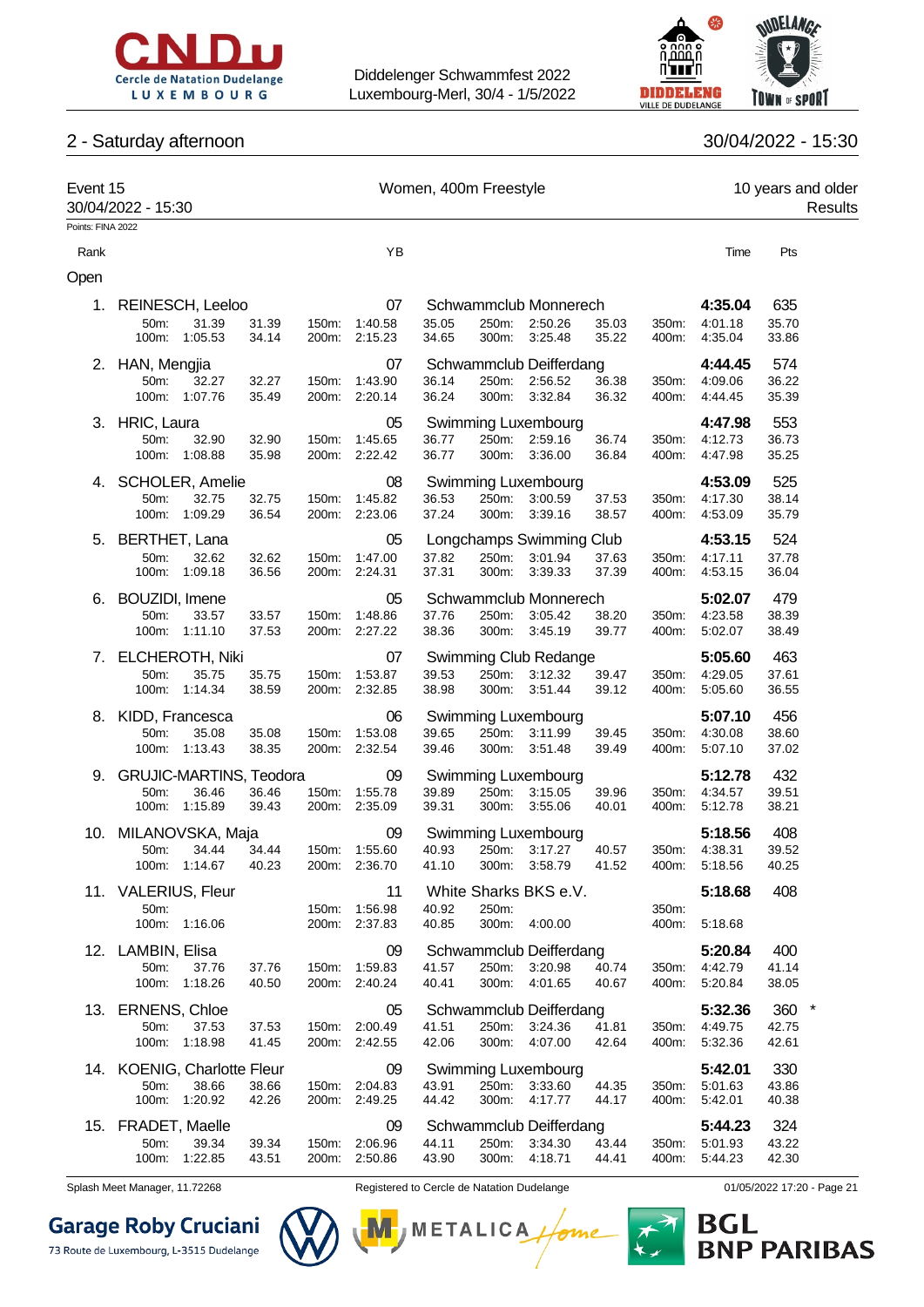



#### Event 15, Women, 400m Freestyle, Open

| Rank                                                               |                                                                                                    |                |                | YB                         |                |                |                                                                                                                   |                |                | Time                          | Pts                   |
|--------------------------------------------------------------------|----------------------------------------------------------------------------------------------------|----------------|----------------|----------------------------|----------------|----------------|-------------------------------------------------------------------------------------------------------------------|----------------|----------------|-------------------------------|-----------------------|
| <b>DNS</b><br><b>DNS</b><br><b>DNS</b><br><b>DNS</b><br><b>DNS</b> | <b>HEILIGER, Lilly</b><br>HRIC, Nina<br>JOMINET, Lou<br>OLIVERO, Francesca<br><b>BARTHEL, Emma</b> |                |                | 08<br>08<br>05<br>08<br>10 |                |                | Swimming Luxembourg<br>Swimming Luxembourg<br>Swimming Luxembourg<br>Swimming Luxembourg<br>Swimming Club Redange |                |                |                               |                       |
| Youth                                                              |                                                                                                    |                |                |                            |                |                |                                                                                                                   |                |                |                               |                       |
| 1.                                                                 | REINESCH, Leeloo<br>50m:<br>31.39<br>100m:<br>1:05.53                                              | 31.39<br>34.14 | 150m:<br>200m: | 07<br>1:40.58<br>2:15.23   | 35.05<br>34.65 | 250m:<br>300m: | Schwammclub Monnerech<br>2:50.26<br>3:25.48                                                                       | 35.03<br>35.22 | 350m:<br>400m: | 4:35.04<br>4:01.18<br>4:35.04 | 635<br>35.70<br>33.86 |
| 2.                                                                 | HAN, Mengjia                                                                                       |                |                | 07                         |                |                | Schwammclub Deifferdang                                                                                           |                |                | 4:44.45                       | 574                   |
|                                                                    | 50m:<br>32.27<br>100m:<br>1:07.76                                                                  | 32.27<br>35.49 | 150m:<br>200m: | 1:43.90<br>2:20.14         | 36.14<br>36.24 | 250m:<br>300m: | 2:56.52<br>3:32.84                                                                                                | 36.38<br>36.32 | 350m:<br>400m: | 4:09.06<br>4:44.45            | 36.22<br>35.39        |
| З.                                                                 | <b>SCHOLER, Amelie</b>                                                                             |                |                | 08                         |                |                | Swimming Luxembourg                                                                                               |                |                | 4:53.09                       | 525                   |
|                                                                    | 50m:<br>32.75<br>100m:<br>1:09.29                                                                  | 32.75<br>36.54 | 150m:<br>200m: | 1:45.82<br>2:23.06         | 36.53<br>37.24 | 250m:<br>300m: | 3:00.59<br>3:39.16                                                                                                | 37.53<br>38.57 | 350m:<br>400m: | 4:17.30<br>4:53.09            | 38.14<br>35.79        |
|                                                                    |                                                                                                    |                |                |                            |                |                |                                                                                                                   |                |                |                               |                       |
| 4.                                                                 | ELCHEROTH, Niki<br>50m:<br>35.75                                                                   | 35.75          | 150m:          | 07<br>1:53.87              | 39.53          | 250m:          | Swimming Club Redange<br>3:12.32                                                                                  | 39.47          | 350m:          | 5:05.60<br>4:29.05            | 463<br>37.61          |
|                                                                    | 100m:<br>1:14.34                                                                                   | 38.59          | 200m:          | 2:32.85                    | 38.98          | 300m:          | 3:51.44                                                                                                           | 39.12          | 400m:          | 5:05.60                       | 36.55                 |
| 5.                                                                 | <b>GRUJIC-MARTINS, Teodora</b><br>50m:<br>36.46                                                    | 36.46          | 150m:          | 09<br>1:55.78              | 39.89          | 250m:          | Swimming Luxembourg<br>3:15.05                                                                                    | 39.96          | 350m:          | 5:12.78<br>4:34.57            | 432<br>39.51          |
|                                                                    | 100m:<br>1:15.89                                                                                   | 39.43          | 200m:          | 2:35.09                    | 39.31          | 300m:          | 3:55.06                                                                                                           | 40.01          | 400m:          | 5:12.78                       | 38.21                 |
| 6.                                                                 | MILANOVSKA, Maja                                                                                   |                |                | 09                         |                |                | Swimming Luxembourg                                                                                               |                |                | 5:18.56                       | 408                   |
|                                                                    | 50m:<br>34.44<br>100m:<br>1:14.67                                                                  | 34.44<br>40.23 | 150m:<br>200m: | 1:55.60<br>2:36.70         | 40.93<br>41.10 | 250m:<br>300m: | 3:17.27<br>3:58.79                                                                                                | 40.57<br>41.52 | 350m:<br>400m: | 4:38.31<br>5:18.56            | 39.52<br>40.25        |
|                                                                    | 7. LAMBIN, Elisa                                                                                   |                |                | 09                         |                |                | Schwammclub Deifferdang                                                                                           |                |                | 5:20.84                       | 400                   |
|                                                                    | 50m:<br>37.76                                                                                      | 37.76          | 150m:          | 1:59.83                    | 41.57          | 250m:          | 3:20.98                                                                                                           | 40.74          | 350m:          | 4:42.79                       | 41.14                 |
|                                                                    | 100m:<br>1:18.26                                                                                   | 40.50          | 200m:          | 2:40.24                    | 40.41          | 300m:          | 4:01.65                                                                                                           | 40.67          | 400m:          | 5:20.84                       | 38.05                 |
| 8.                                                                 | KOENIG, Charlotte Fleur<br>50m:<br>38.66                                                           | 38.66          | 150m:          | 09<br>2:04.83              | 43.91          | 250m:          | Swimming Luxembourg<br>3:33.60                                                                                    | 44.35          | 350m:          | 5:42.01<br>5:01.63            | 330<br>43.86          |
|                                                                    | 100m:<br>1:20.92                                                                                   | 42.26          | 200m:          | 2:49.25                    | 44.42          | 300m:          | 4:17.77                                                                                                           | 44.17          | 400m:          | 5:42.01                       | 40.38                 |
| 9.                                                                 | FRADET, Maelle                                                                                     |                |                | 09                         |                |                | Schwammclub Deifferdang                                                                                           |                |                | 5:44.23                       | 324                   |
|                                                                    | 50m:<br>39.34<br>100m:<br>1:22.85                                                                  | 39.34<br>43.51 | 150m:<br>200m: | 2:06.96<br>2:50.86         | 44.11<br>43.90 | 250m:<br>300m: | 3:34.30<br>4:18.71                                                                                                | 43.44<br>44.41 | 350m:<br>400m: | 5:01.93<br>5:44.23            | 43.22<br>42.30        |
| DNS.                                                               | <b>HEILIGER, Lilly</b>                                                                             |                |                | 08                         |                |                | Swimming Luxembourg                                                                                               |                |                |                               |                       |
| <b>DNS</b>                                                         | HRIC, Nina                                                                                         |                |                | 08                         |                |                | Swimming Luxembourg                                                                                               |                |                |                               |                       |
| <b>DNS</b>                                                         | OLIVERO, Francesca                                                                                 |                |                | 08                         |                |                | Swimming Luxembourg                                                                                               |                |                |                               |                       |
|                                                                    |                                                                                                    |                |                |                            |                |                |                                                                                                                   |                |                |                               |                       |

| VALERIUS, Fleur   |                                   |       |       | White Sharks BKS e.V.    |       | 5:18.68       | 408 |
|-------------------|-----------------------------------|-------|-------|--------------------------|-------|---------------|-----|
| $50m$ :           | 150m. 1:56.98                     | 40.92 | 250m: |                          | 350m. |               |     |
| 100m: 1:16.06     | 200m: 2:37.83 40.85 300m: 4:00.00 |       |       |                          |       | 400m: 5:18.68 |     |
| DNS BARTHEL, Emma |                                   |       |       | 10 Swimming Club Redange |       |               |     |

Splash Meet Manager, 11.72268 **Registered to Cercle de Natation Dudelange 11/05/2022 17:20 - Page 22** 



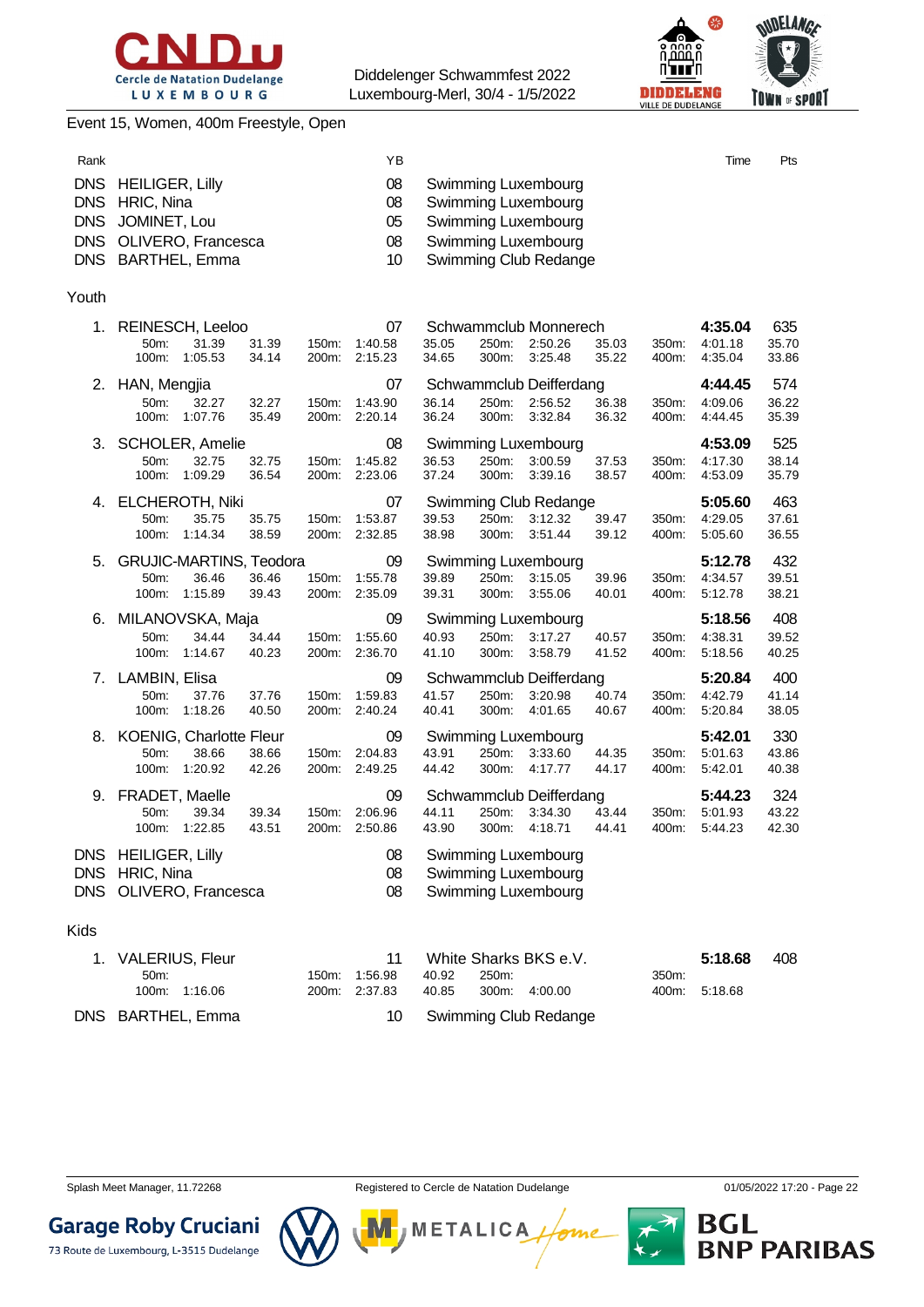



#### Event 16 **Event 16** Men, 400m Freestyle **11** years and older

30/04/2022 - 15:36 Results

| Points: FINA 2022 |                                                                                   |                |                                      |                |                                     |                                                           |                |                |                                     |                       |
|-------------------|-----------------------------------------------------------------------------------|----------------|--------------------------------------|----------------|-------------------------------------|-----------------------------------------------------------|----------------|----------------|-------------------------------------|-----------------------|
| Rank              |                                                                                   |                | ΥB                                   |                |                                     |                                                           |                |                | Time                                | Pts                   |
| Open              |                                                                                   |                |                                      |                |                                     |                                                           |                |                |                                     |                       |
| 1.                | DANTHINE, Zacharie<br>28.60<br>50m:<br>28.60<br>100m:<br>59.51<br>30.91           | 150m:<br>200m: | 04<br>1:31.56<br>2:03.63             | 32.05<br>32.07 | 250m:<br>300m:                      | <b>Barracuda Esch Natation</b><br>2:35.72<br>3:08.21      | 32.09<br>32.49 | 350m:<br>400m: | 4:11.99<br>3:40.97<br>4:11.99       | 666<br>32.76<br>31.02 |
| 2.                | <b>GRUNDHEBER, Maxence</b><br>30.06<br>50m:<br>30.06<br>1:03.81<br>33.75<br>100m: | 150m:<br>200m: | 08<br>1:38.75<br>2:13.74             | 34.94<br>34.99 | Swimming Club ERA<br>250m:<br>300m: | 2:48.53<br>3:23.26                                        | 34.79<br>34.73 | 350m:<br>400m: | 4:30.23<br>3:57.40<br>4:30.23       | 540<br>34.14<br>32.83 |
|                   | 3. WESTER, Ben<br>50m:<br>30.48<br>30.48<br>100m:<br>1:04.93<br>34.45             | 150m:<br>200m: | 06<br>1:40.09<br>2:15.97             | 35.16<br>35.88 | 250m:<br>300m:                      | Cercle de Natation Dudelange<br>2:52.33<br>3:28.62        | 36.36<br>36.29 | 350m:<br>400m: | 4:41.11<br>4:05.59<br>4:41.11       | 479<br>36.97<br>35.52 |
| 4.                | GONZALEZ PEREZ, Rodrigo<br>30.72<br>50m:<br>30.72<br>100m: 1:05.76<br>35.04       | 150m:<br>200m: | 07<br>1:42.42<br>2:19.07             | 36.66<br>36.65 | 250m:<br>300m:                      | <b>Swimming Luxembourg</b><br>2:54.95<br>3:32.00          | 35.88<br>37.05 | 350m:<br>400m: | 4:44.61<br>4:08.78<br>4:44.61       | 462<br>36.78<br>35.83 |
| 5.                | VIGUIER, Evan<br>50m:<br>31.67<br>31.67<br>100m:<br>1:07.18<br>35.51              | 150m:<br>200m: | 08<br>1:43.74<br>2:20.74             | 36.56<br>37.00 | 250m:<br>300m:                      | Swimming Luxembourg<br>2:57.68<br>3:33.95                 | 36.94<br>36.27 | 350m:<br>400m: | 4:44.68<br>4:10.71<br>4:44.68       | 461<br>36.76<br>33.97 |
| 6.                | <b>THILL, Louis</b><br>50m:<br>31.89<br>31.89<br>1:08.73<br>36.84<br>100m:        | 150m:<br>200m: | 07<br>1:45.16<br>2:22.97             | 36.43<br>37.81 | 250m:<br>300m:                      | Swimming Luxembourg<br>2:58.76<br>3:36.15                 | 35.79<br>37.39 | 350m:<br>400m: | 4:46.29<br>4:11.48<br>4:46.29       | 454<br>35.33<br>34.81 |
|                   | 7. KUNEN, Fynn<br>50m:<br>31.05<br>31.05<br>100m: 1:07.13<br>36.08                | 150m:<br>200m: | 08<br>1:44.57<br>2:22.09             | 37.44<br>37.52 | 250m:<br>300m:                      | Swimming Luxembourg<br>2:59.59<br>3:37.08                 | 37.50<br>37.49 | 350m:<br>400m: | 4:48.14<br>4:12.85<br>4:48.14       | 445<br>35.77<br>35.29 |
|                   | 8. WEYLAND, Philippe<br>50m:<br>30.41<br>30.41<br>1:06.20<br>100m:<br>35.79       | 150m:<br>200m: | 07<br>1:44.13<br>2:21.49             | 37.93<br>37.36 | 250m:<br>300m:                      | Swimming Luxembourg<br>2:59.49<br>3:36.69                 | 38.00<br>37.20 | 350m:<br>400m: | 4:51.02<br>4:14.44<br>4:51.02       | 432<br>37.75<br>36.58 |
|                   | 9. VALENTINI, Stefano<br>50m:<br>30.33<br>30.33<br>100m:<br>1:07.76<br>37.43      | 150m:<br>200m: | 09<br>1:47.53<br>2:26.15             | 39.77<br>38.62 | 250m:<br>300m:                      | Schwammclub Monnerech<br>3:04.40<br>3:42.64               | 38.25<br>38.24 | 350m:<br>400m: | 4:54.67<br>4:19.67<br>4:54.67       | 416<br>37.03<br>35.00 |
| 10.               | MEUNIER, Noa<br>50m:<br>31.22<br>31.22<br>1:07.48<br>36.26<br>100m:               | 150m:<br>200m: | 08<br>1:45.30<br>2:23.80             | 37.82<br>38.50 | 250m:<br>300m:                      | Schwammclub Deifferdang<br>3:02.33<br>3:40.95             | 38.53<br>38.62 | 350m:<br>400m: | 4:57.00<br>4:19.48<br>4:57.00       | 406<br>38.53<br>37.52 |
|                   | 11. BOZONCA, Gabriel<br>50m: 32.38<br>32.38<br>100m: 1:10.01<br>37.63             |                | 06<br>150m: 1:49.01<br>200m: 2:27.51 | 39.00<br>38.50 |                                     | Schwammclub Deifferdang<br>250m: 3:06.34<br>300m: 3:45.27 | 38.83<br>38.93 | 350m:          | 4:59.30<br>4:23.36<br>400m: 4:59.30 | 397<br>38.09<br>35.94 |
|                   | 12. MILANOVSKI, Stefan<br>33.34<br>50m:<br>33.34<br>100m: 1:11.01<br>37.67        | 200m:          | 06<br>150m: 1:48.67<br>2:27.02       | 37.66<br>38.35 | 250m:<br>300m:                      | Swimming Luxembourg<br>3:06.47<br>3:44.50                 | 39.45<br>38.03 | 350m:<br>400m: | 4:59.47<br>4:59.47                  | 396                   |
|                   | 13. ERTZ, Philipp<br>33.46<br>50m:<br>33.46<br>100m: 1:11.01<br>37.55             | 150m:          | 06<br>1:50.54<br>200m: 2:29.73       | 39.53<br>39.19 | 250m:<br>300m:                      | White Sharks BKS e.V.<br>3:09.52<br>3:48.77               | 39.79<br>39.25 | 350m:<br>400m: | 5:04.85<br>4:27.81<br>5:04.85       | 376<br>39.04<br>37.04 |
|                   | 14. ORTIZ BOGDANOV, Pablo<br>50m:<br>31.36<br>31.36<br>100m: 1:08.58<br>37.22     | 150m:          | 08<br>1:47.80<br>200m: 2:28.26       | 39.22<br>40.46 | 250m:<br>300m:                      | Swimming Luxembourg<br>3:09.25<br>3:51.55                 | 40.99<br>42.30 | 350m:<br>400m: | 5:14.37<br>4:32.87<br>5:14.37       | 343<br>41.32<br>41.50 |
| 15.               | THILL, Hugo<br>50m:<br>34.72<br>34.72<br>1:14.14<br>100m:<br>39.42                | 150m:<br>200m: | 09<br>1:55.41<br>2:35.70             | 41.27<br>40.29 | 250m:<br>300m:                      | Schwammclub Deifferdang<br>3:16.63<br>3:58.10             | 40.93<br>41.47 | 350m:<br>400m: | 5:18.04<br>4:38.94<br>5:18.04       | 331<br>40.84<br>39.10 |

**Garage Roby Cruciani** 

73 Route de Luxembourg, L-3515 Dudelange



Splash Meet Manager, 11.72268 **Registered to Cercle de Natation Dudelange 11/05/2022 17:20** - Page 23

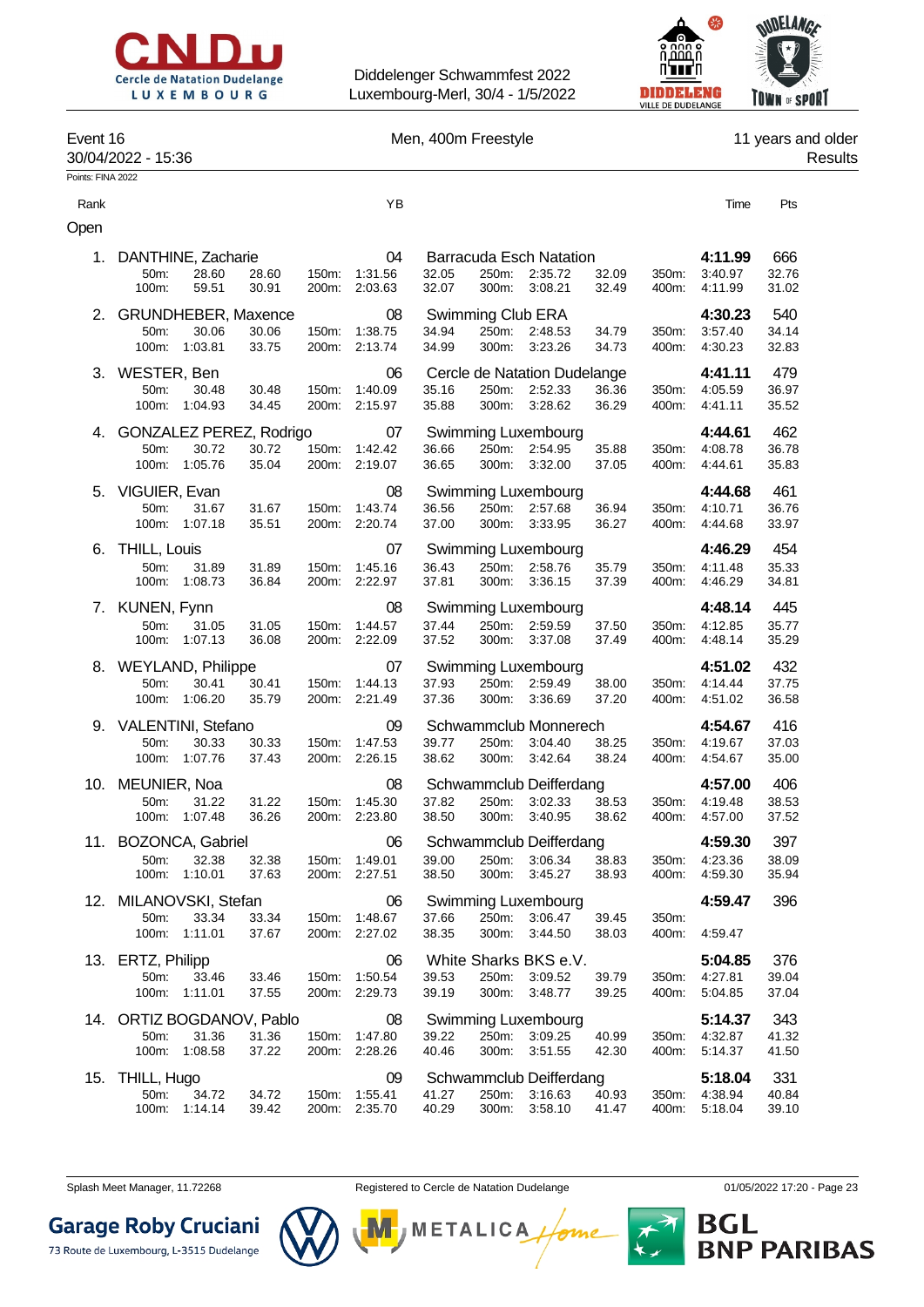



#### Event 16, Men, 400m Freestyle, Open

| Rank |                   |                                                                 |       |          | ΥB            |       |          |                                    |       |          | Time               | Pts          |         |
|------|-------------------|-----------------------------------------------------------------|-------|----------|---------------|-------|----------|------------------------------------|-------|----------|--------------------|--------------|---------|
| 16.  | 50 <sub>m</sub> : | REINESCH, Inaki<br>36.13                                        | 36.13 | 150m:    | 09<br>2:01.15 | 42.46 | $250m$ : | Schwammclub Deifferdang<br>3:25.13 | 42.21 | 350m:    | 5:28.54<br>4:48.50 | 300<br>41.29 |         |
|      | 100m:             | 1:18.69                                                         | 42.56 | 200m:    | 2:42.92       | 41.77 | 300m:    | 4:07.21                            | 42.08 | 400m:    | 5.28.54            | 40.04        |         |
| 17.  |                   | GEORGIEV, Theodor                                               |       |          | 08            |       |          | Swimming Luxembourg                |       |          | 5:36.11            | 280          | $\ast$  |
|      | $50m$ :           | 35.59                                                           | 35.59 | 150m:    | 2:00.64       | 43.68 | 250m:    | 3:27.66                            | 43.77 | 350m:    | 4:54.67            | 42.90        |         |
|      | 100m:             | 1:16.96                                                         | 41.37 | 200m:    | 2:43.89       | 43.25 | 300m:    | 4:11.77                            | 44.11 | 400m:    | 5:36.11            | 41.44        |         |
| 18.  | MOOG, Jules       |                                                                 |       |          | 08            |       |          | Swimming Luxembourg                |       |          | 5:47.51            | 253          | $\star$ |
|      | 50m               | 38.64                                                           | 38.64 | $150m$ : | 2:08.54       | 45.29 | 250m:    | 3:38.10                            | 44.13 | $350m$ : | 5:05.41            | 43.30        |         |
|      | 100m:             | 1:23.25                                                         | 44.61 | 200m:    | 2:53.97       | 45.43 | 300m:    | 4:22.11                            | 44.01 | 400m:    | 5:47.51            | 42.10        |         |
| DSQ. |                   | DUSEMON, Paul                                                   |       |          | 07            |       |          | Swimming Luxembourg                |       |          |                    |              |         |
|      |                   | G2 - Starting before the starting signal (SW 4.4) (Time: 11:55) |       |          |               |       |          |                                    |       |          |                    |              |         |
| DNS. |                   | <b>CALMES, Nicolas</b>                                          |       |          | 06            |       |          | Schwammclub Monnerech              |       |          |                    |              |         |

| DNS CALMES, NICOLAS | Schwammclub Monnerech |
|---------------------|-----------------------|
| DNS KIDD, Alexander | Swimming Luxembourg   |

#### Youth

| 1. GRUNDHEBER, Maxence                                             |                                  | 08                                    |                |                | Swimming Club ERA                                              |                |                | 4:30.23                             | 540                   |
|--------------------------------------------------------------------|----------------------------------|---------------------------------------|----------------|----------------|----------------------------------------------------------------|----------------|----------------|-------------------------------------|-----------------------|
| 30.06<br>50m:<br>100m:<br>1:03.81                                  | 30.06<br>150m:<br>33.75<br>200m: | 1:38.75<br>2:13.74                    | 34.94<br>34.99 | 300m:          | 250m: 2:48.53<br>3:23.26                                       | 34.79<br>34.73 | 350m:<br>400m: | 3:57.40<br>4:30.23                  | 34.14<br>32.83        |
| 2. WESTER, Ben<br>30.48<br>$50m$ :<br>100m:<br>1:04.93             | 34.45<br>200m:                   | 06<br>2:15.97                         | 35.16<br>35.88 |                | Cercle de Natation Dudelange<br>250m: 2:52.33<br>300m: 3:28.62 | 36.36<br>36.29 | 350m:<br>400m: | 4:41.11<br>4:05.59<br>4:41.11       | 479<br>36.97<br>35.52 |
| 3. GONZALEZ PEREZ, Rodrigo<br>30.72<br>$50m$ :<br>100m:<br>1:05.76 | 30.72<br>150m:<br>35.04<br>200m: | $\overline{07}$<br>1:42.42<br>2:19.07 | 36.66<br>36.65 |                | <b>Swimming Luxembourg</b><br>250m: 2:54.95<br>300m: 3:32.00   | 35.88<br>37.05 | 350m:<br>400m: | 4:44.61<br>4:08.78<br>4:44.61       | 462<br>36.78<br>35.83 |
| 4. VIGUIER, Evan<br>31.67<br>50m:<br>100m:<br>1:07.18              | 31.67<br>35.51<br>200m:          | 08<br>150m: 1:43.74<br>2:20.74        | 36.56<br>37.00 | 300m:          | Swimming Luxembourg<br>250m: 2:57.68<br>3:33.95                | 36.94<br>36.27 | 400m:          | 4:44.68<br>350m: 4:10.71<br>4:44.68 | 461<br>36.76<br>33.97 |
| 5. THILL, Louis<br>50m:<br>31.89<br>100m:<br>1:08.73               | 31.89<br>150m:<br>36.84<br>200m: | 07<br>1:45.16<br>2:22.97              | 36.43<br>37.81 | 300m:          | Swimming Luxembourg<br>250m: 2:58.76<br>3:36.15                | 35.79<br>37.39 | 400m:          | 4:46.29<br>350m: 4:11.48<br>4:46.29 | 454<br>35.33<br>34.81 |
| 6. KUNEN, Fynn<br>31.05<br>50m:<br>100m:<br>1:07.13                | 31.05<br>36.08<br>200m:          | 08<br>150m: 1:44.57<br>2:22.09        | 37.44<br>37.52 | 250m:<br>300m: | Swimming Luxembourg<br>2:59.59<br>3:37.08                      | 37.50<br>37.49 | 350m:<br>400m: | 4:48.14<br>4:12.85<br>4:48.14       | 445<br>35.77<br>35.29 |
| 7. WEYLAND, Philippe<br>30.41<br>50m:<br>1:06.20<br>100m:          | 30.41<br>150m:<br>35.79<br>200m: | 07<br>1:44.13<br>2:21.49              | 37.93<br>37.36 | 300m:          | Swimming Luxembourg<br>250m: 2:59.49<br>3:36.69                | 38.00<br>37.20 | 400m:          | 4:51.02<br>350m: 4:14.44<br>4:51.02 | 432<br>37.75<br>36.58 |
| 8. MEUNIER, Noa<br>50m:<br>31.22<br>100m:<br>1:07.48               | 31.22<br>150m:<br>36.26<br>200m: | 08<br>1:45.30<br>2:23.80              | 37.82<br>38.50 | 250m:<br>300m: | Schwammclub Deifferdang<br>3:02.33<br>3:40.95                  | 38.53<br>38.62 | 350m:<br>400m: | 4:57.00<br>4:19.48<br>4:57.00       | 406<br>38.53<br>37.52 |
| 9. BOZONCA, Gabriel<br>50m:<br>32.38<br>100m:<br>1:10.01           | 32.38<br>150m:<br>37.63<br>200m: | 06<br>1:49.01<br>2:27.51              | 39.00<br>38.50 | 300m:          | Schwammclub Deifferdang<br>250m: 3:06.34<br>3:45.27            | 38.83<br>38.93 | 400m:          | 4:59.30<br>350m: 4:23.36<br>4:59.30 | 397<br>38.09<br>35.94 |
| 10. MILANOVSKI, Stefan<br>33.34<br>50m:<br>1:11.01<br>100m:        | 33.34<br>150m:<br>37.67<br>200m: | 06<br>1:48.67<br>2:27.02              | 37.66<br>38.35 | 250m:<br>300m: | Swimming Luxembourg<br>3:06.47<br>3:44.50                      | 39.45<br>38.03 | 350m:<br>400m: | 4:59.47<br>4:59.47                  | 396                   |
| 11. ERTZ, Philipp<br>33.46<br>50m:<br>100m: 1:11.01                | 33.46<br>150m:<br>37.55<br>200m: | 06<br>1:50.54<br>2:29.73              | 39.53<br>39.19 | 300m:          | White Sharks BKS e.V.<br>250m: 3:09.52<br>3:48.77              | 39.79<br>39.25 | 350m:<br>400m: | 5:04.85<br>4:27.81<br>5:04.85       | 376<br>39.04<br>37.04 |

Splash Meet Manager, 11.72268 **Registered to Cercle de Natation Dudelange 11/05/2022 17:20** - Page 24



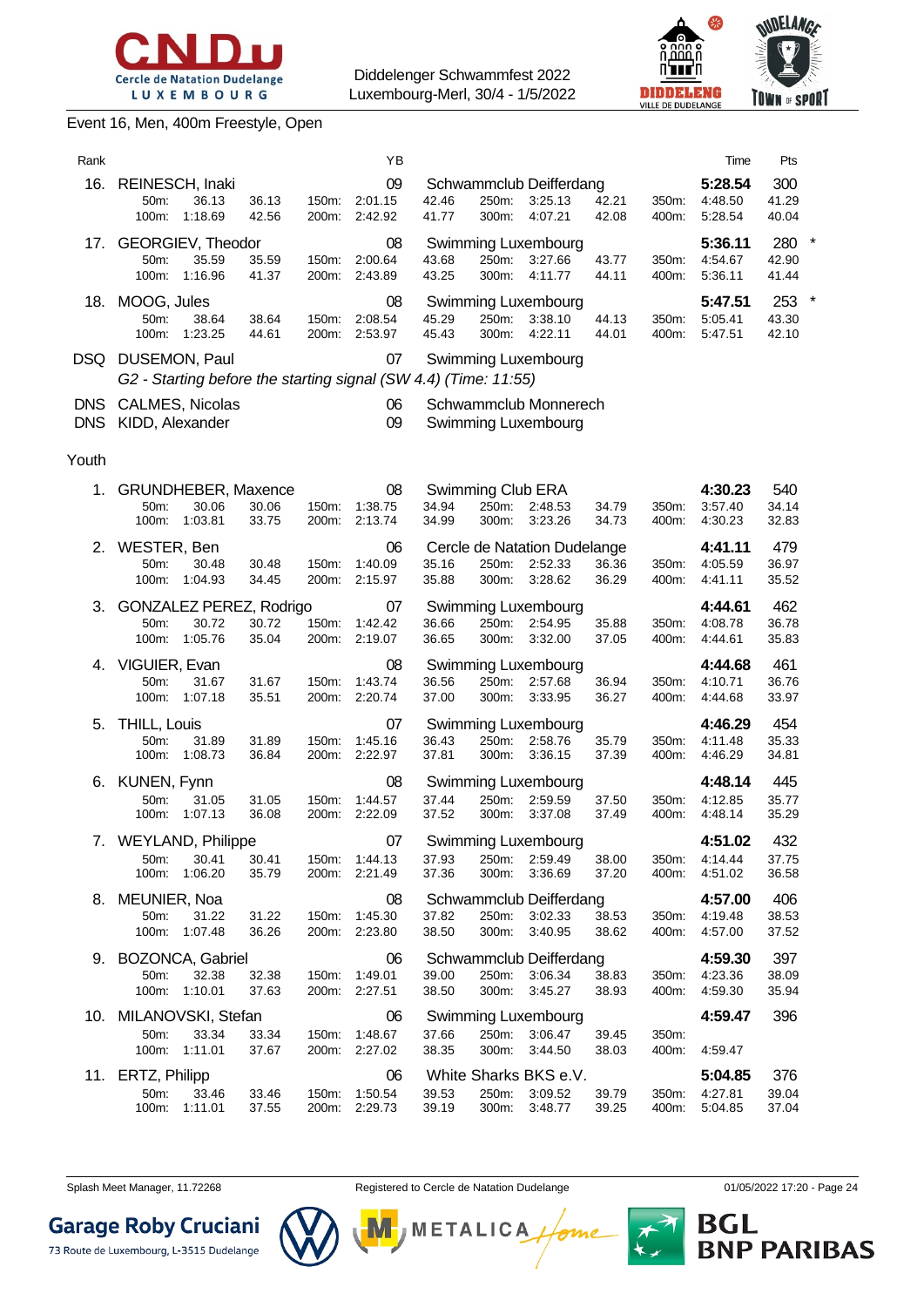



#### Event 16, Boys, 400m Freestyle, Youth

| Rank       |                              |                                           |                |                | YB                                                              |                       |                |                                                  |                |                | Time                          | Pts                   |                    |
|------------|------------------------------|-------------------------------------------|----------------|----------------|-----------------------------------------------------------------|-----------------------|----------------|--------------------------------------------------|----------------|----------------|-------------------------------|-----------------------|--------------------|
| 12.        | 50 <sub>m</sub> :<br>100m:   | ORTIZ BOGDANOV, Pablo<br>31.36<br>1:08.58 | 31.36<br>37.22 | 150m.<br>200m: | 08<br>1:47.80<br>2:28.26                                        | 39.22<br>40.46        | 250m:<br>300m: | Swimming Luxembourg<br>3:09.25<br>3:51.55        | 40.99<br>42.30 | 350m:<br>400m: | 5:14.37<br>4:32.87<br>5:14.37 | 343<br>41.32<br>41.50 |                    |
| 13.        | 50m:<br>$100m$ :             | GEORGIEV, Theodor<br>35.59<br>1:16.96     | 35.59<br>41.37 | 150m:<br>200m: | 08<br>2:00.64<br>2:43.89                                        | 43.68<br>43.25        | 250m:<br>300m: | <b>Swimming Luxembourg</b><br>3:27.66<br>4:11.77 | 43.77<br>44.11 | 350m:<br>400m: | 5:36.11<br>4:54.67<br>5:36.11 | 280<br>42.90<br>41.44 | $\star$            |
| 14.        | MOOG, Jules<br>50m:<br>100m: | 38.64<br>1:23.25                          | 38.64<br>44.61 | 150m:<br>200m: | 08<br>2:08.54<br>2:53.97                                        | 45.29<br>45.43        | 250m:<br>300m: | Swimming Luxembourg<br>3:38.10<br>4:22.11        | 44.13<br>44.01 | 350m:<br>400m: | 5:47.51<br>5:05.41<br>5:47.51 | 253<br>43.30<br>42.10 | $\star$            |
| DSQ        | DUSEMON, Paul                |                                           |                |                | 07                                                              |                       |                | Swimming Luxembourg                              |                |                |                               |                       |                    |
|            |                              |                                           |                |                | G2 - Starting before the starting signal (SW 4.4) (Time: 11:55) |                       |                |                                                  |                |                |                               |                       |                    |
| <b>DNS</b> |                              | CALMES, Nicolas                           |                |                | 06                                                              |                       |                | Schwammclub Monnerech                            |                |                |                               |                       |                    |
| Kids       |                              |                                           |                |                |                                                                 |                       |                |                                                  |                |                |                               |                       |                    |
| 1.         |                              | <b>VALENTINI, Stefano</b>                 |                |                | 09                                                              |                       |                | Schwammclub Monnerech                            |                |                | 4:54.67                       | 416                   |                    |
|            | 50m:<br>$100m$ :             | 30.33<br>1:07.76                          | 30.33<br>37.43 | 150m:<br>200m: | 1:47.53<br>2:26.15                                              | 39.77<br>38.62        | 250m:<br>300m: | 3:04.40<br>3:42.64                               | 38.25<br>38.24 | 350m:<br>400m: | 4:19.67<br>4:54.67            | 37.03<br>35.00        |                    |
| 2.         | THILL, Hugo                  |                                           |                |                | 09                                                              |                       |                | Schwammclub Deifferdang                          |                |                | 5:18.04                       | 331                   |                    |
|            | 50m:                         | 34.72                                     | 34.72          | 150m:          | 1:55.41                                                         | 41.27                 | 250m:          | 3:16.63                                          | 40.93          | 350m:          | 4:38.94                       | 40.84                 |                    |
|            | 100m:                        | 1:14.14                                   | 39.42          | 200m:          | 2:35.70                                                         | 40.29                 | 300m:          | 3:58.10                                          | 41.47          | 400m:          | 5:18.04                       | 39.10                 |                    |
| 3.         | REINESCH, Inaki              |                                           |                |                | 09                                                              |                       |                | Schwammclub Deifferdang                          |                |                | 5:28.54                       | 300                   |                    |
|            | 50m:<br>100m:                | 36.13<br>1:18.69                          | 36.13<br>42.56 | 150m.<br>200m: | 2:01.15<br>2:42.92                                              | 42.46<br>41.77        | 250m:<br>300m: | 3:25.13<br>4:07.21                               | 42.21<br>42.08 | 350m:<br>400m: | 4:48.50<br>5:28.54            | 41.29<br>40.04        |                    |
| <b>DNS</b> |                              |                                           |                |                | 09                                                              |                       |                |                                                  |                |                |                               |                       |                    |
|            | KIDD, Alexander              |                                           |                |                |                                                                 |                       |                | Swimming Luxembourg                              |                |                |                               |                       |                    |
| Event 9    |                              |                                           |                |                |                                                                 | Women, 50m Backstroke |                |                                                  |                |                |                               |                       | 10 years and older |

| ᆫ᠈ᄓᆢ<br>30/04/2022 - 15:48 |                             |    | ww.indi ooini badkolloko   | TO YOUR GIRL ORD.<br><b>Results Finals</b> |     |  |
|----------------------------|-----------------------------|----|----------------------------|--------------------------------------------|-----|--|
| Points: FINA 2022          |                             |    |                            |                                            |     |  |
| Rank                       |                             | ΥB |                            | Time                                       | Pts |  |
| Open                       |                             |    |                            |                                            |     |  |
| 1.                         | BANKY, Jacqueline           | 96 | Swimming Luxembourg        | 30.85                                      | 668 |  |
| 2.                         | <b>VANDERSCHRICK, Laura</b> | 02 | Swimming Luxembourg        | 31.71                                      | 615 |  |
| 3.                         | <b>SAENDIG, Eva Luise</b>   | 07 | <b>SSG Saar Max Ritter</b> | 32.80                                      | 556 |  |
| 4.                         | SOFFIO, Mara                | 06 | Schwammclub Monnerech      | 32.87                                      | 553 |  |
| 5.                         | SALLER, Sophia              | 94 | SV09 Voelklingen           | 33.44                                      | 525 |  |
| 6.                         | WAGNER, Alina               | 07 | <b>SSG Saar Max Ritter</b> | 33.63                                      | 516 |  |
|                            | <b>GRUNDHEBER, Angie</b>    | 03 | Swimming Club ERA          | 33.85                                      | 506 |  |
| 8.                         | PETESCH, Lea                | 07 | Schwammclub Monnerech      | 34.07                                      | 496 |  |
| 9.                         | WEINANDY, Charlotte         | 09 | <b>SSG Saar Max Ritter</b> | 34.90                                      | 462 |  |
| 10.                        | KIDD, Francesca             | 06 | Swimming Luxembourg        | 35.29                                      | 446 |  |

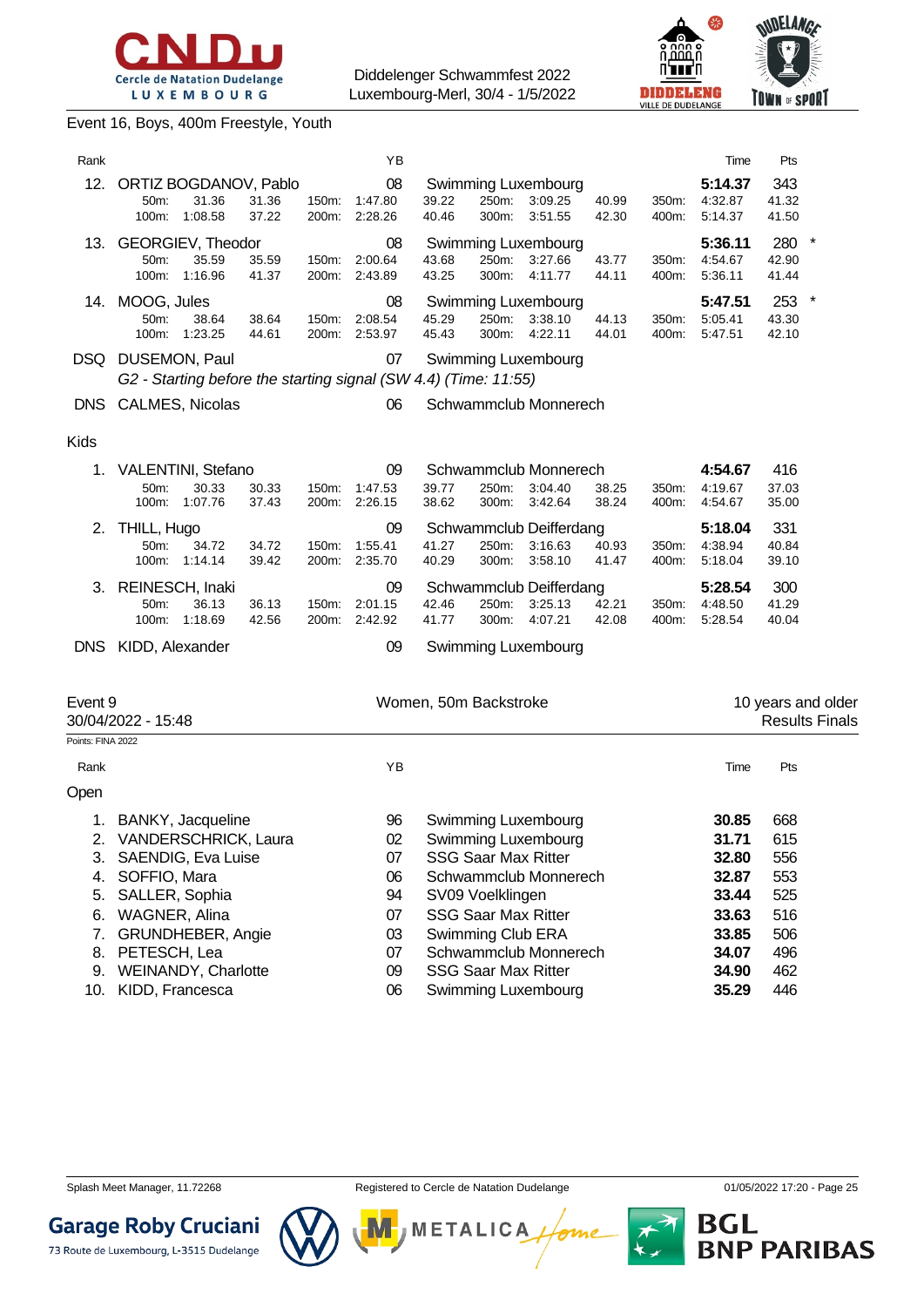



#### Event 9, Women, 50m Backstroke, Final

| Youth                                     |                                                                                                     |                            |                                                                                                                                   |                         |                       |
|-------------------------------------------|-----------------------------------------------------------------------------------------------------|----------------------------|-----------------------------------------------------------------------------------------------------------------------------------|-------------------------|-----------------------|
| $1_{-}$<br>2.<br>3.<br><b>DNS</b><br>DNS. | <b>ELCHEROTH, Niki</b><br>FISCHER, Fiene<br>STEINBACH, Teresa<br>HEINZ, Lindsay<br>RIVELLINI, Frida | 07<br>08<br>09<br>08<br>09 | Swimming Club Redange<br>Luxembourg Sharks Swimming Club<br><b>SG Rhein-Mosel</b><br>White Sharks BKS e.V.<br>Swimming Luxembourg | 35.73<br>39.10<br>48.44 | 430<br>328<br>172     |
| <b>Kids</b>                               |                                                                                                     |                            |                                                                                                                                   |                         |                       |
| 1.                                        | PAVELEK, Mira                                                                                       | 10                         | Swimming Luxembourg                                                                                                               | 35.63                   | 434                   |
| 2.                                        | HAAG, Charlotte                                                                                     | 10                         | <b>SSG Saar Max Ritter</b>                                                                                                        | 36.64                   | 399                   |
| 3.                                        | NIKITINA, Dana                                                                                      | 10                         | Swimming Luxembourg                                                                                                               | 39.01                   | 330                   |
| 4.                                        | TONKABONI, Loreena                                                                                  | 11                         | <b>SG Rhein-Mosel</b>                                                                                                             | 42.89                   | 248                   |
| Event 10                                  |                                                                                                     |                            | Men, 50m Backstroke                                                                                                               |                         | 11 years and older    |
|                                           | 30/04/2022 - 15:52                                                                                  |                            |                                                                                                                                   |                         | <b>Results Finals</b> |
| Points: FINA 2022                         |                                                                                                     |                            |                                                                                                                                   |                         |                       |
| Rank                                      |                                                                                                     | ΥB                         |                                                                                                                                   | Time                    | Pts                   |
| Open                                      |                                                                                                     |                            |                                                                                                                                   |                         |                       |
| 1.                                        | KEMP, Finn                                                                                          | 05                         | Swimming Luxembourg                                                                                                               | 28.35                   | 591                   |
| 2.                                        | CALMES, Nicolas                                                                                     | 06                         | Schwammclub Monnerech                                                                                                             | 28.43                   | 586                   |

|            | Z. CALIVIES, INICOIAS        | VO. | Scriwartificiup Monnerech                                                                      | Z0.43 | OOC |
|------------|------------------------------|-----|------------------------------------------------------------------------------------------------|-------|-----|
|            | 3. CONSTANTINO CAEIRO, Diogo | 03  | Cercle de Natation Dudelange                                                                   | 30.39 | 480 |
| 4.         | RIKKERT, Thijmen             | 06  | Swimming Luxembourg                                                                            | 31.27 | 440 |
|            | 5. PALAGNIOUK, Romain        | 04  | Cercle Nautique Petange                                                                        | 31.36 | 437 |
|            | 6. WESTER, Ben               | 06  | Cercle de Natation Dudelange                                                                   | 31.88 | 416 |
|            | 7. MONZEL, Anton-Maximilian  | 07  | <b>SG Rhein-Mosel</b>                                                                          | 32.75 | 383 |
|            | 8. MUCA, Thomas              | 04  | Cercle de Natation Diekirch                                                                    | 40.11 | 208 |
| DNS.       | CARNEIRO, Nuno               | 05  | Swimming Luxembourg                                                                            |       |     |
|            | DNS KEANE, Niels             | 10  | Swimming Luxembourg                                                                            |       |     |
| Kids       |                              |     |                                                                                                |       |     |
|            | 1. BLECKMANN, Antoine        | 10  | Swimming Luxembourg                                                                            | 40.40 | 204 |
|            | 2. KOEV, Krassen             | 11  | Swimming Luxembourg                                                                            | 43.25 | 166 |
| <b>DSQ</b> | <b>WALAK, Olivier</b>        | 09  | Swimming Club ERA                                                                              |       |     |
|            |                              |     | D10 - swimmer completely submerged when touching the wall at the finish (SW 6.4) (Time: 16:02) |       |     |
|            |                              |     |                                                                                                |       |     |

DNS AMMARI, Emine 10 Schwammclub Deifferdang



Splash Meet Manager, 11.72268 **Registered to Cercle de Natation Dudelange 11/05/2022 17:20 - Page 26** Splash Meet Manager, 11.72268

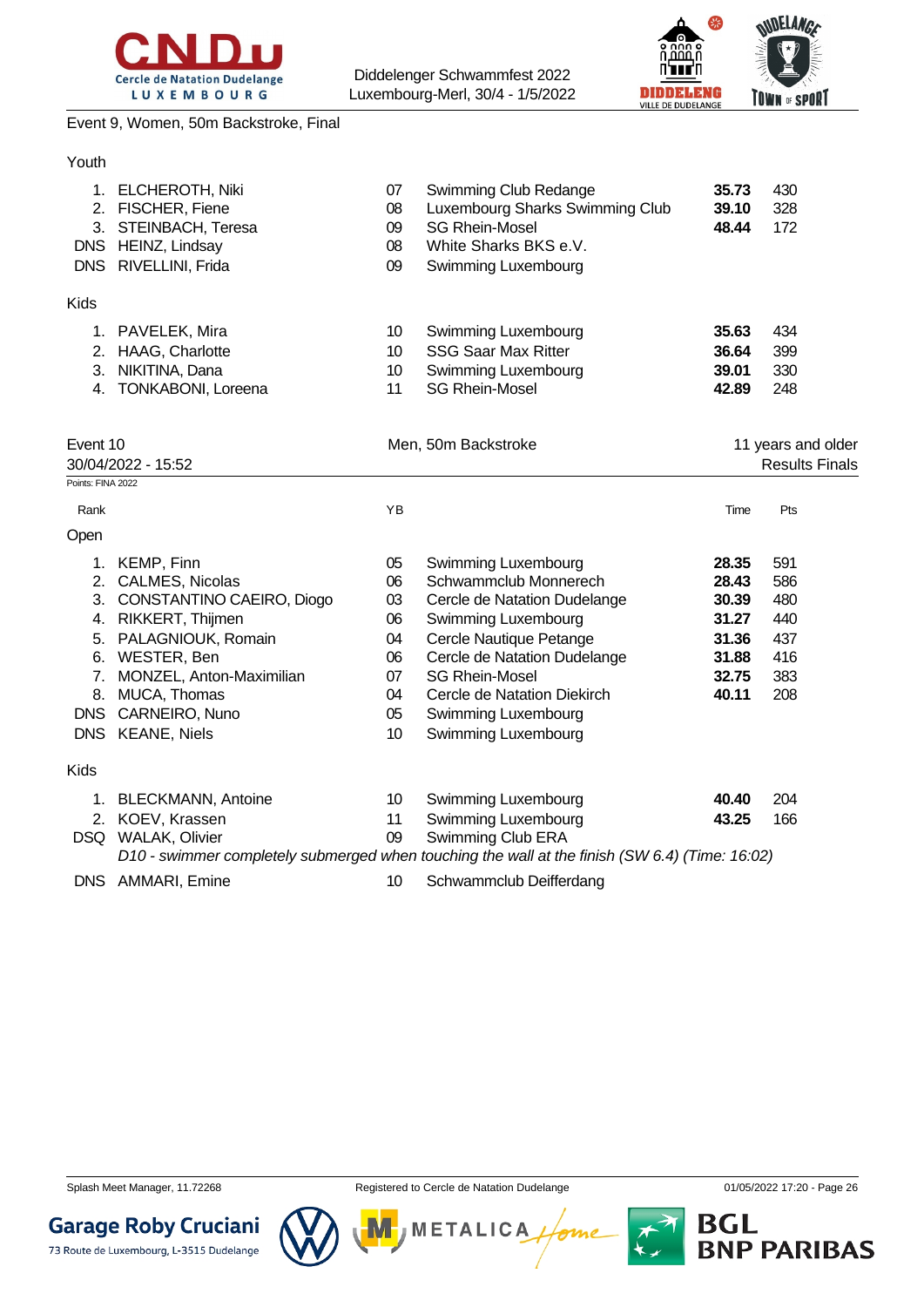



| Event 11<br>30/04/2022 - 15:56<br>Points: FINA 2022                                                                                                                                                                                  |                                                                        |                                                                                                                                                                                                                                                                                         |                                                                                                                                              | 10 years and older<br><b>Results Finals</b>                 |
|--------------------------------------------------------------------------------------------------------------------------------------------------------------------------------------------------------------------------------------|------------------------------------------------------------------------|-----------------------------------------------------------------------------------------------------------------------------------------------------------------------------------------------------------------------------------------------------------------------------------------|----------------------------------------------------------------------------------------------------------------------------------------------|-------------------------------------------------------------|
|                                                                                                                                                                                                                                      | YB                                                                     |                                                                                                                                                                                                                                                                                         | Time                                                                                                                                         | Pts                                                         |
|                                                                                                                                                                                                                                      |                                                                        |                                                                                                                                                                                                                                                                                         |                                                                                                                                              |                                                             |
| 1. PETERS, Lena<br>2. REINESCH, Leeloo<br>3. BERTHET, Lana<br>4. WAGNER, Alina<br>5. SOFFIO, Mara<br>CALMES, Liz<br>7. GEORGES, Madeleine<br>8. BORDONARO, Madeleine<br>9. PETESCH, Lea<br>DSQ LINDMARK MELO, Maia                   | 05<br>07<br>05<br>07<br>06<br>08<br>05<br>06<br>07<br>07               | Cercle de Natation Dudelange<br>Schwammclub Monnerech<br>Longchamps Swimming Club<br><b>SSG Saar Max Ritter</b><br>Schwammclub Monnerech<br>Schwammclub Monnerech<br>Schwammclub Deifferdang<br><b>Barracuda Esch Natation</b><br>Schwammclub Monnerech<br>Cercle de Natation Dudelange | 29.55<br>29.97<br>30.10<br>30.90<br>30.97<br>31.87<br>32.14<br>32.57<br>33.34                                                                | 565<br>541<br>534<br>494<br>490<br>450<br>439<br>422<br>393 |
|                                                                                                                                                                                                                                      |                                                                        |                                                                                                                                                                                                                                                                                         |                                                                                                                                              |                                                             |
| 1. OLIVERO, Francesca<br>2. SMITH, Josephine<br>3. WEINANDY, Charlotte<br>4. CONSTANTIN, Sophia<br>5. SCHMITZ, Katharina Marie<br>6. KOENIG, Charlotte Fleur<br>7. POELS, Klara-Luisa<br>8. GEORGES, Violette<br>DNS BARANCZYK, Maya | 08<br>09<br>09<br>09<br>08<br>09<br>09<br>08<br>07                     | Swimming Luxembourg<br>Swimming Club Redange<br><b>SSG Saar Max Ritter</b><br>Swimming Luxembourg<br><b>SSG Saar Max Ritter</b><br>Swimming Luxembourg<br>Swimming Luxembourg<br>Schwammclub Deifferdang<br>Swimming Luxembourg                                                         | 33.29<br>33.42<br>34.43<br>34.51<br>34.74<br>35.13<br>36.68<br>39.31                                                                         | 395<br>390<br>357<br>354<br>347<br>336<br>295<br>240        |
|                                                                                                                                                                                                                                      |                                                                        |                                                                                                                                                                                                                                                                                         |                                                                                                                                              |                                                             |
| 1. VALERIUS, Fleur<br>2. MULLER, Liz                                                                                                                                                                                                 | 11<br>11                                                               | White Sharks BKS e.V.<br>Swimming Luxembourg                                                                                                                                                                                                                                            | 36.63<br>39.26                                                                                                                               | 296<br>240                                                  |
| Event 12<br>30/04/2022 - 16:00                                                                                                                                                                                                       |                                                                        |                                                                                                                                                                                                                                                                                         |                                                                                                                                              | 11 years and older<br><b>Results Finals</b>                 |
|                                                                                                                                                                                                                                      |                                                                        |                                                                                                                                                                                                                                                                                         |                                                                                                                                              |                                                             |
|                                                                                                                                                                                                                                      |                                                                        |                                                                                                                                                                                                                                                                                         |                                                                                                                                              | Pts                                                         |
| HENX, Julien<br>1.                                                                                                                                                                                                                   | 95                                                                     | Cercle de Natation Dudelange                                                                                                                                                                                                                                                            | 23.55                                                                                                                                        | 845                                                         |
| CONSTANTINO CAEIRO, Diogo<br>SIMAO NOGUEIRA, Joao<br><b>DURAKOVIC, Tarik</b><br>EASTMAN, Ben<br>CONZEMIUS, Jerome<br>7. FRANCK, Max<br>SZTURMA, Maxime<br>8.<br>9. OLINGER, Liam                                                     | 03<br>04<br>05<br>95<br>99<br>03<br>94<br>05                           | Cercle de Natation Dudelange<br>Schwammclub Deifferdang<br>Swimming Luxembourg<br>SV09 Voelklingen<br>Swimming Luxembourg<br>Cercle de Natation Dudelange<br>Cercle de Natation Dudelange<br>Schwammclub Monnerech                                                                      | 26.07<br>26.81<br>27.28<br>27.33<br>27.42<br>27.45<br>28.20<br>29.38                                                                         | 623<br>573<br>544<br>541<br>535<br>533<br>492<br>435<br>407 |
|                                                                                                                                                                                                                                      | Points: FINA 2022<br>$R$ <sup><math>N</math></sup><br>10. KASPER, Kimi | YB                                                                                                                                                                                                                                                                                      | Women, 50m Butterfly<br>G2 - Starting before the starting signal (SW 4.4) (Time: 16:08)<br>Men, 50m Butterfly<br>08<br><b>SG Rhein-Mosel</b> | Time<br>30.05                                               |

Splash Meet Manager, 11.72268 **Registered to Cercle de Natation Dudelange 11/05/2022 17:20 - Page 27** COMBING



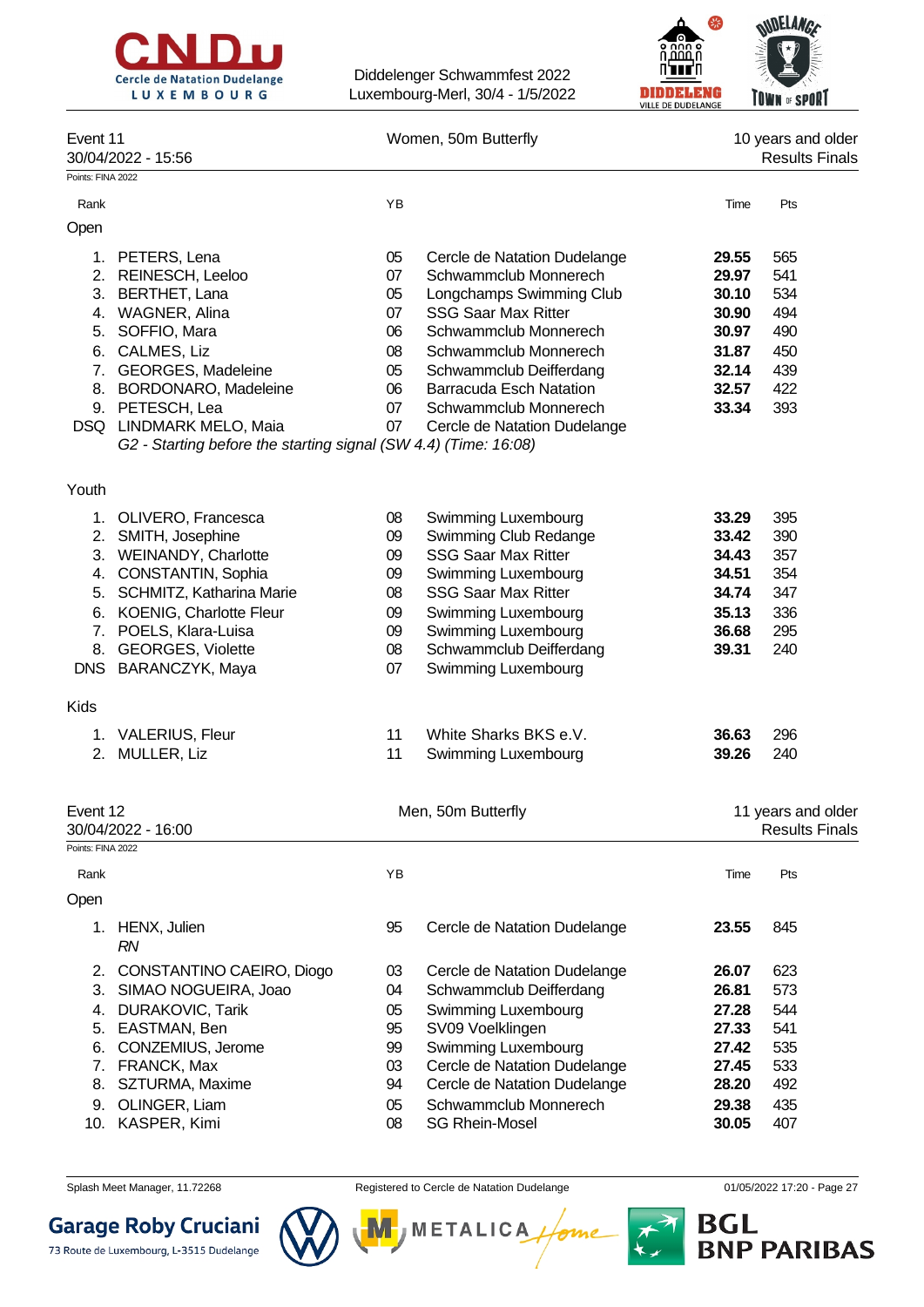

### Event 12, Men, 50m Butterfly, Final

Diddelenger Schwammfest 2022 Luxembourg-Merl, 30/4 - 1/5/2022



#### Youth

|      | 1. KUNEN, Fynn                  | 08 | Swimming Luxembourg          | 29.40 | 434 |
|------|---------------------------------|----|------------------------------|-------|-----|
|      | 2. HERR, Jacob                  | 06 | <b>SSG Saar Max Ritter</b>   | 29.75 | 419 |
|      | 3. RIKKERT, Thijmen             | 06 | Swimming Luxembourg          | 30.22 | 400 |
| 4.   | <b>TUCHILA, Ionut Alexandru</b> | 06 | Swimming Luxembourg          | 30.67 | 382 |
| 5.   | MEUNIER, Noa                    | 08 | Schwammclub Deifferdang      | 30.76 | 379 |
| 6.   | <b>BOZONCA, Gabriel</b>         | 06 | Schwammclub Deifferdang      | 31.02 | 370 |
|      | 7. ORTIZ BOGDANOV, Pablo        | 08 | Swimming Luxembourg          | 31.27 | 361 |
| 8.   | VIGUIER, Evan                   | 08 | Swimming Luxembourg          | 32.66 | 317 |
| 9.   | ANISKO, Leonard                 | 08 | Cercle Nautique Petange      | 33.08 | 305 |
|      | 10. MILANOVSKI, Stefan          | 06 | Swimming Luxembourg          | 33.45 | 295 |
| Kids |                                 |    |                              |       |     |
|      | 1. VALENTINI, Stefano           | 09 | Schwammclub Monnerech        | 31.29 | 360 |
|      | 2. SIMAO NOGUEIRA, Francisco    | 11 | Schwammclub Deifferdang      | 43.11 | 137 |
| 3.   | WESTER, Liam                    | 11 | Cercle de Natation Dudelange | 43.81 | 131 |

|       | Event 13<br>30/04/2022 - 16:21 |    | Women, 100m Breaststroke     |         | 10 years and older<br><b>Results Finals</b> |                 |       |
|-------|--------------------------------|----|------------------------------|---------|---------------------------------------------|-----------------|-------|
|       | Points: FINA 2022              |    |                              |         |                                             |                 |       |
| Rank  |                                | YB |                              | Time    | Pts                                         | 50 <sub>m</sub> | 100m  |
| Open  |                                |    |                              |         |                                             |                 |       |
| 1.    | BANKY, Jacqueline              | 96 | Swimming Luxembourg          | 1:18.68 | 541                                         | 37.50           | 41.18 |
| 2.    | ALLAR, Maud                    | 08 | Cercle Nautique Petange      | 1:19.22 | 530                                         | 37.31           | 41.91 |
| 3.    | BORDONARO, Madeleine           | 06 | Barracuda Esch Natation      | 1:19.48 | 525                                         | 38.02           | 41.46 |
| 4.    | CALMES, Liz                    | 08 | Schwammclub Monnerech        | 1:19.59 | 523                                         | 37.61           | 41.98 |
| 5.    | KAHL, Helena                   | 06 | White Sharks BKS e.V.        | 1:20.31 | 509                                         | 37.43           | 42.88 |
| 6.    | KIDD, Francesca                | 06 | Swimming Luxembourg          | 1:23.56 | 452                                         | 38.72           | 44.84 |
| 7.    | <b>VALERIUS, Lucy</b>          | 09 | White Sharks BKS e.V.        | 1:23.90 | 446                                         | 39.20           | 44.70 |
| 8.    | HAN, Mengjia                   | 07 | Schwammclub Deifferdang      | 1:25.30 | 424                                         | 40.40           | 44.90 |
| 9.    | LANZ, Paula                    | 06 | <b>SG Rhein-Mosel</b>        | 1:28.04 | 386                                         | 40.50           | 47.54 |
| 10.   | LAMBIN, Elisa                  | 09 | Schwammclub Deifferdang      | 1:28.16 | 384                                         | 41.33           | 46.83 |
| Youth |                                |    |                              |         |                                             |                 |       |
| 1.    | <b>BLANCHARD, Lindsey</b>      | 08 | Cercle de Natation Dudelange | 1:29.82 | 363                                         | 43.66           | 46.16 |
| 2.    | <b>FRADET, Maelle</b>          | 09 | Schwammclub Deifferdang      | 1:30.09 | 360                                         | 43.01           | 47.08 |
|       | DNS FERNANDES DIAS, Gabriela   | 09 | Cercle de Natation Dudelange |         |                                             |                 |       |
| Kids  |                                |    |                              |         |                                             |                 |       |
| 1.    | REIZER, Ines                   | 11 | Swimming Luxembourg          | 1:35.06 | 307                                         | 46.26           | 48.80 |
| 2.    | RESL, Dana                     | 11 | Cercle de Natation Dudelange | 1:35.82 | 299                                         | 47.53           | 48.29 |
| 3.    | WINDISCH, Kristina             | 10 | Swimming Luxembourg          | 1:36.79 | 290                                         | 46.09           | 50.70 |
| 4.    | BOUWMEISTER, Julianne          | 10 | Swimming Luxembourg          | 1:40.90 | 256                                         | 47.93           | 52.97 |
| 5.    | <b>SIEGRIST, Rieke</b>         | 10 | <b>SSG Saar Max Ritter</b>   | 1:48.29 | 207                                         | 50.87           | 57.42 |





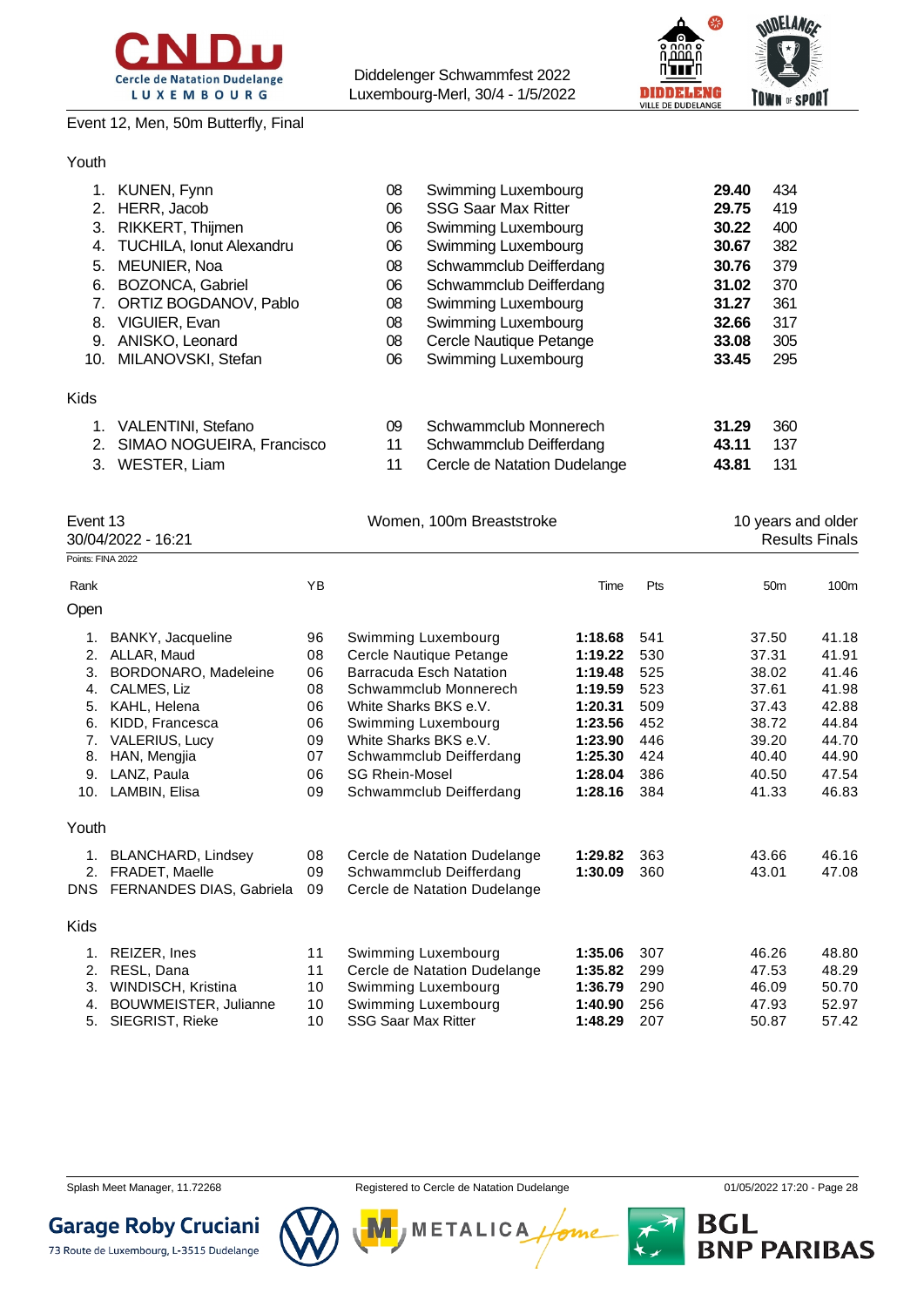

Event 14 Men, 100m Breaststroke 11 years and older



|             | 30/04/2022 - 16:28                      |          |                                              |                    |            |                    | <b>Results Finals</b> |
|-------------|-----------------------------------------|----------|----------------------------------------------|--------------------|------------|--------------------|-----------------------|
|             | Points: FINA 2022                       |          |                                              |                    |            |                    |                       |
| Rank        |                                         | YB       |                                              | Time               | Pts        | 50 <sub>m</sub>    | 100 <sub>m</sub>      |
| Open        |                                         |          |                                              |                    |            |                    |                       |
| 1.          | ROLKO, Ricky                            | 99       | Swimming Luxembourg                          | 1:06.57            | 623        | 31.57              | 35.00                 |
| 2.          | CHAUSSARD, Albert                       | 07       | Swimming Luxembourg                          | 1:11.02            | 513        | 33.09              | 37.93                 |
|             | 3. SCHWAAB, Justin                      | 04       | White Sharks BKS e.V.                        | 1:11.96            | 493        | 32.73              | 39.23                 |
| 4.          | <b>BRAUN, Nico</b>                      | 06       | <b>SSG Saar Max Ritter</b>                   | 1:12.54            | 482        | 34.35              | 38.19                 |
| 5.          | RADECK, Mika                            | 00       | <b>SG Rhein-Mosel</b>                        | 1:12.79            | 477        | 32.52              | 40.27                 |
|             | 6. PASSER, Daniel                       | 07       | Swimming Luxembourg                          | 1:12.84            | 476        | 33.20              | 39.64                 |
|             | 7. FEDOSEEV, Anton                      | 07       | Swimming Luxembourg                          | 1:13.67            | 460        | 34.20              | 39.47                 |
|             | 8. KASPER, Kimi                         | 08       | <b>SG Rhein-Mosel</b>                        | 1:15.77            | 423        | 34.96              | 40.81                 |
|             | 9. OLINGER, Liam                        | 05       | Schwammclub Monnerech                        | 1:18.70            | 377        | 35.33              | 43.37                 |
|             | 10. LANZ, Timothee                      | 08       | <b>SG Rhein-Mosel</b>                        | 1:19.03            | 372        | 36.16              | 42.87                 |
| Youth       |                                         |          |                                              |                    |            |                    |                       |
|             | 1. LEMIESZONEK, Maksymilian             | 07       | Cercle de Natation Diekirch                  | 1:22.73            | 325        | 39.48              | 43.25                 |
|             | DNS NONOA, Francis                      | 08       | Swimming Club ERA                            |                    |            |                    |                       |
| <b>DNS</b>  | <b>METZLER, Charles</b>                 | 08       | Swimming Luxembourg                          |                    |            |                    |                       |
| DNS         | <b>BACK, Moris</b>                      | 07       | Schwammclub Monnerech                        |                    |            |                    |                       |
| <b>Kids</b> |                                         |          |                                              |                    |            |                    |                       |
| 1.          | THILL, Hugo                             | 09       | Schwammclub Deifferdang                      | 1:23.07            | 321        | 39.75              | 43.32                 |
| 2.          | SCHEECK, Lennox                         | 10       | Cercle Nautique Petange                      | 1:26.28            | 286        | 42.35              | 43.93                 |
| 3.          | RUIZ AGUILAR, Francisco                 | 09       | Schwammclub Monnerech                        | 1:31.89            | 237        | 43.11              | 48.78                 |
| 4.          | <b>WALAK, Olivier</b>                   | 09       | Swimming Club ERA                            | 1:33.26            | 226        | 44.66              | 48.60                 |
| 5.          | REINESCH, Inaki                         | 09       | Schwammclub Deifferdang                      | 1:35.34            | 212        | 44.03              | 51.31                 |
|             | 6. WIRION, Tunn                         | 10       | Cercle de Natation Dudelange                 | 1:37.07            | 201        | 45.63              | 51.44                 |
|             | 7. FABER, Max                           | 09       | Schwammclub Monnerech                        | 1:41.42            | 176        | 46.71              | 54.71                 |
|             |                                         |          |                                              |                    |            |                    |                       |
| Event 7     |                                         |          | Women, 100m Freestyle                        |                    |            | 10 years and older |                       |
|             | 30/04/2022 - 16:35<br>Points: FINA 2022 |          |                                              |                    |            |                    | <b>Results Finals</b> |
| Rank        |                                         | YB       |                                              | Time               | Pts        | 50 <sub>m</sub>    | 100 <sub>m</sub>      |
| Open        |                                         |          |                                              |                    |            |                    |                       |
|             |                                         |          |                                              |                    |            |                    |                       |
| 1.          | BANKY, Jacqueline                       | 96       | Swimming Luxembourg                          | 59.25              | 664        | 28.86              | 30.39                 |
| 2.          | REINESCH, Leeloo                        | 07       | Schwammclub Monnerech                        | 1:00.08            | 637        | 29.28              | 30.80                 |
| 3.          | VANDERSCHRICK, Laura                    | 02       | Swimming Luxembourg                          | 1:01.13            | 605        | 29.02              | 32.11                 |
| 4.          | HRIC, Laura                             | 05       | Swimming Luxembourg                          | 1:01.28            | 600        | 29.63              | 31.65                 |
| 5.          | BERTHET, Lana                           | 05       | Longchamps Swimming Club                     | 1:02.09            | 577        | 29.73              | 32.36                 |
| 6.          | SAENDIG, Eva Luise                      | 07       | SSG Saar Max Ritter                          | 1:02.44            | 567        | 30.13              | 32.31                 |
| 7.<br>8.    | SCHOLER, Amelie<br>SOFFIO, Mara         | 08<br>06 | Swimming Luxembourg<br>Schwammclub Monnerech | 1:04.29<br>1:05.29 | 520<br>496 | 31.22<br>31.02     | 33.07<br>34.27        |
| 9.          | LINDMARK MELO, Maia                     | 07       | Cercle de Natation Dudelange                 | 1:05.86            | 484        | 30.73              | 35.13                 |
| <b>DNS</b>  | HAN, Mengjia                            | 07       | Schwammclub Deifferdang                      |                    |            |                    |                       |



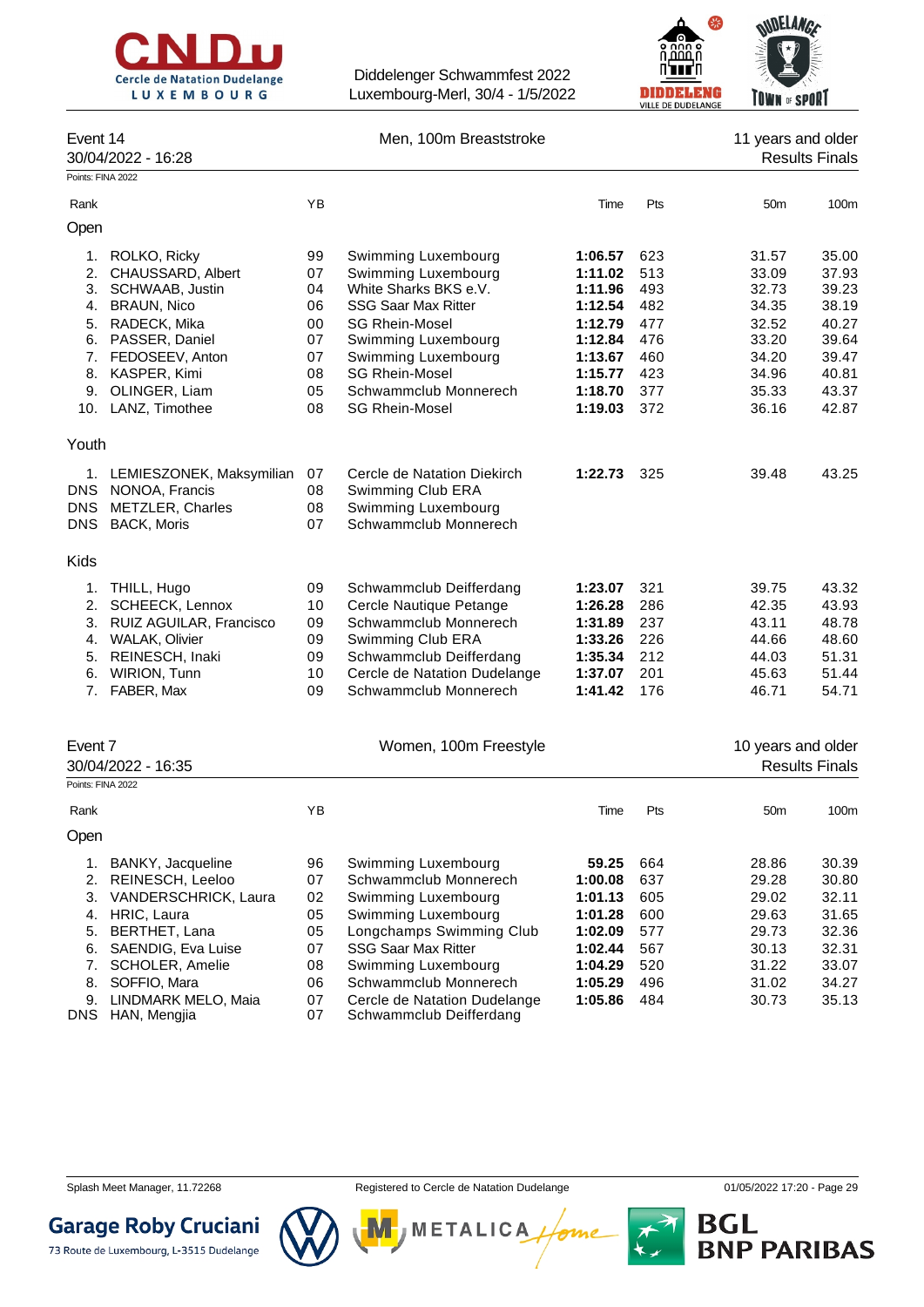



Event 7, Women, 100m Freestyle, Final

| 1.          | PETESCH, Lea                   | 07 | Schwammclub Monnerech        | 1:05.21 | 498 | 32.11 | 33.10 |
|-------------|--------------------------------|----|------------------------------|---------|-----|-------|-------|
| 2.          | ALLAR, Maud                    | 08 | Cercle Nautique Petange      | 1:05.36 | 495 | 32.00 | 33.36 |
| 3.          | HRIC, Nina                     | 08 | Swimming Luxembourg          | 1:05.74 | 486 | 31.60 | 34.14 |
| 4.          | MILANOVSKA, Maja               | 09 | Swimming Luxembourg          | 1:07.59 | 447 | 32.36 | 35.23 |
| 5.          | SMITH, Josephine               | 09 | Swimming Club Redange        | 1:07.93 | 441 | 33.46 | 34.47 |
| 6.          | ELCHEROTH, Niki                | 07 | Swimming Club Redange        | 1:08.84 | 423 | 33.71 | 35.13 |
| 7.          | <b>GRUJIC-MARTINS, Teodora</b> | 09 | Swimming Luxembourg          | 1:09.48 | 412 | 33.04 | 36.44 |
| 8.          | SCHMITZ, Katharina Marie       | 08 | <b>SSG Saar Max Ritter</b>   | 1:09.69 | 408 | 33.15 | 36.54 |
| 9.          | LAMBIN, Elisa                  | 09 | Schwammclub Deifferdang      | 1:10.85 | 388 | 34.20 | 36.65 |
| <b>Kids</b> |                                |    |                              |         |     |       |       |
| 1.          | PAVELEK, Mira                  | 10 | Swimming Luxembourg          | 1:07.46 | 450 | 32.42 | 35.04 |
| 2.          | RESL, Dana                     | 11 | Cercle de Natation Dudelange | 1:10.12 | 401 | 34.01 | 36.11 |
| 3.          | NIKITINA, Dana                 | 10 | Swimming Luxembourg          | 1:10.23 | 399 | 33.37 | 36.86 |
| 4.          | <b>VALERIUS, Fleur</b>         | 11 | White Sharks BKS e.V.        | 1:11.38 | 380 | 34.80 | 36.58 |
| 5.          | WINDISCH, Kristina             | 10 | Swimming Luxembourg          | 1:15.73 | 318 | 36.00 | 39.73 |
| 6.          | MULLER, Liz                    | 11 | Swimming Luxembourg          | 1:16.52 | 308 | 36.35 | 40.17 |
| 7.          | BOUWMEISTER, Julianne          | 10 | Swimming Luxembourg          | 1:20.91 | 261 | 39.38 | 41.53 |
| 8.          | REIZER, Ines                   | 11 | Swimming Luxembourg          | 1:26.39 | 214 | 40.57 | 45.82 |
| 9.          | TONKABONI, Loreena             | 11 | <b>SG Rhein-Mosel</b>        | 1:28.40 | 200 | 40.28 | 48.12 |

| Event 8            |                             |           | Men, 100m Freestyle          |         |     | 11 years and older |                       |
|--------------------|-----------------------------|-----------|------------------------------|---------|-----|--------------------|-----------------------|
| 30/04/2022 - 16:42 |                             |           |                              |         |     |                    | <b>Results Finals</b> |
|                    | Points: FINA 2022           |           |                              |         |     |                    |                       |
| Rank               |                             | <b>YB</b> |                              | Time    | Pts | 50 <sub>m</sub>    | 100 <sub>m</sub>      |
| Open               |                             |           |                              |         |     |                    |                       |
| 1.                 | CONSTANTINO CAEIRO, Diogr03 |           | Cercle de Natation Dudelange | 54.04   | 654 | 26.56              | 27.48                 |
| 2.                 | <b>DURAKOVIC, Tarik</b>     | 05        | Swimming Luxembourg          | 54.40   | 641 | 26.72              | 27.68                 |
| 3.                 | CALMES, Nicolas             | 06        | Schwammclub Monnerech        | 55.95   | 589 | 27.03              | 28.92                 |
| 4.                 | EASTMAN, Ben                | 95        | SV09 Voelklingen             | 56.11   | 584 | 27.33              | 28.78                 |
| 5.                 | CONZEMIUS, Jerome           | 99        | Swimming Luxembourg          | 56.57   | 570 | 27.48              | 29.09                 |
| 6.                 | CHAUSSARD, Albert           | 07        | Swimming Luxembourg          | 58.93   | 504 | 28.10              | 30.83                 |
| 7.                 | FRANCK, Max                 | 03        | Cercle de Natation Dudelange | 59.63   | 486 | 28.42              | 31.21                 |
| 8.                 | SZTURMA, Maxime             | 94        | Cercle de Natation Dudelange | 1:00.65 | 462 | 27.87              | 32.78                 |
| 9.                 | GONZALEZ PEREZ, Rodrigo     | 07        | Swimming Luxembourg          | 1:01.31 | 447 | 29.18              | 32.13                 |
| 10.                | LANZ, Timothee              | 08        | <b>SG Rhein-Mosel</b>        | 1:01.32 | 447 | 29.22              | 32.10                 |
| Youth              |                             |           |                              |         |     |                    |                       |
| 1.                 | <b>GRUNDHEBER, Maxence</b>  | 08        | Swimming Club ERA            | 1:00.67 | 462 | 29.41              | 31.26                 |
| 2.                 | <b>WEYLAND, Philippe</b>    | 07        | Swimming Luxembourg          | 1:00.91 | 456 | 28.69              | 32.22                 |
| 3.                 | THILL, Louis                | 07        | Swimming Luxembourg          | 1:01.52 | 443 | 29.55              | 31.97                 |
| 4.                 | PASSER, Daniel              | 07        | Swimming Luxembourg          | 1:01.79 | 437 | 29.95              | 31.84                 |
| 5.                 | ORTIZ BOGDANOV, Pablo       | 08        | Swimming Luxembourg          | 1:01.82 | 436 | 29.30              | 32.52                 |
| 6.                 | HERR, Jacob                 | 06        | <b>SSG Saar Max Ritter</b>   | 1:01.99 | 433 | 29.36              | 32.63                 |
| 7.                 | VIGUIER, Evan               | 08        | Swimming Luxembourg          | 1:02.25 | 427 | 30.46              | 31.79                 |
| 8.                 | BOZONCA, Gabriel            | 06        | Schwammclub Deifferdang      | 1:02.83 | 416 | 30.05              | 32.78                 |
| 9.                 | LEMIESZONEK, Maksymilian    | 07        | Cercle de Natation Diekirch  | 1:04.03 | 393 | 31.44              | 32.59                 |
| DNS                | MEUNIER, Noa                | 08        | Schwammclub Deifferdang      |         |     |                    |                       |
|                    |                             |           |                              |         |     |                    |                       |



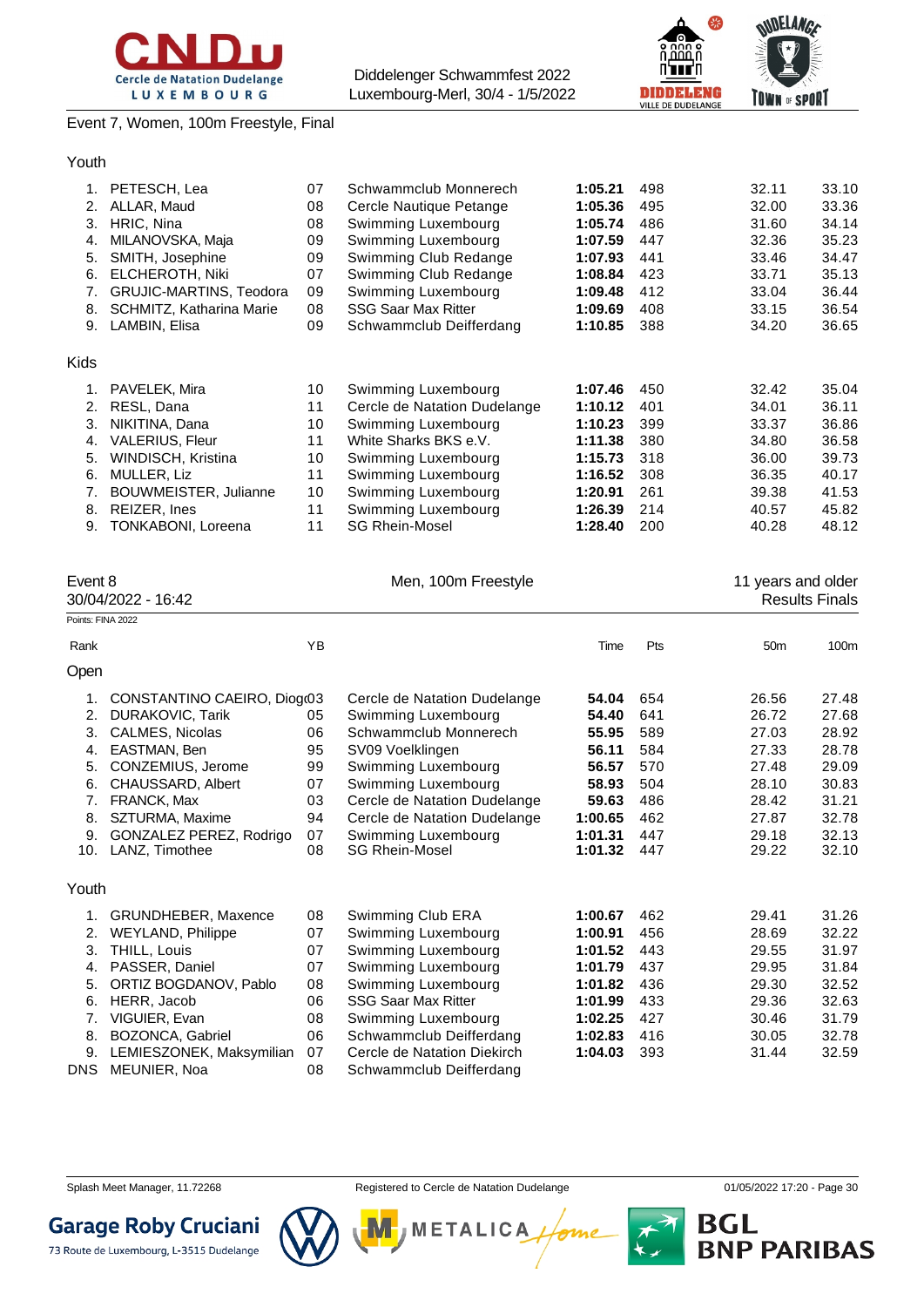



Event 8, Men, 100m Freestyle, Final

#### Kids

|    | VALENTINI, Stefano         | 09 | Schwammclub Monnerech                 | 1:02.95 | 413  | 29.58 | 33.37 |
|----|----------------------------|----|---------------------------------------|---------|------|-------|-------|
|    | 2. THILL, Hugo             | 09 | Schwammclub Deifferdang               | 1:06.19 | 355  | 32.67 | 33.52 |
|    | 3. SCHONS, Oscar           | 09 | Luxembourg Sharks Swimming Clu1:10.03 |         | 300  | 33.30 | 36.73 |
|    | 4. REINESCH, Inaki         | 09 | Schwammclub Deifferdang               | 1:11.06 | 287  | 34.46 | 36.60 |
| 5. | FABER, Max                 | 09 | Schwammclub Monnerech                 | 1:11.12 | 286  | 33.47 | 37.65 |
|    | 6. RUIZ AGUILAR, Francisco | 09 | Schwammclub Monnerech                 | 1:12.08 | -275 | 35.54 | 36.54 |
|    | 7. SCHEECK, Lennox         | 10 | Cercle Nautique Petange               | 1:13.36 | 261  | 36.08 | 37.28 |
| 8. | WALAK, Olivier             | 09 | Swimming Club ERA                     | 1:16.50 | 230  | 36.13 | 40.37 |
| 9. | WIRION, Tunn               | 10 | Cercle de Natation Dudelange          | 1:17.52 | 221  | 36.45 | 41.07 |
|    | DNS WARD, James            | 10 | Schwammclub Monnerech                 |         |      |       |       |

| Event 1<br>30/04/2022 - 16:55 |                            |    | Women, 200m Medley                     |             |     |                 | 10 years and older<br><b>Results Finals</b> |                  |       |  |  |  |
|-------------------------------|----------------------------|----|----------------------------------------|-------------|-----|-----------------|---------------------------------------------|------------------|-------|--|--|--|
|                               | Points: FINA 2022          |    |                                        |             |     |                 |                                             |                  |       |  |  |  |
| Rank                          |                            | YB |                                        | Time        | Pts | 50 <sub>m</sub> | 100 <sub>m</sub>                            | 150 <sub>m</sub> | 200m  |  |  |  |
| Open                          |                            |    |                                        |             |     |                 |                                             |                  |       |  |  |  |
|                               | 1. BORDONARO, Madeleine 06 |    | Barracuda Esch Natation                | 2:35.32 535 |     | 33.07           | 39.88                                       | 46.71            | 35.66 |  |  |  |
|                               | 2. ALLAR, Maud             | 08 | Cercle Nautique Petange 2:35.39 534    |             |     | 32.56           | 42.54                                       | 45.51            | 34.78 |  |  |  |
|                               | 3. HAN, Mengjia            | 07 | Schwammclub Deifferdang2:37.00 518     |             |     | 35.43           | 40.75                                       | 46.30            | 34.52 |  |  |  |
|                               | 4. BOUZIDI, Imene          | 05 | Schwammclub Monnerech 2:43.14 462      |             |     | 35.83           | 43.49                                       | 47.03            | 36.79 |  |  |  |
|                               | 5. KAHL, Helena            | 06 | White Sharks BKS e.V.                  | 2:45.50 442 |     | 36.35           | 44.37                                       | 45.82            | 38.96 |  |  |  |
|                               | 6. PETESCH, Lea            | 07 | Schwammclub Monnerech 2:46.39 435      |             |     | 35.37           | 43.30                                       | 50.50            | 37.22 |  |  |  |
|                               | 7. GRUJIC-MARTINS, Teodo09 |    | Swimming Luxembourg                    | 2:46.62 433 |     | 34.16           | 46.11                                       | 48.91            | 37.44 |  |  |  |
|                               | 8. SMITH, Josephine        | 09 | Swimming Club Redange 2:46.87 431      |             |     | 36.06           | 45.10                                       | 48.55            | 37.16 |  |  |  |
|                               | 9. OLIVERO, Francesca      | 08 | Swimming Luxembourg                    | 2:47.03 430 |     | 35.06           | 45.49                                       | 49.63            | 36.85 |  |  |  |
|                               | 10. LAMBIN, Elisa          | 09 | Schwammclub Deifferdang2:54.84 375     |             |     | 38.75           | 47.74                                       | 49.75            | 38.60 |  |  |  |
| Youth                         |                            |    |                                        |             |     |                 |                                             |                  |       |  |  |  |
|                               | 1. MILANOVSKA, Maja        | 09 | Swimming Luxembourg                    | 2:49.41 412 |     | 37.32           | 42.83                                       | 53.81            | 35.45 |  |  |  |
|                               | 2. VALERIUS, Lucy          | 09 | White Sharks BKS e.V.                  | 2:50.04 408 |     | 38.85           | 46.12                                       | 48.66            | 36.41 |  |  |  |
|                               | 3. KOENIG, Charlotte Fleur | 09 | Swimming Luxembourg                    | 3:03.26 325 |     | 39.58           | 48.91                                       | 56.33            | 38.44 |  |  |  |
|                               | 4. FRADET, Maelle          | 09 | Schwammclub Deifferdang3:03.66 323     |             |     | 41.36           | 50.16                                       | 51.48            | 40.66 |  |  |  |
|                               | 5. RESL, Dana              | 11 | Cercle de Natation Dudelar 3:05.51 314 |             |     | 42.04           | 47.21                                       | 55.58            | 40.68 |  |  |  |
| 6.                            | <b>GEORGES, Violette</b>   | 08 | Schwammclub Deifferdang3:13.16 278     |             |     | 41.97           | 52.25                                       | 56.61            | 42.33 |  |  |  |
|                               | DNS BARANCZYK, Maya        | 07 | Swimming Luxembourg                    |             |     |                 |                                             |                  |       |  |  |  |
|                               | DNS CONSTANTIN, Sophia     | 09 | Swimming Luxembourg                    |             |     |                 |                                             |                  |       |  |  |  |
|                               | DNS POELS, Klara-Luisa     | 09 | Swimming Luxembourg                    |             |     |                 |                                             |                  |       |  |  |  |

DNS RIVELLINI, Frida 09 Swimming Luxembourg

**Garage Roby Cruciani** 

73 Route de Luxembourg, L-3515 Dudelange

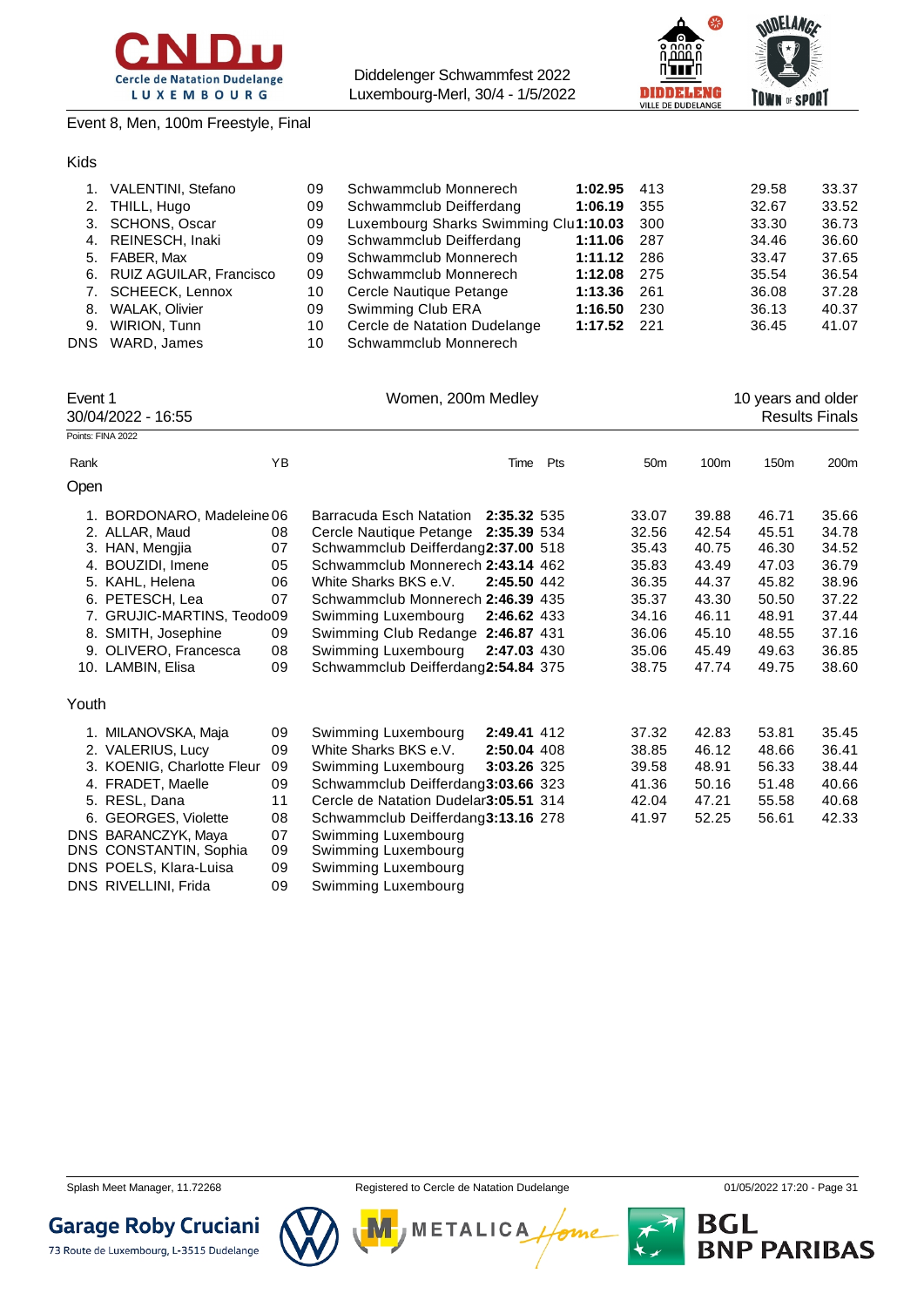



| Event 2<br>30/04/2022 - 17:05                                                                                                                           |                                        | Men, 200m Medley                                                                                                                                                                                                                                                         | 11 years and older<br><b>Results Finals</b> |                                                             |                                                             |                                                             |                                                             |
|---------------------------------------------------------------------------------------------------------------------------------------------------------|----------------------------------------|--------------------------------------------------------------------------------------------------------------------------------------------------------------------------------------------------------------------------------------------------------------------------|---------------------------------------------|-------------------------------------------------------------|-------------------------------------------------------------|-------------------------------------------------------------|-------------------------------------------------------------|
| Points: FINA 2022                                                                                                                                       |                                        |                                                                                                                                                                                                                                                                          |                                             |                                                             |                                                             |                                                             |                                                             |
| Rank                                                                                                                                                    | YB                                     | Time                                                                                                                                                                                                                                                                     | Pts                                         | 50 <sub>m</sub>                                             | 100m                                                        | 150m                                                        | 200 <sub>m</sub>                                            |
| Open                                                                                                                                                    |                                        |                                                                                                                                                                                                                                                                          |                                             |                                                             |                                                             |                                                             |                                                             |
| 1. KEMP, Finn<br>2. DANTHINE, Zacharie<br>3. ROLKO, Ricky<br>4. FEDOSEEV, Anton<br>5. EASTMAN, Ben<br>6. CHAUSSARD, Albert<br>7. GRUNDHEBER, Maxence 08 | 05<br>04<br>99<br>07<br>95<br>07       | Swimming Luxembourg<br>2:09.99 674<br>Barracuda Esch Natation<br>2:18.13 562<br>Swimming Luxembourg<br>2:18.55 557<br>Swimming Luxembourg<br>2:21.47 523<br>SV09 Voelklingen<br>2:27.10 465<br>Swimming Luxembourg<br>2:28.97 448<br>Swimming Club ERA<br>2:30.20 437    |                                             | 28.48<br>29.88<br>29.99<br>30.73<br>28.99<br>31.87<br>32.19 | 34.34<br>36.48<br>38.71<br>37.01<br>42.48<br>41.37<br>39.64 | 36.49<br>41.01<br>39.58<br>40.28<br>41.02<br>42.40<br>45.71 | 30.68<br>30.76<br>30.27<br>33.45<br>34.61<br>33.33<br>32.66 |
| 8. PASSER, Daniel<br>9. VALENTINI, Stefano<br>10. BOZONCA, Gabriel                                                                                      | 07<br>09<br>06                         | Swimming Luxembourg<br>2:32.61 416<br>Schwammclub Monnerech 2:35.00 397<br>Schwammclub Deifferdang2:36.19 388                                                                                                                                                            |                                             | 33.75<br>33.39<br>32.84                                     | 41.17<br>41.10<br>41.63                                     | 41.99<br>46.44<br>47.17                                     | 35.70<br>34.07<br>34.55                                     |
| Youth                                                                                                                                                   |                                        |                                                                                                                                                                                                                                                                          |                                             |                                                             |                                                             |                                                             |                                                             |
| 1. MEUNIER, Noa<br>2. VIGUIER, Evan<br>3. DEHALLEUX, Lukas<br>DNS METZLER, Charles<br>DNS GEORGIEV, Theodor<br>DNS THOMAS, Oliver<br>DNS MOOG, Jules    | 08<br>08<br>08<br>08<br>08<br>08<br>08 | Schwammclub Deifferdang2:34.25 403<br>Swimming Luxembourg<br>2:41.86 349<br>Schwammclub Deifferdang2:59.51 256<br>Swimming Luxembourg<br>Swimming Luxembourg<br>Cercle de Natation Dudelange<br>Swimming Luxembourg                                                      |                                             | 31.35<br>33.92<br>36.51                                     | 40.60<br>41.32<br>48.76                                     | 46.59<br>50.25<br>55.52                                     | 35.71<br>36.37<br>38.72                                     |
| Kids                                                                                                                                                    |                                        |                                                                                                                                                                                                                                                                          |                                             |                                                             |                                                             |                                                             |                                                             |
| 1. THILL, Hugo<br>2. SCHEECK, Lennox<br>3. REINESCH, Inaki<br>4. WARD, James<br>5. FABER, Max<br>6. WIRION, Tunn<br>7. SIMAO NOGUEIRA, F.               | 09<br>10<br>09<br>10<br>09<br>10<br>11 | Schwammclub Deifferdang2:46.36 321<br>Cercle Nautique Petange 2:53.20 285<br>Schwammclub Deifferdang3:05.34 232<br>Schwammclub Monnerech 3:05.50 232<br>Schwammclub Monnerech 3:10.98 212<br>Cercle de Natation Dudelar3:15.49 198<br>Schwammclub Deifferdang3:22.37 178 |                                             | 35.71<br>41.59<br>41.47<br>40.64<br>44.41<br>47.50<br>45.98 | 44.28<br>45.46<br>49.35<br>46.94<br>46.57<br>49.65<br>54.00 | 49.60<br>48.63<br>53.37<br>57.12<br>57.62<br>55.52<br>58.00 | 36.77<br>37.52<br>41.15<br>40.80<br>42.38<br>42.82<br>44.39 |
| Event 3<br>30/04/2022 - 17:15<br>Points: FINA 2022                                                                                                      |                                        | Women, 200m Backstroke                                                                                                                                                                                                                                                   |                                             |                                                             |                                                             | 10 years and older                                          | <b>Results Finals</b>                                       |
| Rank                                                                                                                                                    | YB                                     | Time Pts                                                                                                                                                                                                                                                                 |                                             | 50 <sub>m</sub>                                             | 100m                                                        | 150m                                                        | 200 <sub>m</sub>                                            |
| Open                                                                                                                                                    |                                        |                                                                                                                                                                                                                                                                          |                                             |                                                             |                                                             |                                                             |                                                             |
| 1. BANKY, Jacqueline<br>2. VANDERSCHRICK, Laura02<br>3. WAGNER, Alina<br>4. SALLER, Sophia<br>5. ELCHEROTH, Niki                                        | 96<br>07<br>94<br>07                   | Swimming Luxembourg<br>2:27.35 586<br>Swimming Luxembourg<br>2:30.10 554<br><b>SSG Saar Max Ritter</b><br>2:36.40 490<br>SV09 Voelklingen<br>2:39.39 463<br>Swimming Club Redange 2:43.87 426                                                                            |                                             | 33.80<br>34.27<br>36.55<br>36.93<br>39.02                   | 36.53<br>37.30<br>39.90<br>39.86<br>42.08                   | 38.40<br>39.73<br>40.38<br>41.77                            | 38.62<br>38.80<br>39.57<br>40.83                            |

6. BLANCHARD, Lindsey 08 Cercle de Natation Dudelange **2:59.68** 323 43.77 47.20 45.94 42.77 Cercle de Natation Dudelange DNS HAHN, Lucie 06 SG Rhein-Mosel

Splash Meet Manager, 11.72268 **Registered to Cercle de Natation Dudelange 11/05/2022 17:20 - Page 32** Splash Meet Manager, 11.72268

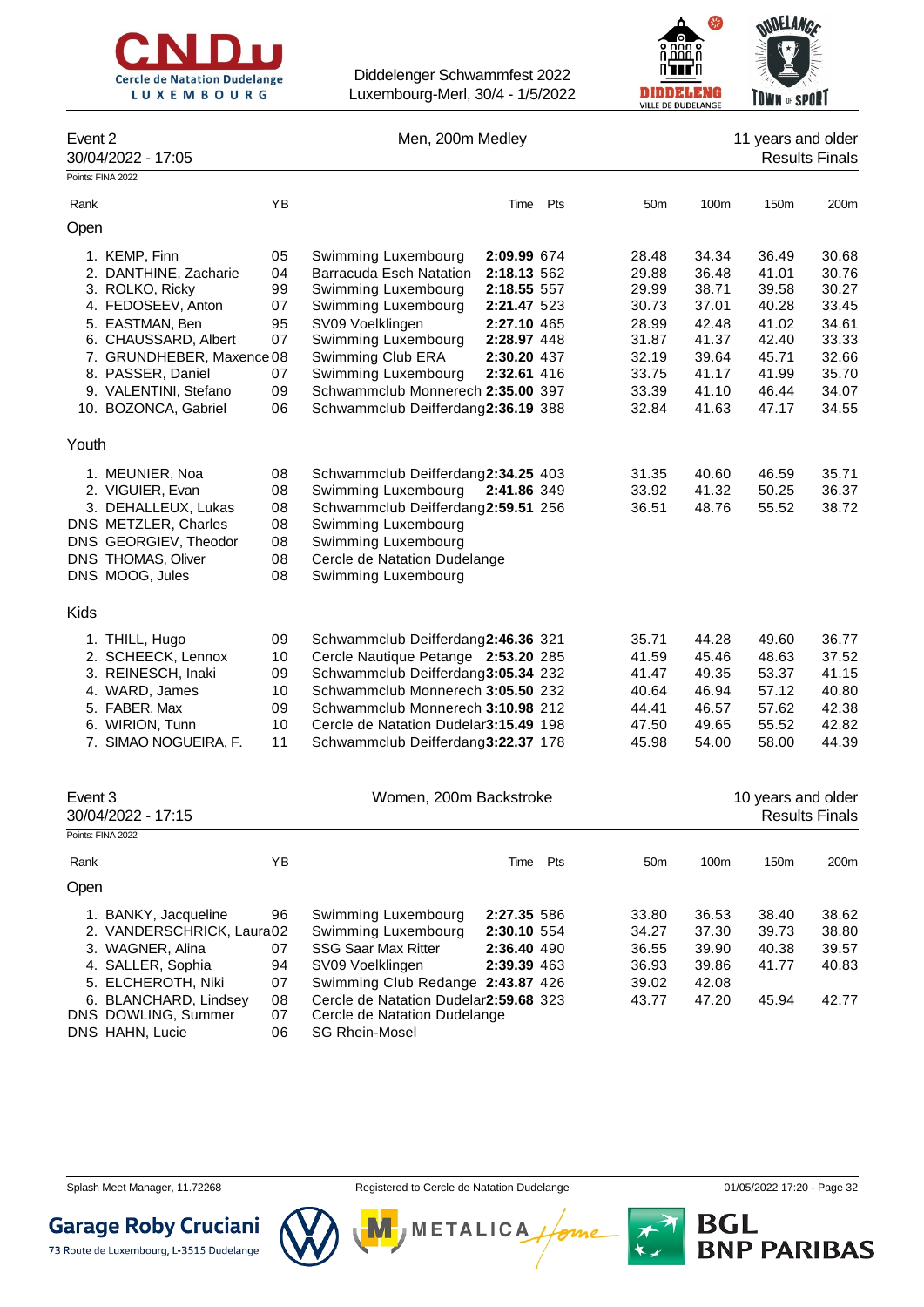



|                                                   |          |                                                                              |                            |                 | VILLE DE DUDELANGE | <b>IDMN E</b> SPUNI |                       |
|---------------------------------------------------|----------|------------------------------------------------------------------------------|----------------------------|-----------------|--------------------|---------------------|-----------------------|
| Event 4<br>30/04/2022 - 17:19                     |          | Men, 200m Backstroke                                                         |                            |                 |                    | 11 years and older  | <b>Results Finals</b> |
| Points: FINA 2022                                 |          |                                                                              |                            |                 |                    |                     |                       |
| Rank                                              | YB       |                                                                              | Time Pts                   | 50 <sub>m</sub> | 100m               | 150m                | 200m                  |
| Open                                              |          |                                                                              |                            |                 |                    |                     |                       |
| 1. WESTER, Ben                                    | 06       | Cercle de Natation Dudelar2:23.52 474                                        |                            | 33.40           | 35.72              | 37.76               | 36.64                 |
| 2. RIKKERT, Thijmen<br>3. GONZALEZ PEREZ, Rodri07 | 06       | Swimming Luxembourg<br>Swimming Luxembourg                                   | 2:24.01 469<br>2:27.32 438 | 33.28<br>34.74  | 36.68<br>36.99     | 37.42<br>38.88      | 36.63<br>36.71        |
| 4. PALAGNIOUK, Romain                             | 04       | Cercle Nautique Petange                                                      | 2:35.13 375                | 34.80           | 39.30              | 41.11               | 39.92                 |
| 5. DUSEMON, Paul<br>6. WEYLAND, Philippe          | 07<br>07 | Swimming Luxembourg<br>Swimming Luxembourg                                   | 2:35.14 375<br>2:37.45 359 | 36.94           | 40.08              | 39.88               | 38.24                 |
| 7. ERTZ, Philipp                                  | 06       | White Sharks BKS e.V.                                                        | 2:43.69 319                | 39.32           | 41.10              | 41.95               | 41.32                 |
| 8. MILANOVSKI, Stefan                             | 06       | Swimming Luxembourg                                                          | 2:49.10 289                | 39.79           | 42.77              | 44.07               | 42.47                 |
| 9. ANISKO, Leonard<br>10. WESTER, Liam            | 08<br>11 | Cercle Nautique Petange 2:52.61 272<br>Cercle de Natation Dudelar3:35.90 139 |                            | 39.99<br>47.35  | 45.28<br>56.95     | 45.06<br>57.24      | 42.28<br>54.36        |
| Event 5<br>30/04/2022 - 17:29                     |          | Women, 200m Butterfly                                                        |                            |                 |                    | 10 years and older  | <b>Results Finals</b> |
| Points: FINA 2022                                 |          |                                                                              |                            |                 |                    |                     |                       |
| Rank                                              | ΥB       |                                                                              | Time Pts                   | 50 <sub>m</sub> | 100m               | 150m                | 200m                  |
| Open                                              |          |                                                                              |                            |                 |                    |                     |                       |
| 1. LINDMARK MELO, Maia                            | 07       | Cercle de Natation Dudelar2:35.98 476                                        |                            | 33.89           | 39.74              | 42.44               | 39.91                 |
| 2. HRIC, Laura                                    | 05       | Swimming Luxembourg                                                          | 2:42.19 423                | 34.64           | 40.12              | 43.40               | 44.03                 |
| 3. VALERIUS, Fleur                                | 11       | White Sharks BKS e.V.                                                        | 3:17.68 233                | 40.33           | 50.97              | 54.97               | 51.41                 |
| Event 6<br>30/04/2022 - 17:34                     |          | Men, 200m Butterfly                                                          |                            |                 |                    | 11 years and older  | <b>Results Finals</b> |
| Points: FINA 2022                                 |          |                                                                              |                            |                 |                    |                     |                       |
| Rank                                              | YB       | Time                                                                         | Pts                        | 50 <sub>m</sub> | 100m               | 150m                | 200m                  |
| Open                                              |          |                                                                              |                            |                 |                    |                     |                       |
| 1. DANTHINE, Zacharie                             | 04       | Barracuda Esch Natation 2:14.09 563                                          |                            | 30.56           | 34.06              | 35.70               | 33.77                 |
| 2. SIMAO NOGUEIRA, Joao 04                        |          | Schwammclub Deifferdang2:14.15 562                                           |                            | 29.55           | 34.28              | 35.43               | 34.89                 |
| 3. FRANCK, Max                                    | 03       | Cercle de Natation Dudelar2:24.21 452                                        |                            | 30.01           | 35.53              | 38.18               | 40.49                 |
| 4. THILL, Louis                                   | 07       | Swimming Luxembourg                                                          | 2:32.95 379                |                 |                    | 39.36               | 38.87                 |
| 5. FEDOSEEV, Anton                                | 07       | Swimming Luxembourg                                                          | 2:33.72 373                | 32.72           | 39.95              | 40.45               | 40.60                 |

**METALICA** 

6. KUNEN, Fynn 08 Swimming Luxembourg **2:36.14** 356 33.08 40.51 42.06 40.49 7. RUIZ, Jacobo 09 Schwammclub Monnerech **3:01.42** 227 34.79 46.02 51.76 48.85

**BGL<br>BNP PARIBAS** 



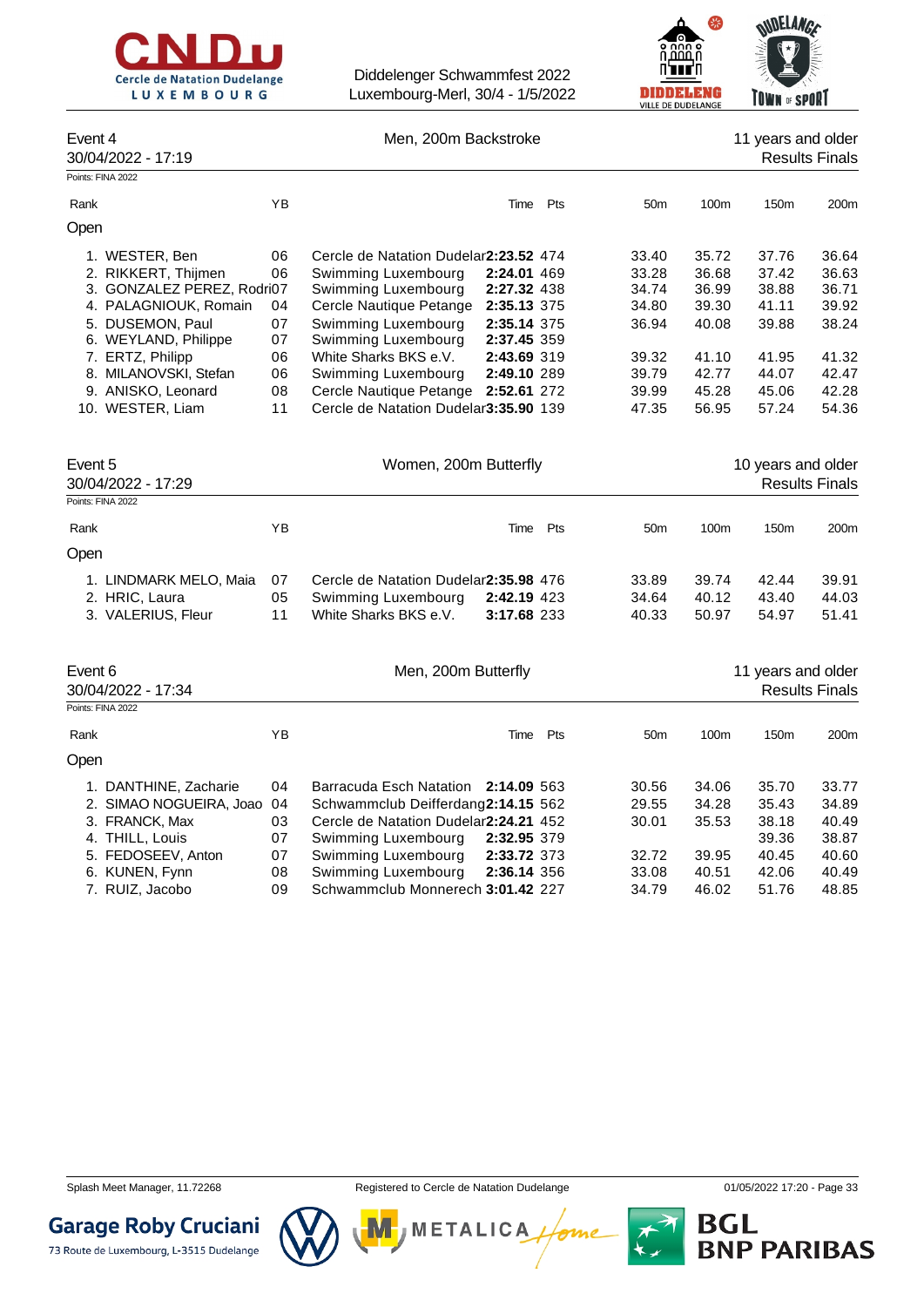



# 3 - Sunday morning 01/05/2022 - 9:30

| Event 17          |                                                      |    |                                                                                 | Women, 200m Freestyle |  |                 |                |                       | 10 years and older |  |  |  |
|-------------------|------------------------------------------------------|----|---------------------------------------------------------------------------------|-----------------------|--|-----------------|----------------|-----------------------|--------------------|--|--|--|
|                   | 01/05/2022 - 9:30                                    |    |                                                                                 |                       |  |                 |                | <b>Results Prelim</b> |                    |  |  |  |
| Points: FINA 2022 |                                                      |    |                                                                                 |                       |  |                 |                |                       |                    |  |  |  |
| Rank              |                                                      | YB | Time Pts                                                                        |                       |  | 50 <sub>m</sub> | 100m           | 150m                  | 200m               |  |  |  |
| Open              |                                                      |    |                                                                                 |                       |  |                 |                |                       |                    |  |  |  |
|                   | 1. REINESCH, Leeloo                                  | 07 | Schwammclub Monnerech 2:09.84 658 Q                                             |                       |  | 30.59           | 33.59          | 33.72                 | 31.94              |  |  |  |
|                   | 2. HAN, Mengjia                                      | 07 | Schwammclub Deifferdang2:16.66 565 Q                                            |                       |  | 31.65           | 34.64          | 35.45                 | 34.92              |  |  |  |
|                   | 3. BANKY, Jacqueline                                 | 96 | Swimming Luxembourg<br>$2:16.98561$ Q                                           |                       |  | 30.83           | 34.49          | 35.55                 | 36.11              |  |  |  |
|                   | 4. SCHOLER, Amelie                                   | 08 | Swimming Luxembourg<br>2:17.42 555 Q                                            |                       |  | 31.38           | 34.57          | 35.84                 | 35.63              |  |  |  |
|                   | 5. BERTHET, Lana                                     | 05 | Longchamps Swimming Cl2:18.32 544 Q                                             |                       |  | 30.54           | 34.78          | 36.38                 | 36.62              |  |  |  |
|                   | 6. SAENDIG, Eva Luise                                | 07 | <b>SSG Saar Max Ritter</b><br>2:18.60 541 Q                                     |                       |  | 30.81           | 34.92          | 36.45                 | 36.42              |  |  |  |
|                   | 7. SOFFIO, Mara                                      | 06 | Schwammclub Monnerech 2:21.65 507 Q                                             |                       |  | 31.96           | 36.13          | 37.18                 | 36.38              |  |  |  |
|                   | 8. BOUZIDI, Imene                                    | 05 | Schwammclub Monnerech 2:25.64 466 Q                                             |                       |  | 33.58           | 36.39          | 38.25                 | 37.42              |  |  |  |
|                   | 9. OLIVERO, Francesca                                | 08 | Swimming Luxembourg<br>2:27.46 449 Q                                            |                       |  | 33.35           | 37.19          | 38.40                 | 38.52              |  |  |  |
|                   | 10. ELCHEROTH, Milly                                 | 03 | Swimming Club Redange 2:28.85 437 Q                                             |                       |  | 35.59           | 40.59          | 36.63                 | 36.04              |  |  |  |
|                   | 11. LAMBIN, Elisa                                    | 09 | Schwammclub Deifferdang2:30.94 419 Q                                            |                       |  | 35.39           | 38.29          | 40.27                 | 36.99              |  |  |  |
|                   | 12. CONSTANTIN, Sophia                               | 09 | Swimming Luxembourg<br>2:32.84 403 Q                                            |                       |  | 35.13           | 39.79          | 40.07                 | 37.85              |  |  |  |
|                   | 13. VALERIUS, Fleur                                  | 11 | White Sharks BKS e.V.<br>2:33.85 396 Q                                          |                       |  | 36.60           | 39.01          | 39.96                 | 38.28              |  |  |  |
|                   | 14. ERNENS, Chloe                                    | 05 | Schwammclub Deifferdang2:37.32 370 *                                            |                       |  | 35.81           | 40.14          | 41.52                 | 39.85              |  |  |  |
|                   | 15. BARANCZYK, Maya                                  | 07 | Swimming Luxembourg<br>2:38.66 361 Q                                            |                       |  | 34.77           | 39.45          | 42.67                 | 41.77              |  |  |  |
|                   | 16. FRADET, Maelle                                   | 09 | Schwammclub Deifferdang2:38.67 361 Q                                            |                       |  | 36.88           | 40.19          | 42.58                 | 39.02              |  |  |  |
|                   | 17. RESL, Dana                                       | 11 | Cercle de Natation Dudelar2:40.03 351 Q                                         |                       |  | 35.22           | 41.30          | 42.40                 | 41.11              |  |  |  |
|                   | 18. BOUWMEISTER, Philine                             | 07 | Swimming Luxembourg<br>$2:40.12$ 351 Q                                          |                       |  |                 |                |                       |                    |  |  |  |
|                   | 19. GEORGES, Violette<br>20. BOUWMEISTER, Annebell08 | 08 | Schwammclub Deifferdang2:46.35 313 R *<br>Swimming Luxembourg<br>2:48.47 301 R* |                       |  | 38.30<br>35.89  | 42.14<br>40.92 | 44.21<br>45.25        | 41.70<br>46.41     |  |  |  |
|                   | 21. WAGNER, Caroline                                 | 08 | Cercle de Natation Dudelar2:49.41 296 *                                         |                       |  | 35.99           | 42.05          | 45.42                 | 45.95              |  |  |  |
|                   | 22. HIM, Julia                                       | 05 | Schwammclub Monnerech 2:52.51 280 *                                             |                       |  | 38.76           | 43.72          | 45.01                 | 45.02              |  |  |  |
|                   | 23. MULLER, Liz                                      | 11 | Swimming Luxembourg<br>2:54.91 269 Q                                            |                       |  | 37.79           | 44.45          | 46.47                 | 46.20              |  |  |  |
|                   | 24. FERNANDES DIAS, Gabri <sub>09</sub>              |    | Cercle de Natation Dudelar2:57.62 257 *                                         |                       |  | 40.19           | 46.53          | 47.55                 | 43.35              |  |  |  |
|                   | 25. DA SILVA PAIVA, Ana                              | 04 | Schwammclub Deifferdang2:59.46 249 *                                            |                       |  | 41.01           | 45.19          | 47.03                 | 46.23              |  |  |  |
|                   | 26. DEBERGH, Celestine                               | 06 | Schwammclub Deifferdang3:02.56 237 *                                            |                       |  | 40.84           | 46.66          | 47.51                 | 47.55              |  |  |  |
|                   | 27. KIRCH, Emma                                      | 11 | Schwammclub Monnerech 3:17.17 188 Q*                                            |                       |  | 42.19           | 49.80          | 53.00                 | 52.18              |  |  |  |
|                   | DNS DOWLING, Summer                                  | 07 | Cercle de Natation Dudelange                                                    |                       |  |                 |                |                       |                    |  |  |  |
|                   | DNS BERTRANG, Marina                                 | 05 | Schwammclub Monnerech                                                           |                       |  |                 |                |                       |                    |  |  |  |
|                   | DNS JOMINET, Lou                                     | 05 | Swimming Luxembourg                                                             |                       |  |                 |                |                       |                    |  |  |  |
|                   | DNS RIVELLINI, Frida                                 | 09 | Swimming Luxembourg                                                             |                       |  |                 |                |                       |                    |  |  |  |
|                   | DNS BARTHEL, Emma                                    | 10 | Swimming Club Redange                                                           |                       |  |                 |                |                       |                    |  |  |  |
| Youth             |                                                      |    |                                                                                 |                       |  |                 |                |                       |                    |  |  |  |
|                   | 1. REINESCH, Leeloo                                  | 07 | Schwammclub Monnerech 2:09.84 658 Q                                             |                       |  | 30.59           | 33.59          | 33.72                 | 31.94              |  |  |  |
|                   | 2. HAN, Mengjia                                      | 07 | Schwammclub Deifferdang2:16.66 565 Q                                            |                       |  | 31.65           | 34.64          | 35.45                 | 34.92              |  |  |  |
|                   | 3. SCHOLER, Amelie                                   | 08 | Swimming Luxembourg<br>2:17.42 555 Q                                            |                       |  | 31.38           | 34.57          | 35.84                 | 35.63              |  |  |  |
|                   | 4. SAENDIG, Eva Luise                                | 07 | <b>SSG Saar Max Ritter</b><br>2:18.60 541 Q                                     |                       |  | 30.81           | 34.92          | 36.45                 | 36.42              |  |  |  |
|                   | 5. OLIVERO, Francesca                                | 08 | Swimming Luxembourg<br>2:27.46 449 Q                                            |                       |  | 33.35           | 37.19          | 38.40                 | 38.52              |  |  |  |
|                   | 6. LAMBIN, Elisa                                     | 09 | Schwammclub Deifferdang2:30.94 419 Q                                            |                       |  | 35.39           | 38.29          | 40.27                 | 36.99              |  |  |  |
|                   | 7. CONSTANTIN, Sophia                                | 09 | Swimming Luxembourg<br>2:32.84 403 Q                                            |                       |  | 35.13           | 39.79          | 40.07                 | 37.85              |  |  |  |
|                   | 8. BARANCZYK, Maya                                   | 07 | Swimming Luxembourg<br>2:38.66 361 Q                                            |                       |  | 34.77           | 39.45          | 42.67                 | 41.77              |  |  |  |
|                   | 9. FRADET, Maelle                                    | 09 | Schwammclub Deifferdang2:38.67 361 Q                                            |                       |  | 36.88           | 40.19          | 42.58                 | 39.02              |  |  |  |
|                   | 10. BOUWMEISTER, Philine                             | 07 | Swimming Luxembourg<br>2:40.12 351 Q                                            |                       |  |                 |                |                       |                    |  |  |  |
|                   | 11. GEORGES, Violette                                | 08 | Schwammclub Deifferdang2:46.35 313 R *                                          |                       |  | 38.30           | 42.14          | 44.21                 | 41.70              |  |  |  |
|                   | 12. BOUWMEISTER, Annebell08                          |    | Swimming Luxembourg<br>2:48.47 301 R *                                          |                       |  | 35.89           | 40.92          | 45.25                 | 46.41              |  |  |  |
|                   | 13. WAGNER, Caroline                                 | 08 | Cercle de Natation Dudelar2:49.41 296 *                                         |                       |  | 35.99           | 42.05          | 45.42                 | 45.95              |  |  |  |
|                   | 14. FERNANDES DIAS, Gabri <sub>09</sub>              |    | Cercle de Natation Dudelar2:57.62 257 *                                         |                       |  | 40.19           | 46.53          | 47.55                 | 43.35              |  |  |  |
|                   | DNS DOWLING, Summer                                  | 07 | Cercle de Natation Dudelange                                                    |                       |  |                 |                |                       |                    |  |  |  |

Splash Meet Manager, 11.72268 **Registered to Cercle de Natation Dudelange 11/05/2022 17:20** - Page 34

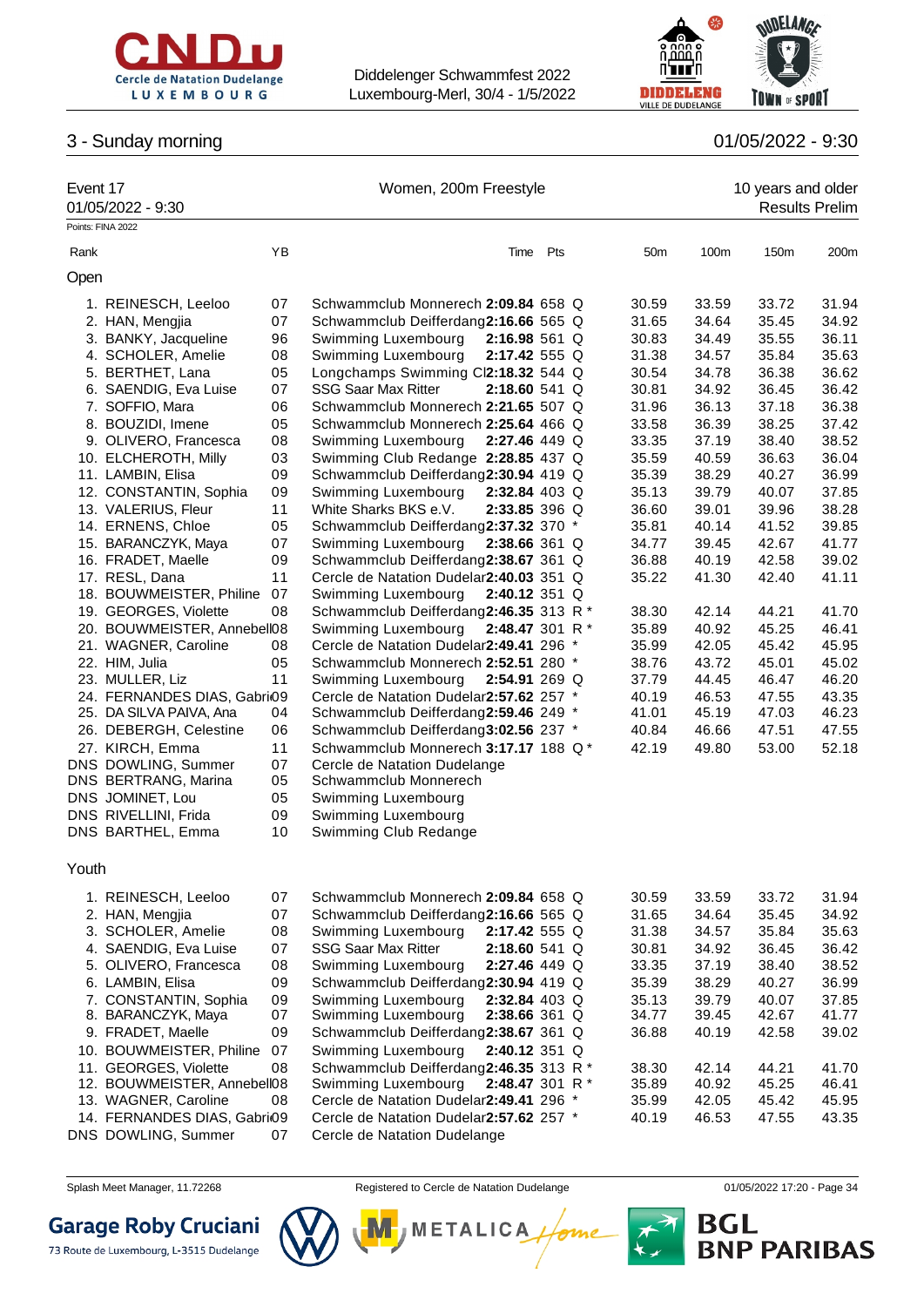





#### Event 17, Girls, 200m Freestyle, Prelim, Youth

| Points: FINA 2022 |                      |    |                                          |                |     |                 |       |                    |                       |
|-------------------|----------------------|----|------------------------------------------|----------------|-----|-----------------|-------|--------------------|-----------------------|
|                   | $01/05/2022 - 9:45$  |    |                                          |                |     |                 |       |                    | <b>Results Prelim</b> |
| Event 18          |                      |    | Men, 200m Freestyle                      |                |     |                 |       | 11 years and older |                       |
|                   | DNS BARTHEL, Emma    | 10 | Swimming Club Redange                    |                |     |                 |       |                    |                       |
|                   | 4. KIRCH, Emma       | 11 | Schwammclub Monnerech 3:17.17 188 Q*     |                |     | 42.19           | 49.80 | 53.00              | 52.18                 |
|                   | 3. MULLER, Liz       | 11 | Swimming Luxembourg                      | 2:54.91 269 Q  |     | 37.79           | 44.45 | 46.47              | 46.20                 |
|                   | 2. RESL, Dana        | 11 | Cercle de Natation Dudelar 2:40.03 351 Q |                |     | 35.22           | 41.30 | 42.40              | 41.11                 |
|                   | 1. VALERIUS, Fleur   | 11 | White Sharks BKS e.V.                    | $2:33.85396$ Q |     | 36.60           | 39.01 | 39.96              | 38.28                 |
| <b>Kids</b>       |                      |    |                                          |                |     |                 |       |                    |                       |
|                   | DNS RIVELLINI, Frida | 09 | Swimming Luxembourg                      |                |     |                 |       |                    |                       |
| Rank              |                      | ΥB |                                          | Time           | Pts | 50 <sub>m</sub> | 100m  | 150 <sub>m</sub>   | 200 <sub>m</sub>      |
|                   |                      |    |                                          |                |     |                 |       |                    |                       |

Rank YB Time Pts 50m 100m 150m 200m

| Open |                                 |    |                                          |               |  |       |       |       |       |
|------|---------------------------------|----|------------------------------------------|---------------|--|-------|-------|-------|-------|
|      | 1. DALEIDEN CIUFERRI, Ra03      |    | Swimming Luxembourg                      | 1:54.12 714 Q |  | 26.53 | 28.85 | 29.38 | 29.36 |
|      | 2. BRANDENBURGER, Pit           | 95 | Schwammclub Deifferdang1:54.39 708 Q     |               |  | 28.38 | 30.40 | 27.64 | 27.97 |
|      | 3. FRIPPIAT, Florian            | 98 | Schwammclub Deifferdang1:55.92 681 Q     |               |  | 27.03 | 29.77 | 29.84 | 29.28 |
|      | 4. VANDERSCHRICK, Steph00       |    | Swimming Luxembourg                      | 1:59.87 616 Q |  | 27.52 | 29.78 | 31.85 | 30.72 |
|      | 5. DURAKOVIC, Tarik             | 05 | Swimming Luxembourg                      | 2:00.10 612 Q |  | 28.09 | 31.07 | 30.61 | 30.33 |
|      | <b>KEMP, Finn</b>               | 05 | Swimming Luxembourg                      | 2:00.10 612 Q |  | 27.16 | 30.01 | 31.49 | 31.44 |
|      | 7. DANTHINE, Zacharie           | 04 | Barracuda Esch Natation                  | 2:00.68 603 Q |  | 28.22 | 30.78 | 30.88 | 30.80 |
|      | 8. THILL, Nicolas               | 05 | Swimming Luxembourg                      | 2:04.90 544 Q |  | 28.66 | 31.47 | 32.92 | 31.85 |
|      | 9. LUKA, Mory                   | 04 | Swimming Luxembourg                      | 2:06.79 520 Q |  | 28.77 | 31.89 | 33.25 | 32.88 |
|      | 10. CONZEMIUS, Jerome           | 99 | Swimming Luxembourg                      | 2:08.37 501 Q |  | 28.98 | 32.85 | 33.55 | 32.99 |
|      | 11. CALMES, Nicolas             | 06 | Schwammclub Monnerech 2:10.72 475 Q      |               |  | 28.97 | 33.04 | 34.18 | 34.53 |
|      | 12. GRUNDHEBER, Maxence 08      |    | Swimming Club ERA                        | 2:11.53 466 Q |  | 29.77 | 33.33 | 34.20 | 34.23 |
|      | 13. WESTER, Ben                 | 06 | Cercle de Natation Dudelar2:12.58 455 Q  |               |  | 29.81 | 33.19 | 34.42 | 35.16 |
|      | 14. KUNEN, Fynn                 | 08 | Swimming Luxembourg                      | 2:14.61 435 Q |  | 29.70 | 34.98 | 35.39 | 34.54 |
|      | 15. THILL, Louis                | 07 | Swimming Luxembourg                      | 2:15.46 426 Q |  | 30.98 | 34.09 | 36.13 | 34.26 |
|      | 16. GONZALEZ PEREZ, Rodri07     |    | Swimming Luxembourg                      | 2:17.62 407 Q |  | 29.97 | 34.81 | 36.97 | 35.87 |
|      | 17. BOZONCA, Gabriel            | 06 | Schwammclub Deifferdang2:17.91 404 Q     |               |  | 31.18 | 35.88 | 36.71 | 34.14 |
|      | 18. MEUNIER, Noa                | 08 | Schwammclub Deifferdang2:18.16 402 Q     |               |  | 31.76 | 35.05 | 36.32 | 35.03 |
|      | 19. VALENTINI, Stefano          | 09 | Schwammclub Monnerech 2:19.83 388 Q      |               |  | 30.41 | 36.15 | 37.92 | 35.35 |
|      | 20. HERR, Jacob                 | 06 | <b>SSG Saar Max Ritter</b>               | 2:20.57 382 Q |  | 30.02 | 35.03 | 37.56 | 37.96 |
|      | 21. LEMIESZONEK, Maksymil07     |    | Cercle de Natation Diekirch2:20.98 378 Q |               |  | 31.95 | 36.45 | 37.37 | 35.21 |
|      | 22. VAN LELYVELD, Keanu         | 06 | Luxembourg Sharks Swimr2:22.21J368 R     |               |  | 31.75 | 35.82 | 39.56 | 35.08 |
|      | 23. VIGUIER, Elyan              | 04 | Swimming Luxembourg                      | 2:22.42 367 * |  | 32.14 | 36.43 | 37.27 | 36.58 |
|      | 24. BOHLER, Tim                 | 08 | Swimming Club ERA                        | 2:22.53 366 R |  | 31.91 | 36.04 | 40.38 | 34.20 |
|      | 25. ERTZ, Philipp               | 06 | White Sharks BKS e.V.                    | 2:22.55 366   |  | 32.19 | 35.00 | 37.97 | 37.39 |
|      | 26. SUKHANOV, Maxim             | 04 | Cercle de Natation Dudelar2:23.28 360 *  |               |  |       |       |       |       |
|      | 27. TUCHILA, Ionut Alexandru 06 |    | Swimming Luxembourg                      | 2:25.62 343   |  | 31.52 | 36.18 | 38.62 | 39.30 |
|      | 28. THILL, Hugo                 | 09 | Schwammclub Deifferdang2:28.82 321 Q     |               |  | 33.07 | 38.09 | 39.19 | 38.47 |
|      | 29. SVEEN, Albert               | 04 | Cercle de Natation Dudelar2:28.85 321 *  |               |  | 30.48 | 35.30 | 40.55 | 42.52 |
|      | 30. RUIZ, Jacobo                | 09 | Schwammclub Monnerech 2:29.22 319 Q      |               |  | 32.89 | 38.99 | 39.08 | 38.26 |
|      | 31. KROMBACH, Alex              | 08 | Swimming Luxembourg                      | 2:31.76 303   |  | 33.22 | 39.46 | 40.26 | 38.82 |
|      | 32. SCHARTZ FORTE, Noah         | 08 | Swimming Luxembourg                      | 2:32.45 299   |  | 32.05 | 40.29 | 41.17 | 38.94 |
|      | 33. KRIES, Leo                  | 08 | Swimming Luxembourg                      | 2:34.33 288   |  | 33.75 | 39.81 | 40.98 | 39.79 |
|      | 34. RUIZ AGUILAR, Francisco09   |    | Schwammclub Monnerech 2:34.52 287 Q      |               |  | 35.15 | 41.44 | 40.71 | 37.22 |
|      | 35. FABER, Max                  | 09 | Schwammclub Monnerech 2:34.70 286 Q      |               |  | 35.35 | 41.11 | 41.71 | 36.53 |
|      | 36. CARNEIRO, Vasco             | 10 | Swimming Luxembourg                      | 2:34.78 286 Q |  | 33.93 | 40.36 | 41.11 | 39.38 |
|      | 37. SCHONS, Oscar               | 09 | Luxembourg Sharks Swimr2:35.67J281 Q     |               |  | 34.23 | 40.10 | 41.77 | 39.57 |
|      | 38. THOMAS, Oliver              | 08 | Cercle de Natation Dudelar2:35.96 279 *  |               |  | 34.69 | 40.09 | 40.98 | 40.20 |
|      | 39. METZLER, Charles            | 08 | Swimming Luxembourg                      | 2:36.13 278 * |  | 33.13 | 40.61 | 42.33 | 40.06 |
|      |                                 |    |                                          |               |  |       |       |       |       |

Splash Meet Manager, 11.72268 **Registered to Cercle de Natation Dudelange** 01/05/2022 17:20 - Page 35

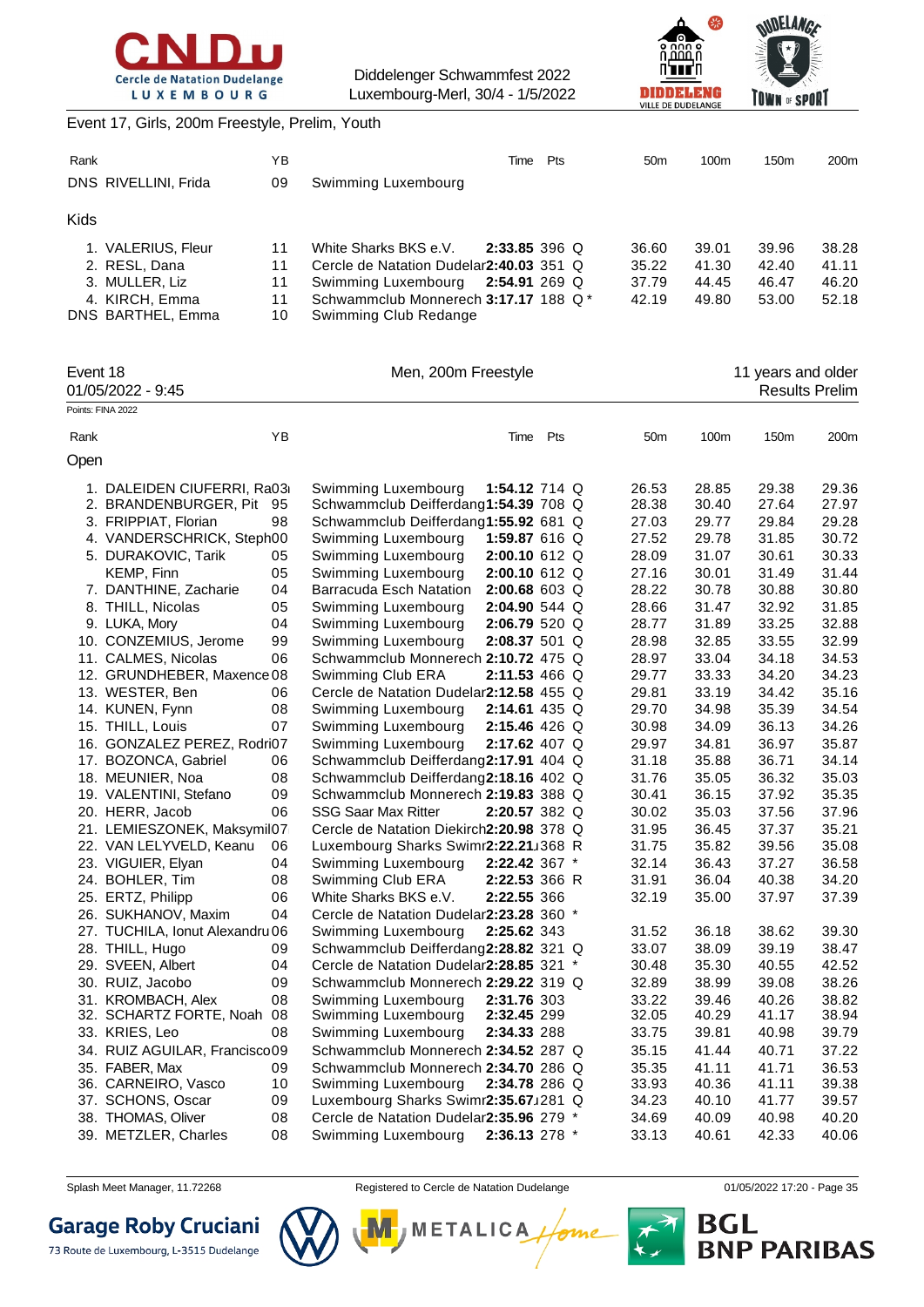





#### Event 18, Men, 200m Freestyle, Prelim, Open

| Rank  |                                 | ΥB |                                          | Time Pts        |  | 50m   | 100m  | 150m  | 200m  |
|-------|---------------------------------|----|------------------------------------------|-----------------|--|-------|-------|-------|-------|
|       | 40. GEORGIEV, Theodor           | 08 | Swimming Luxembourg                      | 2:36.22 278 *   |  | 34.62 | 40.52 | 41.42 | 39.66 |
|       | 41. ANISKO, Leonard             | 08 | Cercle Nautique Petange 2:38.10 268 *    |                 |  | 34.73 | 42.55 | 42.74 | 38.08 |
|       | 42. REINESCH, Inaki             | 09 | Schwammclub Deifferdang2:38.79 265 Q     |                 |  | 34.58 | 40.25 | 42.92 | 41.04 |
|       | 43. DEHALLEUX, Lukas            | 08 | Schwammclub Deifferdang2:39.56 261 *     |                 |  | 35.67 | 41.86 | 43.45 | 38.58 |
|       | 44. BENTO, Rodrigo              | 10 | Swimming Luxembourg                      | 2:42.60 246 Q   |  | 35.35 | 41.52 | 43.72 | 42.01 |
|       | 45. MOOG, Jules                 | 08 | Swimming Luxembourg                      | 2:42.78 246 *   |  | 36.23 | 41.97 | 42.97 | 41.61 |
|       | 46. MIASIK-LEGRAND, Gabrie08    |    | Schwammclub Monnerech 2:43.12 244 *      |                 |  | 33.46 | 40.84 | 45.83 | 42.99 |
|       | 47. DONDELINGER, Gregory 11     |    | Swimming Luxembourg                      | 2:45.90 232 Q   |  | 36.58 | 42.54 | 44.35 | 42.43 |
|       | 48. WARD, James                 | 10 | Schwammclub Monnerech 2:46.35 230 R      |                 |  | 35.77 | 42.71 | 44.60 | 43.27 |
|       | 49. MUCA, Thomas                | 04 | Cercle de Natation Diekirch2:47.40 226 * |                 |  | 37.00 | 43.34 | 44.67 | 42.39 |
|       | 50. SIMAO NOGUEIRA, F.          | 11 | Schwammclub Deifferdang2:49.86 216 R     |                 |  | 35.78 | 44.66 | 46.37 | 43.05 |
|       | 51. KACHURA, Dinis              | 04 | Cercle de Natation Diekirch2:50.27 214 * |                 |  | 37.08 | 43.43 | 46.68 | 43.08 |
|       | 52. MOOG, Paul                  | 10 | Swimming Luxembourg                      | 2:51.15 211     |  | 38.30 | 44.07 | 46.02 | 42.76 |
|       | 53. KOEV, Krassen               | 11 | Swimming Luxembourg                      | 2:54.01 201     |  | 38.59 | 43.97 | 46.54 | 44.91 |
|       | 54. SIEDLECKI, Michal           | 08 | Swimming Club ERA                        | 2:57.44 189 *   |  | 39.31 | 45.35 | 47.71 | 45.07 |
|       | 55. WESTER, Liam                | 11 | Cercle de Natation Dudelar 2:58.30 187 * |                 |  | 39.23 | 47.21 | 48.36 | 43.50 |
|       | 56. BACK, Moris                 | 07 | Schwammclub Monnerech 3:00.25 181 *      |                 |  | 38.08 | 43.39 | 50.42 | 48.36 |
|       | 57. AMMARI, Emine               | 10 | Schwammclub Deifferdang3:03.26 172 *     |                 |  | 39.80 | 49.53 | 50.24 | 43.69 |
|       | 58. SVEEN, Harald               | 08 | Cercle de Natation Dudelar3:10.39 153 *  |                 |  | 39.85 | 48.22 | 51.83 | 50.49 |
|       | DNS SPENCER, Jai                | 05 | Cercle de Natation Dudelange             |                 |  |       |       |       |       |
|       | DNS BOSCHI, Matteo              | 06 | Swimming Luxembourg                      |                 |  |       |       |       |       |
|       | DNS NEYENS, Tim                 | 05 | Cercle de Natation Diekirch              |                 |  |       |       |       |       |
|       |                                 |    |                                          |                 |  |       |       |       |       |
| Youth |                                 |    |                                          |                 |  |       |       |       |       |
|       | 1. CALMES, Nicolas              | 06 | Schwammclub Monnerech 2:10.72 475 Q      |                 |  | 28.97 | 33.04 | 34.18 | 34.53 |
|       | 2. GRUNDHEBER, Maxence 08       |    | Swimming Club ERA                        | 2:11.53 466 Q   |  | 29.77 | 33.33 | 34.20 | 34.23 |
|       | 3. WESTER, Ben                  | 06 | Cercle de Natation Dudelar2:12.58 455 Q  |                 |  | 29.81 | 33.19 | 34.42 | 35.16 |
|       | 4. KUNEN, Fynn                  | 08 | Swimming Luxembourg                      | $2:14.61$ 435 Q |  | 29.70 | 34.98 | 35.39 | 34.54 |
|       | 5. THILL, Louis                 | 07 | Swimming Luxembourg                      | 2:15.46 426 Q   |  | 30.98 | 34.09 | 36.13 | 34.26 |
|       | 6. GONZALEZ PEREZ, Rodri07      |    | Swimming Luxembourg                      | 2:17.62 407 Q   |  | 29.97 | 34.81 | 36.97 | 35.87 |
|       | 7. BOZONCA, Gabriel             | 06 | Schwammclub Deifferdang2:17.91 404 Q     |                 |  | 31.18 | 35.88 | 36.71 | 34.14 |
|       | 8. MEUNIER, Noa                 | 08 | Schwammclub Deifferdang2:18.16 402 Q     |                 |  | 31.76 | 35.05 | 36.32 | 35.03 |
|       | 9. HERR, Jacob                  | 06 | <b>SSG Saar Max Ritter</b>               | $2:20.57$ 382 Q |  | 30.02 | 35.03 | 37.56 | 37.96 |
|       | 10. LEMIESZONEK, Maksymil07     |    | Cercle de Natation Diekirch2:20.98 378 Q |                 |  | 31.95 | 36.45 | 37.37 | 35.21 |
|       | 11. VAN LELYVELD, Keanu         | 06 | Luxembourg Sharks Swimr2:22.21J368 R     |                 |  | 31.75 | 35.82 | 39.56 | 35.08 |
|       | 12. BOHLER, Tim                 | 08 | Swimming Club ERA                        | 2:22.53 366 R   |  | 31.91 | 36.04 | 40.38 | 34.20 |
|       | 13. ERTZ, Philipp               | 06 | White Sharks BKS e.V.                    | 2:22.55 366     |  | 32.19 | 35.00 | 37.97 | 37.39 |
|       | 14. TUCHILA, Ionut Alexandru 06 |    | Swimming Luxembourg                      | 2:25.62 343     |  | 31.52 | 36.18 | 38.62 | 39.30 |
|       | 15. KROMBACH, Alex              | 08 | Swimming Luxembourg                      | 2:31.76 303     |  | 33.22 | 39.46 | 40.26 | 38.82 |
|       | 16. SCHARTZ FORTE, Noah 08      |    | Swimming Luxembourg                      | 2:32.45 299     |  | 32.05 | 40.29 | 41.17 | 38.94 |
|       | 17. KRIES, Leo                  | 08 | Swimming Luxembourg                      | 2:34.33 288     |  | 33.75 | 39.81 | 40.98 | 39.79 |
|       | 18. THOMAS, Oliver              | 08 | Cercle de Natation Dudelar2:35.96 279 *  |                 |  | 34.69 | 40.09 | 40.98 | 40.20 |
|       | 19. METZLER, Charles            | 08 | Swimming Luxembourg                      | 2:36.13 278 *   |  | 33.13 | 40.61 | 42.33 | 40.06 |
|       | 20. GEORGIEV, Theodor           | 08 | Swimming Luxembourg                      | 2:36.22 278 *   |  | 34.62 | 40.52 | 41.42 | 39.66 |
|       | 21. ANISKO, Leonard             | 08 | Cercle Nautique Petange                  | 2:38.10 268 *   |  | 34.73 | 42.55 | 42.74 | 38.08 |
|       | 22. DEHALLEUX, Lukas            | 08 | Schwammclub Deifferdang2:39.56 261 *     |                 |  | 35.67 | 41.86 | 43.45 | 38.58 |
|       | 23. MOOG, Jules                 | 08 | Swimming Luxembourg                      | 2:42.78 246 *   |  | 36.23 | 41.97 | 42.97 | 41.61 |
|       | 24. MIASIK-LEGRAND, Gabrie08    |    | Schwammclub Monnerech 2:43.12 244 *      |                 |  | 33.46 | 40.84 | 45.83 | 42.99 |
|       | 25. SIEDLECKI, Michal           | 08 | Swimming Club ERA                        | 2:57.44 189 *   |  | 39.31 | 45.35 | 47.71 | 45.07 |
|       | 26. BACK, Moris                 | 07 | Schwammclub Monnerech 3:00.25 181 *      |                 |  | 38.08 | 43.39 | 50.42 | 48.36 |
|       | 27. SVEEN, Harald               | 08 | Cercle de Natation Dudelar3:10.39 153 *  |                 |  | 39.85 | 48.22 | 51.83 | 50.49 |
|       | DNS BOSCHI, Matteo              | 06 | Swimming Luxembourg                      |                 |  |       |       |       |       |

**METALICA** 

**BGL<br>BNP PARIBAS** 



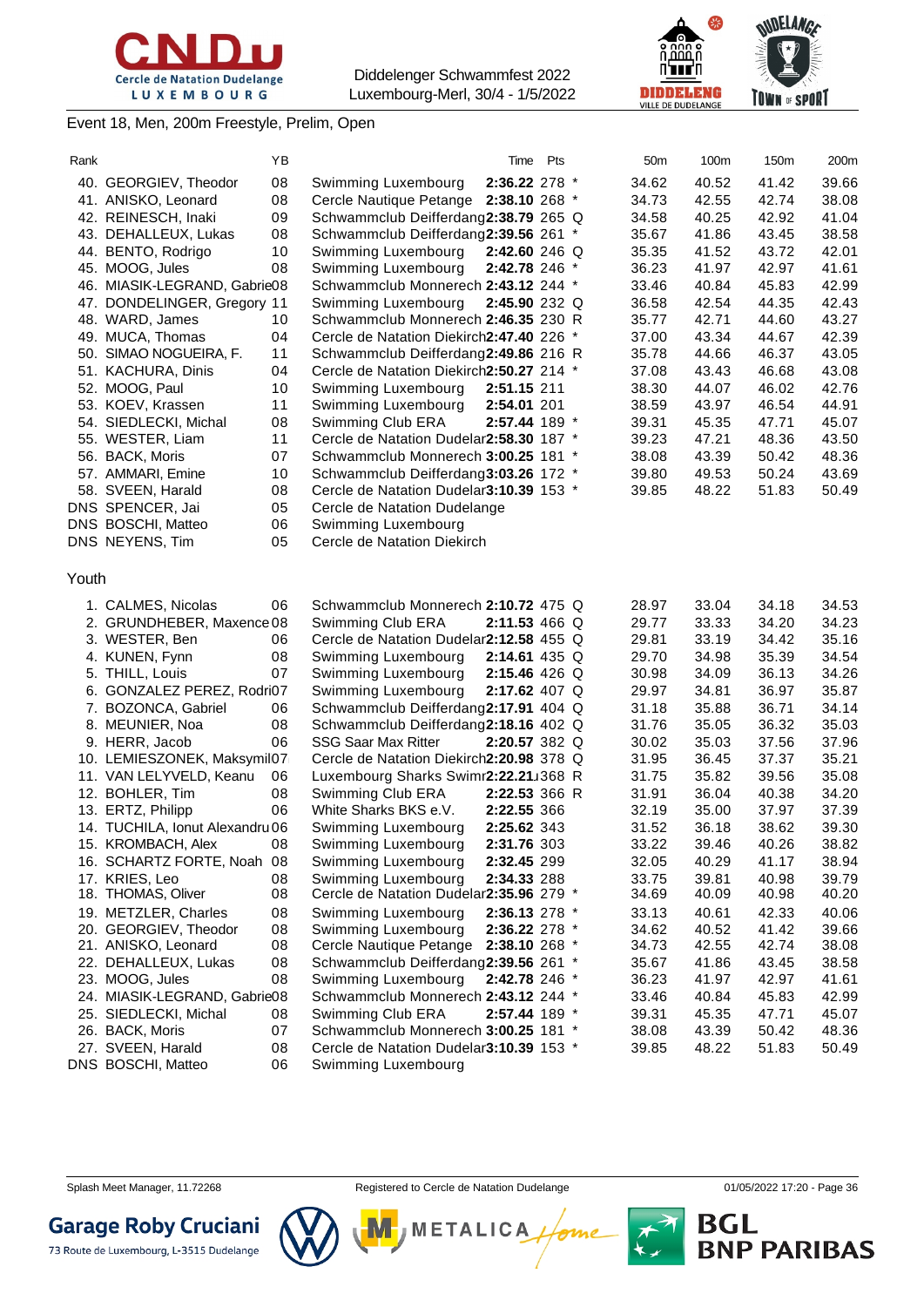



Event 18, Men, 200m Freestyle, Prelim

#### Kids

| 1. VALENTINI, Stefano        | 09 | Schwammclub Monnerech 2:19.83 388 Q      |               |  | 30.41 | 36.15 | 37.92 | 35.35 |
|------------------------------|----|------------------------------------------|---------------|--|-------|-------|-------|-------|
| 2. THILL, Hugo               | 09 | Schwammclub Deifferdang2:28.82 321 Q     |               |  | 33.07 | 38.09 | 39.19 | 38.47 |
| 3. RUIZ. Jacobo              | 09 | Schwammclub Monnerech 2:29.22 319 Q      |               |  | 32.89 | 38.99 | 39.08 | 38.26 |
| 4. RUIZ AGUILAR, Francisco09 |    | Schwammclub Monnerech 2:34.52 287 Q      |               |  | 35.15 | 41.44 | 40.71 | 37.22 |
| 5. FABER, Max                | 09 | Schwammclub Monnerech 2:34.70 286 Q      |               |  | 35.35 | 41.11 | 41.71 | 36.53 |
| 6. CARNEIRO, Vasco           | 10 | Swimming Luxembourg 2:34.78 286 Q        |               |  | 33.93 | 40.36 | 41.11 | 39.38 |
| 7. SCHONS, Oscar             | 09 | Luxembourg Sharks Swimr2:35.67J281 Q     |               |  | 34.23 | 40.10 | 41.77 | 39.57 |
| 8. REINESCH, Inaki           | 09 | Schwammclub Deifferdang2:38.79 265 Q     |               |  | 34.58 | 40.25 | 42.92 | 41.04 |
| 9. BENTO, Rodrigo            | 10 | Swimming Luxembourg 2:42.60 246 Q        |               |  | 35.35 | 41.52 | 43.72 | 42.01 |
| 10. DONDELINGER, Gregory 11  |    | Swimming Luxembourg                      | 2:45.90 232 Q |  | 36.58 | 42.54 | 44.35 | 42.43 |
| 11. WARD, James              | 10 | Schwammclub Monnerech 2:46.35 230 R      |               |  | 35.77 | 42.71 | 44.60 | 43.27 |
| 12. SIMAO NOGUEIRA. F.       | 11 | Schwammclub Deifferdang2:49.86 216 R     |               |  | 35.78 | 44.66 | 46.37 | 43.05 |
| 13. MOOG, Paul               | 10 | Swimming Luxembourg                      | 2:51.15 211   |  | 38.30 | 44.07 | 46.02 | 42.76 |
| 14. KOEV, Krassen            | 11 | Swimming Luxembourg                      | 2:54.01 201   |  | 38.59 | 43.97 | 46.54 | 44.91 |
| 15. WESTER, Liam             | 11 | Cercle de Natation Dudelar 2:58.30 187 * |               |  | 39.23 | 47.21 | 48.36 | 43.50 |
| 16. AMMARI, Emine            | 10 | Schwammclub Deifferdang3:03.26 172 *     |               |  | 39.80 | 49.53 | 50.24 | 43.69 |

| Event 19 |                            |    | Women, 200m Breaststroke                                        |                 |     |  |                 |       | 10 years and older    |       |  |
|----------|----------------------------|----|-----------------------------------------------------------------|-----------------|-----|--|-----------------|-------|-----------------------|-------|--|
|          | 01/05/2022 - 10:10         |    |                                                                 |                 |     |  |                 |       | <b>Results Prelim</b> |       |  |
|          | Points: FINA 2022          |    |                                                                 |                 |     |  |                 |       |                       |       |  |
| Rank     |                            | YB |                                                                 | Time            | Pts |  | 50 <sub>m</sub> | 100m  | 150m                  | 200m  |  |
| Open     |                            |    |                                                                 |                 |     |  |                 |       |                       |       |  |
|          | 1. BORDONARO, Madeleine 06 |    | Barracuda Esch Natation                                         | $2:53.99509$ Q  |     |  | 38.99           | 44.48 | 45.42                 | 45.10 |  |
|          | 2. ALLAR, Maud             | 08 | Cercle Nautique Petange                                         | 2:55.94 492 Q   |     |  | 40.75           | 44.47 | 46.52                 | 44.20 |  |
|          | 3. CALMES, Lara            | 04 | Schwammclub Monnerech 2:57.25 481 Q                             |                 |     |  | 38.87           | 43.82 | 47.13                 | 47.43 |  |
|          | 4. CALMES, Liz             | 08 | Schwammclub Monnerech 2:57.99 475 Q                             |                 |     |  | 39.36           | 44.63 | 46.73                 | 47.27 |  |
|          | 5. KAHL, Helena            | 06 | White Sharks BKS e.V.                                           | 3:01.07 451 Q   |     |  | 40.58           | 45.73 | 47.29                 | 47.47 |  |
|          | 6. VALERIUS, Lucy          | 09 | White Sharks BKS e.V.                                           | $3:01.14$ 451 Q |     |  | 42.22           | 48.27 | 45.27                 | 45.38 |  |
|          | 7. VANDERSCHRICK, Laura02  |    | Swimming Luxembourg                                             | 3:05.22 422 Q   |     |  | 40.70           | 46.65 | 48.64                 | 49.23 |  |
|          | 8. LAMBIN, Elisa           | 09 | Schwammclub Deifferdang3:07.22 408 Q                            |                 |     |  | 42.38           | 47.57 | 49.52                 | 47.75 |  |
|          | 9. LEONARD, Leni           | 10 | Swimming Luxembourg                                             | 3:18.61 342 Q   |     |  | 44.41           | 50.76 | 52.20                 | 51.24 |  |
|          | 10. FRADET, Maelle         | 09 | Schwammclub Deifferdang3:20.06 335 Q                            |                 |     |  | 45.84           | 51.21 | 52.31                 | 50.70 |  |
|          | 11. YEREMENKO, Anna        | 10 | Swimming Luxembourg                                             | 3:28.76 294 Q   |     |  | 45.30           | 52.91 | 54.58                 | 55.97 |  |
|          | DSQ BLANCHARD, Lindsey     | 08 | Cercle de Natation Dudelange                                    |                 |     |  |                 |       |                       |       |  |
|          |                            |    | G2 - Starting before the starting signal (SW 4.4) (Time: 10:17) |                 |     |  |                 |       |                       |       |  |
|          | DNS REUTER, Tamara         | 09 | Schwammclub Monnerech                                           |                 |     |  |                 |       |                       |       |  |
| Youth    |                            |    |                                                                 |                 |     |  |                 |       |                       |       |  |
|          | 1. ALLAR, Maud             | 08 | Cercle Nautique Petange 2:55.94 492 Q                           |                 |     |  | 40.75           | 44.47 | 46.52                 | 44.20 |  |
|          | 2. CALMES, Liz             | 08 | Schwammclub Monnerech 2:57.99 475 Q                             |                 |     |  | 39.36           | 44.63 | 46.73                 | 47.27 |  |
|          | 3. VALERIUS, Lucy          | 09 | White Sharks BKS e.V.                                           | 3:01.14 451 Q   |     |  | 42.22           | 48.27 | 45.27                 | 45.38 |  |
|          | 4. LAMBIN, Elisa           | 09 | Schwammclub Deifferdang3:07.22 408 Q                            |                 |     |  | 42.38           | 47.57 | 49.52                 | 47.75 |  |
|          | 5. FRADET, Maelle          | 09 | Schwammclub Deifferdang3:20.06 335 Q                            |                 |     |  | 45.84           | 51.21 | 52.31                 | 50.70 |  |
|          | DSQ BLANCHARD, Lindsey     | 08 | Cercle de Natation Dudelange                                    |                 |     |  |                 |       |                       |       |  |
|          |                            |    | G2 - Starting before the starting signal (SW 4.4) (Time: 10:17) |                 |     |  |                 |       |                       |       |  |
|          | DNS REUTER, Tamara         | 09 | Schwammclub Monnerech                                           |                 |     |  |                 |       |                       |       |  |
| Kids     |                            |    |                                                                 |                 |     |  |                 |       |                       |       |  |
|          | 1. LEONARD, Leni           | 10 | Swimming Luxembourg                                             | 3:18.61 342 Q   |     |  | 44.41           | 50.76 | 52.20                 | 51.24 |  |
|          | 2. YEREMENKO, Anna         | 10 | Swimming Luxembourg                                             | 3:28.76 294 Q   |     |  | 45.30           | 52.91 | 54.58                 | 55.97 |  |
|          |                            |    |                                                                 |                 |     |  |                 |       |                       |       |  |



Splash Meet Manager, 11.72268 **Registered to Cercle de Natation Dudelange 11/05/2022 17:20 - Page 37** 

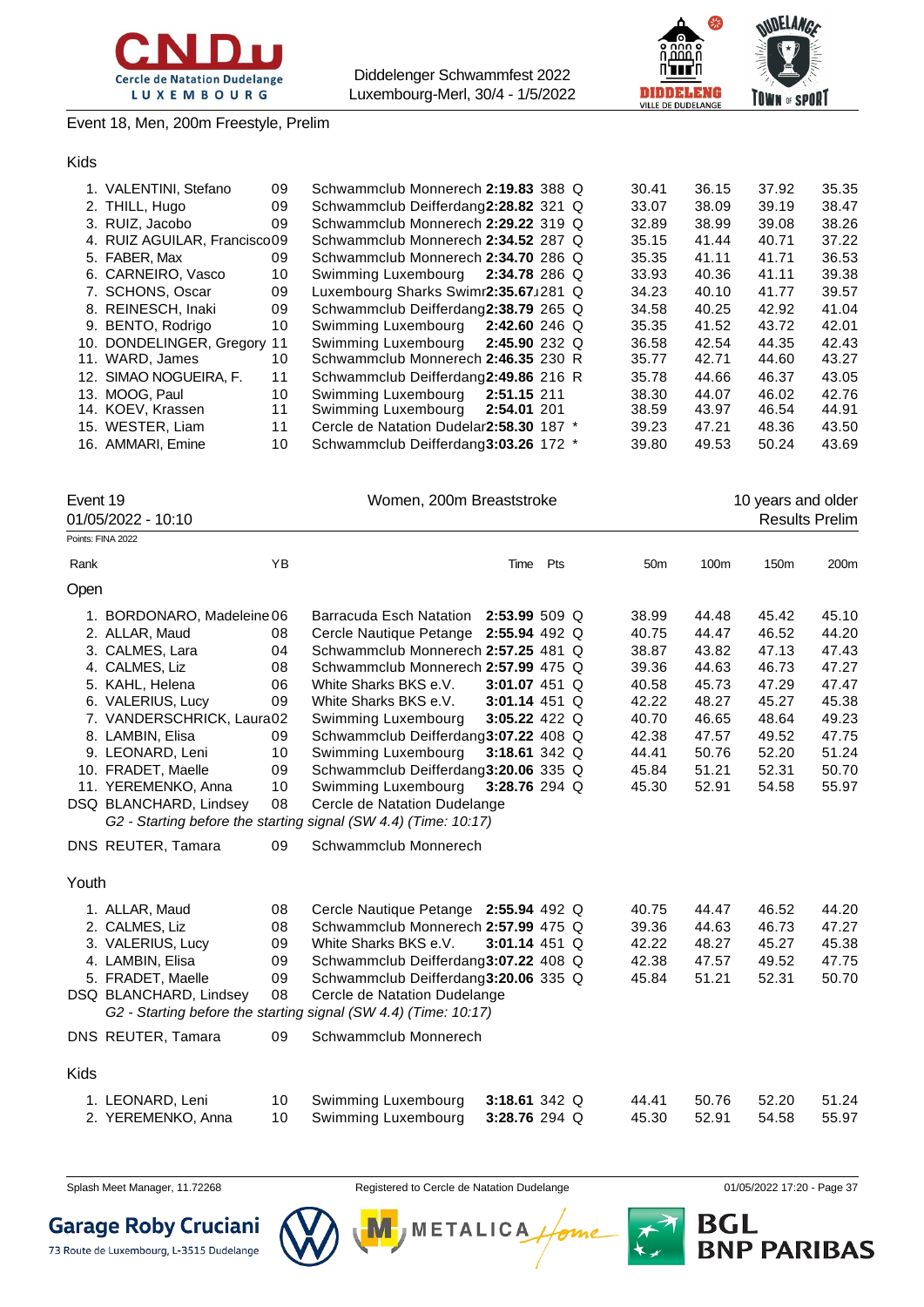



| Event 20 | 01/05/2022 - 10:19                      |          | Men, 200m Breaststroke |                                                       |                                 |     |                    | 11 years and older<br><b>Results Prelim</b> |          |                |                    |                       |
|----------|-----------------------------------------|----------|------------------------|-------------------------------------------------------|---------------------------------|-----|--------------------|---------------------------------------------|----------|----------------|--------------------|-----------------------|
|          | Points: FINA 2022                       |          |                        |                                                       |                                 |     |                    |                                             |          |                |                    |                       |
| Rank     |                                         | YB       |                        |                                                       | Time                            | Pts |                    | 50 <sub>m</sub>                             |          | 100m           | 150m               | 200m                  |
| Open     |                                         |          |                        |                                                       |                                 |     |                    |                                             |          |                |                    |                       |
|          | 1. ROLKO, Ricky                         | 99       |                        | Swimming Luxembourg                                   | 2:32.90 561 Q                   |     |                    | 34.56                                       |          | 39.23          | 39.98              | 39.13                 |
|          | 2. FEDOSEEV, Anton                      | 07       |                        | Swimming Luxembourg                                   | 2:37.47 513 Q                   |     |                    | 35.33                                       |          | 40.23          | 40.75              | 41.16                 |
|          | 3. BRAUN, Nico                          | 06       |                        | <b>SSG Saar Max Ritter</b>                            | 2:38.69 501 Q                   |     |                    | 34.98                                       |          | 40.03          | 42.69              | 40.99                 |
|          | 4. CHAUSSARD, Albert                    | 07       |                        | Swimming Luxembourg                                   | 2:39.32 496 Q                   |     |                    | 36.65                                       |          | 40.04          | 42.58              | 40.05                 |
|          | 5. PASSER, Daniel                       | 07       |                        | Swimming Luxembourg                                   | 2:42.13 470 Q                   |     |                    | 35.99                                       |          | 42.23          | 41.97              | 41.94                 |
|          | 6. SCHWAAB, Justin                      | 04       |                        | White Sharks BKS e.V.                                 | 2:48.84 416 Q                   |     |                    | 36.85                                       |          | 43.64          | 45.55              | 42.80                 |
|          | 7. THILL, Hugo                          | 09<br>10 |                        | Schwammclub Deifferdang3:05.29 315 Q                  |                                 |     |                    | 40.71<br>42.70                              |          | 47.97<br>49.26 | 49.93<br>48.64     | 46.68<br>45.55        |
|          | 8. SCHEECK, Lennox<br>9. WALAK, Olivier | 09       |                        | Cercle Nautique Petange<br>Swimming Club ERA          | $3:06.15311$ Q<br>3:27.26 225 Q |     |                    | 45.98                                       |          | 52.63          | 54.67              | 53.98                 |
|          | 10. WIRION, Tunn                        | 10       |                        | Cercle de Natation Dudelar3:33.12 207 Q               |                                 |     |                    | 48.21                                       |          | 54.69          | 56.49              | 53.73                 |
|          | DNS DHONTE, Henri                       | 04       |                        | Swimming Luxembourg                                   |                                 |     |                    |                                             |          |                |                    |                       |
|          | DNS KIDD, Alexander                     | 09       |                        | Swimming Luxembourg                                   |                                 |     |                    |                                             |          |                |                    |                       |
|          | DNS MACLEAR, Gareth                     | 05       |                        | Luxembourg Sharks Swimming Club                       |                                 |     |                    |                                             |          |                |                    |                       |
|          |                                         |          |                        |                                                       |                                 |     |                    |                                             |          |                |                    |                       |
| Youth    |                                         |          |                        |                                                       |                                 |     |                    |                                             |          |                |                    |                       |
|          | 1. FEDOSEEV, Anton                      | 07       |                        | Swimming Luxembourg                                   | 2:37.47 513 Q                   |     |                    | 35.33                                       |          | 40.23          | 40.75              | 41.16                 |
|          | 2. BRAUN, Nico                          | 06       |                        | <b>SSG Saar Max Ritter</b>                            | 2:38.69 501 Q                   |     |                    | 34.98                                       |          | 40.03          | 42.69              | 40.99                 |
|          | 3. CHAUSSARD, Albert                    | 07       |                        | Swimming Luxembourg                                   | 2:39.32 496 Q                   |     |                    | 36.65                                       |          | 40.04          | 42.58              | 40.05                 |
|          | 4. PASSER, Daniel                       | 07       |                        | Swimming Luxembourg                                   | 2:42.13 470 Q                   |     |                    | 35.99                                       |          | 42.23          | 41.97              | 41.94                 |
| Kids     |                                         |          |                        |                                                       |                                 |     |                    |                                             |          |                |                    |                       |
|          | 1. THILL, Hugo                          | 09       |                        | Schwammclub Deifferdang3:05.29 315 Q                  |                                 |     |                    | 40.71                                       |          | 47.97          | 49.93              | 46.68                 |
|          | 2. SCHEECK, Lennox                      | 10       |                        | Cercle Nautique Petange 3:06.15 311 Q                 |                                 |     |                    | 42.70                                       |          | 49.26          | 48.64              | 45.55                 |
|          | 3. WALAK, Olivier                       | 09       |                        | Swimming Club ERA                                     | 3:27.26 225 Q                   |     |                    | 45.98                                       |          | 52.63          | 54.67              | 53.98                 |
|          | 4. WIRION, Tunn                         | 10       |                        | Cercle de Natation Dudelar3:33.12 207 Q               |                                 |     |                    | 48.21                                       |          | 54.69          | 56.49              | 53.73                 |
|          | DNS KIDD, Alexander                     | 09       |                        | Swimming Luxembourg                                   |                                 |     |                    |                                             |          |                |                    |                       |
|          |                                         |          |                        |                                                       |                                 |     |                    |                                             |          |                |                    |                       |
| Event 21 |                                         |          |                        | Women, 100m Backstroke                                |                                 |     |                    |                                             |          |                | 10 years and older |                       |
|          | 01/05/2022 - 10:27                      |          |                        |                                                       |                                 |     |                    |                                             |          |                |                    | <b>Results Prelim</b> |
|          | Points: FINA 2022                       |          |                        |                                                       |                                 |     |                    |                                             |          |                |                    |                       |
| Rank     |                                         |          | ΥB                     |                                                       |                                 |     | Time               | Pts                                         |          |                | 50 <sub>m</sub>    | 100m                  |
| Open     |                                         |          |                        |                                                       |                                 |     |                    |                                             |          |                |                    |                       |
| 1.       | LINDMARK MELO, Maia                     |          | 07                     | Cercle de Natation Dudelange                          |                                 |     | 1:10.74            | 535 Q                                       |          |                | 34.65              | 36.09                 |
| 2.       | BANKY, Jacqueline                       |          | 96                     | Swimming Luxembourg                                   |                                 |     | 1:11.84            | 511 Q                                       |          |                | 33.99              | 37.85                 |
| 3.       | WAGNER, Alina                           |          | 07                     | <b>SSG Saar Max Ritter</b>                            |                                 |     | 1:12.39            | 499 Q                                       |          |                | 35.51              | 36.88                 |
| 4.       | SAENDIG, Eva Luise                      |          | 07                     | <b>SSG Saar Max Ritter</b>                            |                                 |     | 1:13.50            | 477 Q                                       |          |                | 35.77              | 37.73                 |
| 5.       | GRUNDHEBER, Angie                       |          | 03                     | Swimming Club ERA                                     |                                 |     | 1:13.99            | 468 Q                                       |          |                | 35.36              | 38.63                 |
| 6.       | PETESCH, Lea                            |          | 07                     | Schwammclub Monnerech                                 |                                 |     | 1:14.52            | 458 Q                                       |          |                | 36.06              | 38.46                 |
| 7.       | SCHOLER, Amelie                         |          | 08                     | Swimming Luxembourg                                   |                                 |     | 1:14.64            | 455 Q                                       |          |                | 36.11              | 38.53                 |
| 8.<br>9. | WEINANDY, Charlotte<br>HAN, Mengjia     |          | 09<br>07               | <b>SSG Saar Max Ritter</b><br>Schwammclub Deifferdang |                                 |     | 1:14.67<br>1:15.19 | 455 Q<br>446 Q                              |          |                | 35.92<br>36.66     | 38.75<br>38.53        |
| 10.      | ELCHEROTH, Niki                         |          | 07                     | Swimming Club Redange                                 |                                 |     | 1:16.44            | 424 Q                                       |          |                | 37.51              | 38.93                 |
| 11.      | MILANOVSKA, Maja                        |          | 09                     | Swimming Luxembourg                                   |                                 |     | 1:17.86            | 401 Q                                       |          |                | 37.34              | 40.52                 |
| 12.      | PAVELEK, Mira                           |          | 10                     | Swimming Luxembourg                                   |                                 |     | 1:18.88            | 386 Q                                       |          |                | 38.00              | 40.88                 |
| 13.      | SMITH, Josephine                        |          | 09                     | Swimming Club Redange                                 |                                 |     | 1:19.48            | 377 Q                                       |          |                | 38.92              | 40.56                 |
| 14.      | SCHMITZ, Katharina Marie                |          | 08                     | <b>SSG Saar Max Ritter</b>                            |                                 |     | 1:20.64            | 361 R                                       |          |                |                    |                       |
| 15.      | ERNENS, Chloe                           |          | 05                     | Schwammclub Deifferdang                               |                                 |     | 1:21.37            | 351                                         | $^\star$ |                | 39.46              | 41.91                 |
| 16.      | HAAG, Charlotte                         |          | 10                     | <b>SSG Saar Max Ritter</b>                            |                                 |     | 1:22.16            | 341 Q                                       |          |                | 39.31              | 42.85                 |

Splash Meet Manager, 11.72268 **Registered to Cercle de Natation Dudelange 11/05/2022 17:20 - Page 38** 

М

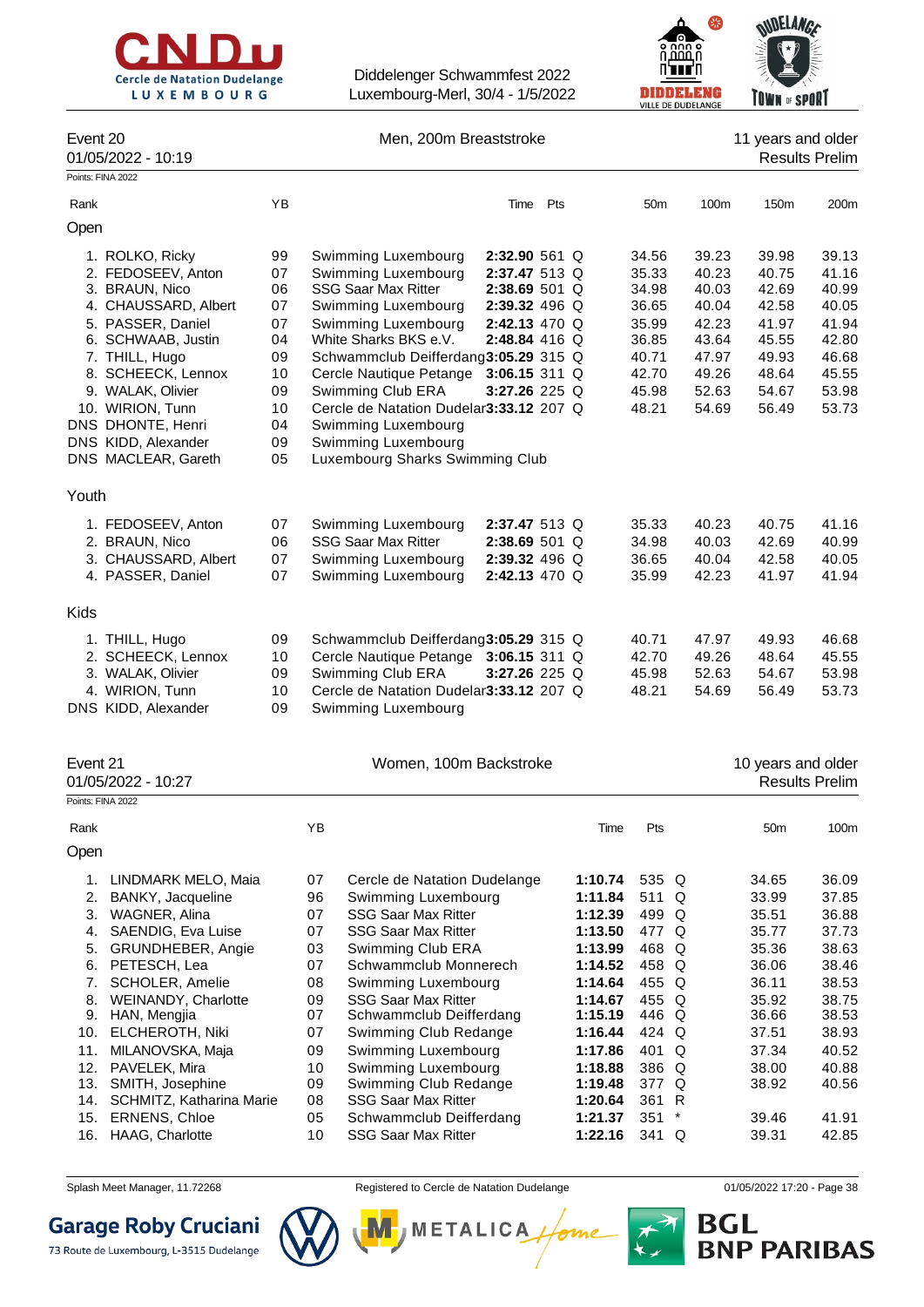





#### Event 21, Women, 100m Backstroke, Prelim, Open

| Rank        |                                                                 | ΥB |                                        | Time    | Pts     |          | 50 <sub>m</sub> | 100m  |
|-------------|-----------------------------------------------------------------|----|----------------------------------------|---------|---------|----------|-----------------|-------|
| 17.         | OLIVERO, Francesca                                              | 08 | Swimming Luxembourg                    | 1:22.19 | 341 R   |          | 40.02           | 42.17 |
| 18.         | <b>KOENIG, Charlotte Fleur</b>                                  | 09 | Swimming Luxembourg                    | 1:23.57 | 324     |          | 40.21           | 43.36 |
| 19.         | RESL, Dana                                                      | 11 | Cercle de Natation Dudelange           | 1:23.74 | 322 Q   |          |                 |       |
| 20.         | NIKITINA, Dana                                                  | 10 | Swimming Luxembourg                    | 1:24.23 | 317 Q   |          | 40.48           | 43.75 |
| 21.         | <b>WAGNER, Caroline</b>                                         | 08 | Cercle de Natation Dudelange           | 1:25.14 | 307     |          | 41.03           | 44.11 |
| 22.         | BOUWMEISTER, Julianne                                           | 10 | Swimming Luxembourg                    | 1:30.99 | 251 Q   |          | 44.10           | 46.89 |
| 23.         | DA SILVA PAIVA, Ana                                             | 04 | Schwammclub Deifferdang                | 1:32.63 | 238     |          | 46.40           | 46.23 |
| 24.         | <b>GEORGES, Violette</b>                                        | 08 | Schwammclub Deifferdang                | 1:32.87 | 236     | $\ast$   | 45.06           | 47.81 |
| 25.         | GRUNDHEBER, Marilou                                             | 05 | Swimming Club ERA                      | 1:34.21 | 226     | $^\star$ | 45.65           | 48.56 |
| 26.         | GONZALEZ DA CRUZ, Alexia                                        | 07 | Luxembourg Sharks Swimming Clul1:36.30 |         | 212     | $\ast$   | 44.16           | 52.14 |
|             | DSQ KIRCH, Emma                                                 | 11 | Schwammclub Monnerech                  |         |         | $\star$  |                 |       |
|             | G2 - Starting before the starting signal (SW 4.4) (Time: 10:32) |    |                                        |         |         |          |                 |       |
| DNS.        | DOWLING, Summer                                                 | 07 | Cercle de Natation Dudelange           |         |         |          |                 |       |
|             | DNS HEILIGER, Lilly                                             | 08 | Swimming Luxembourg                    |         |         |          |                 |       |
| Youth       |                                                                 |    |                                        |         |         |          |                 |       |
| 1.          | LINDMARK MELO, Maia                                             | 07 | Cercle de Natation Dudelange           | 1:10.74 | 535 Q   |          | 34.65           | 36.09 |
| 2.          | WAGNER, Alina                                                   | 07 | <b>SSG Saar Max Ritter</b>             | 1:12.39 | 499 Q   |          | 35.51           | 36.88 |
| 3.          | SAENDIG, Eva Luise                                              | 07 | <b>SSG Saar Max Ritter</b>             | 1:13.50 | 477 Q   |          | 35.77           | 37.73 |
| 4.          | PETESCH, Lea                                                    | 07 | Schwammclub Monnerech                  | 1:14.52 | 458 Q   |          | 36.06           | 38.46 |
| 5.          | <b>SCHOLER, Amelie</b>                                          | 08 | Swimming Luxembourg                    | 1:14.64 | 455 Q   |          | 36.11           | 38.53 |
| 6.          | WEINANDY, Charlotte                                             | 09 | <b>SSG Saar Max Ritter</b>             | 1:14.67 | 455 Q   |          | 35.92           | 38.75 |
| 7.          | HAN, Mengjia                                                    | 07 | Schwammclub Deifferdang                | 1:15.19 | 446 Q   |          | 36.66           | 38.53 |
| 8.          | ELCHEROTH, Niki                                                 | 07 | Swimming Club Redange                  | 1:16.44 | 424 Q   |          | 37.51           | 38.93 |
| 9.          | MILANOVSKA, Maja                                                | 09 | Swimming Luxembourg                    | 1:17.86 | 401 Q   |          | 37.34           | 40.52 |
|             | 10. SMITH, Josephine                                            | 09 | Swimming Club Redange                  | 1:19.48 | 377 Q   |          | 38.92           | 40.56 |
| 11.         | SCHMITZ, Katharina Marie                                        | 08 | <b>SSG Saar Max Ritter</b>             | 1:20.64 | 361 R   |          |                 |       |
|             | 12. OLIVERO, Francesca                                          | 08 | Swimming Luxembourg                    | 1:22.19 | 341 R   |          | 40.02           | 42.17 |
| 13.         | <b>KOENIG, Charlotte Fleur</b>                                  | 09 | Swimming Luxembourg                    | 1:23.57 | 324     |          | 40.21           | 43.36 |
|             | 14. WAGNER, Caroline                                            | 08 | Cercle de Natation Dudelange           | 1:25.14 | 307     |          | 41.03           | 44.11 |
|             | 15. GEORGES, Violette                                           | 08 | Schwammclub Deifferdang                | 1:32.87 | 236 *   |          | 45.06           | 47.81 |
| 16.         | <b>GONZALEZ DA CRUZ, Alexia</b>                                 | 07 | Luxembourg Sharks Swimming Clu1:36.30  |         | $212$ * |          | 44.16           | 52.14 |
| DNS         | DOWLING, Summer                                                 | 07 | Cercle de Natation Dudelange           |         |         |          |                 |       |
| DNS.        | <b>HEILIGER, Lilly</b>                                          | 08 | Swimming Luxembourg                    |         |         |          |                 |       |
| <b>Kids</b> |                                                                 |    |                                        |         |         |          |                 |       |
| 1.          | PAVELEK, Mira                                                   | 10 | Swimming Luxembourg                    | 1:18.88 | 386 Q   |          | 38.00           | 40.88 |
| 2.          | HAAG, Charlotte                                                 | 10 | <b>SSG Saar Max Ritter</b>             | 1:22.16 | 341 Q   |          | 39.31           | 42.85 |
| 3.          | RESL, Dana                                                      | 11 | Cercle de Natation Dudelange           | 1:23.74 | 322 Q   |          |                 |       |
| 4.          | NIKITINA, Dana                                                  | 10 | Swimming Luxembourg                    | 1:24.23 | 317 Q   |          | 40.48           | 43.75 |
| 5.          | BOUWMEISTER, Julianne                                           | 10 | Swimming Luxembourg                    | 1:30.99 | 251     | Q        | 44.10           | 46.89 |
| DSQ         | KIRCH, Emma                                                     | 11 | Schwammclub Monnerech                  |         |         |          |                 |       |

*G2 - Starting before the starting signal (SW 4.4) (Time: 10:32)*



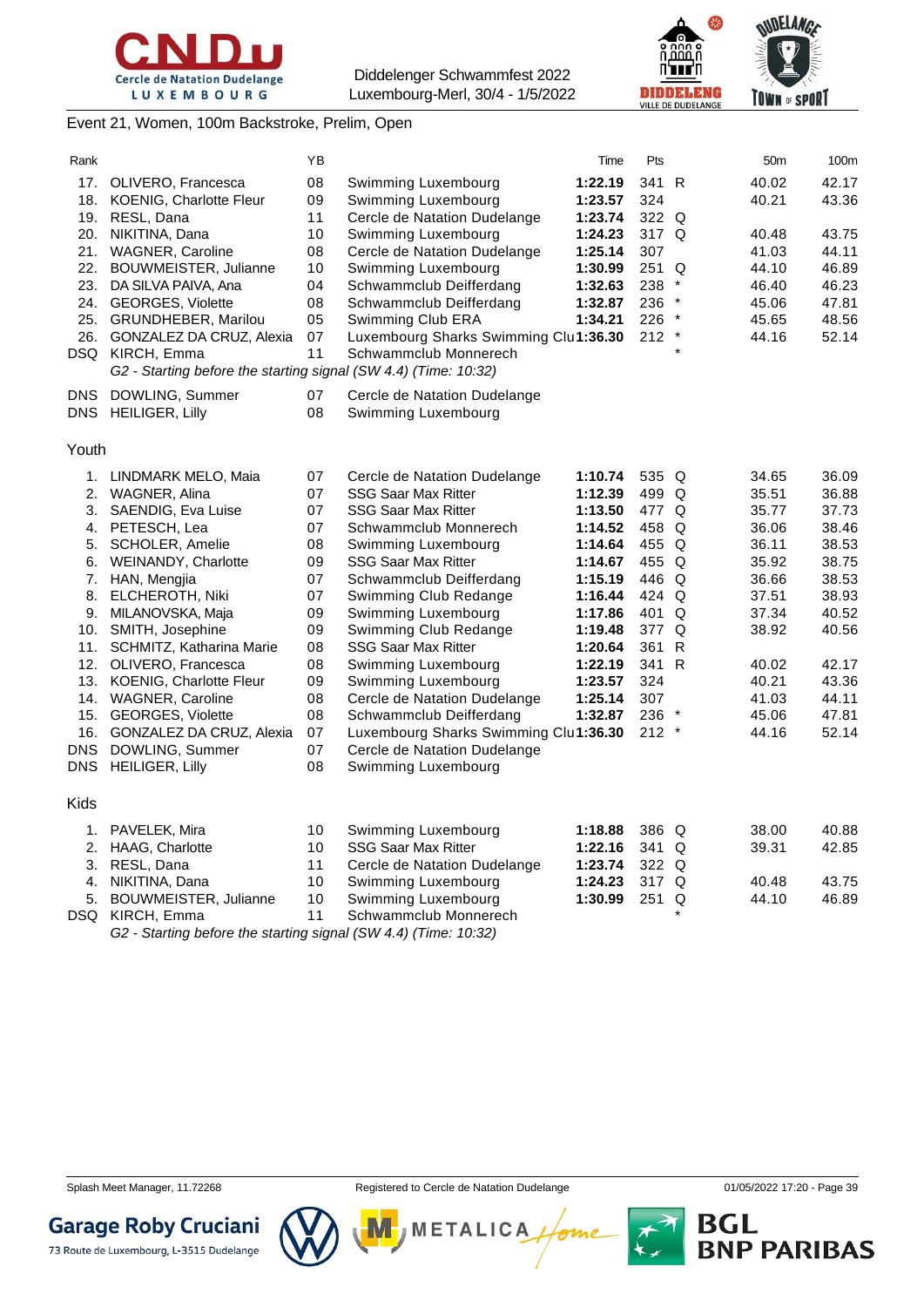



Event 22 **Men, 100m Backstroke** 11 years and older

# 01/05/2022 - 10:35 Results Prelim

| Points: FINA 2022 |                                  |          |                                                             |                    |                  |        |                 |                |
|-------------------|----------------------------------|----------|-------------------------------------------------------------|--------------------|------------------|--------|-----------------|----------------|
| Rank              |                                  | YB       |                                                             | Time               | Pts              |        | 50 <sub>m</sub> | 100m           |
| Open              |                                  |          |                                                             |                    |                  |        |                 |                |
| 1.                | CALMES, Nicolas                  | 06       | Schwammclub Monnerech                                       | 1:04.49            | 519 Q            |        | 31.06           | 33.43          |
| 2.                | THILL, Nicolas                   | 05       | Swimming Luxembourg                                         | 1:05.20            | 502 Q            |        | 31.71           | 33.49          |
| 3.                | CONSTANTINO CAEIRO, Diog(03      |          | Cercle de Natation Dudelange                                | 1:05.57            | 494 Q            |        | 31.66           | 33.91          |
| 4.                | WESTER, Ben                      | 06       | Cercle de Natation Dudelange                                | 1:06.18            | 480 Q            |        | 32.62           | 33.56          |
| 5.                | CARNEIRO, Nuno                   | 05       | Swimming Luxembourg                                         | 1:06.58            | 472 Q            |        | 31.69           | 34.89          |
| 6.                | RIKKERT, Thijmen                 | 06       | Swimming Luxembourg                                         | 1:07.31            | 457 Q            |        | 32.34           | 34.97          |
| 7.                | FEDOSEEV, Anton                  | 07       | Swimming Luxembourg                                         | 1:07.53            | 452 Q            |        | 32.51           | 35.02          |
| 8.                | WEYLAND, Philippe                | 07       | Swimming Luxembourg                                         | 1:09.85            | 409 Q            |        | 33.33           | 36.52          |
| 9.                | GONZALEZ PEREZ, Rodrigo          | 07       | Swimming Luxembourg                                         | 1:11.31            | 384 Q            |        | 34.71           | 36.60          |
| 10.               | LUKA, Mory                       | 04       | Swimming Luxembourg                                         | 1:12.48            | 366 Q*           |        | 35.35           | 37.13          |
| 11.               | ORTIZ BOGDANOV, Pablo            | 08       | Swimming Luxembourg                                         | 1:12.76            | 361 Q            |        | 34.45           | 38.31          |
| 12.               | DUSEMON, Paul                    | 07       | Swimming Luxembourg                                         | 1:12.90            | 359 Q            |        | 35.78           | 37.12          |
| 13.               | <b>KROMBACH, Alex</b>            | 08       | Swimming Luxembourg                                         | 1:13.05            | 357 Q            |        | 35.11           | 37.94          |
| 14.               | THILL, Louis                     | 07       | Swimming Luxembourg                                         | 1:13.13            | 356 Q            |        | 36.04           | 37.09          |
| 15.               | MEUNIER, Noa                     | 08       | Schwammclub Deifferdang                                     | 1:14.06            | 343 R            |        | 35.57           | 38.49          |
| 16.               | SVEEN, Albert                    | 04       | Cercle de Natation Dudelange                                | 1:15.43            | $324$ *          |        | 35.97           | 39.46          |
|                   | 17. RUIZ, Jacobo                 | 09       | Schwammclub Monnerech                                       | 1:16.74            | 308 Q            |        | 37.86           | 38.88          |
|                   | 18. ERTZ, Philipp                | 06       | White Sharks BKS e.V.                                       | 1:17.67            | 297 R            |        | 38.44           | 39.23          |
| 19.               | MILANOVSKI, Stefan               | 06       | Swimming Luxembourg                                         | 1:18.29            | 290              |        | 37.48           | 40.81          |
| 20.               | <b>SCHARTZ FORTE, Noah</b>       | 08       | Swimming Luxembourg                                         | 1:21.99            | $252$ *          |        | 38.81           | 43.18          |
| 21.               | REINESCH, Inaki                  | 09       | Schwammclub Deifferdang                                     | 1:24.97            | 227 Q            |        | 41.02           | 43.95          |
| 22.               | MUCA, Thomas                     | 04       | Cercle de Natation Diekirch                                 | 1:25.08            | $226$ *          |        | 41.96           | 43.12          |
| 23.               | <b>KEANE, Niels</b>              | 10       | Swimming Luxembourg                                         | 1:25.09            | 226 Q            |        | 40.30           | 44.79          |
| 24.               | MOOG, Jules                      | 08       | Swimming Luxembourg                                         | 1:25.83            | 220              | $\ast$ | 40.74           | 45.09          |
| 25.               | KACHURA, Dinis                   | 04       | Cercle de Natation Diekirch                                 | 1:26.10            | 218              | $\ast$ | 43.17           | 42.93          |
| 26.               | NIKOLOV, Alexandre               | 09       | Barracuda Esch Natation                                     | 1:26.65            | $214$ Q          |        | 40.85           | 45.80          |
| 27.               | WARD, James                      | 10       | Schwammclub Monnerech                                       | 1:27.05            | 211 Q            |        | 41.63           | 45.42          |
| 28.               | DONDELINGER, Gregory             | 11       | Swimming Luxembourg                                         | 1:28.75            | 199 Q            |        | 44.26           | 44.49          |
| 29.               | SIEDLECKI, Michal                | 08       | Swimming Club ERA                                           | 1:32.25            | $177$ *          |        | 45.32           | 46.93          |
|                   | 30. BACK, Moris                  | 07       | Schwammclub Monnerech                                       | 1:32.61            | 175              | $\ast$ | 44.56           | 48.05          |
| 31.               | MOOG, Paul                       | 10       | Swimming Luxembourg                                         | 1:33.45            | 170 $Q^*$        |        | 45.49           | 47.96          |
| 32.               | SIMAO NOGUEIRA, Francisco        | 11<br>11 | Schwammclub Deifferdang                                     | 1:35.01            | 162 $Q^*$        |        | 45.50           | 49.51<br>48.70 |
| 34.               | 33. WESTER, Liam                 | 08       | Cercle de Natation Dudelange                                | 1:35.68<br>1:37.97 | 159 $Q^*$<br>148 | $\ast$ | 46.98           | 51.66          |
|                   | SVEEN, Harald<br>DNS NEYENS, Tim | 05       | Cercle de Natation Dudelange<br>Cercle de Natation Diekirch |                    |                  |        | 46.31           |                |
|                   |                                  |          |                                                             |                    |                  |        |                 |                |
| Youth             |                                  |          |                                                             |                    |                  |        |                 |                |
| 1.                | <b>CALMES, Nicolas</b>           | 06       | Schwammclub Monnerech                                       | 1:04.49            | 519 Q            |        | 31.06           | 33.43          |
| 2.                | WESTER, Ben                      | 06       | Cercle de Natation Dudelange                                | 1:06.18            | 480 Q            |        | 32.62           | 33.56          |
| 3.                | RIKKERT, Thijmen                 | 06       | Swimming Luxembourg                                         | 1:07.31            | 457 Q            |        | 32.34           | 34.97          |
| 4.                | FEDOSEEV, Anton                  | 07       | Swimming Luxembourg                                         | 1:07.53            | 452 Q            |        | 32.51           | 35.02          |
| 5.                | <b>WEYLAND, Philippe</b>         | 07       | Swimming Luxembourg                                         | 1:09.85            | 409 Q            |        | 33.33           | 36.52          |
| 6.                | GONZALEZ PEREZ, Rodrigo          | 07       | Swimming Luxembourg                                         | 1:11.31            | 384 Q            |        | 34.71           | 36.60          |
| 7.                | ORTIZ BOGDANOV, Pablo            | 08       | Swimming Luxembourg                                         | 1:12.76            | 361 Q            |        | 34.45           | 38.31          |
| 8.                | DUSEMON, Paul                    | 07       | Swimming Luxembourg                                         | 1:12.90            | 359 Q            |        | 35.78           | 37.12          |
| 9.                | <b>KROMBACH, Alex</b>            | 08       | Swimming Luxembourg                                         | 1:13.05            | 357 Q            |        | 35.11           | 37.94          |
| 10.               | THILL, Louis                     | 07       | Swimming Luxembourg                                         | 1:13.13            | 356 Q            |        | 36.04           | 37.09          |
| 11.               | MEUNIER, Noa                     | 08       | Schwammclub Deifferdang                                     | 1:14.06            | 343 R            |        | 35.57           | 38.49          |
| 12.               | ERTZ, Philipp                    | 06       | White Sharks BKS e.V.                                       | 1:17.67            | 297 R            |        | 38.44           | 39.23          |
| 13.               | MILANOVSKI, Stefan               | 06       | Swimming Luxembourg                                         | 1:18.29            | 290              |        | 37.48           | 40.81          |
| 14.               | SCHARTZ FORTE, Noah              | 08       | Swimming Luxembourg                                         | 1:21.99            | 252 *            |        | 38.81           | 43.18          |
| 15.               | MOOG, Jules                      | 08       | Swimming Luxembourg                                         | 1:25.83            | 220 *            |        | 40.74           | 45.09          |

**Garage Roby Cruciani** 



Splash Meet Manager, 11.72268 **Registered to Cercle de Natation Dudelange 11/05/2022 17:20 - Page 40** 

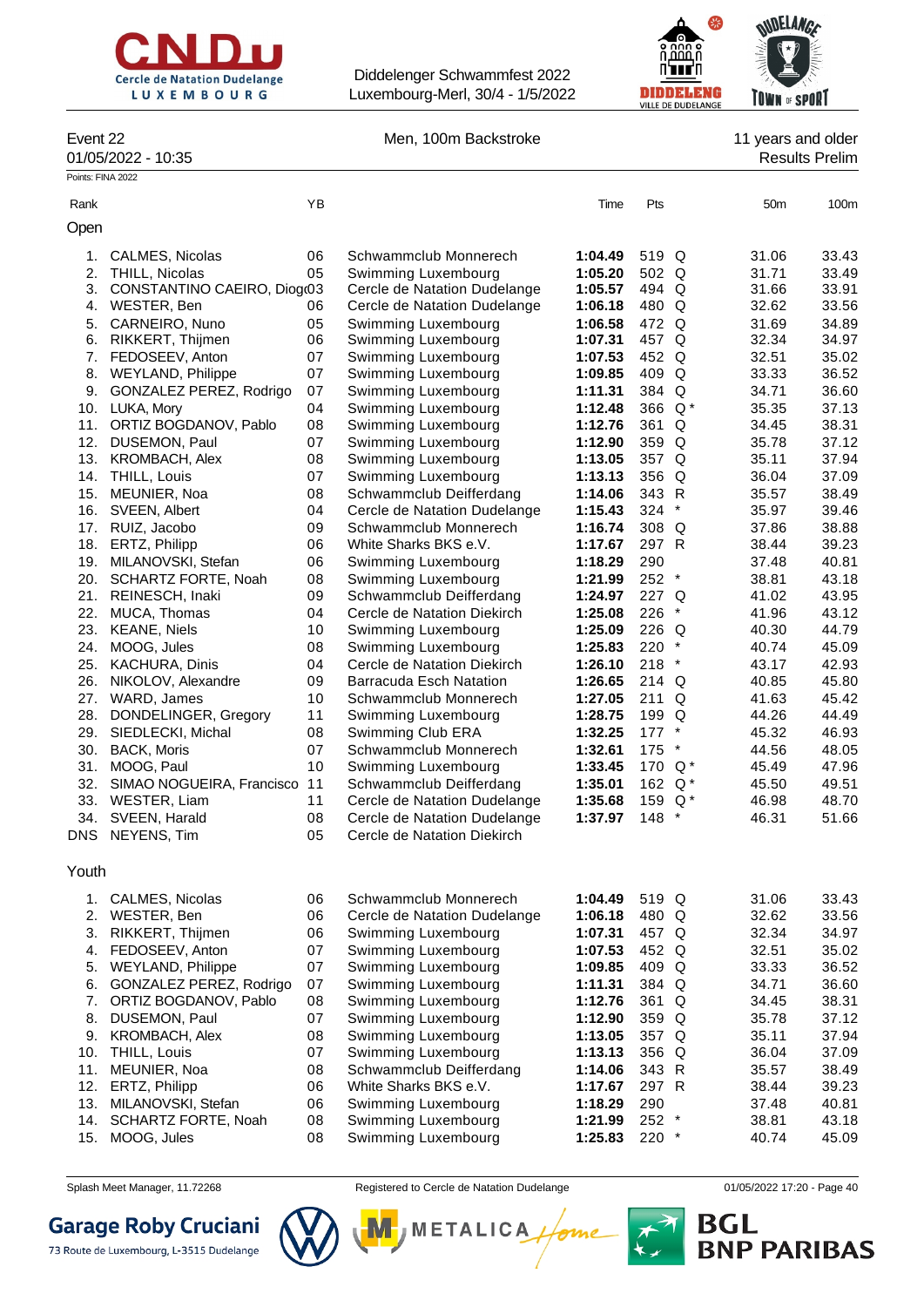



OUDELANGE **TOWN of SPORT** 

### Event 22, Boys, 100m Backstroke, Prelim, Youth

| Rank        |                           | YB |                              | Time    | <b>Pts</b>       |         | 50 <sub>m</sub> | 100m  |
|-------------|---------------------------|----|------------------------------|---------|------------------|---------|-----------------|-------|
| 16.         | SIEDLECKI, Michal         | 08 | Swimming Club ERA            | 1:32.25 | $177 *$          |         | 45.32           | 46.93 |
| 17.         | <b>BACK, Moris</b>        | 07 | Schwammclub Monnerech        | 1:32.61 | $175$ *          |         | 44.56           | 48.05 |
| 18.         | SVEEN, Harald             | 08 | Cercle de Natation Dudelange | 1:37.97 | 148              | $\star$ | 46.31           | 51.66 |
| <b>Kids</b> |                           |    |                              |         |                  |         |                 |       |
|             | RUIZ, Jacobo              | 09 | Schwammclub Monnerech        | 1:16.74 | 308 Q            |         | 37.86           | 38.88 |
| 2.          | REINESCH, Inaki           | 09 | Schwammclub Deifferdang      | 1:24.97 | 227 Q            |         | 41.02           | 43.95 |
| 3.          | <b>KEANE, Niels</b>       | 10 | Swimming Luxembourg          | 1:25.09 | $226$ Q          |         | 40.30           | 44.79 |
| 4.          | NIKOLOV, Alexandre        | 09 | Barracuda Esch Natation      | 1:26.65 | 214 Q            |         | 40.85           | 45.80 |
| 5.          | WARD, James               | 10 | Schwammclub Monnerech        | 1:27.05 | $211$ Q          |         | 41.63           | 45.42 |
| 6.          | DONDELINGER, Gregory      | 11 | Swimming Luxembourg          | 1:28.75 | 199 <sub>o</sub> |         | 44.26           | 44.49 |
|             | MOOG, Paul                | 10 | Swimming Luxembourg          | 1:33.45 | 170 $Q^*$        |         | 45.49           | 47.96 |
| 8.          | SIMAO NOGUEIRA, Francisco | 11 | Schwammclub Deifferdang      | 1:35.01 | 162 $Q^*$        |         | 45.50           | 49.51 |
| 9.          | WESTER, Liam              | 11 | Cercle de Natation Dudelange | 1:35.68 | 159              | Q *     | 46.98           | 48.70 |

| Event 23<br>01/05/2022 - 11:05 | Women, 50m Freestyle | 10 years and older<br>Results Prelim |
|--------------------------------|----------------------|--------------------------------------|
| Points: FINA 2022              |                      |                                      |
| Rank                           | ΥB                   | <b>Pts</b><br>Time                   |
| Open                           |                      |                                      |

| 1.  | REINESCH, Leeloo               | 07 | Schwammclub Monnerech           | 27.39 | 645 Q |        |
|-----|--------------------------------|----|---------------------------------|-------|-------|--------|
| 2.  | BANKY, Jacqueline              | 96 | Swimming Luxembourg             | 27.68 | 625   | Q      |
| 3.  | SOFFIO, Mara                   | 06 | Schwammclub Monnerech           | 28.24 | 588   | Q      |
| 4.  | BERTHET, Lana                  | 05 | Longchamps Swimming Club        | 28.49 | 573   | Q      |
| 5.  | ALLAR, Maud                    | 08 | Cercle Nautique Petange         | 28.73 | 559   | Q      |
| 6.  | <b>VANDERSCHRICK, Laura</b>    | 02 | Swimming Luxembourg             | 28.92 | 548   | Q      |
| 7.  | WAGNER, Alina                  | 07 | <b>SSG Saar Max Ritter</b>      | 29.14 | 535   | Q      |
| 8.  | LINDMARK MELO, Maia            | 07 | Cercle de Natation Dudelange    | 29.30 | 527   | Q      |
| 9.  | <b>SAENDIG, Eva Luise</b>      | 07 | <b>SSG Saar Max Ritter</b>      | 29.45 | 519   | Q      |
| 10. | SCHMITZ, Katharina Marie       | 08 | <b>SSG Saar Max Ritter</b>      | 29.46 | 518   | Q      |
| 11. | PETESCH, Lea                   | 07 | Schwammclub Monnerech           | 29.63 | 509   | Q      |
| 12. | <b>SCHOLER, Amelie</b>         | 08 | Swimming Luxembourg             | 29.82 | 500   | Q      |
| 13. | HRIC, Nina                     | 08 | Swimming Luxembourg             | 29.96 | 493   | Q      |
| 14. | WEINANDY, Charlotte            | 09 | <b>SSG Saar Max Ritter</b>      | 29.98 | 492   | Q      |
| 15. | <b>ELCHEROTH, Milly</b>        | 03 | Swimming Club Redange           | 30.19 | 481   |        |
| 16. | KIDD, Francesca                | 06 | Swimming Luxembourg             | 30.42 | 471   |        |
| 17. | HAN, Mengjia                   | 07 | Schwammclub Deifferdang         | 30.44 | 470   | R      |
| 18. | GRUNDHEBER, Angie              | 03 | Swimming Club ERA               | 30.59 | 463   |        |
| 19. | GRUJIC-MARTINS, Teodora        | 09 | Swimming Luxembourg             | 30.61 | 462 R |        |
| 20. | CONSTANTIN, Sophia             | 09 | Swimming Luxembourg             | 30.72 | 457   |        |
| 21. | SIEBENS, Hanne                 | 06 | Luxembourg Sharks Swimming Club | 30.79 | 454   |        |
| 22. | PAVELEK, Mira                  | 10 | Swimming Luxembourg             | 30.83 | 452   | Q      |
| 23. | <b>BOUZIDI, Imene</b>          | 05 | Schwammclub Monnerech           | 31.19 | 437   |        |
| 24. | CALMES, Lara                   | 04 | Schwammclub Monnerech           | 31.22 | 435   |        |
| 25. | NIKITINA, Dana                 | 10 | Swimming Luxembourg             | 31.62 | 419   | Q      |
| 26. | BARANCZYK, Maya                | 07 | Swimming Luxembourg             | 31.95 | 406   |        |
| 27. | POELS, Klara-Luisa             | 09 | Swimming Luxembourg             | 32.14 | 399   |        |
| 28. | ELCHEROTH, Niki                | 07 | Swimming Club Redange           | 32.34 | 392   |        |
| 29. | WALTZING, Noemie               | 97 | Schwammclub Deifferdang         | 32.38 | 390   | $\ast$ |
| 30. | HAAG, Charlotte                | 10 | <b>SSG Saar Max Ritter</b>      | 32.47 | 387   | Q      |
| 31. | <b>KOENIG, Charlotte Fleur</b> | 09 | Swimming Luxembourg             | 32.54 | 384   |        |

# **Garage Roby Cruciani**



Splash Meet Manager, 11.72268 **Registered to Cercle de Natation Dudelange 11/05/2022 17:20 - Page 41** 

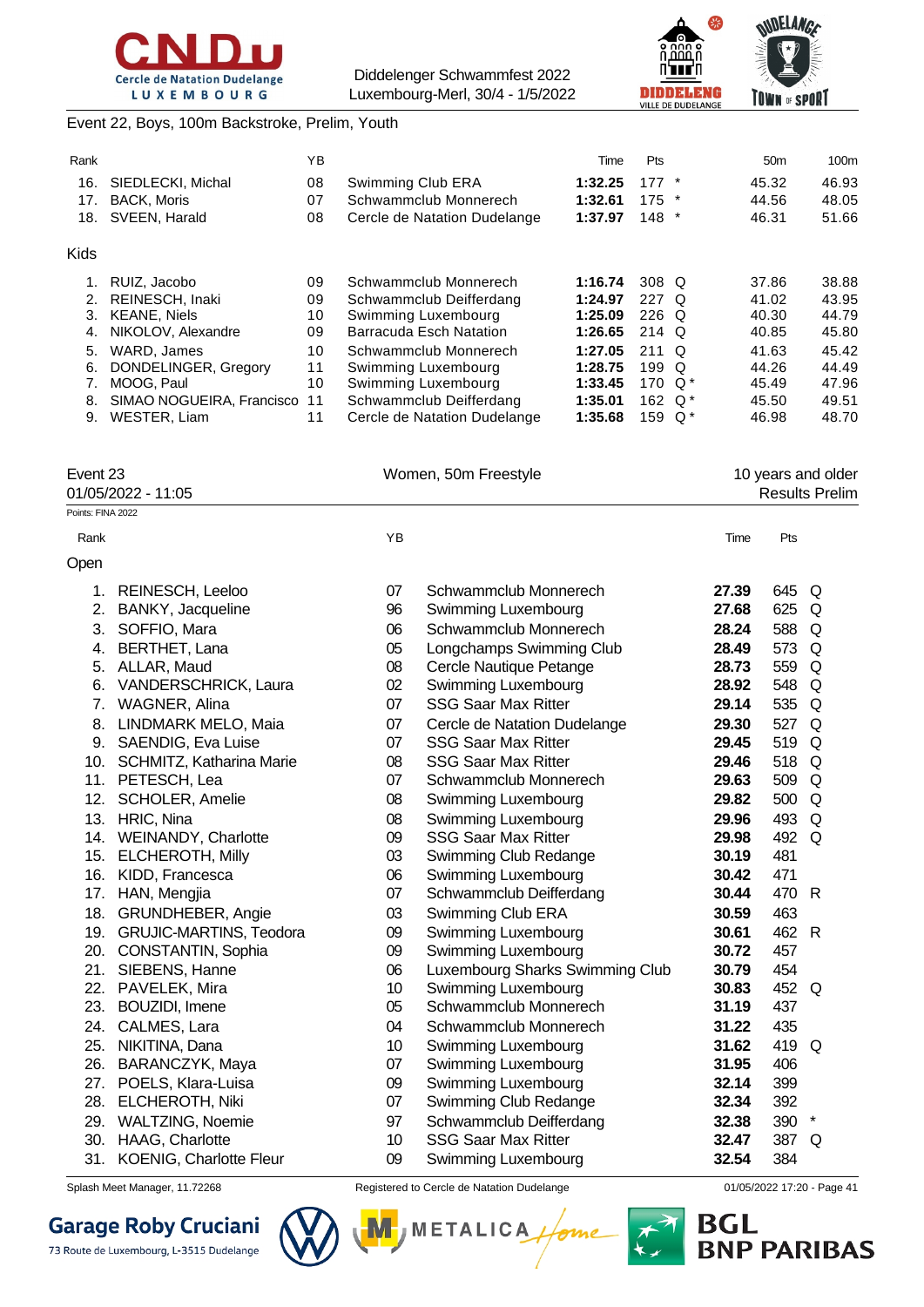



#### Event 23, Women, 50m Freestyle, Prelim, Open

| Rank       |                                | YB |                                 | Time  | Pts                 |
|------------|--------------------------------|----|---------------------------------|-------|---------------------|
| 32.        | FRADET, Maelle                 | 09 | Schwammclub Deifferdang         | 32.71 | 378                 |
|            | 33. WINDISCH, Kristina         | 10 | Swimming Luxembourg             | 32.75 | 377 Q               |
|            | 34. SMITH, Josephine           | 09 | Swimming Club Redange           | 32.94 | 371                 |
|            | 35. BOUWMEISTER, Philine       | 07 | Swimming Luxembourg             | 33.31 | 358                 |
|            | 36. FISCHER, Fiene             | 08 | Luxembourg Sharks Swimming Club | 33.43 | 354                 |
|            | 37. LEONARD, Leni              | 10 | Swimming Luxembourg             | 33.59 | 349 Q               |
|            | 38. ERNENS, Chloe              | 05 | Schwammclub Deifferdang         | 33.73 | 345                 |
|            | 39. GEORGES, Violette          | 08 | Schwammclub Deifferdang         | 33.95 | 338                 |
|            | 40. BOUWMEISTER, Annebelle     | 08 | Swimming Luxembourg             | 34.32 | 328                 |
|            | 41. VALERIUS, Fleur            | 11 | White Sharks BKS e.V.           | 34.44 | 324 Q               |
|            | 42. HIM, Julia                 | 05 | Schwammclub Monnerech           | 35.26 | 302<br>$\star$      |
|            | 43. LANSBERGEN, Sara           | 08 | Luxembourg Sharks Swimming Club | 35.36 | $\pmb{\ast}$<br>299 |
|            | 44. SCHAEFER, Mirjam           | 05 | White Sharks BKS e.V.           | 35.62 | $\star$<br>293      |
|            | 45. MULLER, Liz                | 11 | Swimming Luxembourg             | 35.82 | 288 Q               |
|            | 46. FERNANDES DIAS, Gabriela   | 09 | Cercle de Natation Dudelange    | 36.02 | $\star$<br>283      |
|            | 47. BOUWMEISTER, Julianne      | 10 | Swimming Luxembourg             | 36.49 | 272 Q               |
|            | 48. HEINZ, Lindsay             | 08 | White Sharks BKS e.V.           | 36.68 | $\star$<br>268      |
| 49.        | REIZER, Ines                   | 11 | Swimming Luxembourg             | 36.93 | 263<br>Q            |
| 50.        | DA SILVA PAIVA, Ana            | 04 | Schwammclub Deifferdang         | 36.99 | 262                 |
| 51.        | <b>DEBERGH, Celestine</b>      | 06 | Schwammclub Deifferdang         | 38.64 | 229                 |
| 52.        | GRUNDHEBER, Marilou            | 05 | Swimming Club ERA               | 39.85 | 209                 |
|            | DNS DOWLING, Summer            | 07 | Cercle de Natation Dudelange    |       |                     |
| <b>DNS</b> | <b>BERTRANG, Marina</b>        | 05 | Schwammclub Monnerech           |       |                     |
| <b>DNS</b> | KOROGLANOGLOU, Lenia           | 11 | Schwammclub Monnerech           |       |                     |
| <b>DNS</b> | REUTER, Tamara                 | 09 | Schwammclub Monnerech           |       |                     |
| <b>DNS</b> | <b>HEILIGER, Lilly</b>         | 08 | Swimming Luxembourg             |       |                     |
| <b>DNS</b> | RIVELLINI, Frida               | 09 | Swimming Luxembourg             |       |                     |
| <b>DNS</b> | PASA, Sofia                    | 08 | Luxembourg Sharks Swimming Club |       |                     |
| Youth      |                                |    |                                 |       |                     |
| 1.         | REINESCH, Leeloo               | 07 | Schwammclub Monnerech           | 27.39 | 645 Q               |
|            | 2. ALLAR, Maud                 | 08 | Cercle Nautique Petange         | 28.73 | 559 Q               |
|            | 3. WAGNER, Alina               | 07 | <b>SSG Saar Max Ritter</b>      | 29.14 | 535 Q               |
|            | 4. LINDMARK MELO, Maia         | 07 | Cercle de Natation Dudelange    | 29.30 | 527<br>Q            |
| 5.         | SAENDIG, Eva Luise             | 07 | <b>SSG Saar Max Ritter</b>      | 29.45 | 519 Q               |
| 6.         | SCHMITZ, Katharina Marie       | 08 | <b>SSG Saar Max Ritter</b>      | 29.46 | 518 Q               |
| 7.         | PETESCH, Lea                   | 07 | Schwammclub Monnerech           | 29.63 | 509 Q               |
| 8.         | SCHOLER, Amelie                | 08 | Swimming Luxembourg             | 29.82 | 500 Q               |
| 9.         | HRIC, Nina                     | 08 | Swimming Luxembourg             | 29.96 | 493 Q               |
| 10.        | WEINANDY, Charlotte            | 09 | <b>SSG Saar Max Ritter</b>      | 29.98 | 492 Q               |
| 11.        | HAN, Mengjia                   | 07 | Schwammclub Deifferdang         | 30.44 | 470 R               |
| 12.        | <b>GRUJIC-MARTINS, Teodora</b> | 09 | Swimming Luxembourg             | 30.61 | 462 R               |
| 13.        | CONSTANTIN, Sophia             | 09 | Swimming Luxembourg             | 30.72 | 457                 |
| 14.        | BARANCZYK, Maya                | 07 | Swimming Luxembourg             | 31.95 | 406                 |

- 
- 15. POELS, Klara-Luisa 09 Swimming Luxembourg **32.14** 399
- 16. ELCHEROTH, Niki 07 Swimming Club Redange **32.34** 392
- 17. KOENIG, Charlotte Fleur 09 Swimming Luxembourg **32.54** 384
- 18. FRADET, Maelle 09 Schwammclub Deifferdang **32.71** 378
- 19. SMITH, Josephine 09 Swimming Club Redange **32.94** 371
- 20. BOUWMEISTER, Philine 07 Swimming Luxembourg **33.31** 358
- 21. FISCHER, Fiene 08 Luxembourg Sharks Swimming Club **33.43** 354
- 22. GEORGES, Violette 08 Schwammclub Deifferdang **33.95** 338

# **Garage Roby Cruciani**



Splash Meet Manager, 11.72268 **Registered to Cercle de Natation Dudelange Capacase 17:20 - Page 42** Computer of Page 42



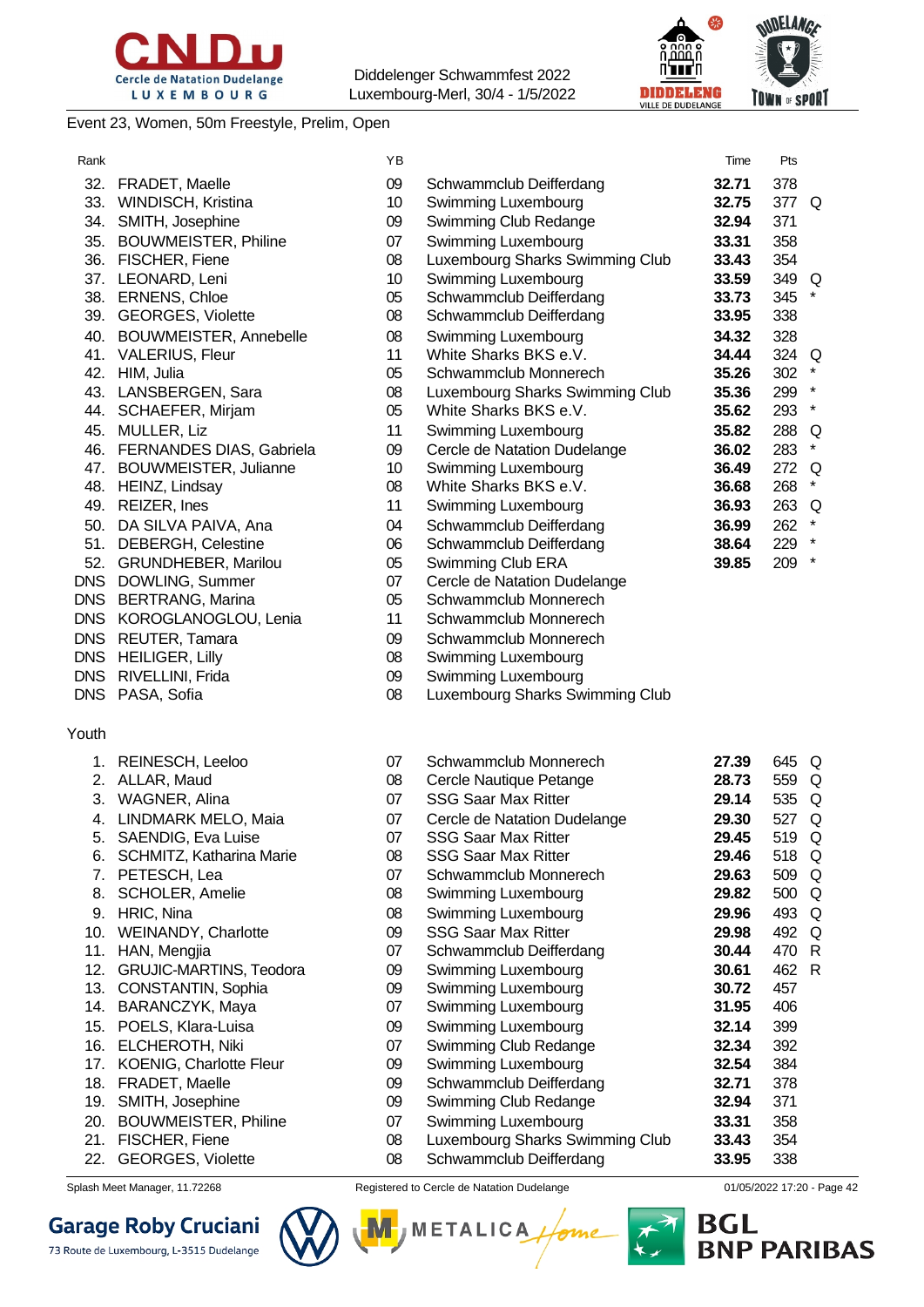



#### Event 23, Girls, 50m Freestyle, Prelim, Youth

| Rank        |                               | ΥB |                                 | Time  | Pts |          |
|-------------|-------------------------------|----|---------------------------------|-------|-----|----------|
| 23.         | <b>BOUWMEISTER, Annebelle</b> | 08 | Swimming Luxembourg             | 34.32 | 328 |          |
| 24.         | LANSBERGEN, Sara              | 08 | Luxembourg Sharks Swimming Club | 35.36 | 299 | *        |
|             |                               |    |                                 |       |     |          |
| 25.         | FERNANDES DIAS, Gabriela      | 09 | Cercle de Natation Dudelange    | 36.02 | 283 | *        |
| 26.         | HEINZ, Lindsay                | 08 | White Sharks BKS e.V.           | 36.68 | 268 | *        |
| <b>DNS</b>  | DOWLING, Summer               | 07 | Cercle de Natation Dudelange    |       |     |          |
| <b>DNS</b>  | REUTER, Tamara                | 09 | Schwammclub Monnerech           |       |     |          |
| <b>DNS</b>  | <b>HEILIGER, Lilly</b>        | 08 | Swimming Luxembourg             |       |     |          |
| <b>DNS</b>  | RIVELLINI, Frida              | 09 | Swimming Luxembourg             |       |     |          |
| <b>DNS</b>  | PASA, Sofia                   | 08 | Luxembourg Sharks Swimming Club |       |     |          |
| <b>Kids</b> |                               |    |                                 |       |     |          |
| 1.          | PAVELEK, Mira                 | 10 | Swimming Luxembourg             | 30.83 | 452 | Q        |
| 2.          | NIKITINA, Dana                | 10 | Swimming Luxembourg             | 31.62 | 419 | Q        |
| 3.          | HAAG, Charlotte               | 10 | <b>SSG Saar Max Ritter</b>      | 32.47 | 387 | Q        |
| 4.          | WINDISCH, Kristina            | 10 | Swimming Luxembourg             | 32.75 | 377 | Q        |
| 5.          | LEONARD, Leni                 | 10 | Swimming Luxembourg             | 33.59 | 349 | Q        |
| 6.          | <b>VALERIUS, Fleur</b>        | 11 | White Sharks BKS e.V.           | 34.44 | 324 | Q        |
| 7.          | MULLER, Liz                   | 11 | Swimming Luxembourg             | 35.82 | 288 | $\Omega$ |
| 8.          | BOUWMEISTER, Julianne         | 10 | Swimming Luxembourg             | 36.49 | 272 | Q        |
| 9.          | REIZER, Ines                  | 11 | Swimming Luxembourg             | 36.93 | 263 | Q        |

DNS KOROGLANOGLOU, Lenia 11 Schwammclub Monnerech

Event 24 **Event 24** Men, 50m Freestyle **11** years and older

01/05/2022 - 11:13 Results Prelim

| Points: FINA 2022 |                           |        |                              |       |       |          |
|-------------------|---------------------------|--------|------------------------------|-------|-------|----------|
| Rank              |                           | YB     |                              | Time  | Pts   |          |
| Open              |                           |        |                              |       |       |          |
| 1.                | HENX, Julien              | 95     | Cercle de Natation Dudelange | 22.92 | 759   | Q        |
| 2.                | CONSTANTINO CAEIRO, Diogo | 03     | Cercle de Natation Dudelange | 24.03 | 658   | Q        |
| 3.                | RAJE, Michael             | 06     | <b>SSG Saar Max Ritter</b>   | 24.21 | 644   | $\Omega$ |
| 4.                | VANDERSCHRICK, Stephan    | $00\,$ | Swimming Luxembourg          | 24.27 | 639   | $\Omega$ |
| 5.                | DURAKOVIC, Tarik          | 05     | Swimming Luxembourg          | 25.03 | 583   | $\Omega$ |
| 6.                | CONZEMIUS, Jerome         | 99     | Swimming Luxembourg          | 25.32 | 563 Q |          |
| 7.                | CALMES, Nicolas           | 06     | Schwammclub Monnerech        | 25.77 | 534   | $\Omega$ |
| 8.                | FRANCK, Max               | 03     | Cercle de Natation Dudelange | 25.80 | 532 Q |          |
| 9.                | THILL, Nicolas            | 05     | Swimming Luxembourg          | 25.99 | 520   | Q        |
| 10.               | SIMAO NOGUEIRA, Joao      | 04     | Schwammclub Deifferdang      | 26.12 | 513 Q |          |
| 11.               | SZTURMA, Maxime           | 94     | Cercle de Natation Dudelange | 26.25 | 505   | -R       |
| 12.               | CARNEIRO, Nuno            | 05     | Swimming Luxembourg          | 26.55 | 488   | R        |
| 13.               | KUNEN, Fynn               | 08     | Swimming Luxembourg          | 27.27 | 450   | $\Omega$ |
| 14.               | <b>WEYLAND, Philippe</b>  | 07     | Swimming Luxembourg          | 27.39 | 444   | $\Omega$ |
| 15.               | HERR, Jacob               | 06     | <b>SSG Saar Max Ritter</b>   | 27.46 | 441   | Q        |
| 16.               | OLINGER, Liam             | 05     | Schwammclub Monnerech        | 27.61 | 434   |          |
| 17.               | VIGUIER, Elyan            | 04     | Swimming Luxembourg          | 27.83 | 424   |          |
| 18.               | SUKHANOV, Maxim           | 04     | Cercle de Natation Dudelange | 27.96 | 418   |          |
| 19.               | TUCHILA, Ionut Alexandru  | 06     | Swimming Luxembourg          | 28.09 | 412   | Q        |
| 20.               | ORTIZ BOGDANOV, Pablo     | 08     | Swimming Luxembourg          | 28.17 | 408   | Q        |
| 21.               | LEMIESZONEK, Maksymilian  | 07     | Cercle de Natation Diekirch  | 28.18 | 408   | Q        |
| 22.               | VALENTINI, Stefano        | 09     | Schwammclub Monnerech        | 28.24 | 405   | Q        |

Splash Meet Manager, 11.72268 **Registered to Cercle de Natation Dudelange 11/05/2022 17:20 - Page 43** 



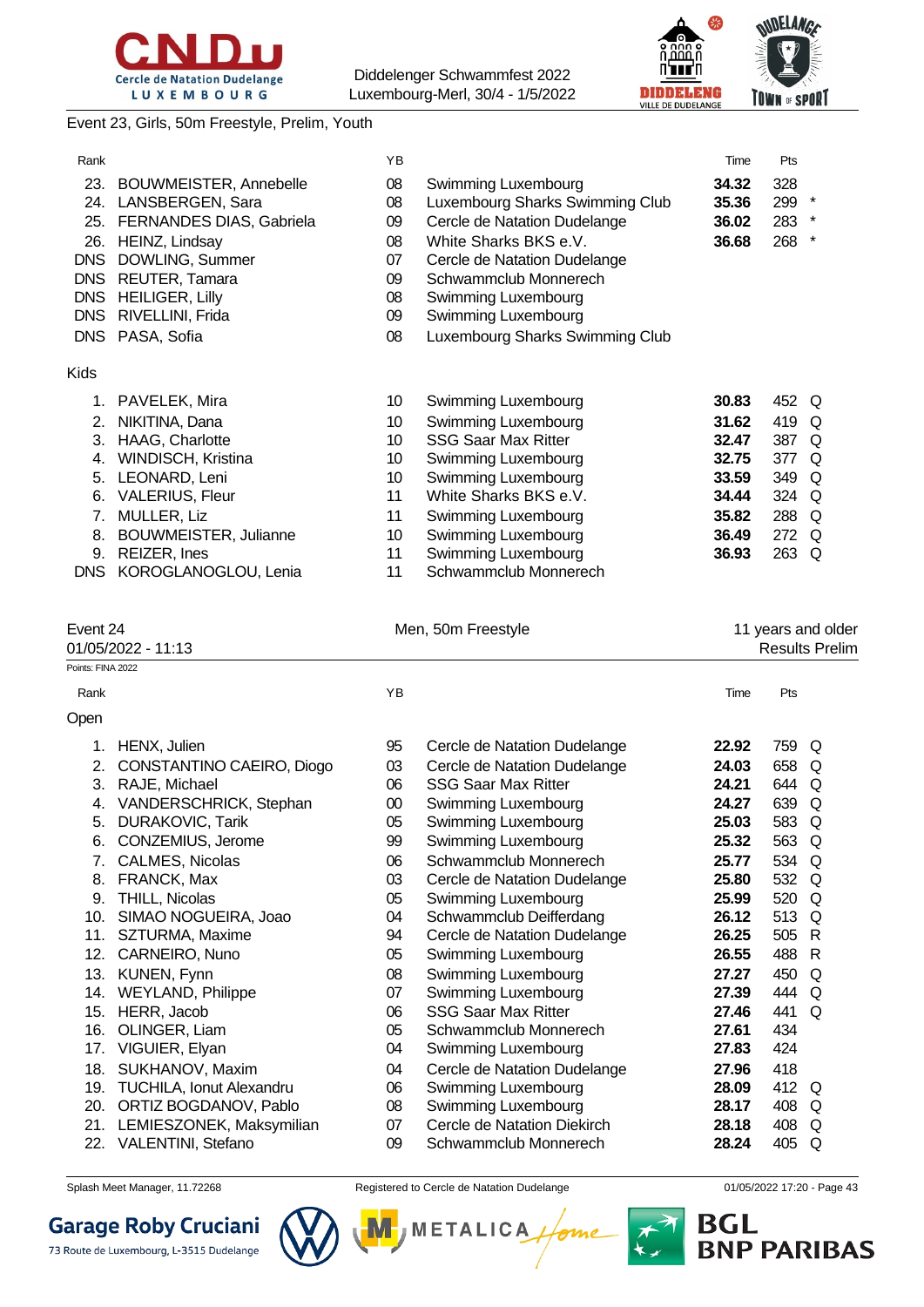



Event 24, Men, 50m Freestyle, Prelim, Open

| Rank       |                                                                 | YB |                                 | Time  | Pts   |         |
|------------|-----------------------------------------------------------------|----|---------------------------------|-------|-------|---------|
| 23.        | <b>ERTZ, Philipp</b>                                            | 06 | White Sharks BKS e.V.           | 28.33 | 402 Q |         |
| 24.        | RIKKERT, Thijmen                                                | 06 | Swimming Luxembourg             | 28.46 | 396 Q |         |
| 25.        | VAN LELYVELD, Keanu                                             | 06 | Luxembourg Sharks Swimming Club | 28.55 | 392 R |         |
| 26.        | BOZONCA, Gabriel                                                | 06 | Schwammclub Deifferdang         | 28.66 | 388 R |         |
| 27.        | GONZALEZ PEREZ, Rodrigo                                         | 07 | Swimming Luxembourg             | 28.76 | 384   |         |
| 28.        | SVEEN, Albert                                                   | 04 | Cercle de Natation Dudelange    | 28.85 | 380   | $\star$ |
| 29.        | KROMBACH, Alex                                                  | 08 | Swimming Luxembourg             | 29.38 | 360   |         |
| 30.        | <b>BOHLER, Tim</b>                                              | 08 | Swimming Club ERA               | 29.41 | 359   |         |
| 31.        | LAMBERT, Jeremy                                                 | 87 | <b>Brussels Gay Sport</b>       | 29.61 | 352   | $\star$ |
| 32.        | <b>METZLER, Charles</b>                                         | 08 | Swimming Luxembourg             | 29.84 | 344   |         |
| 33.        | SHARMA, Krishiv                                                 | 06 | Luxembourg Sharks Swimming Club | 29.93 | 340   |         |
| 34.        | <b>THOMAS, Oliver</b>                                           | 08 | Cercle de Natation Dudelange    | 30.10 | 335   |         |
| 35.        | SCHARTZ FORTE, Noah                                             | 08 | Swimming Luxembourg             | 30.22 | 331   |         |
| 36.        | FABER, Max                                                      | 09 | Schwammclub Monnerech           | 30.36 | 326 Q |         |
|            | MIASIK-LEGRAND, Gabriel                                         | 08 | Schwammclub Monnerech           | 30.36 | 326   |         |
|            | 38. NONOA, Francis                                              | 08 | Swimming Club ERA               | 30.44 | 324   |         |
|            | 39. ANISKO, Leonard                                             | 08 | Cercle Nautique Petange         | 30.49 | 322   |         |
| 40.        | MILANOVSKI, Stefan                                              | 06 | Swimming Luxembourg             | 30.68 | 316   |         |
| 41.        | THILL, Hugo                                                     | 09 | Schwammclub Deifferdang         | 30.91 | 309 Q |         |
|            | 42. KACHURA, Dinis                                              | 04 | Cercle de Natation Diekirch     | 31.17 | 301   | $\star$ |
|            | 43. CARNEIRO, Vasco                                             | 10 | Swimming Luxembourg             | 31.52 | 291   | Q       |
|            | 44. KRIES, Leo                                                  | 08 | Swimming Luxembourg             | 31.74 | 285   |         |
|            | 45. GEORGIEV, Theodor                                           | 08 | Swimming Luxembourg             | 31.80 | 284   | $\star$ |
|            | 46. SCHONS, Oscar                                               | 09 | Luxembourg Sharks Swimming Club | 31.94 | 280 Q |         |
|            | 47. DEHALLEUX, Lukas                                            | 08 | Schwammclub Deifferdang         | 32.00 | 279   | $\star$ |
|            | 48. REINESCH, Inaki                                             | 09 | Schwammclub Deifferdang         | 32.03 | 278 Q |         |
| 49.        | BARANCZYK, Leon                                                 | 09 | Swimming Luxembourg             | 32.07 | 277 Q |         |
| 50.        | <b>WALAK, Olivier</b>                                           | 09 | Swimming Club ERA               | 32.54 | 265 Q |         |
| 51.        | MOOG, Jules                                                     | 08 | Swimming Luxembourg             | 32.61 | 263   | $\star$ |
| 52.        | MUCA, Thomas                                                    | 04 | Cercle de Natation Diekirch     | 32.89 | 256   | $\star$ |
| 53.        | NIKOLOV, Alexandre                                              | 09 | <b>Barracuda Esch Natation</b>  | 32.90 | 256 Q |         |
| 54.        | DONDELINGER, Gregory                                            | 11 | Swimming Luxembourg             | 32.99 | 254 Q |         |
| 55.        | <b>SCHEECK, Lennox</b>                                          | 10 | Cercle Nautique Petange         | 33.02 | 253 R |         |
| 56.        | BENTO, Rodrigo                                                  | 10 | Swimming Luxembourg             | 33.15 | 250 R |         |
| 57.        | <b>KEANE, Niels</b>                                             | 10 | Swimming Luxembourg             | 33.31 | 247   |         |
|            | 58. BACK, Moris                                                 | 07 | Schwammclub Monnerech           | 33.99 | 232   |         |
| 59.        | AMMARI, Emine                                                   | 10 | Schwammclub Deifferdang         | 34.85 | 216   |         |
| 60.        | <b>WIRION, Tunn</b>                                             | 10 | Cercle de Natation Dudelange    | 35.19 | 209 * |         |
| 61.        | KOEV, Krassen                                                   | 11 | Swimming Luxembourg             | 35.71 | 200   |         |
| 62.        | SVEEN, Harald                                                   | 08 | Cercle de Natation Dudelange    | 35.85 | 198   |         |
| 63.        | WESTER, Liam                                                    | 11 | Cercle de Natation Dudelange    | 36.23 | 192 * |         |
| 64.        | MOOG, Paul                                                      | 10 | Swimming Luxembourg             | 36.56 | 187   |         |
|            | DSQ SIMAO NOGUEIRA, Francisco                                   | 11 | Schwammclub Deifferdang         |       |       |         |
|            | G2 - Starting before the starting signal (SW 4.4) (Time: 11:21) |    |                                 |       |       |         |
| <b>DNS</b> | SPENCER, Jai                                                    | 05 | Cercle de Natation Dudelange    |       |       |         |
| <b>DNS</b> | <b>BOSCHI, Matteo</b>                                           | 06 | Swimming Luxembourg             |       |       |         |
| <b>DNS</b> | CHATAIGNIER, Paul                                               | 10 | Swimming Luxembourg             |       |       |         |
| <b>DNS</b> | DUSEMON, Paul                                                   | 07 | Swimming Luxembourg             |       |       |         |
| <b>DNS</b> | DONOHOE, Brandon                                                | 07 | Luxembourg Sharks Swimming Club |       |       |         |
| <b>DNS</b> | HADE, Charlie                                                   | 07 | Luxembourg Sharks Swimming Club |       |       |         |
|            | DNS NEYENS, Tim                                                 | 05 | Cercle de Natation Diekirch     |       |       |         |

- 
- 

Splash Meet Manager, 11.72268 **Registered to Cercle de Natation Dudelange 11/05/2022 17:20 - Page 44** 

**METALICA** 



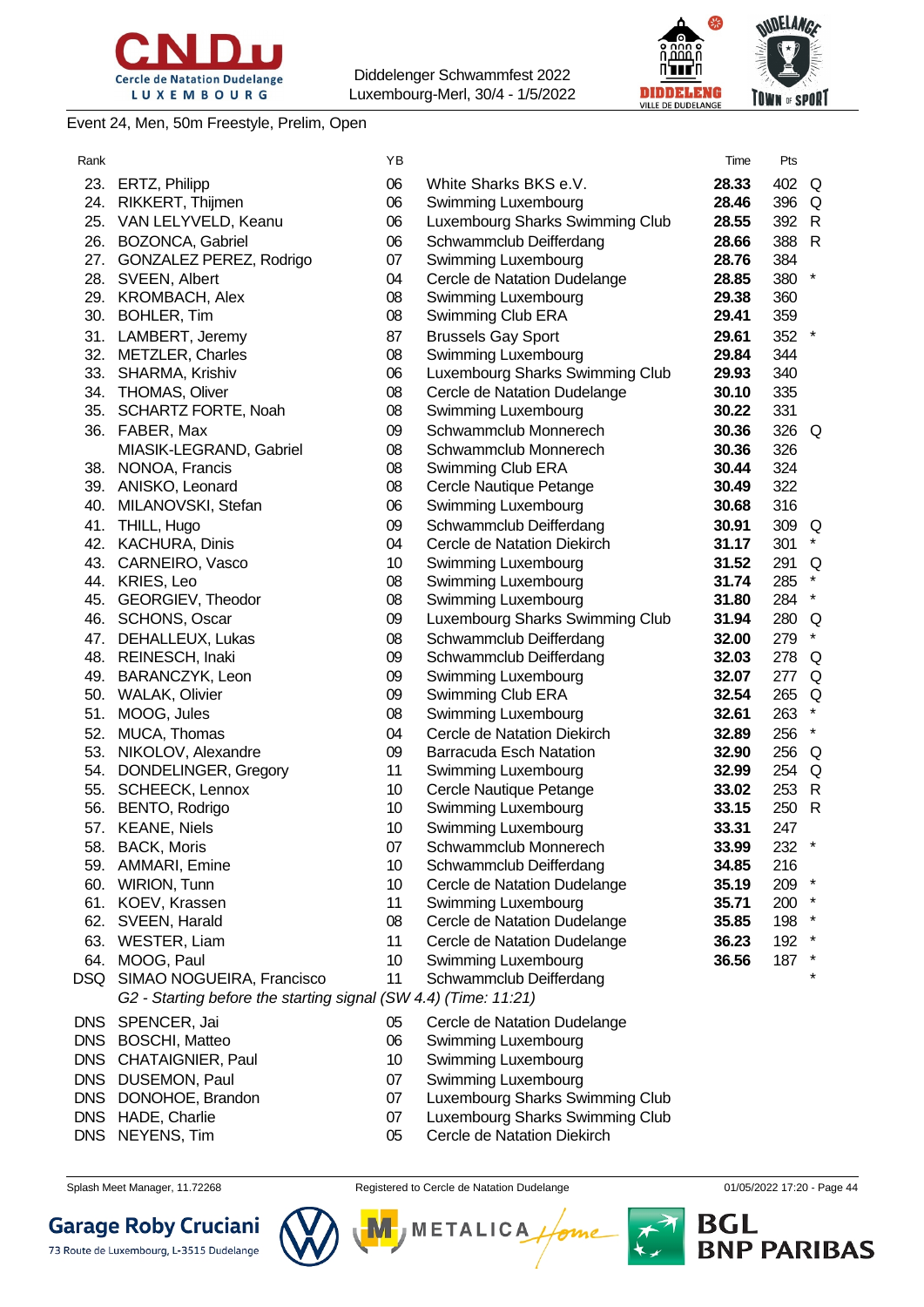

Event 24, Men, 50m Freestyle, Prelim

Diddelenger Schwammfest 2022 Luxembourg-Merl, 30/4 - 1/5/2022



Youth

| 1.         | RAJE, Michael              | 06 | <b>SSG Saar Max Ritter</b>      | 24.21 | 644 Q |         |
|------------|----------------------------|----|---------------------------------|-------|-------|---------|
| 2.         | CALMES, Nicolas            | 06 | Schwammclub Monnerech           | 25.77 | 534 Q |         |
| 3.         | KUNEN, Fynn                | 08 | Swimming Luxembourg             | 27.27 | 450 Q |         |
| 4.         | <b>WEYLAND, Philippe</b>   | 07 | Swimming Luxembourg             | 27.39 | 444   | Q       |
| 5.         | HERR, Jacob                | 06 | <b>SSG Saar Max Ritter</b>      | 27.46 | 441   | Q       |
| 6.         | TUCHILA, Ionut Alexandru   | 06 | Swimming Luxembourg             | 28.09 | 412 Q |         |
| 7.         | ORTIZ BOGDANOV, Pablo      | 08 | Swimming Luxembourg             | 28.17 | 408   | Q       |
| 8.         | LEMIESZONEK, Maksymilian   | 07 | Cercle de Natation Diekirch     | 28.18 | 408   | Q       |
| 9.         | ERTZ, Philipp              | 06 | White Sharks BKS e.V.           | 28.33 | 402 Q |         |
| 10.        | RIKKERT, Thijmen           | 06 | Swimming Luxembourg             | 28.46 | 396 Q |         |
| 11.        | VAN LELYVELD, Keanu        | 06 | Luxembourg Sharks Swimming Club | 28.55 | 392   | -R      |
| 12.        | BOZONCA, Gabriel           | 06 | Schwammclub Deifferdang         | 28.66 | 388 R |         |
| 13.        | GONZALEZ PEREZ, Rodrigo    | 07 | Swimming Luxembourg             | 28.76 | 384   |         |
| 14.        | <b>KROMBACH, Alex</b>      | 08 | Swimming Luxembourg             | 29.38 | 360   |         |
| 15.        | <b>BOHLER, Tim</b>         | 08 | Swimming Club ERA               | 29.41 | 359   |         |
| 16.        | <b>METZLER, Charles</b>    | 08 | Swimming Luxembourg             | 29.84 | 344   |         |
| 17.        | SHARMA, Krishiv            | 06 | Luxembourg Sharks Swimming Club | 29.93 | 340   |         |
| 18.        | <b>THOMAS, Oliver</b>      | 08 | Cercle de Natation Dudelange    | 30.10 | 335   |         |
| 19.        | <b>SCHARTZ FORTE, Noah</b> | 08 | Swimming Luxembourg             | 30.22 | 331   |         |
| 20.        | MIASIK-LEGRAND, Gabriel    | 08 | Schwammclub Monnerech           | 30.36 | 326   |         |
| 21.        | NONOA, Francis             | 08 | Swimming Club ERA               | 30.44 | 324   |         |
| 22.        | ANISKO, Leonard            | 08 | Cercle Nautique Petange         | 30.49 | 322   |         |
| 23.        | MILANOVSKI, Stefan         | 06 | Swimming Luxembourg             | 30.68 | 316   |         |
| 24.        | KRIES, Leo                 | 08 | Swimming Luxembourg             | 31.74 | 285   |         |
| 25.        | GEORGIEV, Theodor          | 08 | Swimming Luxembourg             | 31.80 | 284   | $\star$ |
| 26.        | DEHALLEUX, Lukas           | 08 | Schwammclub Deifferdang         | 32.00 | 279   | $\star$ |
| 27.        | MOOG, Jules                | 08 | Swimming Luxembourg             | 32.61 | 263   | $\star$ |
| 28.        | <b>BACK, Moris</b>         | 07 | Schwammclub Monnerech           | 33.99 | 232   |         |
| 29.        | SVEEN, Harald              | 08 | Cercle de Natation Dudelange    | 35.85 | 198   | $\star$ |
| <b>DNS</b> | <b>BOSCHI, Matteo</b>      | 06 | Swimming Luxembourg             |       |       |         |
| <b>DNS</b> | DUSEMON, Paul              | 07 | Swimming Luxembourg             |       |       |         |
| <b>DNS</b> | DONOHOE, Brandon           | 07 | Luxembourg Sharks Swimming Club |       |       |         |
| <b>DNS</b> | HADE, Charlie              | 07 | Luxembourg Sharks Swimming Club |       |       |         |

Kids

| 09 | Schwammclub Monnerech           | 28.24 | 405 | Q       |
|----|---------------------------------|-------|-----|---------|
| 09 | Schwammclub Monnerech           | 30.36 | 326 | Q       |
| 09 | Schwammclub Deifferdang         | 30.91 | 309 | Q       |
| 10 | Swimming Luxembourg             | 31.52 | 291 | Q       |
| 09 | Luxembourg Sharks Swimming Club | 31.94 | 280 | Q       |
| 09 | Schwammclub Deifferdang         | 32.03 | 278 | Q       |
| 09 | Swimming Luxembourg             | 32.07 | 277 | Q       |
| 09 | Swimming Club ERA               | 32.54 | 265 | Q       |
| 09 | Barracuda Esch Natation         | 32.90 | 256 | Q       |
| 11 | Swimming Luxembourg             | 32.99 | 254 | Q       |
| 10 | Cercle Nautique Petange         | 33.02 | 253 | R       |
| 10 | Swimming Luxembourg             | 33.15 | 250 | R       |
| 10 | Swimming Luxembourg             | 33.31 | 247 |         |
| 10 | Schwammclub Deifferdang         | 34.85 | 216 |         |
| 10 | Cercle de Natation Dudelange    | 35.19 | 209 | $\star$ |
| 11 | Swimming Luxembourg             | 35.71 | 200 | $\star$ |

**Garage Roby Cruciani** 

1. VALENTINI, Stefano 2. FABER, Max 3. THILL, Hugo 4. CARNEIRO, Vasco 5. SCHONS, Oscar 6. REINESCH, Inaki 7. BARANCZYK, Leon 8. WALAK, Olivier 9. NIKOLOV, Alexandre 10. DONDELINGER, Gregory 11. SCHEECK, Lennox 12. BENTO, Rodrigo 13. KEANE, Niels 14. AMMARI, Emine 15. WIRION, Tunn 16. KOEV, Krassen



Splash Meet Manager, 11.72268 Registered to Cercle de Natation Dudelange **12.20 August 2019** 17:20 - Page 45

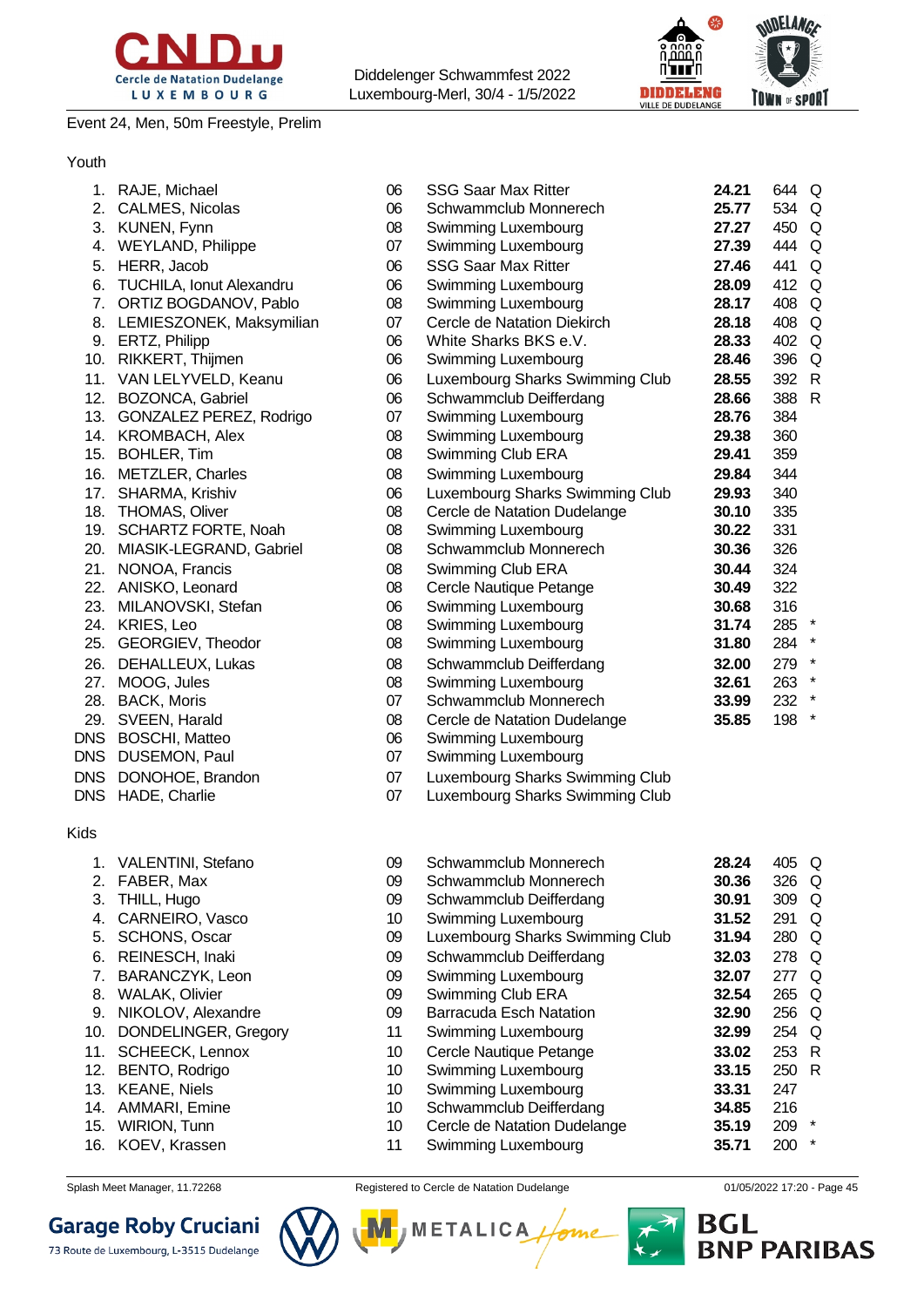



Event 24, Boys, 50m Freestyle, Prelim, Kids

|                               | ΥB |                              | Time                                                                                       | <b>Pts</b> |                                          |
|-------------------------------|----|------------------------------|--------------------------------------------------------------------------------------------|------------|------------------------------------------|
| WESTER, Liam                  | 11 | Cercle de Natation Dudelange | 36.23                                                                                      |            |                                          |
| MOOG, Paul                    | 10 | Swimming Luxembourg          | 36.56                                                                                      |            |                                          |
| DSQ SIMAO NOGUEIRA, Francisco | 11 | Schwammclub Deifferdang      |                                                                                            |            | $\star$                                  |
|                               |    |                              |                                                                                            |            |                                          |
| DNS CHATAIGNIER, Paul         | 10 | Swimming Luxembourg          |                                                                                            |            |                                          |
| Event 25                      |    |                              |                                                                                            |            |                                          |
|                               |    |                              | G2 - Starting before the starting signal (SW 4.4) (Time: 11:21)<br>Women, 50m Breaststroke |            | $192$ *<br>$187$ *<br>10 years and older |

01/05/2022 - 11:23 Results Prelim Points: FINA 2022

| Rank  |                                                                 | ΥB |                                | Time  | Pts   |         |
|-------|-----------------------------------------------------------------|----|--------------------------------|-------|-------|---------|
| Open  |                                                                 |    |                                |       |       |         |
| 1.    | ALLAR, Maud                                                     | 08 | Cercle Nautique Petange        | 35.53 | 560 Q |         |
| 2.    | BANKY, Jacqueline                                               | 96 | Swimming Luxembourg            | 35.89 | 544   | Q       |
|       | 3. KAHL, Helena                                                 | 06 | White Sharks BKS e.V.          | 36.30 | 525   | Q       |
| 4.    | CALMES, Liz                                                     | 08 | Schwammclub Monnerech          | 36.42 | 520   | Q       |
| 5.    | BORDONARO, Madeleine                                            | 06 | <b>Barracuda Esch Natation</b> | 36.48 | 518   | Q       |
| 6.    | KIDD, Francesca                                                 | 06 | Swimming Luxembourg            | 38.08 | 455   | Q       |
| 7.    | CALMES, Lara                                                    | 04 | Schwammclub Monnerech          | 38.57 | 438   | Q       |
|       | 8. VALERIUS, Lucy                                               | 09 | White Sharks BKS e.V.          | 39.48 | 408   | Q       |
|       | 9. WALTZING, Noemie                                             | 97 | Schwammclub Deifferdang        | 42.20 | 334   | $Q^*$   |
|       | 10. MILANOVSKA, Maja                                            | 09 | Swimming Luxembourg            | 42.81 | 320   | Q       |
| 11.   | YEREMENKO, Anna                                                 | 10 | Swimming Luxembourg            | 43.52 | 305   | Q       |
|       | 12. REIZER, Ines                                                | 11 | Swimming Luxembourg            | 44.07 | 293   | Q       |
|       | 13. LEONARD, Leni                                               | 10 | Swimming Luxembourg            | 44.13 | 292   | Q       |
|       | 14. BLANCHARD, Lindsey                                          | 08 | Cercle de Natation Dudelange   | 44.21 | 291   | $Q^*$   |
|       | 15. RESL, Dana                                                  | 11 | Cercle de Natation Dudelange   | 44.41 | 287   | Q       |
| 16.   | SCHAEFER, Mirjam                                                | 05 | White Sharks BKS e.V.          | 44.60 | 283   | $\star$ |
|       | 17. WAGNER, Caroline                                            | 08 | Cercle de Natation Dudelange   | 45.08 | 274   | $Q^*$   |
|       | 18. WINDISCH, Kristina                                          | 10 | Swimming Luxembourg            | 46.14 | 256   | Q       |
|       | 19. VALKOVSZKY, Emese                                           | 09 | Swimming Luxembourg            | 47.32 | 237   | $Q^*$   |
|       | 20. KIRCH, Emma                                                 | 11 | Schwammclub Monnerech          | 50.11 | 199   | $Q^*$   |
|       | DSQ SIEGRIST, Rieke                                             | 10 | <b>SSG Saar Max Ritter</b>     |       |       | $\star$ |
|       | G2 - Starting before the starting signal (SW 4.4) (Time: 11:31) |    |                                |       |       |         |
|       | DNS KOROGLANOGLOU, Lenia                                        | 11 | Schwammclub Monnerech          |       |       |         |
|       | DNS RIVELLINI, Frida                                            | 09 | Swimming Luxembourg            |       |       |         |
| Youth |                                                                 |    |                                |       |       |         |
|       | 1. ALLAR, Maud                                                  | 08 | Cercle Nautique Petange        | 35.53 | 560 Q |         |
|       | 2. CALMES, Liz                                                  | 08 | Schwammclub Monnerech          | 36.42 | 520   | Q       |
|       | 3. VALERIUS, Lucy                                               | 09 | White Sharks BKS e.V.          | 39.48 | 408   | Q       |
|       | 4. MILANOVSKA, Maja                                             | 09 | Swimming Luxembourg            | 42.81 | 320   | Q       |
|       | 5. BLANCHARD, Lindsey                                           | 08 | Cercle de Natation Dudelange   | 44.21 | 291   | $Q^*$   |
| 6.    | <b>WAGNER, Caroline</b>                                         | 08 | Cercle de Natation Dudelange   | 45.08 | 274   | $Q^*$   |
| 7.    | VALKOVSZKY, Emese                                               | 09 | Swimming Luxembourg            | 47.32 | 237   | $Q^*$   |

DNS RIVELLINI, Frida 09 Swimming Luxembourg

Splash Meet Manager, 11.72268 **Registered to Cercle de Natation Dudelange 11/05/2022 17:20 - Page 46** Splash Meet Manager, 11.72268



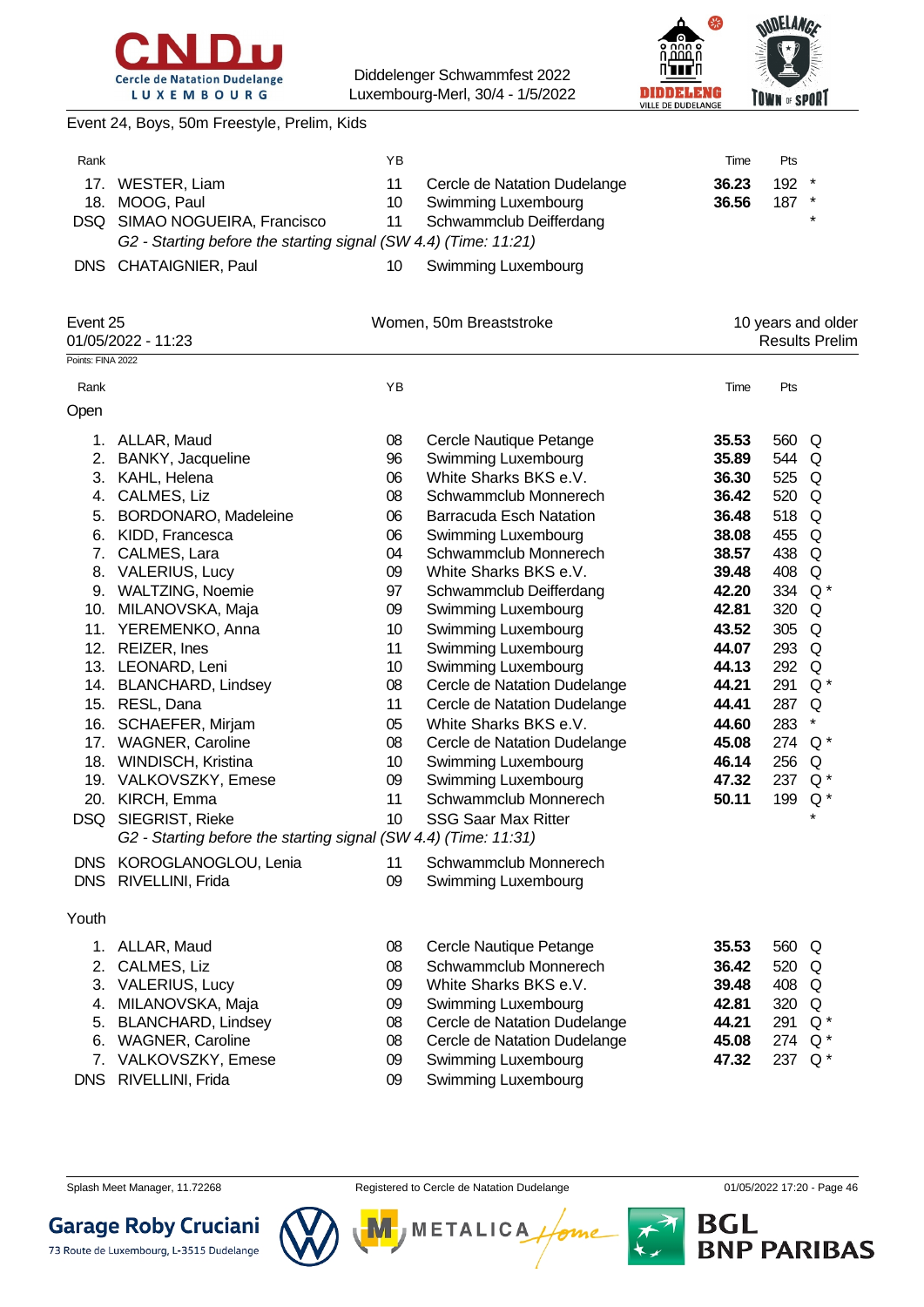



Event 25, Women, 50m Breaststroke, Prelim

| Kids |                                                                 |    |                              |       |         |         |
|------|-----------------------------------------------------------------|----|------------------------------|-------|---------|---------|
|      | 1. YEREMENKO, Anna                                              | 10 | Swimming Luxembourg          | 43.52 | $305$ Q |         |
|      | 2. REIZER, Ines                                                 | 11 | <b>Swimming Luxembourg</b>   | 44.07 | 293 Q   |         |
|      | 3. LEONARD, Leni                                                | 10 | <b>Swimming Luxembourg</b>   | 44.13 | 292 Q   |         |
|      | 4. RESL, Dana                                                   | 11 | Cercle de Natation Dudelange | 44.41 | 287 Q   |         |
|      | 5. WINDISCH, Kristina                                           | 10 | <b>Swimming Luxembourg</b>   | 46.14 | 256     | - Q     |
| 6.   | KIRCH, Emma                                                     | 11 | Schwammclub Monnerech        | 50.11 | 199     | . Q     |
|      | DSQ SIEGRIST, Rieke                                             | 10 | <b>SSG Saar Max Ritter</b>   |       |         | $\star$ |
|      | G2 - Starting before the starting signal (SW 4.4) (Time: 11:31) |    |                              |       |         |         |
|      |                                                                 |    |                              |       |         |         |

DNS KOROGLANOGLOU, Lenia 11 Schwammclub Monnerech

|            | Event 26<br>01/05/2022 - 11:29<br>Points: FINA 2022 |    | Men, 50m Breaststroke                                                                              |       | 11 years and older<br><b>Results Prelim</b> |              |
|------------|-----------------------------------------------------|----|----------------------------------------------------------------------------------------------------|-------|---------------------------------------------|--------------|
|            |                                                     |    |                                                                                                    |       |                                             |              |
| Rank       |                                                     | YB |                                                                                                    | Time  | Pts                                         |              |
| Open       |                                                     |    |                                                                                                    |       |                                             |              |
| 1.         | RAJE, Michael                                       | 06 | <b>SSG Saar Max Ritter</b>                                                                         | 30.31 | 627                                         | Q            |
| 2.         | ROLKO, Ricky                                        | 99 | Swimming Luxembourg                                                                                | 31.00 | 586                                         | Q            |
| 3.         | CHAUSSARD, Albert                                   | 07 | Swimming Luxembourg                                                                                | 31.46 | 561                                         | Q            |
| 4.         | SCHWAAB, Justin                                     | 04 | White Sharks BKS e.V.                                                                              | 31.54 | 556                                         | Q            |
| 5.         | CONSTANTINO CAEIRO, Diogo                           | 03 | Cercle de Natation Dudelange                                                                       | 32.23 | 521                                         | Q            |
| 6.         | PASSER, Daniel                                      | 07 | Swimming Luxembourg                                                                                | 32.75 | 497                                         | Q            |
| 7.         | <b>BRAUN, Nico</b>                                  | 06 | <b>SSG Saar Max Ritter</b>                                                                         | 32.98 | 487                                         | Q            |
| 8.         | SZTURMA, Maxime                                     | 94 | Cercle de Natation Dudelange                                                                       | 34.60 | 421                                         | $\Omega$     |
|            | 9. CARNEIRO, Nuno                                   | 05 | Swimming Luxembourg                                                                                | 35.46 | 391                                         | Q            |
|            | 10. LEMIESZONEK, Maksymilian                        | 07 | Cercle de Natation Diekirch                                                                        | 36.56 | 357                                         | Q            |
|            | 11. LAMBERT, Jeremy                                 | 87 | <b>Brussels Gay Sport</b>                                                                          | 36.87 | 348                                         | $\mathsf{R}$ |
|            | 12. SCHEECK, Lennox                                 | 10 | Cercle Nautique Petange                                                                            | 38.74 | 300                                         | Q            |
| 13.        | NONOA, Francis                                      | 08 | Swimming Club ERA                                                                                  | 41.00 | 253                                         | $Q^*$        |
| 14.        | RUIZ AGUILAR, Francisco                             | 09 | Schwammclub Monnerech                                                                              | 42.26 | 231                                         | Q            |
|            | 15. WALAK, Olivier                                  | 09 | Swimming Club ERA                                                                                  | 43.16 | 217                                         | Q            |
|            | 16. KOEV, Krassen                                   | 11 | Swimming Luxembourg                                                                                | 46.13 | 178                                         | $Q^*$        |
|            | DSQ BARANCZYK, Leon                                 | 09 | Swimming Luxembourg                                                                                |       |                                             | $\star$      |
|            |                                                     |    | B1 - more than one single butterfly kick before the first breaststroke kick (SW 7.1) (Time: 11:38) |       |                                             |              |
|            |                                                     |    |                                                                                                    |       |                                             |              |
| <b>DNS</b> | DHONTE, Henri                                       | 04 | <b>Swimming Luxembourg</b>                                                                         |       |                                             |              |
| <b>DNS</b> | KIDD, Alexander                                     | 09 | Swimming Luxembourg                                                                                |       |                                             |              |
| <b>DNS</b> | MACLEAR, Gareth                                     | 05 | Luxembourg Sharks Swimming Club                                                                    |       |                                             |              |
| Youth      |                                                     |    |                                                                                                    |       |                                             |              |
| 1.         | RAJE, Michael                                       | 06 | <b>SSG Saar Max Ritter</b>                                                                         | 30.31 | 627                                         | Q            |
| 2.         | CHAUSSARD, Albert                                   | 07 | Swimming Luxembourg                                                                                | 31.46 | 561                                         | Q            |
| 3.         | PASSER, Daniel                                      | 07 | Swimming Luxembourg                                                                                | 32.75 | 497                                         | Q            |
| 4.         | <b>BRAUN, Nico</b>                                  | 06 | <b>SSG Saar Max Ritter</b>                                                                         | 32.98 | 487                                         | Q            |
| 5.         | LEMIESZONEK, Maksymilian                            | 07 | Cercle de Natation Diekirch                                                                        | 36.56 | 357                                         | Q            |
| 6.         | NONOA, Francis                                      | 08 | Swimming Club ERA                                                                                  | 41.00 | 253                                         | $Q^*$        |

- 
- Splash Meet Manager, 11.72268 **Registered to Cercle de Natation Dudelange 11/05/2022 17:20 Page 47**



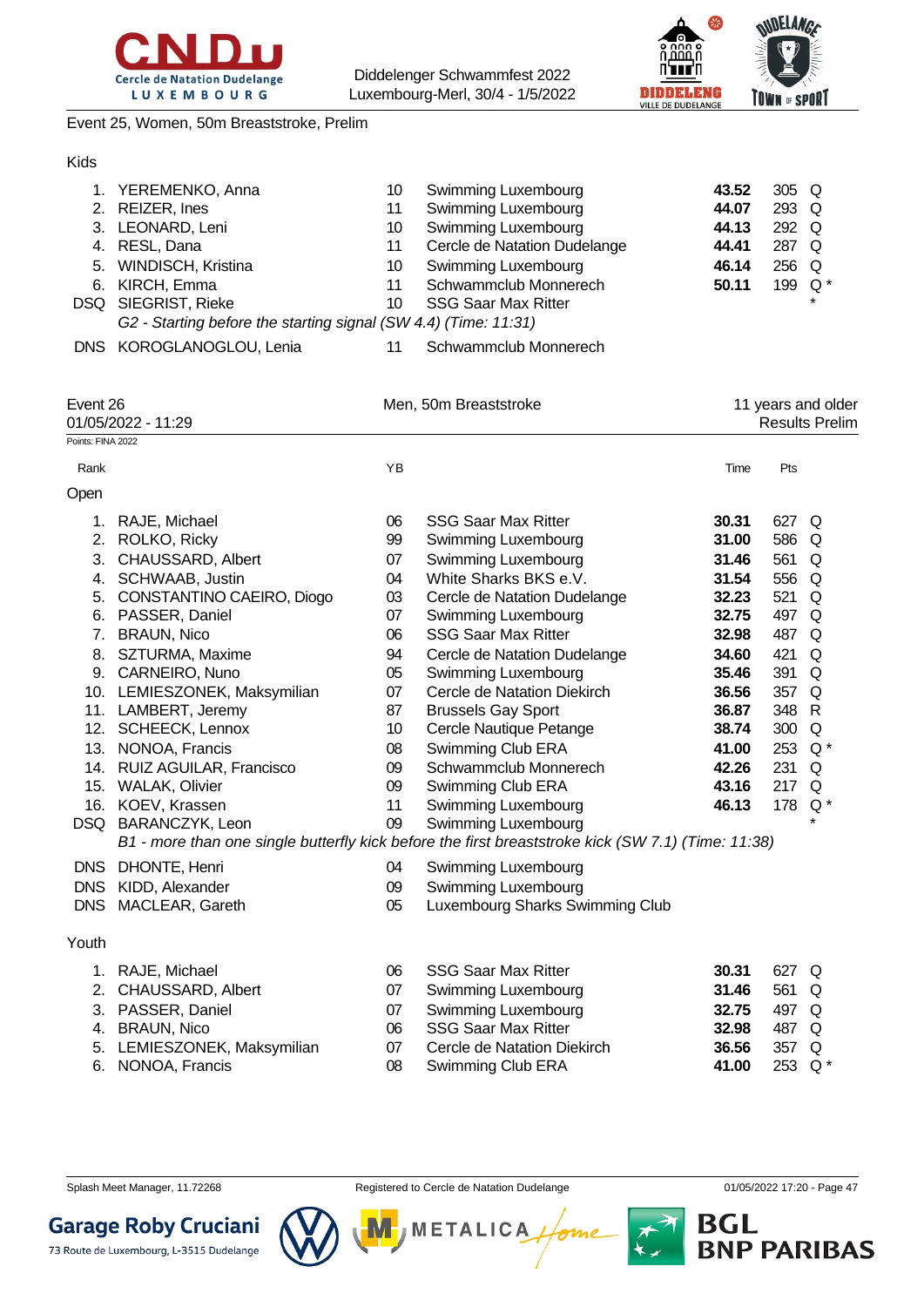



Event 26, Men, 50m Breaststroke, Prelim

#### Kids

| 1. SCHEECK, Lennox         | 10. | Cercle Nautique Petange                                                                            | 38.74 | $300\quad\Omega$ |         |
|----------------------------|-----|----------------------------------------------------------------------------------------------------|-------|------------------|---------|
| 2. RUIZ AGUILAR, Francisco | 09  | Schwammclub Monnerech                                                                              | 42.26 | $231$ Q          |         |
| 3. WALAK, Olivier          | 09  | Swimming Club ERA                                                                                  | 43.16 | 217 $\Omega$     |         |
| 4. KOEV, Krassen           | 11  | Swimming Luxembourg                                                                                | 46.13 | 178 $Q^*$        |         |
| DSQ BARANCZYK, Leon        | 09  | Swimming Luxembourg                                                                                |       |                  | $\star$ |
|                            |     | B1 - more than one single butterfly kick before the first breaststroke kick (SW 7.1) (Time: 11:38) |       |                  |         |

DNS KIDD, Alexander 09 Swimming Luxembourg

| Event 27          | 01/05/2022 - 11:32     |    | Women, 100m Butterfly        |         |                    |       | 10 years and older | <b>Results Prelim</b> |
|-------------------|------------------------|----|------------------------------|---------|--------------------|-------|--------------------|-----------------------|
| Points: FINA 2022 |                        |    |                              |         |                    |       |                    |                       |
| Rank              |                        | YB |                              | Time    | Pts                |       | 50 <sub>m</sub>    | 100m                  |
| Open              |                        |    |                              |         |                    |       |                    |                       |
|                   | 1. REINESCH, Leeloo    | 07 | Schwammclub Monnerech        | 1:07.44 | 556 Q              |       | 31.57              | 35.87                 |
| 2.                | <b>BERTHET, Lana</b>   | 05 | Longchamps Swimming Club     | 1:08.85 | 523 Q              |       | 31.91              | 36.94                 |
| 3.                | LINDMARK MELO, Maia    | 07 | Cercle de Natation Dudelange | 1:09.59 | 506 Q              |       | 33.25              | 36.34                 |
| 4.                | SOFFIO, Mara           | 06 | Schwammclub Monnerech        | 1:12.40 | 449 Q              |       | 33.36              | 39.04                 |
| 5.                | WAGNER, Alina          | 07 | <b>SSG Saar Max Ritter</b>   | 1:12.60 | 446 Q              |       | 33.85              | 38.75                 |
| 6.                | VANDERSCHRICK, Laura   | 02 | Swimming Luxembourg          | 1:13.07 | 437 Q              |       | 32.87              | 40.20                 |
| 7.                | CALMES, Liz            | 08 | Schwammclub Monnerech        | 1:14.83 | 407 Q              |       | 33.25              | 41.58                 |
| 8.                | PETESCH, Lea           | 07 | Schwammclub Monnerech        | 1:16.37 | 383 Q              |       | 34.43              | 41.94                 |
| 9.                | OLIVERO, Francesca     | 08 | Swimming Luxembourg          | 1:19.50 | 339 Q              |       | 35.26              | 44.24                 |
| 10.               | MILANOVSKA, Maja       | 09 | Swimming Luxembourg          | 1:20.43 | 328 Q              |       | 36.14              | 44.29                 |
| 11.               | CONSTANTIN, Sophia     | 09 | Swimming Luxembourg          | 1:23.58 | 292 Q              |       | 37.99              | 45.59                 |
| 12.               | BARANCZYK, Maya        | 07 | Swimming Luxembourg          | 1:26.52 | 263                | $Q^*$ | 37.59              | 48.93                 |
| 13.               | VALERIUS, Fleur        | 11 | White Sharks BKS e.V.        | 1:26.92 | 260                | Q     | 40.01              | 46.91                 |
|                   | 14. POELS, Klara-Luisa | 09 | Swimming Luxembourg          | 1:28.45 | 246                | $Q^*$ | 38.86              | 49.59                 |
| 15.               | BOUWMEISTER, Annebelle | 08 | Swimming Luxembourg          | 1:34.66 | 201                | $R^*$ | 41.43              | 53.23                 |
| <b>DNS</b>        | BARTHEL, Emma          | 10 | Swimming Club Redange        |         |                    |       |                    |                       |
| Youth             |                        |    |                              |         |                    |       |                    |                       |
|                   | 1. REINESCH, Leeloo    | 07 | Schwammclub Monnerech        | 1:07.44 | 556 Q              |       | 31.57              | 35.87                 |
| 2.                | LINDMARK MELO, Maia    | 07 | Cercle de Natation Dudelange | 1:09.59 | 506 Q              |       | 33.25              | 36.34                 |
| 3.                | WAGNER, Alina          | 07 | <b>SSG Saar Max Ritter</b>   | 1:12.60 | 446 Q              |       | 33.85              | 38.75                 |
| 4.                | CALMES, Liz            | 08 | Schwammclub Monnerech        | 1:14.83 | 407 Q              |       | 33.25              | 41.58                 |
| 5.                | PETESCH, Lea           | 07 | Schwammclub Monnerech        | 1:16.37 | 383 Q              |       | 34.43              | 41.94                 |
| 6.                | OLIVERO, Francesca     | 08 | Swimming Luxembourg          | 1:19.50 | 339 Q              |       | 35.26              | 44.24                 |
| 7.                | MILANOVSKA, Maja       | 09 | Swimming Luxembourg          | 1:20.43 | 328 Q              |       | 36.14              | 44.29                 |
| 8.                | CONSTANTIN, Sophia     | 09 | Swimming Luxembourg          | 1:23.58 | 292 Q              |       | 37.99              | 45.59                 |
| 9.                | BARANCZYK, Maya        | 07 | Swimming Luxembourg          | 1:26.52 | 263                | $Q^*$ | 37.59              | 48.93                 |
| 10.               | POELS, Klara-Luisa     | 09 | Swimming Luxembourg          | 1:28.45 | 246                | $Q^*$ | 38.86              | 49.59                 |
| 11.               | BOUWMEISTER, Annebelle | 08 | Swimming Luxembourg          | 1:34.66 | 201 R <sup>*</sup> |       | 41.43              | 53.23                 |
| Kids              |                        |    |                              |         |                    |       |                    |                       |
| 1.                | VALERIUS, Fleur        | 11 | White Sharks BKS e.V.        | 1:26.92 | 260 Q              |       | 40.01              | 46.91                 |
| <b>DNS</b>        | BARTHEL, Emma          | 10 | Swimming Club Redange        |         |                    |       |                    |                       |

Splash Meet Manager, 11.72268 **Registered to Cercle de Natation Dudelange 11/05/2022 17:20 - Page 48** 

**BGL<br>BNP PARIBAS** 



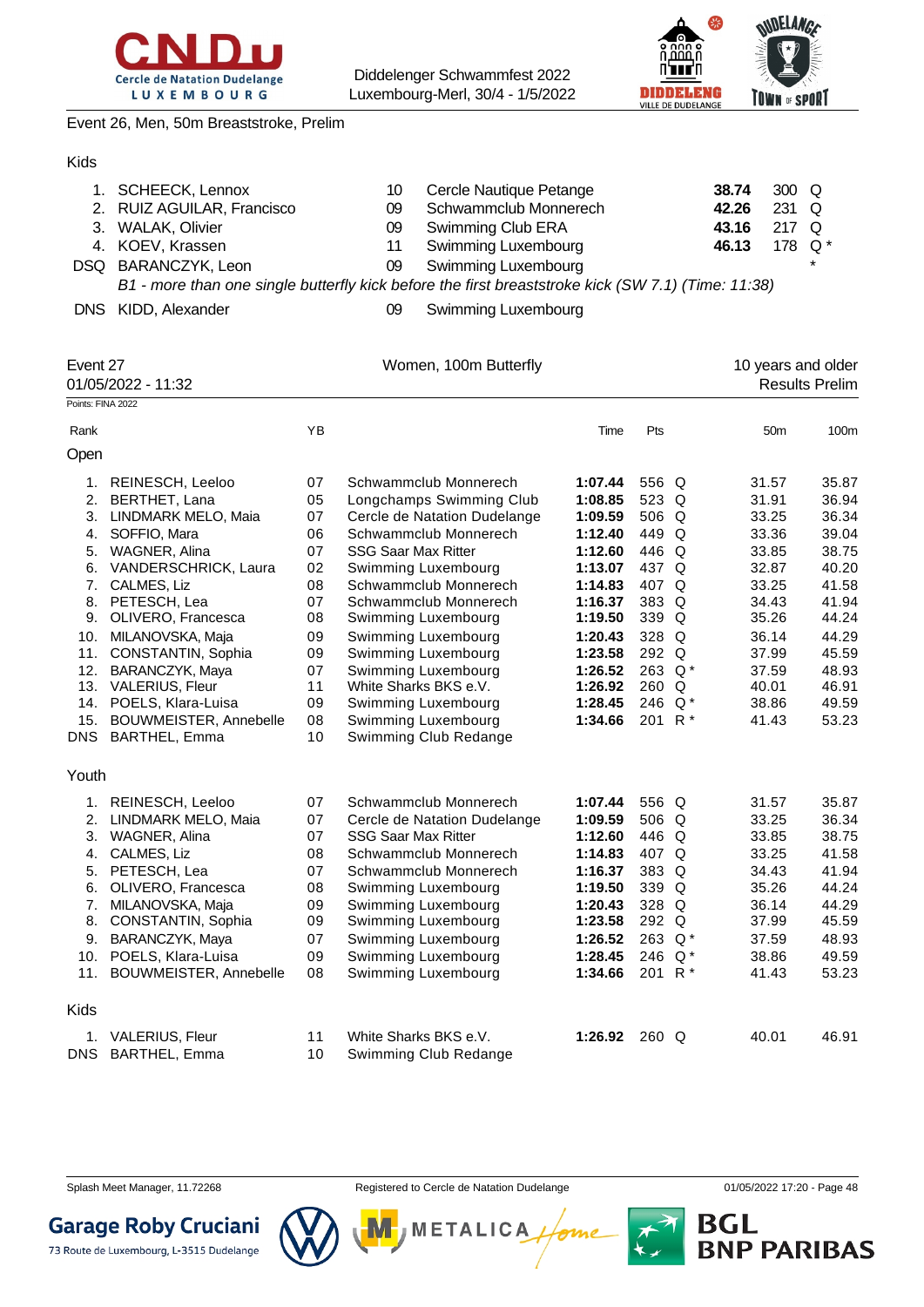



Event 28 **Event 28** Men, 100m Butterfly **11** years and older 01/05/2022 - 11:37 Results Prelim

| Points: FINA 2022 |                                 |    |                                |         |        |          |       |       |
|-------------------|---------------------------------|----|--------------------------------|---------|--------|----------|-------|-------|
| Rank              |                                 | ΥB |                                | Time    | Pts    |          | 50m   | 100m  |
| Open              |                                 |    |                                |         |        |          |       |       |
| 1.                | <b>FRIPPIAT, Florian</b>        | 98 | Schwammclub Deifferdang        | 56.88   | 657 Q  |          | 26.64 | 30.24 |
| 2.                | DALEIDEN CIUFERRI, Ralph        | 03 | Swimming Luxembourg            | 59.49   | 574 Q  |          | 27.83 | 31.66 |
| 3.                | SIMAO NOGUEIRA, Joao            | 04 | Schwammclub Deifferdang        | 59.70   | 568 Q  |          | 27.67 | 32.03 |
| 4.                | CONSTANTINO CAEIRO, Diogo3      |    | Cercle de Natation Dudelange   | 59.96   | 560 Q  |          | 28.00 | 31.96 |
| 5.                | KEMP, Finn                      | 05 | Swimming Luxembourg            | 1:00.29 | 551 Q  |          | 28.43 | 31.86 |
| 6.                | FRANCK, Max                     | 03 | Cercle de Natation Dudelange   | 1:02.17 | 503 Q  |          | 28.88 | 33.29 |
| 7.                | DANTHINE, Zacharie              | 04 | <b>Barracuda Esch Natation</b> | 1:03.01 | 483 Q  |          | 29.52 | 33.49 |
| 8.                | CONZEMIUS, Jerome               | 99 | Swimming Luxembourg            | 1:05.38 | 432 Q  |          | 29.73 | 35.65 |
| 9.                | LUKA, Mory                      | 04 | Swimming Luxembourg            | 1:05.39 | 432 Q  |          | 30.53 | 34.86 |
| 10.               | THILL, Louis                    | 07 | Swimming Luxembourg            | 1:07.15 | 399 Q  |          | 31.97 | 35.18 |
| 11.               | OLINGER, Liam                   | 05 | Schwammclub Monnerech          | 1:08.30 | 379 R  |          | 30.08 | 38.22 |
| 12.               | WESTER, Ben                     | 06 | Cercle de Natation Dudelange   | 1:09.42 | 361    | Q        | 31.60 | 37.82 |
| 13.               | MEUNIER, Noa                    | 08 | Schwammclub Deifferdang        | 1:10.21 | 349 Q  |          | 31.87 | 38.34 |
| 14.               | BOZONCA, Gabriel                | 06 | Schwammclub Deifferdang        | 1:10.45 | 345 Q  |          | 32.28 | 38.17 |
| 15.               | VIGUIER, Elyan                  | 04 | Swimming Luxembourg            | 1:10.75 | 341    |          | 33.62 | 37.13 |
| 16.               | <b>TUCHILA, Ionut Alexandru</b> | 06 | Swimming Luxembourg            | 1:12.08 | 322 Q  |          | 32.06 | 40.02 |
| 17.               | RIKKERT, Thijmen                | 06 | Swimming Luxembourg            | 1:13.11 | 309 Q  |          | 32.97 | 40.14 |
| 18.               | SUKHANOV, Maxim                 | 04 | Cercle de Natation Dudelange   | 1:13.49 | 304    | $^\star$ | 33.49 | 40.00 |
| 19.               | BOHLER, Tim                     | 08 | Swimming Club ERA              | 1:16.51 | 269 Q  |          | 34.67 | 41.84 |
| 20.               | ORTIZ BOGDANOV, Pablo           | 08 | Swimming Luxembourg            | 1:17.68 | 257 Q  |          | 34.41 | 43.27 |
| 21.               | RUIZ, Jacobo                    | 09 | Schwammclub Monnerech          | 1:17.99 | 254 Q  |          | 34.95 | 43.04 |
| 22.               | ANISKO, Leonard                 | 08 | Cercle Nautique Petange        | 1:19.48 | 240 Q  |          | 36.80 | 42.68 |
| 23.               | <b>THOMAS, Oliver</b>           | 08 | Cercle de Natation Dudelange   | 1:21.85 | 220 Q* |          | 38.04 | 43.81 |
| 24.               | CARNEIRO, Vasco                 | 10 | Swimming Luxembourg            | 1:28.46 | 174    | Q        | 40.04 | 48.42 |
| 25.               | WARD, James                     | 10 | Schwammclub Monnerech          | 1:32.12 | 154    | $Q^*$    | 41.13 | 50.99 |
| <b>DNS</b>        | SPENCER, Jai                    | 05 | Cercle de Natation Dudelange   |         |        |          |       |       |
| DNS               | <b>BOSCHI, Matteo</b>           | 06 | Swimming Luxembourg            |         |        |          |       |       |
| DNS               | GEORGIEV, Theodor               | 08 | Swimming Luxembourg            |         |        |          |       |       |
| Youth             |                                 |    |                                |         |        |          |       |       |
| 1.                | THILL, Louis                    | 07 | Swimming Luxembourg            | 1:07.15 | 399 Q  |          | 31.97 | 35.18 |
| 2.                | WESTER, Ben                     | 06 | Cercle de Natation Dudelange   | 1:09.42 | 361 Q  |          | 31.60 | 37.82 |
| 3.                | MEUNIER, Noa                    | 08 | Schwammclub Deifferdang        | 1:10.21 | 349 Q  |          | 31.87 | 38.34 |
| 4.                | BOZONCA, Gabriel                | 06 | Schwammclub Deifferdang        | 1:10.45 | 345 Q  |          | 32.28 | 38.17 |
| 5.                | <b>TUCHILA, Ionut Alexandru</b> | 06 | Swimming Luxembourg            | 1:12.08 | 322 Q  |          | 32.06 | 40.02 |
| 6.                | RIKKERT, Thijmen                | 06 | Swimming Luxembourg            | 1:13.11 | 309    | Q        | 32.97 | 40.14 |
|                   | 7. BOHLER, Tim                  | 08 | Swimming Club ERA              | 1:16.51 | 269 Q  |          | 34.67 | 41.84 |
| 8.                | ORTIZ BOGDANOV, Pablo           | 08 | Swimming Luxembourg            | 1:17.68 | 257 Q  |          | 34.41 | 43.27 |
| 9.                | ANISKO, Leonard                 | 08 | Cercle Nautique Petange        | 1:19.48 | 240 Q  |          | 36.80 | 42.68 |
| 10.               | THOMAS, Oliver                  | 08 | Cercle de Natation Dudelange   | 1:21.85 | 220 Q* |          | 38.04 | 43.81 |
| <b>DNS</b>        | <b>BOSCHI, Matteo</b>           | 06 | Swimming Luxembourg            |         |        |          |       |       |
| DNS               | GEORGIEV, Theodor               | 08 | Swimming Luxembourg            |         |        |          |       |       |
| Kids              |                                 |    |                                |         |        |          |       |       |
| 1.                | RUIZ, Jacobo                    | 09 | Schwammclub Monnerech          | 1:17.99 | 254 Q  |          | 34.95 | 43.04 |
| 2.                | CARNEIRO, Vasco                 | 10 | Swimming Luxembourg            | 1:28.46 | 174 Q  |          | 40.04 | 48.42 |
| 3.                | WARD, James                     | 10 | Schwammclub Monnerech          | 1:32.12 | 154 Q* |          | 41.13 | 50.99 |

Splash Meet Manager, 11.72268 **Registered to Cercle de Natation Dudelange 11/05/2022 17:20 - Page 49** 

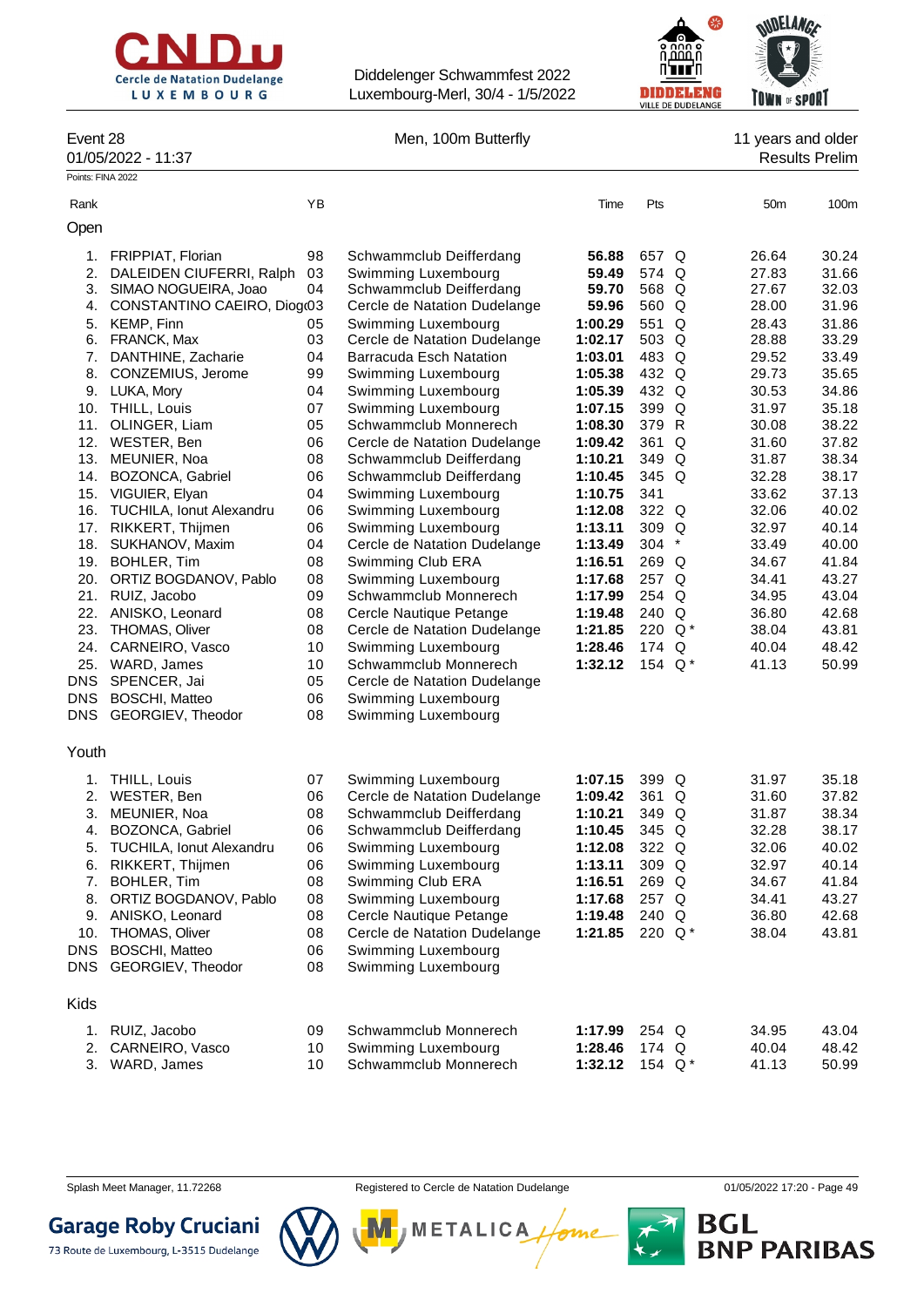



| Event 29          | 01/05/2022 - 11:44                |                                                          |                | Women, 400m Medley |                                |                  |                |                                                           |                |                | 10 years and older<br>Results |                       |                               |
|-------------------|-----------------------------------|----------------------------------------------------------|----------------|--------------------|--------------------------------|------------------|----------------|-----------------------------------------------------------|----------------|----------------|-------------------------------|-----------------------|-------------------------------|
| Points: FINA 2022 |                                   |                                                          |                |                    |                                |                  |                |                                                           |                |                |                               |                       |                               |
| Rank              |                                   |                                                          |                |                    | YB                             |                  |                |                                                           |                |                | Time                          | Pts                   |                               |
| Open              |                                   |                                                          |                |                    |                                |                  |                |                                                           |                |                |                               |                       |                               |
| 1.                | 50m:<br>100m:                     | BORDONARO, Madeleine<br>33.06<br>1:13.67                 | 33.06<br>40.61 | 150m:<br>200m:     | 06<br>1:57.76<br>2:40.57       | 44.09<br>42.81   | 250m:<br>300m: | <b>Barracuda Esch Natation</b><br>3:27.93<br>4:14.66      | 47.36<br>46.73 | 350m:<br>400m: | 5:28.02<br>4:52.43<br>5:28.02 | 535<br>37.77<br>35.59 |                               |
|                   | 2. HAN, Mengjia<br>50m:<br>100m:  | 36.06<br>1:18.40                                         | 36.06<br>42.34 | 150m:<br>200m:     | 07<br>2:02.59<br>2:44.82       | 44.19<br>42.23   | 250m:<br>300m: | Schwammclub Deifferdang<br>3:31.60<br>4:17.98             | 46.78<br>46.38 | 350m:<br>400m: | 5:28.94<br>4:54.41<br>5:28.94 | 530<br>36.43<br>34.53 |                               |
| 3.                | 50m:<br>100m:                     | KETTENMEYER-REULAND, Carole<br>36.35<br>1:18.96          | 36.35<br>42.61 | 200m:              | 78<br>150m: 2:04.42<br>2:47.31 | 45.46<br>42.89   | 250m:<br>300m: | Swimming Club Le Dauphin Ettelbruck<br>3:36.36<br>4:26.29 | 49.05<br>49.93 | 350m:<br>400m: | 5:46.10<br>5:06.55<br>5:46.10 | 455<br>40.26<br>39.55 |                               |
|                   | 4. LAMBIN, Elisa<br>50m:<br>100m: | 37.47<br>1:22.99                                         | 37.47<br>45.52 | 150m:<br>200m:     | 09<br>2:10.93<br>2:56.56       | 47.94<br>45.63   | 250m:<br>300m: | Schwammclub Deifferdang<br>3:43.04<br>4:30.68             | 46.48<br>47.64 | 350m:<br>400m: | 5:48.85<br>5:11.52<br>5:48.85 | 445<br>40.84<br>37.33 |                               |
|                   | 50m:                              | <b>GRUJIC-MARTINS, Teodora</b><br>34.33<br>100m: 1:18.34 | 34.33<br>44.01 | 150m:<br>200m:     | 09<br>2:04.70<br>2:50.61       | 46.36<br>45.91   | 250m:<br>300m: | Swimming Luxembourg<br>3:40.55<br>4:32.32                 | 49.94<br>51.77 | 350m:<br>400m: | 5:50.81<br>5:13.28<br>5:50.81 | 437<br>40.96<br>37.53 |                               |
|                   | DNS HRIC, Nina                    |                                                          |                |                    | 08                             |                  |                | Swimming Luxembourg                                       |                |                |                               |                       |                               |
| Youth             |                                   |                                                          |                |                    |                                |                  |                |                                                           |                |                |                               |                       |                               |
| 1.                | HAN, Mengjia<br>50m:<br>100m:     | 36.06<br>1:18.40                                         | 36.06<br>42.34 | 150m:<br>200m:     | 07<br>2:02.59<br>2:44.82       | 44.19<br>42.23   | 250m:<br>300m: | Schwammclub Deifferdang<br>3:31.60<br>4:17.98             | 46.78<br>46.38 | 350m:<br>400m: | 5:28.94<br>4:54.41<br>5:28.94 | 530<br>36.43<br>34.53 |                               |
| 2.                | LAMBIN, Elisa<br>50m:<br>100m:    | 37.47<br>1:22.99                                         | 37.47<br>45.52 | 150m:<br>200m:     | 09<br>2:10.93<br>2:56.56       | 47.94<br>45.63   | 250m:<br>300m: | Schwammclub Deifferdang<br>3:43.04<br>4:30.68             | 46.48<br>47.64 | 350m:<br>400m: | 5:48.85<br>5:11.52<br>5:48.85 | 445<br>40.84<br>37.33 |                               |
| 3.                | 50m:                              | <b>GRUJIC-MARTINS, Teodora</b><br>34.33<br>100m: 1:18.34 | 34.33<br>44.01 | 150m:<br>200m:     | 09<br>2:04.70<br>2:50.61       | 46.36<br>45.91   | 250m:<br>300m: | Swimming Luxembourg<br>3:40.55<br>4:32.32                 | 49.94<br>51.77 | 350m:<br>400m: | 5:50.81<br>5:13.28<br>5:50.81 | 437<br>40.96<br>37.53 |                               |
|                   | DNS HRIC, Nina                    |                                                          |                |                    | 08                             |                  |                | Swimming Luxembourg                                       |                |                |                               |                       |                               |
| Event 30          | 01/05/2022 - 11:44                |                                                          |                |                    |                                | Men, 400m Medley |                |                                                           |                |                |                               |                       | 11 years and older<br>Results |
| Points: FINA 2022 |                                   |                                                          |                |                    |                                |                  |                |                                                           |                |                |                               |                       |                               |
| Rank<br>Open      |                                   |                                                          |                |                    | YB                             |                  |                |                                                           |                |                | Time                          | Pts                   |                               |
|                   |                                   |                                                          |                |                    |                                |                  |                |                                                           |                |                |                               |                       |                               |
| 1.                | 50m:                              | FRIPPIAT, Florian<br>29.01<br>100m: 1:02.56              | 29.01<br>33.55 | 150m:<br>200m:     | 98<br>1:39.35<br>2:14.68       | 36.79<br>35.33   | 250m:<br>300m: | Schwammclub Deifferdang<br>2:55.17<br>3:36.12             | 40.49<br>40.95 | 350m:<br>400m: | 4:42.33<br>4:10.31<br>4:42.33 | 644<br>34.19<br>32.02 |                               |
|                   | 50m:<br>100m:                     | DANTHINE, Zacharie<br>30.35<br>1:04.53                   | 30.35<br>34.18 | 150m:<br>200m:     | 04<br>1:43.41<br>2:20.47       | 38.88<br>37.06   | 250m:<br>300m: | <b>Barracuda Esch Natation</b><br>3:02.09<br>3:43.41      | 41.62<br>41.32 | 350m:<br>400m: | 4:45.42<br>4:15.43<br>4:45.42 | 623<br>32.02<br>29.99 |                               |
| 3.                | THILL, Nicolas<br>50m:<br>100m:   | 30.51<br>1:04.84                                         | 30.51<br>34.33 | 150m:<br>200m:     | 05<br>1:43.06<br>2:19.99       | 38.22<br>36.93   | 250m:<br>300m: | Swimming Luxembourg<br>3:02.86<br>3:46.08                 | 42.87<br>43.22 | 350m:<br>400m: | 4:51.55<br>4:19.75<br>4:51.55 | 585<br>33.67<br>31.80 |                               |

Splash Meet Manager, 11.72268 **Registered to Cercle de Natation Dudelange 11/05/2022 17:20 - Page 50** 



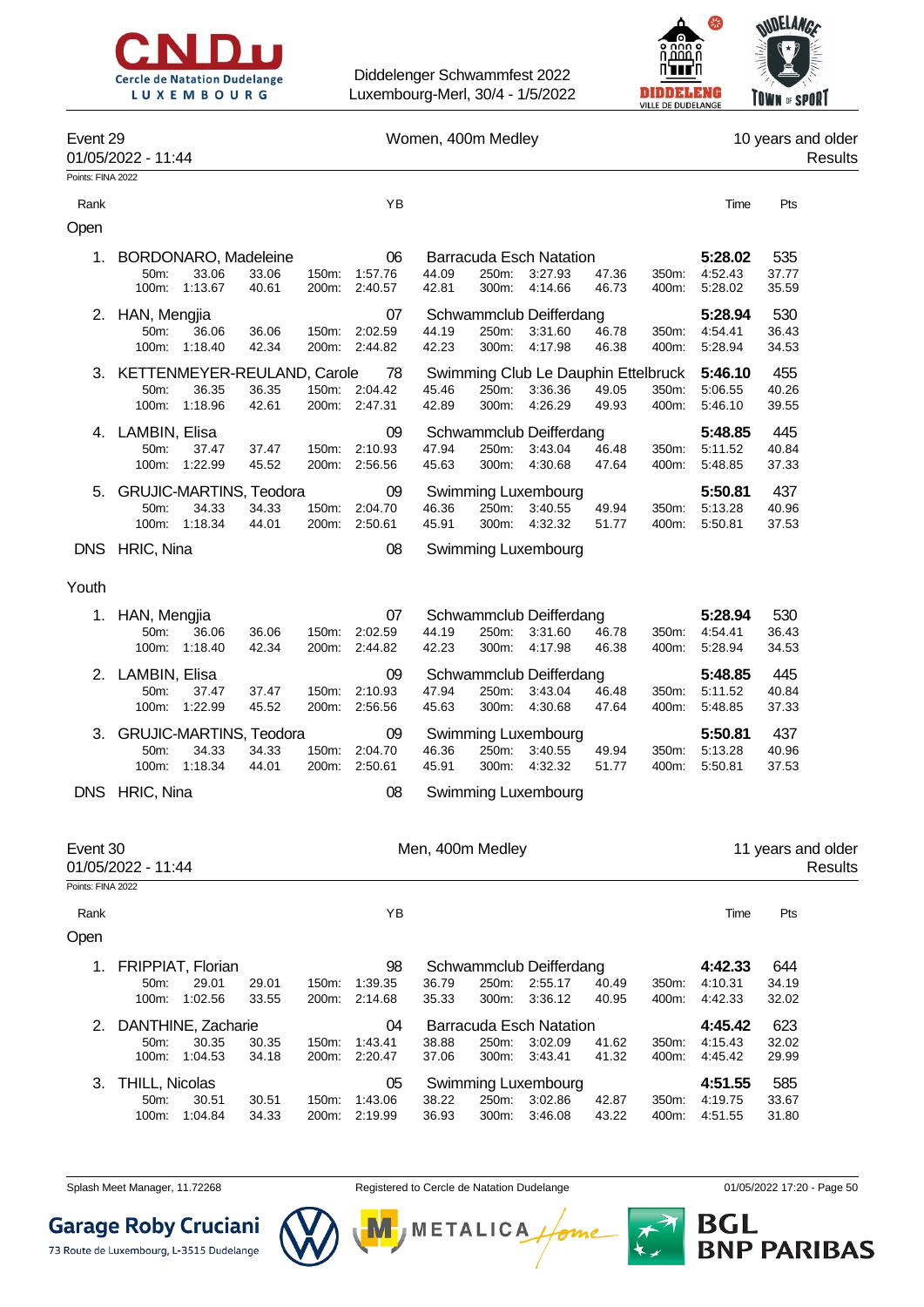

#### Event 30, Men, 400m Medley, Open

Diddelenger Schwammfest 2022 Luxembourg-Merl, 30/4 - 1/5/2022



| Rank                     |                                                          |                                       |                |                | ΥB                       |                |                                     |                                             |                |                | Time                          | Pts                   |
|--------------------------|----------------------------------------------------------|---------------------------------------|----------------|----------------|--------------------------|----------------|-------------------------------------|---------------------------------------------|----------------|----------------|-------------------------------|-----------------------|
| 4.                       | FEDOSEEV, Anton<br>50m:<br>100m:                         | 31.82<br>1:09.87                      | 31.82<br>38.05 | 150m:<br>200m: | 07<br>1:49.46<br>2:28.71 | 39.59<br>39.25 | 250m:<br>300m:                      | Swimming Luxembourg<br>3:09.38<br>3:51.06   | 40.67<br>41.68 | 350m:<br>400m: | 4:59.60<br>4:25.30<br>4:59.60 | 539<br>34.24<br>34.30 |
| 5.                       | 50 <sub>m</sub> :<br>100m:                               | CHAUSSARD, Albert<br>32.06<br>1:09.78 | 32.06<br>37.72 | 150m:<br>200m: | 07<br>1:52.25<br>2:33.85 | 42.47<br>41.60 | 250m:<br>300m:                      | Swimming Luxembourg<br>3:16.12<br>3:58.84   | 42.27<br>42.72 | 350m:<br>400m: | 5:08.89<br>4:35.43<br>5:08.89 | 491<br>36.59<br>33.46 |
| 6.                       | <b>GRUNDHEBER, Maxence</b><br>50 <sub>m</sub> :<br>100m: | 32.38<br>1:10.45                      | 32.38<br>38.07 | 150m:<br>200m: | 08<br>1:52.74<br>2:33.62 | 42.29<br>40.88 | Swimming Club ERA<br>250m:<br>300m: | 3:20.47<br>4:06.77                          | 46.85<br>46.30 | 350m:<br>400m: | 5:15.13<br>4:41.76<br>5:15.13 | 463<br>34.99<br>33.37 |
| 7.                       | PASSER, Daniel<br>50m:<br>100m:                          | 34.81<br>1:15.70                      | 34.81<br>40.89 | 150m:<br>200m: | 07<br>1:58.34<br>2:39.94 | 42.64<br>41.60 | 250m:<br>300m:                      | Swimming Luxembourg<br>3:23.49<br>4:08.05   | 43.55<br>44.56 | 350m:<br>400m: | 5:22.99<br>4:47.44<br>5:22.99 | 430<br>39.39<br>35.55 |
| 8.                       | 50m:<br>100m:                                            | DUSEMON, Paul<br>35.12<br>1:16.84     | 35.12<br>41.72 | 150m:<br>200m: | 07<br>1:58.23<br>2:37.76 | 41.39<br>39.53 | 250m:<br>300m:                      | Swimming Luxembourg<br>3:24.89<br>4:12.63   | 47.13<br>47.74 | 350m:<br>400m: | 5:24.82<br>4:49.92<br>5:24.82 | 423<br>37.29<br>34.90 |
| 9.                       | VALENTINI, Stefano<br>50m:<br>100m:                      | 33.95<br>1:16.12                      | 33.95<br>42.17 | 150m:<br>200m: | 09<br>1:57.97<br>2:39.27 | 41.85<br>41.30 | 250m:<br>300m:                      | Schwammclub Monnerech<br>3:27.36<br>4:12.56 | 48.09<br>45.20 | 350m:<br>400m: | 5:26.10<br>4:50.67<br>5:26.10 | 418<br>38.11<br>35.43 |
| 10.                      | <b>WEYLAND, Philippe</b><br>50 <sub>m</sub> :<br>100m:   | 33.72<br>1:15.98                      | 33.72<br>42.26 | 150m:<br>200m: | 07<br>1:59.43<br>2:42.01 | 43.45<br>42.58 | 250m:<br>300m:                      | Swimming Luxembourg<br>3:34.37<br>4:28.06   | 52.36<br>53.69 | 350m:<br>400m: | 5:39.80<br>5:04.49<br>5:39.80 | 369<br>36.43<br>35.31 |
| <b>DNS</b><br><b>DNS</b> | DHONTE, Henri<br>KUNEN, Fynn                             |                                       |                |                | 04<br>08                 |                |                                     | Swimming Luxembourg<br>Swimming Luxembourg  |                |                |                               |                       |

Youth

| 1. |                      | FEDOSEEV, Anton<br>07<br>Swimming Luxembourg |       |       |         |       |       |                     | 4:59.60 | 539   |         |       |
|----|----------------------|----------------------------------------------|-------|-------|---------|-------|-------|---------------------|---------|-------|---------|-------|
|    | 50m:                 | 31.82                                        | 31.82 | 150m: | 1:49.46 | 39.59 | 250m: | 3:09.38             | 40.67   | 350m: | 4:25.30 | 34.24 |
|    | 100m:                | 1:09.87                                      | 38.05 | 200m: | 2:28.71 | 39.25 | 300m: | 3:51.06             | 41.68   | 400m: | 4:59.60 | 34.30 |
|    | 2. CHAUSSARD, Albert |                                              |       |       | 07      |       |       | Swimming Luxembourg |         |       | 5:08.89 | 491   |
|    | 50m:                 | 32.06                                        | 32.06 | 150m. | 1:52.25 | 42.47 | 250m: | 3:16.12             | 42.27   | 350m: | 4:35.43 | 36.59 |
|    | 100m:                | 1:09.78                                      | 37.72 | 200m: | 2:33.85 | 41.60 | 300m: | 3:58.84             | 42.72   | 400m: | 5:08.89 | 33.46 |
| 3. |                      | <b>GRUNDHEBER, Maxence</b>                   |       |       | 08      |       |       | Swimming Club ERA   |         |       | 5:15.13 | 463   |
|    | 50 <sub>m</sub> :    | 32.38                                        | 32.38 | 150m. | 1:52.74 | 42.29 | 250m: | 3:20.47             | 46.85   | 350m: | 4:41.76 | 34.99 |
|    | 100m:                | 1:10.45                                      | 38.07 | 200m: | 2:33.62 | 40.88 | 300m: | 4:06.77             | 46.30   | 400m: | 5:15.13 | 33.37 |
| 4. | PASSER, Daniel       |                                              |       |       | 07      |       |       | Swimming Luxembourg |         |       | 5:22.99 | 430   |
|    | 50m:                 | 34.81                                        | 34.81 | 150m: | 1:58.34 | 42.64 | 250m: | 3:23.49             | 43.55   | 350m: | 4:47.44 | 39.39 |
|    | 100m:                | 1:15.70                                      | 40.89 | 200m: | 2:39.94 | 41.60 | 300m: | 4:08.05             | 44.56   | 400m: | 5:22.99 | 35.55 |
|    | 5. DUSEMON, Paul     |                                              |       |       | 07      |       |       | Swimming Luxembourg |         |       | 5:24.82 | 423   |
|    | 50m:                 | 35.12                                        | 35.12 | 150m: | 1:58.23 | 41.39 | 250m: | 3:24.89             | 47.13   | 350m: | 4:49.92 | 37.29 |
|    | 100m:                | 1:16.84                                      | 41.72 | 200m: | 2:37.76 | 39.53 | 300m: | 4:12.63             | 47.74   | 400m: | 5:24.82 | 34.90 |
| 6. |                      | <b>WEYLAND, Philippe</b>                     |       |       | 07      |       |       | Swimming Luxembourg |         |       | 5:39.80 | 369   |
|    | 50m:                 | 33.72                                        | 33.72 | 150m: | 1:59.43 | 43.45 | 250m: | 3:34.37             | 52.36   | 350m: | 5:04.49 | 36.43 |
|    | 100m:                | 1:15.98                                      | 42.26 | 200m: | 2:42.01 | 42.58 | 300m: | 4:28.06             | 53.69   | 400m: | 5:39.80 | 35.31 |
|    |                      |                                              |       |       |         |       |       |                     |         |       |         |       |

DNS KUNEN, Fynn 1980 - 1991 - 1992 - 1993 - 1994 - 1995 - 1996 - 1997 - 1998 - 1999 - 1999 - 1999 - 1999 - 199

#### Kids

| 1. VALENTINI, Stefano |               |       |  |               |       | Schwammclub Monnerech |               |       |  |               | - 418 |
|-----------------------|---------------|-------|--|---------------|-------|-----------------------|---------------|-------|--|---------------|-------|
| $50m$ :               | 33.95         | 33.95 |  | 150m: 1:57.97 | 41.85 |                       | 250m: 3:27.36 | 48.09 |  | 350m: 4:50.67 | 38.11 |
|                       | 100m: 1:16.12 | 42.17 |  | 200m: 2:39.27 | 41.30 |                       | 300m: 4:12.56 | 45.20 |  | 400m. 5:26.10 | 35.43 |

**Garage Roby Cruciani** 

73 Route de Luxembourg, L-3515 Dudelange



Splash Meet Manager, 11.72268 **Registered to Cercle de Natation Dudelange 11/05/2022 17:20 - Page 51** 

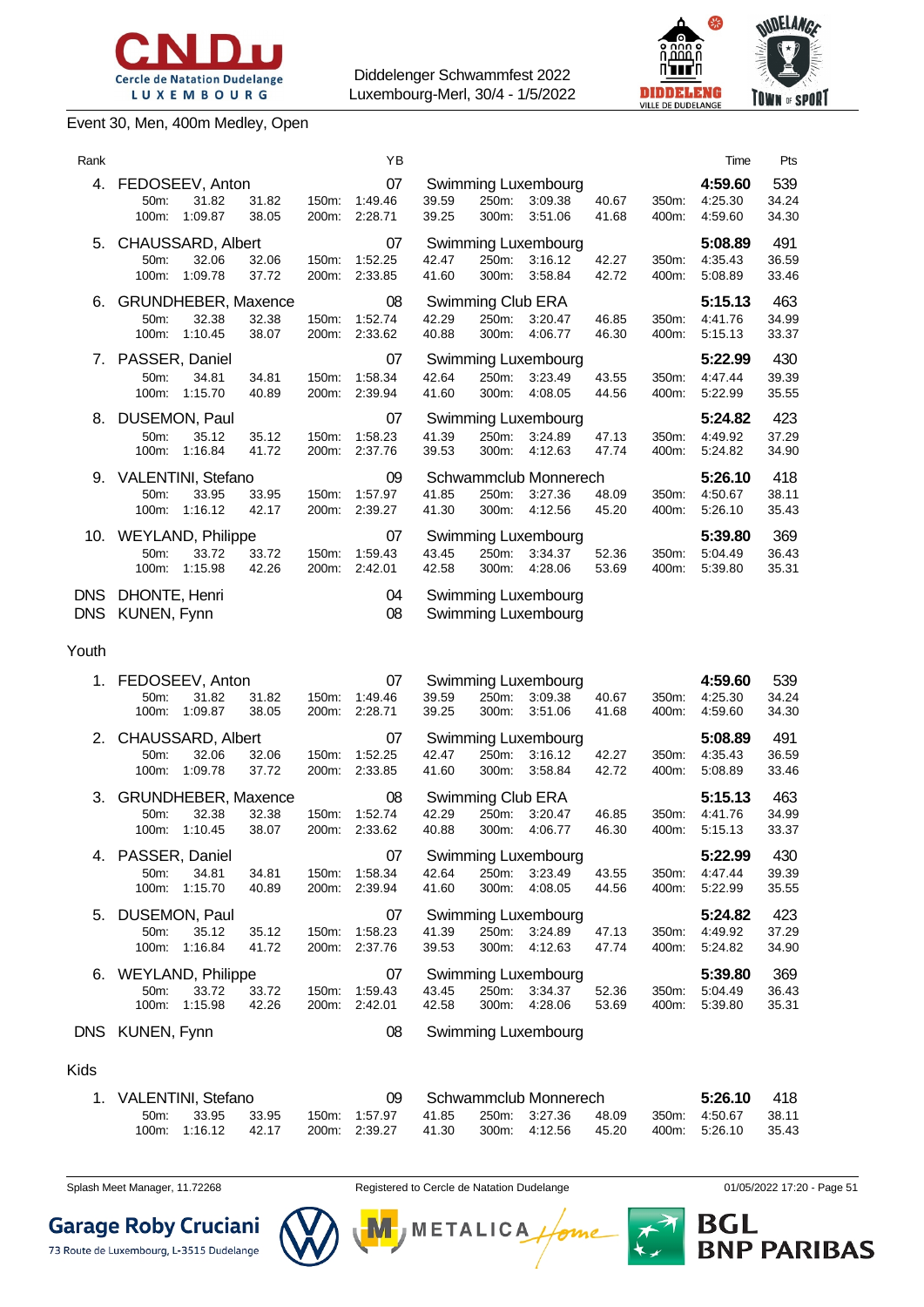



### 4 - Sunday afternoon 01/05/2022 - 14:30

| Event 29          | 01/05/2022 - 14:30                |                |                | Women, 400m Medley |                  |                |                                     |                |                |                    | 10 years and older<br>Results |         |  |
|-------------------|-----------------------------------|----------------|----------------|--------------------|------------------|----------------|-------------------------------------|----------------|----------------|--------------------|-------------------------------|---------|--|
| Points: FINA 2022 |                                   |                |                |                    |                  |                |                                     |                |                |                    |                               |         |  |
| Rank              |                                   |                |                | ΥB                 |                  |                |                                     |                |                | Time               | Pts                           |         |  |
| Open              |                                   |                |                |                    |                  |                |                                     |                |                |                    |                               |         |  |
| 1.                | BORDONARO, Madeleine              |                |                | 06                 |                  |                | <b>Barracuda Esch Natation</b>      |                |                | 5:28.02            | 535                           |         |  |
|                   | 50m:<br>33.06                     | 33.06          | 150m.          | 1:57.76            | 44.09            | 250m:          | 3:27.93                             | 47.36          | 350m:          | 4:52.43            | 37.77                         |         |  |
|                   | 1:13.67<br>100m:                  | 40.61          | 200m:          | 2:40.57            | 42.81            | 300m:          | 4:14.66                             | 46.73          | 400m:          | 5:28.02            | 35.59                         |         |  |
|                   | 2. HAN, Mengjia                   |                |                | 07                 |                  |                | Schwammclub Deifferdang             |                |                | 5:28.94            | 530                           |         |  |
|                   | 50m:<br>36.06<br>1:18.40<br>100m: | 36.06<br>42.34 | 150m:<br>200m: | 2:02.59<br>2:44.82 | 44.19<br>42.23   | 250m:<br>300m: | 3:31.60<br>4:17.98                  | 46.78<br>46.38 | 350m:<br>400m: | 4:54.41<br>5:28.94 | 36.43<br>34.53                |         |  |
| 3.                | KETTENMEYER-REULAND, Carole       |                |                | 78                 |                  |                | Swimming Club Le Dauphin Ettelbruck |                |                | 5:46.10            | 455                           |         |  |
|                   | 36.35<br>50m:                     | 36.35          |                | 150m: 2:04.42      | 45.46            | 250m:          | 3:36.36                             | 49.05          | 350m:          | 5:06.55            | 40.26                         |         |  |
|                   | 1:18.96<br>100m:                  | 42.61          |                | 200m: 2:47.31      | 42.89            | 300m:          | 4:26.29                             | 49.93          | 400m:          | 5:46.10            | 39.55                         |         |  |
|                   | 4. LAMBIN, Elisa                  |                |                | 09                 |                  |                | Schwammclub Deifferdang             |                |                | 5:48.85            | 445                           |         |  |
|                   | 50m:<br>37.47                     | 37.47          | 150m:          | 2:10.93            | 47.94            | 250m:          | 3:43.04                             | 46.48          | 350m:          | 5:11.52            | 40.84                         |         |  |
|                   | 100m: 1:22.99                     | 45.52          | 200m:          | 2:56.56            | 45.63            | 300m:          | 4:30.68                             | 47.64          | 400m:          | 5:48.85            | 37.33                         |         |  |
|                   | <b>GRUJIC-MARTINS, Teodora</b>    |                |                | 09                 |                  |                | Swimming Luxembourg                 |                |                | 5:50.81            | 437                           |         |  |
|                   | 50m:<br>34.33<br>100m:<br>1:18.34 | 34.33<br>44.01 | 150m:<br>200m: | 2:04.70<br>2:50.61 | 46.36<br>45.91   | 250m:<br>300m: | 3:40.55<br>4:32.32                  | 49.94<br>51.77 | 350m:<br>400m: | 5:13.28<br>5.50.81 | 40.96<br>37.53                |         |  |
|                   | DNS HRIC, Nina                    |                |                | 08                 |                  |                | Swimming Luxembourg                 |                |                |                    |                               |         |  |
| Youth             |                                   |                |                |                    |                  |                |                                     |                |                |                    |                               |         |  |
| 1.                | HAN, Mengjia                      |                |                | 07                 |                  |                | Schwammclub Deifferdang             |                |                | 5:28.94            | 530                           |         |  |
|                   | 36.06<br>50m:                     | 36.06          | 150m:          | 2:02.59            | 44.19            | 250m:          | 3:31.60                             | 46.78          | 350m:          | 4:54.41            | 36.43                         |         |  |
|                   | 1:18.40<br>100m:                  | 42.34          | 200m:          | 2:44.82            | 42.23            | 300m:          | 4:17.98                             | 46.38          | 400m:          | 5:28.94            | 34.53                         |         |  |
|                   | 2. LAMBIN, Elisa                  |                |                | 09                 |                  |                | Schwammclub Deifferdang             |                |                | 5:48.85            | 445                           |         |  |
|                   | 50m:<br>37.47<br>100m: 1:22.99    | 37.47<br>45.52 | 150m:<br>200m: | 2:10.93<br>2:56.56 | 47.94<br>45.63   | 250m:<br>300m: | 3:43.04<br>4:30.68                  | 46.48<br>47.64 | 350m:<br>400m: | 5:11.52<br>5:48.85 | 40.84<br>37.33                |         |  |
| 3.                | <b>GRUJIC-MARTINS, Teodora</b>    |                |                | 09                 |                  |                | Swimming Luxembourg                 |                |                | 5:50.81            | 437                           |         |  |
|                   | 50m:<br>34.33                     | 34.33          | 150m:          | 2:04.70            | 46.36            | 250m:          | 3:40.55                             | 49.94          | 350m:          | 5:13.28            | 40.96                         |         |  |
|                   | 1:18.34<br>100m:                  | 44.01          | 200m:          | 2:50.61            | 45.91            | 300m:          | 4:32.32                             | 51.77          | 400m:          | 5:50.81            | 37.53                         |         |  |
|                   | DNS HRIC, Nina                    |                |                | 08                 |                  |                | Swimming Luxembourg                 |                |                |                    |                               |         |  |
| Event 30          |                                   |                |                |                    | Men, 400m Medley |                |                                     |                |                |                    | 11 years and older            |         |  |
|                   | 01/05/2022 - 14:37                |                |                |                    |                  |                |                                     |                |                |                    |                               | Results |  |
| Points: FINA 2022 |                                   |                |                |                    |                  |                |                                     |                |                |                    |                               |         |  |
| Rank              |                                   |                |                | YB                 |                  |                |                                     |                |                | Time               | Pts                           |         |  |
| Open              |                                   |                |                |                    |                  |                |                                     |                |                |                    |                               |         |  |
| 1.                | FRIPPIAT, Florian                 |                |                | 98                 |                  |                | Schwammclub Deifferdang             |                |                | 4:42.33            | 644                           |         |  |
|                   | 50m:<br>29.01                     | 29.01          | 150m:          | 1:39.35            | 36.79            | 250m:          | 2:55.17                             | 40.49          | 350m:          | 4:10.31            | 34.19                         |         |  |
|                   | 100m: 1:02.56                     | 33.55          | 200m:          | 2:14.68            | 35.33            | 300m:          | 3:36.12                             | 40.95          | 400m:          | 4:42.33            | 32.02                         |         |  |
| 2.                | DANTHINE, Zacharie                |                |                | 04                 |                  |                | <b>Barracuda Esch Natation</b>      |                |                | 4:45.42            | 623                           |         |  |
|                   | 50m:<br>30.35<br>100m:<br>1:04.53 | 30.35          | 150m:          | 1.43.41            | 38.88            | 250m:<br>300m: | 3:02.09<br>3:43.41                  | 41.62          | 350m:          | 4:15.43            | 32.02<br>29.99                |         |  |
|                   |                                   | 34.18          | 200m:          | 2:20.47            | 37.06            |                |                                     | 41.32          | 400m:          | 4:45.42            |                               |         |  |

Splash Meet Manager, 11.72268 **Registered to Cercle de Natation Dudelange 11/05/2022 17:20** - Page 52

**Garage Roby Cruciani** 

73 Route de Luxembourg, L-3515 Dudelange

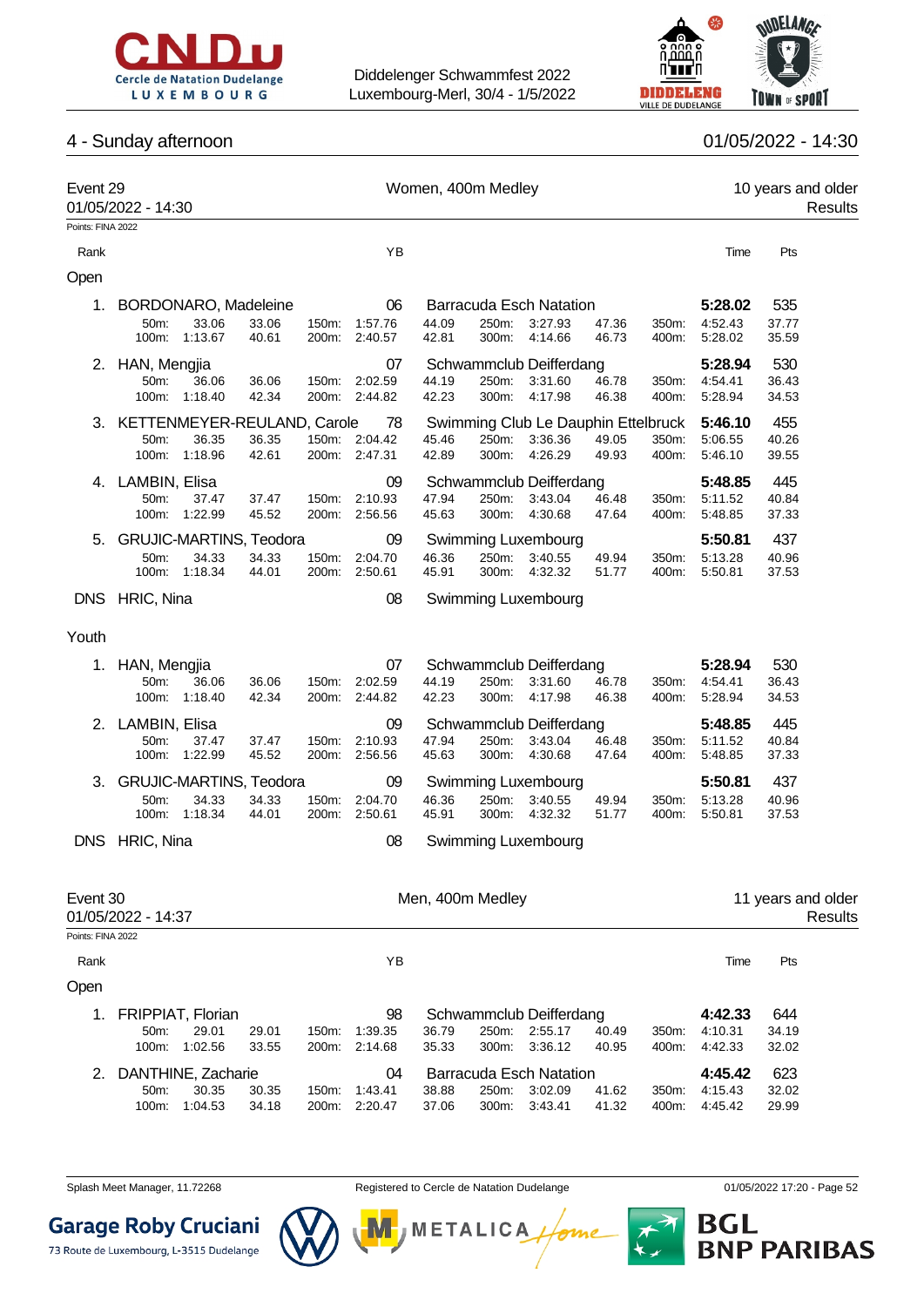

#### Event 30, Men, 400m Medley, Open





| Rank  |                                                            |                |                | YB                       |                |                |                                                  |                |                | Time                          | Pts                   |
|-------|------------------------------------------------------------|----------------|----------------|--------------------------|----------------|----------------|--------------------------------------------------|----------------|----------------|-------------------------------|-----------------------|
|       | 3. THILL, Nicolas<br>30.51<br>50m:<br>1:04.84<br>100m:     | 30.51<br>34.33 | 150m:<br>200m: | 05<br>1:43.06<br>2:19.99 | 38.22<br>36.93 | 250m:<br>300m: | Swimming Luxembourg<br>3:02.86<br>3:46.08        | 42.87<br>43.22 | 350m:<br>400m: | 4:51.55<br>4:19.75<br>4:51.55 | 585<br>33.67<br>31.80 |
|       | 4. FEDOSEEV, Anton<br>50m:<br>31.82<br>100m:<br>1:09.87    | 31.82<br>38.05 | 150m:<br>200m: | 07<br>1:49.46<br>2:28.71 | 39.59<br>39.25 | 250m:<br>300m: | <b>Swimming Luxembourg</b><br>3:09.38<br>3:51.06 | 40.67<br>41.68 | 350m:<br>400m: | 4:59.60<br>4:25.30<br>4:59.60 | 539<br>34.24<br>34.30 |
| 5.    | CHAUSSARD, Albert<br>50m:<br>32.06<br>1:09.78<br>100m:     | 32.06<br>37.72 | 150m:<br>200m: | 07<br>1:52.25<br>2:33.85 | 42.47<br>41.60 | 250m:<br>300m: | <b>Swimming Luxembourg</b><br>3:16.12<br>3:58.84 | 42.27<br>42.72 | 350m:<br>400m: | 5:08.89<br>4:35.43<br>5:08.89 | 491<br>36.59<br>33.46 |
| 6.    | GRUNDHEBER, Maxence<br>32.38<br>50m:<br>100m:<br>1:10.45   | 32.38<br>38.07 | 150m:<br>200m: | 08<br>1:52.74<br>2:33.62 | 42.29<br>40.88 | 250m:<br>300m: | Swimming Club ERA<br>3:20.47<br>4:06.77          | 46.85<br>46.30 | 350m:<br>400m: | 5:15.13<br>4:41.76<br>5:15.13 | 463<br>34.99<br>33.37 |
|       | 7. PASSER, Daniel<br>50m:<br>34.81<br>100m: 1:15.70        | 34.81<br>40.89 | 150m:<br>200m: | 07<br>1:58.34<br>2:39.94 | 42.64<br>41.60 | 250m:<br>300m: | <b>Swimming Luxembourg</b><br>3:23.49<br>4:08.05 | 43.55<br>44.56 | 350m:<br>400m: | 5:22.99<br>4:47.44<br>5:22.99 | 430<br>39.39<br>35.55 |
| 8.    | DUSEMON, Paul<br>35.12<br>50m:<br>100m:<br>1:16.84         | 35.12<br>41.72 | 150m:<br>200m: | 07<br>1:58.23<br>2:37.76 | 41.39<br>39.53 | 250m:<br>300m: | <b>Swimming Luxembourg</b><br>3:24.89<br>4:12.63 | 47.13<br>47.74 | 350m:<br>400m: | 5:24.82<br>4:49.92<br>5:24.82 | 423<br>37.29<br>34.90 |
|       | 9. VALENTINI, Stefano<br>50m:<br>33.95<br>1:16.12<br>100m: | 33.95<br>42.17 | 150m:<br>200m: | 09<br>1:57.97<br>2:39.27 | 41.85<br>41.30 | 250m:<br>300m: | Schwammclub Monnerech<br>3:27.36<br>4:12.56      | 48.09<br>45.20 | 350m:<br>400m: | 5:26.10<br>4:50.67<br>5:26.10 | 418<br>38.11<br>35.43 |
|       | 10. WEYLAND, Philippe<br>33.72<br>50m:<br>1:15.98<br>100m: | 33.72<br>42.26 | 150m:<br>200m: | 07<br>1:59.43<br>2:42.01 | 43.45<br>42.58 | 250m:<br>300m: | Swimming Luxembourg<br>3:34.37<br>4:28.06        | 52.36<br>53.69 | 350m:<br>400m: | 5:39.80<br>5:04.49<br>5:39.80 | 369<br>36.43<br>35.31 |
|       | DNS DHONTE, Henri<br>DNS KUNEN, Fynn                       |                |                | 04<br>08                 |                |                | Swimming Luxembourg<br>Swimming Luxembourg       |                |                |                               |                       |
| Youth |                                                            |                |                |                          |                |                |                                                  |                |                |                               |                       |
| 1.    | FEDOSEEV, Anton<br>31.82<br>50m:<br>1:09.87<br>100m:       | 31.82<br>38.05 | 150m:<br>200m: | 07<br>1:49.46<br>2:28.71 | 39.59<br>39.25 | 250m:<br>300m: | Swimming Luxembourg<br>3:09.38<br>3:51.06        | 40.67<br>41.68 | 350m:<br>400m: | 4:59.60<br>4:25.30<br>4:59.60 | 539<br>34.24<br>34.30 |
|       | 2. CHAUSSARD, Albert<br>32.06<br>50m:                      | 32.06          | 150m:          | 07<br>1:52.25            | 42.47          |                | Swimming Luxembourg<br>250m: 3:16.12             | 42.27          | 350m:          | 5:08.89<br>4:35.43            | 491<br>36.59          |

100m: 1:09.78 37.72 200m: 2:33.85 41.60 300m: 3:58.84 42.72 400m: 5:08.89 33.46 3. GRUNDHEBER, Maxence 08 Swimming Club ERA **5:15.13** 463 50m: 32.38 32.38 150m: 1:52.74 42.29 250m: 3:20.47 46.85 350m: 4:41.76 34.99 100m: 1:10.45 38.07 200m: 2:33.62 40.88 300m: 4:06.77 46.30 400m: 5:15.13 33.37 4. PASSER, Daniel 07 Swimming Luxembourg **5:22.99** 430 50m: 34.81 34.81 150m: 1:58.34 42.64 250m: 3:23.49 43.55 350m: 4:47.44 39.39 100m: 1:15.70 40.89 200m: 2:39.94 41.60 300m: 4:08.05 44.56 400m: 5:22.99 35.55 5. DUSEMON, Paul 07 Swimming Luxembourg **5:24.82** 423 50m: 35.12 35.12 150m: 1:58.23 41.39 250m: 3:24.89 47.13 350m: 4:49.92 37.29 100m: 1:16.84 41.72 200m: 2:37.76 39.53 300m: 4:12.63 47.74 400m: 5:24.82 34.90 6. WEYLAND, Philippe 07 Swimming Luxembourg **5:39.80** 369 50m: 33.72 33.72 150m: 1:59.43 43.45 250m: 3:34.37 52.36 350m: 5:04.49 36.43

| 50m: 33.72 33.72 |       |  |
|------------------|-------|--|
| 100m: 1:15.98    | 42.26 |  |
|                  |       |  |

DNS KUNEN, Fynn 1980 - 1990 - 1991 - 1991 - 1991 - 1991 - 1991 - 1991 - 1991 - 1991 - 1991 - 1991 - 1991 - 199

300m: 4:28.06

Splash Meet Manager, 11.72268 Registered to Cercle de Natation Dudelange **1996** 01/05/2022 17:20 - Page 53

**METALICA** 

**BNP PARIBAS** 

**BGL** 



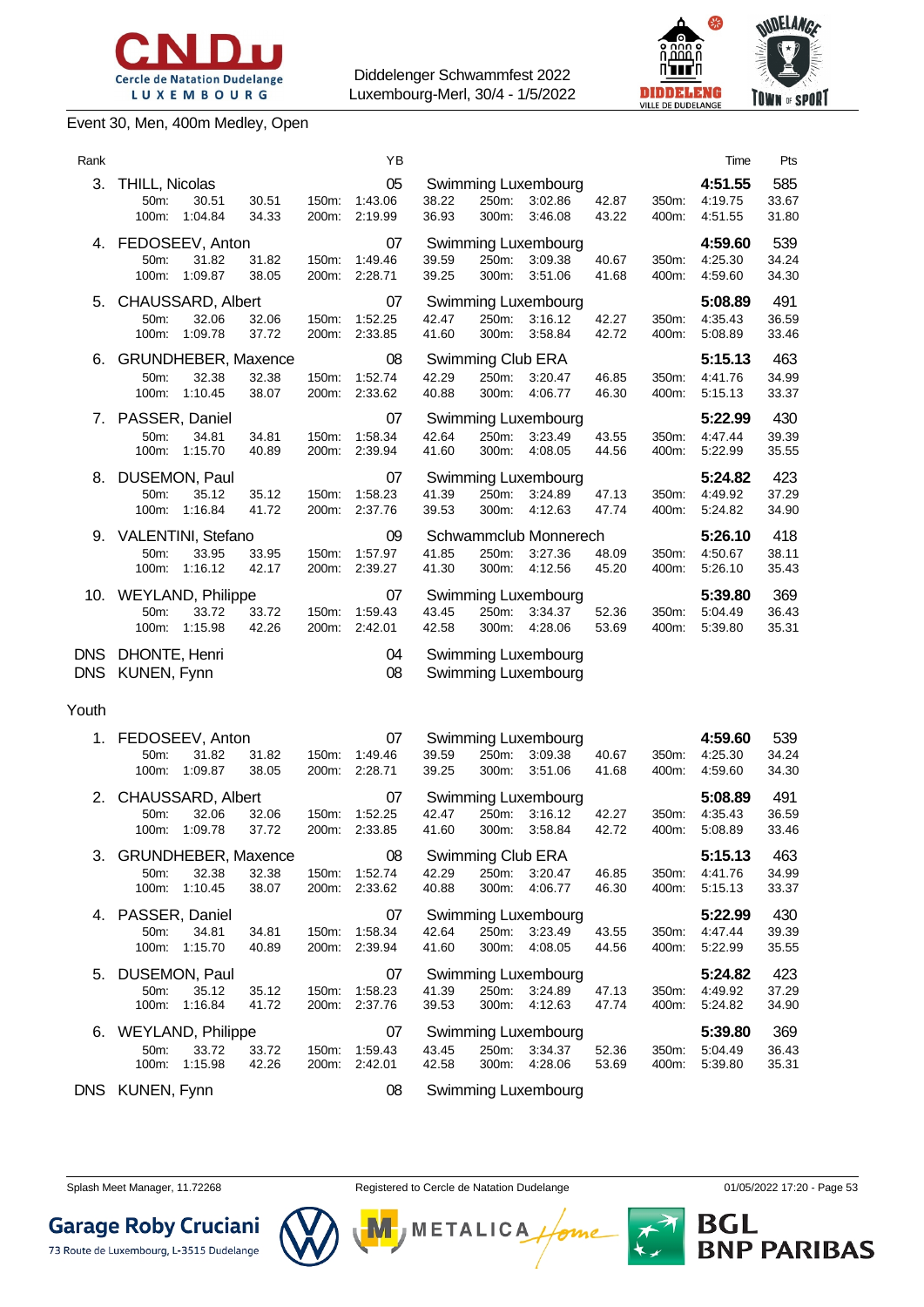



#### Event 30, Men, 400m Medley

### Kids

| 1. VALENTINI, Stefano |               |       |  |               |       | Schwammclub Monnerech |       | 5:26.10       | -418    |
|-----------------------|---------------|-------|--|---------------|-------|-----------------------|-------|---------------|---------|
| $50m$ :               | 33.95         | 33.95 |  | 150m. 1:57.97 | 41.85 | 250m. 3:27.36         | 48.09 | 350m: 4:50.67 | - 38.11 |
|                       | 100m: 1:16.12 | 42.17 |  | 200m: 2:39.27 | 41.30 | 300m: 4:12.56         | 45.20 | 400m: 5:26.10 | 35.43   |

| Event 23<br>01/05/2022 - 14:49 |                             |    | Women, 50m Freestyle         | 10 years and older<br><b>Results Finals</b> |     |  |
|--------------------------------|-----------------------------|----|------------------------------|---------------------------------------------|-----|--|
| Points: FINA 2022              |                             |    |                              |                                             |     |  |
| Rank                           |                             | YB |                              | Time                                        | Pts |  |
| Open                           |                             |    |                              |                                             |     |  |
|                                | 1. BANKY, Jacqueline        | 96 | Swimming Luxembourg          | 27.16                                       | 661 |  |
|                                | 2. REINESCH, Leeloo         | 07 | Schwammclub Monnerech        | 27.49                                       | 638 |  |
|                                | 3. SOFFIO, Mara             | 06 | Schwammclub Monnerech        | 28.33                                       | 583 |  |
|                                | 4. VANDERSCHRICK, Laura     | 02 | Swimming Luxembourg          | 28.80                                       | 555 |  |
|                                | 5. SAENDIG, Eva Luise       | 07 | <b>SSG Saar Max Ritter</b>   | 28.91                                       | 548 |  |
|                                | 6. BERTHET, Lana            | 05 | Longchamps Swimming Club     | 28.96                                       | 546 |  |
|                                | 7. ALLAR, Maud              | 08 | Cercle Nautique Petange      | 29.10                                       | 538 |  |
|                                | 8. WAGNER, Alina            | 07 | <b>SSG Saar Max Ritter</b>   | 29.45                                       | 519 |  |
|                                | 9. SCHMITZ, Katharina Marie | 08 | <b>SSG Saar Max Ritter</b>   | 29.54                                       | 514 |  |
|                                | 10. LINDMARK MELO, Maia     | 07 | Cercle de Natation Dudelange | 29.55                                       | 513 |  |
| Youth                          |                             |    |                              |                                             |     |  |
|                                | 1. PETESCH, Lea             | 07 | Schwammclub Monnerech        | 29.41                                       | 521 |  |
|                                | 2. SCHOLER, Amelie          | 08 | Swimming Luxembourg          | 29.47                                       | 518 |  |
|                                | 3. HRIC, Nina               | 08 | Swimming Luxembourg          | 29.70                                       | 506 |  |
| 4.                             | WEINANDY, Charlotte         | 09 | <b>SSG Saar Max Ritter</b>   | 29.78                                       | 502 |  |
| 5.                             | CONSTANTIN, Sophia          | 09 | Swimming Luxembourg          | 30.66                                       | 460 |  |
|                                | 6. GRUJIC-MARTINS, Teodora  | 09 | Swimming Luxembourg          | 31.15                                       | 438 |  |
|                                | 7. ELCHEROTH, Niki          | 07 | Swimming Club Redange        | 31.90                                       | 408 |  |
|                                | 8. POELS, Klara-Luisa       | 09 | Swimming Luxembourg          | 32.20                                       | 397 |  |
|                                | DNS BARANCZYK, Maya         | 07 | Swimming Luxembourg          |                                             |     |  |
|                                | DNS KOENIG, Charlotte Fleur | 09 | Swimming Luxembourg          |                                             |     |  |
| Kids                           |                             |    |                              |                                             |     |  |
|                                | 1. PAVELEK, Mira            | 10 | Swimming Luxembourg          | 31.03                                       | 443 |  |
|                                | 2. NIKITINA, Dana           | 10 | Swimming Luxembourg          | 31.89                                       | 408 |  |
|                                | 3. HAAG, Charlotte          | 10 | <b>SSG Saar Max Ritter</b>   | 32.53                                       | 385 |  |
|                                | 4. LEONARD, Leni            | 10 | Swimming Luxembourg          | 32.67                                       | 380 |  |
|                                | 5. WINDISCH, Kristina       | 10 | Swimming Luxembourg          | 33.28                                       | 359 |  |
|                                | 6. VALERIUS, Fleur          | 11 | White Sharks BKS e.V.        | 33.60                                       | 349 |  |
|                                | 7. BOUWMEISTER, Julianne    | 10 | Swimming Luxembourg          | 36.47                                       | 273 |  |
|                                | 8. MULLER, Liz              | 11 | Swimming Luxembourg          | 37.22                                       | 257 |  |
|                                | 9. REIZER, Ines             | 11 | Swimming Luxembourg          | 37.71                                       | 247 |  |



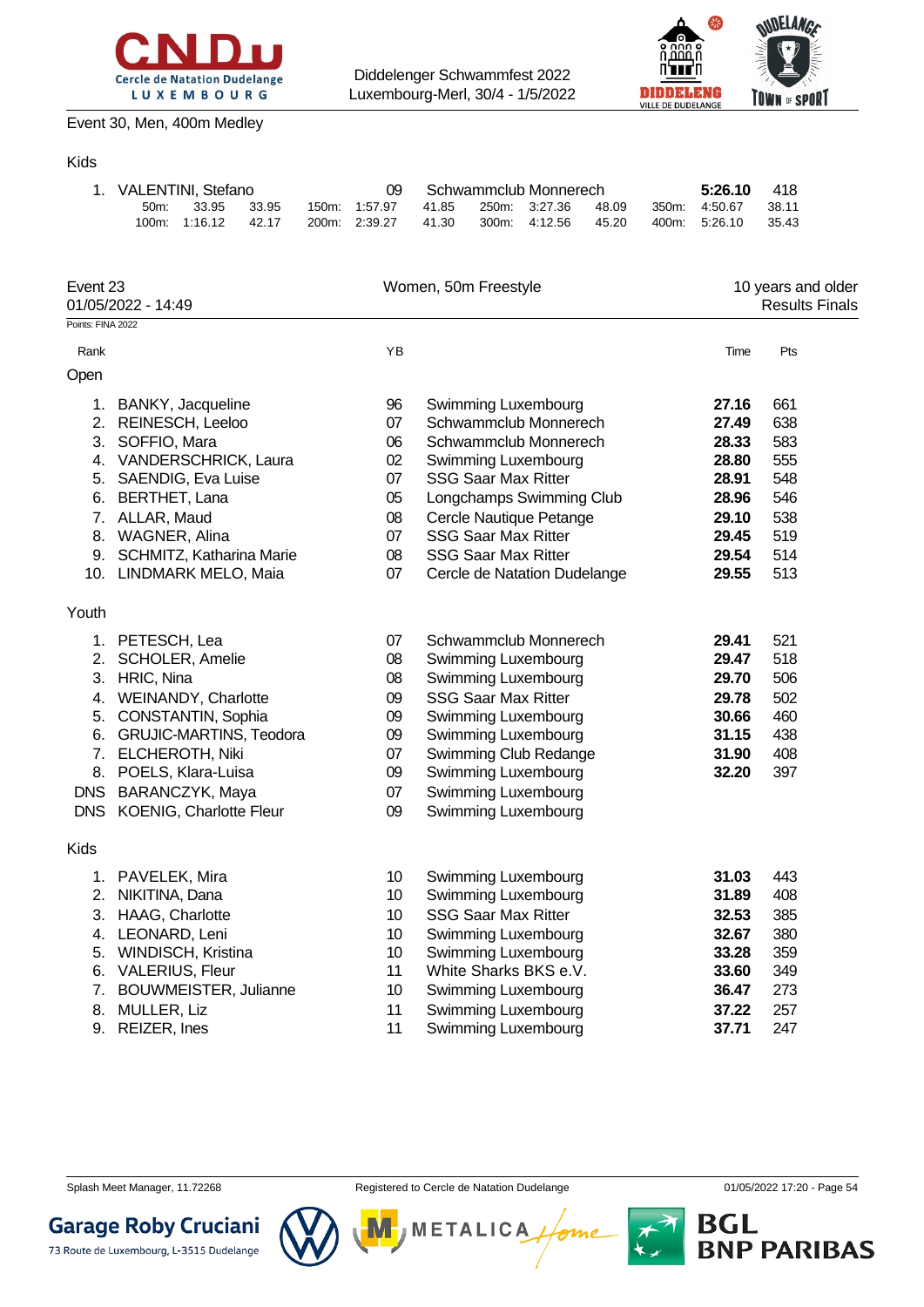



| Event 24<br>01/05/2022 - 14:53 |                                                                 | Men, 50m Freestyle |                                 |       | 11 years and older<br><b>Results Finals</b> |  |  |
|--------------------------------|-----------------------------------------------------------------|--------------------|---------------------------------|-------|---------------------------------------------|--|--|
| Points: FINA 2022              |                                                                 |                    |                                 |       |                                             |  |  |
| Rank                           |                                                                 | YB                 |                                 | Time  | Pts                                         |  |  |
| Open                           |                                                                 |                    |                                 |       |                                             |  |  |
| 1.                             | HENX, Julien                                                    | 95                 | Cercle de Natation Dudelange    | 22.89 | 762                                         |  |  |
| 2.                             | CONSTANTINO CAEIRO, Diogo                                       | 03                 | Cercle de Natation Dudelange    | 23.94 | 666                                         |  |  |
| 3.                             | VANDERSCHRICK, Stephan                                          | $00\,$             | Swimming Luxembourg             | 24.06 | 656                                         |  |  |
| 4.                             | <b>DURAKOVIC, Tarik</b>                                         | 05                 | Swimming Luxembourg             | 25.43 | 555                                         |  |  |
| 5.                             | CONZEMIUS, Jerome                                               | 99                 | Swimming Luxembourg             | 25.75 | 535                                         |  |  |
| 6.                             | CALMES, Nicolas                                                 | 06                 | Schwammclub Monnerech           | 25.97 | 521                                         |  |  |
| 7.                             | THILL, Nicolas                                                  | 05                 | Swimming Luxembourg             | 26.19 | 508                                         |  |  |
|                                | 8. FRANCK, Max                                                  | 03                 | Cercle de Natation Dudelange    | 26.62 | 484                                         |  |  |
|                                | 9. SIMAO NOGUEIRA, Joao                                         | 04                 | Schwammclub Deifferdang         | 26.67 | 481                                         |  |  |
|                                | SZTURMA, Maxime                                                 | 94                 | Cercle de Natation Dudelange    | 26.67 | 481                                         |  |  |
|                                |                                                                 |                    |                                 |       |                                             |  |  |
| Youth                          |                                                                 |                    |                                 |       |                                             |  |  |
|                                | 1. KUNEN, Fynn                                                  | 08                 | Swimming Luxembourg             | 26.74 | 478                                         |  |  |
|                                | 2. HERR, Jacob                                                  | 06                 | <b>SSG Saar Max Ritter</b>      | 26.97 | 466                                         |  |  |
|                                | 3. WEYLAND, Philippe                                            | 07                 | Swimming Luxembourg             | 27.05 | 461                                         |  |  |
|                                | 4. ERTZ, Philipp                                                | 06                 | White Sharks BKS e.V.           | 27.94 | 419                                         |  |  |
|                                | 5. RIKKERT, Thijmen                                             | 06                 | Swimming Luxembourg             | 28.18 | 408                                         |  |  |
| 6.                             | <b>TUCHILA, Ionut Alexandru</b>                                 | 06                 | Swimming Luxembourg             | 28.29 | 403                                         |  |  |
|                                | 7. LEMIESZONEK, Maksymilian                                     | 07                 | Cercle de Natation Diekirch     | 28.41 | 398                                         |  |  |
|                                | 8. VAN LELYVELD, Keanu                                          | 06                 | Luxembourg Sharks Swimming Club | 28.52 | 394                                         |  |  |
|                                | 9. BOZONCA, Gabriel                                             | 06                 | Schwammclub Deifferdang         | 28.90 | 378                                         |  |  |
|                                | DSQ ORTIZ BOGDANOV, Pablo                                       | 08                 | Swimming Luxembourg             |       |                                             |  |  |
|                                | G2 - Starting before the starting signal (SW 4.4) (Time: 15:01) |                    |                                 |       |                                             |  |  |
| <b>Kids</b>                    |                                                                 |                    |                                 |       |                                             |  |  |
| 1.                             | <b>VALENTINI, Stefano</b>                                       | 09                 | Schwammclub Monnerech           | 28.58 | 391                                         |  |  |
| 2.                             | FABER, Max                                                      | 09                 | Schwammclub Monnerech           | 30.52 | 321                                         |  |  |
| 3.                             | THILL, Hugo                                                     | 09                 | Schwammclub Deifferdang         | 30.90 | 309                                         |  |  |
| 4.                             | CARNEIRO, Vasco                                                 | 10                 | Swimming Luxembourg             | 31.79 | 284                                         |  |  |
|                                | 5. REINESCH, Inaki                                              | 09                 | Schwammclub Deifferdang         | 32.26 | 272                                         |  |  |
| 6.                             | NIKOLOV, Alexandre                                              | 09                 | <b>Barracuda Esch Natation</b>  | 32.51 | 266                                         |  |  |
| 7.                             | <b>WALAK, Olivier</b>                                           | 09                 | Swimming Club ERA               | 32.53 | 265                                         |  |  |
| 8.                             | DONDELINGER, Gregory                                            | 11                 | Swimming Luxembourg             | 33.16 | 250                                         |  |  |
|                                | SCHONS, Oscar                                                   | 09                 | Luxembourg Sharks Swimming Club |       |                                             |  |  |
| DSQ                            |                                                                 |                    |                                 |       |                                             |  |  |
|                                | G2 - Starting before the starting signal (SW 4.4) (Time: 15:03) |                    |                                 |       |                                             |  |  |

DNS BARANCZYK, Leon 09 Swimming Luxembourg



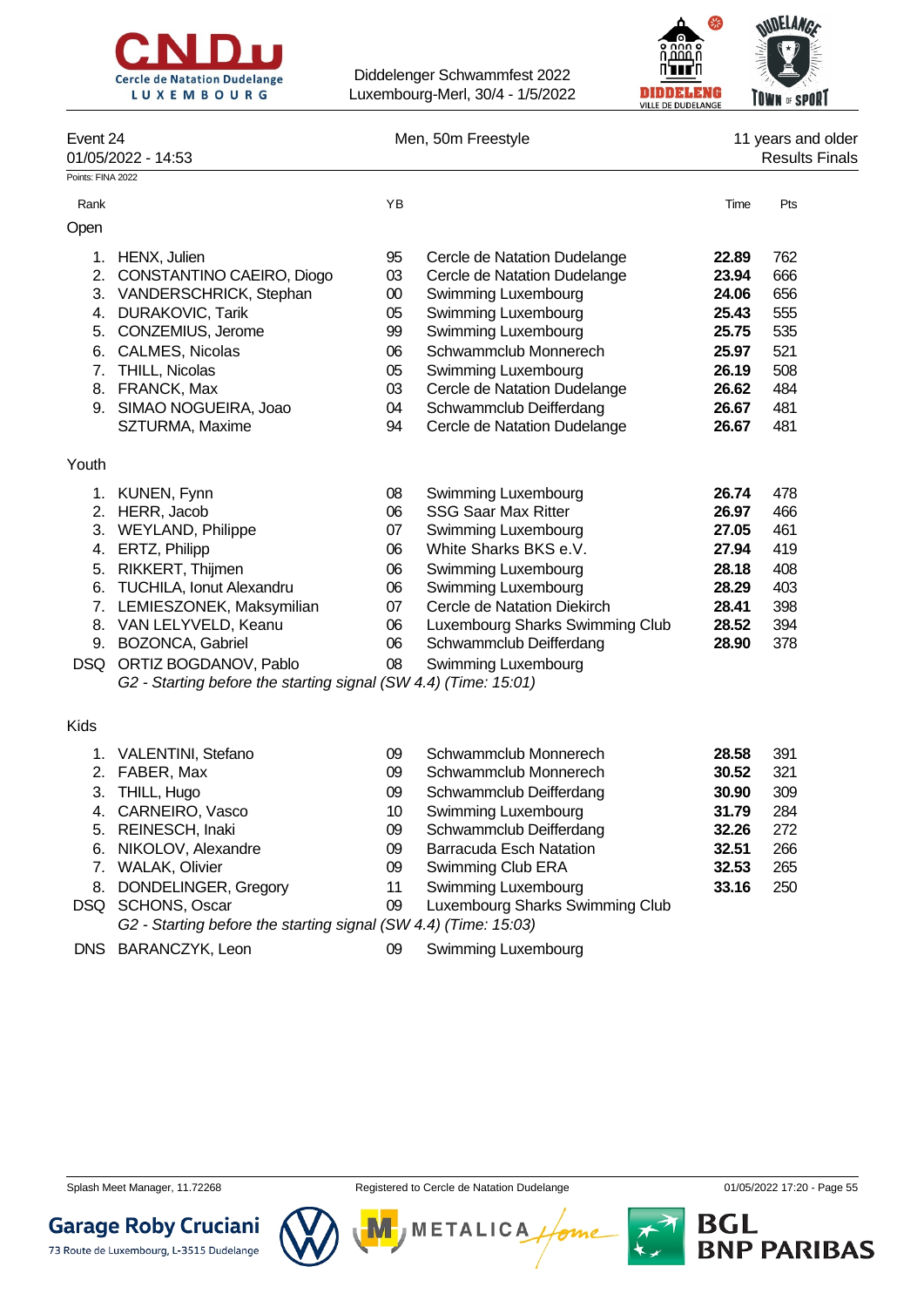



| Event 25<br>01/05/2022 - 14:57 |                 | Women, 50m Breaststroke        |       | 10 years and older<br><b>Results Finals</b> |
|--------------------------------|-----------------|--------------------------------|-------|---------------------------------------------|
| Points: FINA 2022              |                 |                                |       |                                             |
| Rank                           | YB              |                                | Time  | Pts                                         |
| Open                           |                 |                                |       |                                             |
| 1. BANKY, Jacqueline           | 96              | Swimming Luxembourg            | 35.30 | 571                                         |
| 2. ALLAR, Maud                 | 08              | Cercle Nautique Petange        | 35.67 | 554                                         |
| 3. KAHL, Helena                | 06              | White Sharks BKS e.V.          | 35.88 | 544                                         |
| 4. CALMES, Liz                 | 08              | Schwammclub Monnerech          | 35.96 | 540                                         |
| BORDONARO, Madeleine<br>5.     | 06              | <b>Barracuda Esch Natation</b> | 37.06 | 494                                         |
| CALMES, Lara<br>6.             | 04              | Schwammclub Monnerech          | 38.25 | 449                                         |
| 7. VALERIUS, Lucy              | 09              | White Sharks BKS e.V.          | 38.29 | 448                                         |
| 8. KIDD, Francesca             | 06              | Swimming Luxembourg            | 38.42 | 443                                         |
| 9. WALTZING, Noemie            | 97              | Schwammclub Deifferdang        | 42.77 | 321                                         |
| 10. MILANOVSKA, Maja           | 09              | Swimming Luxembourg            | 43.63 | 302                                         |
| Youth                          |                 |                                |       |                                             |
|                                |                 |                                |       |                                             |
| 1. BLANCHARD, Lindsey          | 08              | Cercle de Natation Dudelange   | 43.23 | 311                                         |
| 2. WAGNER, Caroline            | 08              | Cercle de Natation Dudelange   | 43.51 | 305                                         |
| 3. VALKOVSZKY, Emese           | 09              | Swimming Luxembourg            | 47.15 | 239                                         |
| Kids                           |                 |                                |       |                                             |
| 1. LEONARD, Leni               | 10 <sup>1</sup> | Swimming Luxembourg            | 41.89 | 342                                         |
| 2. YEREMENKO, Anna             | 10              | Swimming Luxembourg            | 42.96 | 317                                         |
| 3. REIZER, Ines                | 11              | Swimming Luxembourg            | 44.27 | 289                                         |
| 4. RESL, Dana                  | 11              | Cercle de Natation Dudelange   | 45.30 | 270                                         |
| 5. WINDISCH, Kristina          | 10              | Swimming Luxembourg            | 46.95 | 243                                         |
| 6.<br>KIRCH, Emma              | 11              | Schwammclub Monnerech          | 51.39 | 185                                         |
|                                |                 |                                |       |                                             |
| Event 26<br>01/05/2022 - 15:01 |                 | Men, 50m Breaststroke          |       | 11 years and older<br><b>Results Finals</b> |
| Points: FINA 2022              |                 |                                |       |                                             |
| Rank                           | ΥB              |                                | Time  | Pts                                         |
| Open                           |                 |                                |       |                                             |
| ROLKO, Ricky<br>1.             | 99              | Swimming Luxembourg            | 30.29 | 628                                         |
| 2.<br>CHAUSSARD, Albert        | 07              | Swimming Luxembourg            | 31.56 | 555                                         |
| 3.<br>SCHWAAB, Justin          | 04              | White Sharks BKS e.V.          | 31.78 | 544                                         |
| PASSER, Daniel<br>4.           | 07              | Swimming Luxembourg            | 32.12 | 527                                         |
| <b>BRAUN, Nico</b><br>5.       | 06              | <b>SSG Saar Max Ritter</b>     | 32.90 | 490                                         |
| CARNEIRO, Nuno<br>6.           | 05              | Swimming Luxembourg            | 34.32 | 432                                         |
| 7.<br>SZTURMA, Maxime          | 94              | Cercle de Natation Dudelange   | 35.38 | 394                                         |
| LEMIESZONEK, Maksymilian<br>8. | 07              | Cercle de Natation Diekirch    | 35.90 | 377                                         |
| <b>SCHEECK, Lennox</b><br>9.   | 10              | Cercle Nautique Petange        | 38.45 | 307                                         |
|                                |                 |                                |       |                                             |

DNS LAMBERT, Jeremy 87 Brussels Gay Sport



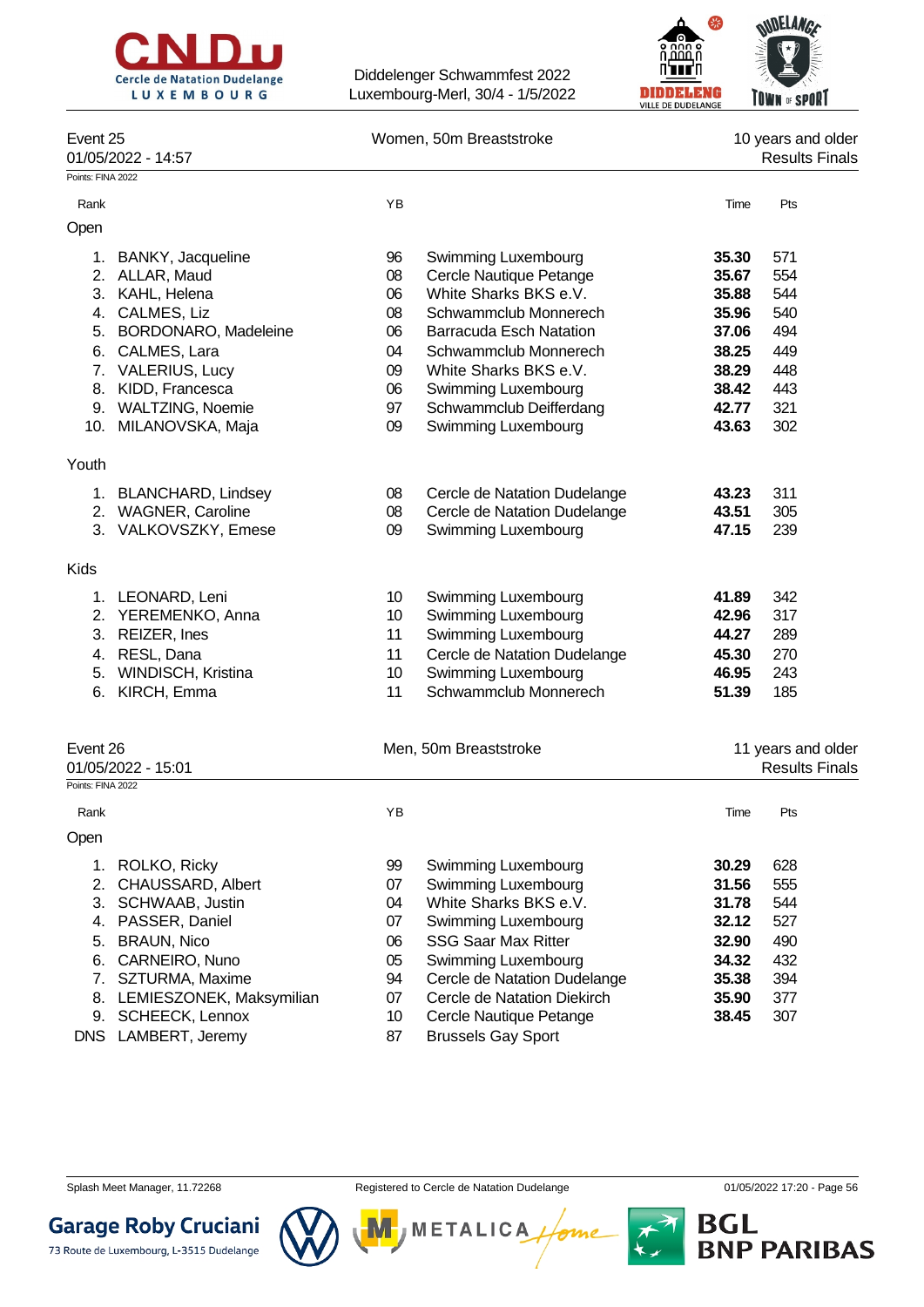



Event 26, Men, 50m Breaststroke, Final

| Youth |                                                                 |    |                       |       |     |
|-------|-----------------------------------------------------------------|----|-----------------------|-------|-----|
|       | 1. NONOA, Francis                                               | 08 | Swimming Club ERA     | 39.71 | 279 |
| Kids  |                                                                 |    |                       |       |     |
|       | 1. RUIZ AGUILAR, Francisco                                      | 09 | Schwammclub Monnerech | 40.68 | 259 |
|       | 2. WALAK, Olivier                                               | 09 | Swimming Club ERA     | 41.09 | 251 |
|       | DSQ KOEV, Krassen                                               | 11 | Swimming Luxembourg   |       |     |
|       | G2 - Starting before the starting signal (SW 4.4) (Time: 15:14) |    |                       |       |     |

| Event 21           |                          |           | Women, 100m Backstroke          |         | 10 years and older |                 |                       |
|--------------------|--------------------------|-----------|---------------------------------|---------|--------------------|-----------------|-----------------------|
| 01/05/2022 - 15:11 |                          |           |                                 |         |                    |                 | <b>Results Finals</b> |
| Points: FINA 2022  |                          |           |                                 |         |                    |                 |                       |
| Rank               |                          | <b>YB</b> |                                 | Time    | Pts                | 50 <sub>m</sub> | 100m                  |
| Open               |                          |           |                                 |         |                    |                 |                       |
| 1.                 | BANKY, Jacqueline        | 96        | Swimming Luxembourg             | 1:07.86 | 606                | 33.03           | 34.83                 |
| 2.                 | LINDMARK MELO, Maia      | 07        | Cercle de Natation Dudelange    | 1:10.39 | 543                | 34.97           | 35.42                 |
| 3.                 | SAENDIG, Eva Luise       | 07        | <b>SSG Saar Max Ritter</b>      | 1:11.83 | 511                | 34.97           | 36.86                 |
| 4.                 | WAGNER, Alina            | 07        | <b>SSG Saar Max Ritter</b>      | 1:12.85 | 490                | 35.62           | 37.23                 |
| 5.                 | GRUNDHEBER, Angie        | 03        | Swimming Club ERA               | 1:12.88 | 489                | 35.09           | 37.79                 |
| 6.                 | PETESCH, Lea             | 07        | Schwammclub Monnerech           | 1:13.25 | 482                | 35.03           | 38.22                 |
| 7.                 | WEINANDY, Charlotte      | 09        | <b>SSG Saar Max Ritter</b>      | 1:14.67 | 455                | 35.61           | 39.06                 |
| 8.                 | <b>SCHOLER, Amelie</b>   | 08        | Swimming Luxembourg             | 1:15.26 | 444                | 36.86           | 38.40                 |
| 9.                 | ELCHEROTH, Niki          | 07        | Swimming Club Redange           | 1:17.67 | 404                | 38.37           | 39.30                 |
| 10.                | MILANOVSKA, Maja         | 09        | Swimming Luxembourg             | 1:19.16 | 382                | 38.02           | 41.14                 |
| Youth              |                          |           |                                 |         |                    |                 |                       |
| 1.                 | SMITH, Josephine         | 09        | Swimming Club Redange           | 1:18.25 | 395                | 38.74           | 39.51                 |
| 2.                 | <b>WAGNER, Caroline</b>  | 08        | Cercle de Natation Dudelange    | 1:24.30 | 316                | 39.78           | 44.52                 |
| 3.                 | OLIVERO, Francesca       | 08        | Swimming Luxembourg             | 1:26.83 | 289                | 42.26           | 44.57                 |
| 4.                 | GEORGES, Violette        | 08        | Schwammclub Deifferdang         | 1:29.68 | 262                | 43.82           | 45.86                 |
| <b>DNS</b>         | SCHMITZ, Katharina Marie | 08        | <b>SSG Saar Max Ritter</b>      |         |                    |                 |                       |
| <b>DNS</b>         | KOENIG, Charlotte Fleur  | 09        | Swimming Luxembourg             |         |                    |                 |                       |
| <b>DNS</b>         | GONZALEZ DA CRUZ, Alexia | 07        | Luxembourg Sharks Swimming Club |         |                    |                 |                       |
| <b>Kids</b>        |                          |           |                                 |         |                    |                 |                       |
| 1.                 | PAVELEK, Mira            | 10        | Swimming Luxembourg             | 1:18.47 | 392                | 38.18           | 40.29                 |
| 2.                 | HAAG, Charlotte          | 10        | <b>SSG Saar Max Ritter</b>      | 1:22.11 | 342                | 40.13           | 41.98                 |
| 3.                 | RESL, Dana               | 11        | Cercle de Natation Dudelange    | 1:23.09 | 330                | 39.96           | 43.13                 |



**METALICA** 

4. NIKITINA, Dana 10 Swimming Luxembourg **1:24.68** 312 41.98 42.70 5. BOUWMEISTER, Julianne 10 Swimming Luxembourg **1:31.23** 249 44.53 46.70

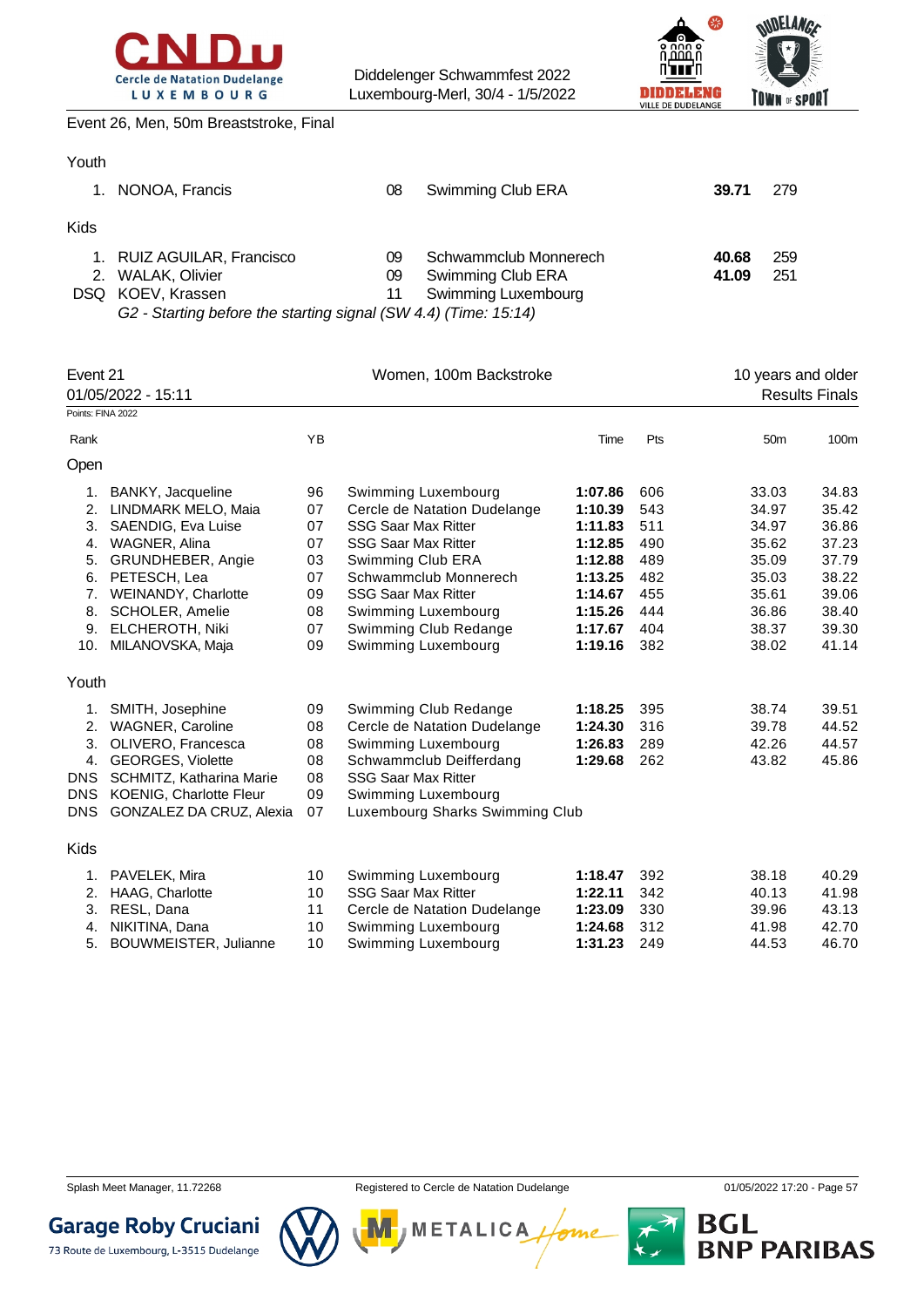



| Event 22 | Men, 100m Backstroke | 11 years and older |
|----------|----------------------|--------------------|

| 11 years and o     |
|--------------------|
| <b>Results Fir</b> |

|                   | 01/05/2022 - 15:18                               |          |                                            |                    |            |                    | <b>Results Finals</b> |
|-------------------|--------------------------------------------------|----------|--------------------------------------------|--------------------|------------|--------------------|-----------------------|
| Points: FINA 2022 |                                                  |          |                                            |                    |            |                    |                       |
| Rank              |                                                  | YB       |                                            | Time               | Pts        | 50 <sub>m</sub>    | 100m                  |
| Open              |                                                  |          |                                            |                    |            |                    |                       |
| 1.                | <b>CALMES, Nicolas</b>                           | 06       | Schwammclub Monnerech                      | 1:02.85            | 561        | 30.03              | 32.82                 |
| 2.                | THILL, Nicolas                                   | 05       | Swimming Luxembourg                        | 1:05.36            | 499        | 32.59              | 32.77                 |
|                   | 3. CARNEIRO, Nuno                                | 05       | Swimming Luxembourg                        | 1:05.52            | 495        | 31.40              | 34.12                 |
|                   | 4. WESTER, Ben                                   | 06       | Cercle de Natation Dudelange               | 1:06.44            | 475        | 32.40              | 34.04                 |
| 5.                | FEDOSEEV, Anton                                  | 07       | Swimming Luxembourg                        | 1:06.89            | 465        | 32.09              | 34.80                 |
| 6.                | RIKKERT, Thijmen                                 | 06       | Swimming Luxembourg                        | 1:07.46            | 454        | 32.37              | 35.09                 |
| 7.                | LUKA, Mory                                       | 04       | Swimming Luxembourg                        | 1:11.87            | 375        | 35.68              | 36.19                 |
|                   | 8. ORTIZ BOGDANOV, Pablo<br>9. WEYLAND, Philippe | 08<br>07 | Swimming Luxembourg<br>Swimming Luxembourg | 1:12.77<br>1:12.80 | 361<br>361 | 34.55<br>35.59     | 38.22<br>37.21        |
|                   | 10. GONZALEZ PEREZ, Rodrigo                      | 07       | Swimming Luxembourg                        | 1:13.58            | 349        | 35.55              | 38.03                 |
|                   |                                                  |          |                                            |                    |            |                    |                       |
| Youth             |                                                  |          |                                            |                    |            |                    |                       |
| 1.                | DUSEMON, Paul                                    | 07       | Swimming Luxembourg                        | 1:11.87            | 375        | 35.50              | 36.37                 |
| 2.                | <b>KROMBACH, Alex</b>                            | 08       | Swimming Luxembourg                        | 1:11.95            | 374        | 35.34              | 36.61                 |
| 3.                | THILL, Louis                                     | 07       | Swimming Luxembourg                        | 1:12.05            | 372        | 35.73              | 36.32                 |
| 4.                | ERTZ, Philipp                                    | 06       | White Sharks BKS e.V.                      | 1:17.12            | 303        | 38.16              | 38.96                 |
|                   | DNS MILANOVSKI, Stefan                           | 06       | Swimming Luxembourg                        |                    |            |                    |                       |
| <b>DNS</b>        | SCHARTZ FORTE, Noah                              | 08       | Swimming Luxembourg                        |                    |            |                    |                       |
| DNS.              | MOOG, Jules                                      | 08       | Swimming Luxembourg                        |                    |            |                    |                       |
| <b>DNS</b>        | BACK, Moris                                      | 07       | Schwammclub Monnerech                      |                    |            |                    |                       |
| <b>DNS</b>        | SVEEN, Harald                                    | 08       | Cercle de Natation Dudelange               |                    |            |                    |                       |
| <b>Kids</b>       |                                                  |          |                                            |                    |            |                    |                       |
| 1.                | RUIZ, Jacobo                                     | 09       | Schwammclub Monnerech                      | 1:18.31            | 290        | 38.78              | 39.53                 |
|                   | 2. REINESCH, Inaki                               | 09       | Schwammclub Deifferdang                    | 1:24.06            | 234        | 40.66              | 43.40                 |
|                   | 3. KEANE, Niels                                  | 10       | Swimming Luxembourg                        | 1:24.37            | 232        | 40.58              | 43.79                 |
| 4.                | WARD, James                                      | 10       | Schwammclub Monnerech                      | 1:27.13            | 210        | 42.27              | 44.86                 |
| 5.                | NIKOLOV, Alexandre                               | 09       | <b>Barracuda Esch Natation</b>             | 1:27.95            | 204        | 42.00              | 45.95                 |
| 6.                | WESTER, Liam                                     | 11       | Cercle de Natation Dudelange               | 1:32.99            | 173        | 44.40              | 48.59                 |
| 7.                | SIMAO NOGUEIRA, Francisco                        | 11       | Schwammclub Deifferdang                    | 1:33.87            | 168        | 44.51              | 49.36                 |
| <b>DNS</b>        | DONDELINGER, Gregory                             | 11       | Swimming Luxembourg                        |                    |            |                    |                       |
| <b>DNS</b>        | MOOG, Paul                                       | 10       | Swimming Luxembourg                        |                    |            |                    |                       |
|                   |                                                  |          |                                            |                    |            |                    |                       |
| Event 27          | 01/05/2022 - 15:25                               |          | Women, 100m Butterfly                      |                    |            | 10 years and older | <b>Results Finals</b> |
| Points: FINA 2022 |                                                  |          |                                            |                    |            |                    |                       |
| Rank              |                                                  | YB       |                                            | Time               | Pts        | 50m                | 100m                  |
| Open              |                                                  |          |                                            |                    |            |                    |                       |
| 1.                | BERTHET, Lana                                    | 05       | Longchamps Swimming Club                   | 1:08.72            | 526        | 32.10              | 36.62                 |
| 2.                | LINDMARK MELO, Maia                              | 07       | Cercle de Natation Dudelange               | 1:09.77            | 502        | 32.57              | 37.20                 |
|                   | 3. VANDERSCHRICK, Laura                          | 02       | Swimming Luxembourg                        | 1:09.84            | 501        | 31.61              | 38.23                 |
| 4.                | CALMES, Liz                                      | 08       | Schwammclub Monnerech                      | 1:12.33            | 451        | 32.71              | 39.62                 |
| 5.                | SOFFIO, Mara                                     | 06       | Schwammclub Monnerech                      | 1:12.50            | 448        | 33.32              | 39.18                 |
| 6.                | PETESCH, Lea                                     | 07       | Schwammclub Monnerech                      | 1:17.72            | 363        | 35.29              | 42.43                 |
| 7.                | OLIVERO, Francesca                               | 08       | Swimming Luxembourg                        | 1:18.55            | 352        | 35.96              | 42.59                 |
| 8.                | MILANOVSKA, Maja                                 | 09       | Swimming Luxembourg                        | 1:19.01            | 346        | 35.97              | 43.04                 |
| 9.                | CONSTANTIN, Sophia                               | 09       | Swimming Luxembourg                        | 1:25.84            | 269        | 38.37              | 47.47                 |
| <b>DNS</b>        | REINESCH, Leeloo                                 | 07       | Schwammclub Monnerech                      |                    |            |                    |                       |
|                   |                                                  |          |                                            |                    |            |                    |                       |

Splash Meet Manager, 11.72268 **Registered to Cercle de Natation Dudelange 11/05/2022 17:20 - Page 58** 

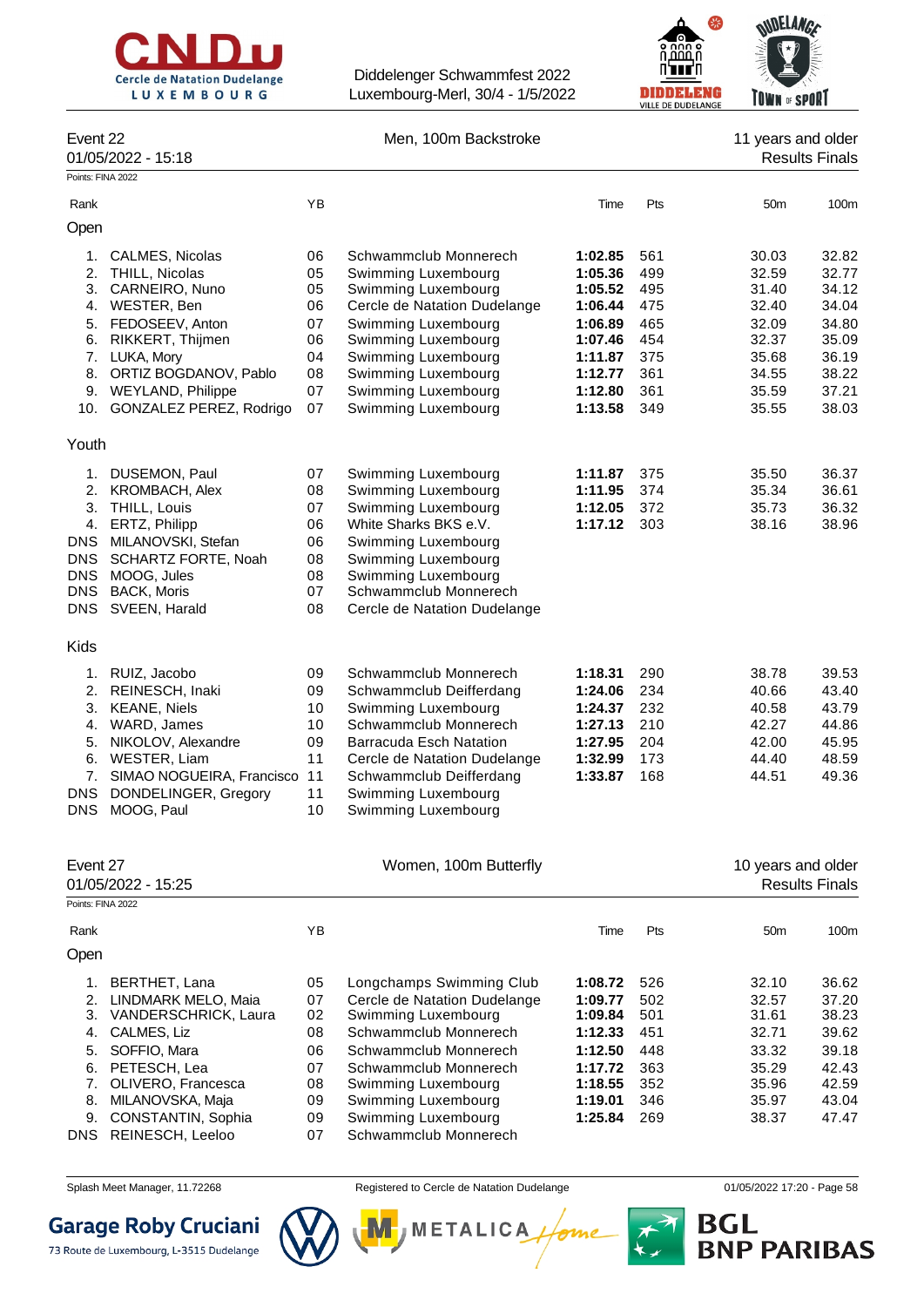



Event 27, Women, 100m Butterfly, Final

| 09<br>2. BOUWMEISTER, Annebelle<br>08<br>07<br>11                                | Swimming Luxembourg<br>Swimming Luxembourg<br>Swimming Luxembourg<br>White Sharks BKS e.V.                                                                                                                                                                             | 1:28.32<br>1:33.19<br>1:24.89                                                                          | 247<br>211<br>279                                                  | 39.89<br>42.54<br>39.59                                                                | 48.43<br>50.65                                                                         |
|----------------------------------------------------------------------------------|------------------------------------------------------------------------------------------------------------------------------------------------------------------------------------------------------------------------------------------------------------------------|--------------------------------------------------------------------------------------------------------|--------------------------------------------------------------------|----------------------------------------------------------------------------------------|----------------------------------------------------------------------------------------|
|                                                                                  |                                                                                                                                                                                                                                                                        |                                                                                                        |                                                                    |                                                                                        |                                                                                        |
|                                                                                  |                                                                                                                                                                                                                                                                        |                                                                                                        |                                                                    |                                                                                        |                                                                                        |
|                                                                                  |                                                                                                                                                                                                                                                                        |                                                                                                        |                                                                    |                                                                                        | 45.30                                                                                  |
|                                                                                  | Men, 100m Butterfly                                                                                                                                                                                                                                                    |                                                                                                        |                                                                    | 11 years and older                                                                     | <b>Results Finals</b>                                                                  |
|                                                                                  |                                                                                                                                                                                                                                                                        |                                                                                                        |                                                                    |                                                                                        |                                                                                        |
| YB                                                                               |                                                                                                                                                                                                                                                                        | Time                                                                                                   | Pts                                                                | 50 <sub>m</sub>                                                                        | 100m                                                                                   |
|                                                                                  |                                                                                                                                                                                                                                                                        |                                                                                                        |                                                                    |                                                                                        |                                                                                        |
| 98<br>CONSTANTINO CAEIRO, Diogo3<br>04<br>05<br>04<br>03<br>05<br>07<br>08<br>06 | Schwammclub Deifferdang<br>Cercle de Natation Dudelange<br>Schwammclub Deifferdang<br>Swimming Luxembourg<br>Swimming Luxembourg<br>Cercle de Natation Dudelange<br>Schwammclub Monnerech<br>Swimming Luxembourg<br>Schwammclub Deifferdang<br>Schwammclub Deifferdang | 57.71<br>58.27<br>1:00.17<br>1:00.47<br>1:05.21<br>1:05.58<br>1:09.13<br>1:09.26<br>1:11.61<br>1:11.78 | 629<br>611<br>555<br>546<br>436<br>428<br>366<br>363<br>329<br>326 | 27.54<br>27.84<br>28.14<br>28.43<br>30.57<br>29.77<br>30.53<br>33.58<br>32.76<br>32.39 | 30.17<br>30.43<br>32.03<br>32.04<br>34.64<br>35.81<br>38.60<br>35.68<br>38.85<br>39.39 |
| 06<br>08<br>08<br>08<br>06<br>08                                                 | Swimming Luxembourg<br>Cercle Nautique Petange<br>Cercle de Natation Dudelange<br>Schwammclub Deifferdang<br>Schwammclub Deifferdang<br>Swimming Luxembourg                                                                                                            | 1:12.46<br>1:14.01<br>1:21.14<br>1:23.54                                                               | 317<br>298<br>226<br>207                                           | 33.58<br>37.27<br>37.34                                                                | 39.41<br>40.43<br>43.87<br>46.20                                                       |
| 09<br>10                                                                         | Schwammclub Monnerech<br>Swimming Luxembourg                                                                                                                                                                                                                           | 1:18.25<br>1:26.12                                                                                     | 252<br>189                                                         | 36.02<br>40.04                                                                         | 42.23<br>46.08<br>49.65                                                                |
|                                                                                  | 06<br>1. TUCHILA, Ionut Alexandru<br>ORTIZ BOGDANOV, Pablo<br>10                                                                                                                                                                                                       | Swimming Luxembourg<br>Schwammclub Monnerech                                                           |                                                                    |                                                                                        | 33.05<br>158<br>1:31.47<br>41.82                                                       |

**Garage Roby Cruciani** 



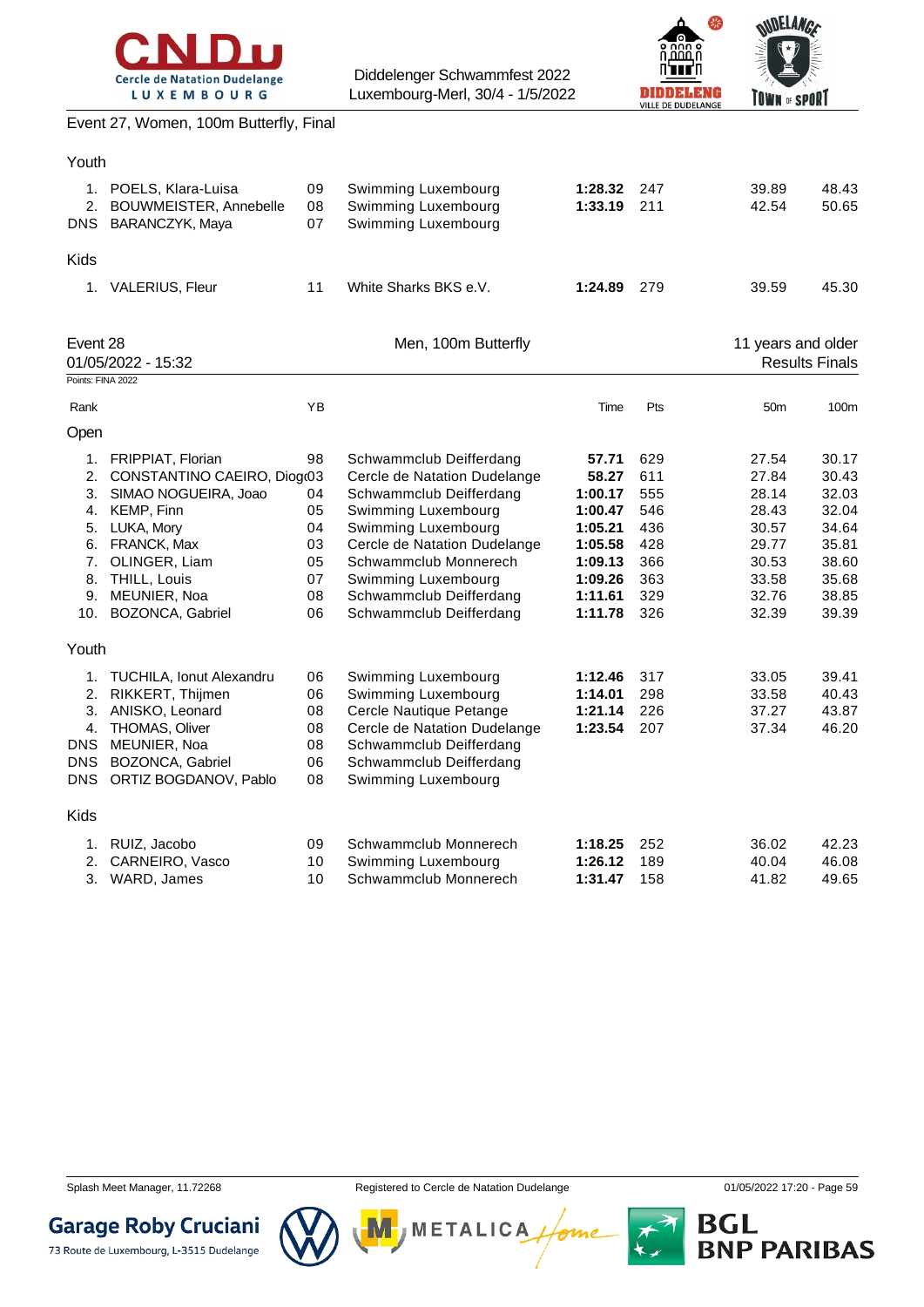



|                                                                                                                                                                                              |                                  |                                                                                                                                                                                                                                                            |     |                                                    | VILLE DE DUDELANGE                                 | <b>GRUND</b>                                       |                                                    |
|----------------------------------------------------------------------------------------------------------------------------------------------------------------------------------------------|----------------------------------|------------------------------------------------------------------------------------------------------------------------------------------------------------------------------------------------------------------------------------------------------------|-----|----------------------------------------------------|----------------------------------------------------|----------------------------------------------------|----------------------------------------------------|
| Event 17<br>01/05/2022 - 15:45                                                                                                                                                               |                                  | Women, 200m Freestyle                                                                                                                                                                                                                                      |     |                                                    |                                                    | 10 years and older                                 | <b>Results Finals</b>                              |
| Points: FINA 2022                                                                                                                                                                            |                                  |                                                                                                                                                                                                                                                            |     |                                                    |                                                    |                                                    |                                                    |
| Rank                                                                                                                                                                                         | YB                               | Time                                                                                                                                                                                                                                                       | Pts | 50 <sub>m</sub>                                    | 100m                                               | 150m                                               | 200m                                               |
| Open                                                                                                                                                                                         |                                  |                                                                                                                                                                                                                                                            |     |                                                    |                                                    |                                                    |                                                    |
| 1. BANKY, Jacqueline<br>2. REINESCH, Leeloo<br>3. HAN, Mengjia<br>4. BERTHET, Lana<br>5. SAENDIG, Eva Luise<br>6. SOFFIO, Mara                                                               | 96<br>07<br>07<br>05<br>07<br>06 | Swimming Luxembourg<br>2:08.76 675<br>Schwammclub Monnerech 2:09.20 668<br>Schwammclub Deifferdang2:17.71 552<br>Longchamps Swimming Cl2:18.13 547<br><b>SSG Saar Max Ritter</b><br>2:18.26 545<br>Schwammclub Monnerech 2:20.46 520                       |     | 30.33<br>29.96<br>32.20<br>31.18<br>31.48<br>32.44 | 32.64<br>32.59<br>34.72<br>35.50<br>35.40<br>36.52 | 33.27<br>33.38<br>36.43<br>36.00<br>36.12<br>37.18 | 32.52<br>33.27<br>34.36<br>35.45<br>35.26<br>34.32 |
| 7. SCHOLER, Amelie<br>8. BOUZIDI, Imene                                                                                                                                                      | 08<br>05                         | Swimming Luxembourg<br>2:24.58 477<br>Schwammclub Monnerech 2:27.92 445                                                                                                                                                                                    |     | 32.26<br>33.21                                     | 36.61<br>37.62                                     | 38.12<br>38.49                                     | 37.59<br>38.60                                     |
| 9. LAMBIN, Elisa<br>10. OLIVERO, Francesca                                                                                                                                                   | 09<br>08                         | Schwammclub Deifferdang2:30.71 421<br>Swimming Luxembourg<br>2:34.92 387                                                                                                                                                                                   |     | 34.98<br>35.36                                     | 38.89<br>38.78                                     | 39.23<br>40.83                                     | 37.61<br>39.95                                     |
| Youth                                                                                                                                                                                        |                                  |                                                                                                                                                                                                                                                            |     |                                                    |                                                    |                                                    |                                                    |
| 1. CONSTANTIN, Sophia<br>2. BOUWMEISTER, Philine<br>3. GEORGES, Violette<br>4. FRADET, Maelle<br>5. BOUWMEISTER, Annebell08<br>6. FERNANDES DIAS, Gabri <sub>09</sub><br>DNS BARANCZYK, Maya | 09<br>07<br>08<br>09<br>07       | Swimming Luxembourg<br>2:30.73 421<br>Swimming Luxembourg<br>2:40.14 351<br>Schwammclub Deifferdang2:40.90 346<br>Schwammclub Deifferdang2:41.59 341<br>Swimming Luxembourg<br>2:53.16 277<br>Cercle de Natation Dudelar2:58.00 255<br>Swimming Luxembourg |     | 34.75<br>36.24<br>37.20<br>36.50<br>37.57<br>39.86 | 38.72<br>40.29<br>41.96<br>41.43<br>43.78<br>46.43 | 39.81<br>42.55<br>42.89<br>44.10<br>46.84<br>48.08 | 37.45<br>41.06<br>38.85<br>39.56<br>44.97<br>43.63 |
| Kids                                                                                                                                                                                         |                                  |                                                                                                                                                                                                                                                            |     |                                                    |                                                    |                                                    |                                                    |
| 1. VALERIUS, Fleur<br>2. RESL, Dana<br>3. MULLER, Liz<br>4. KIRCH, Emma                                                                                                                      | 11<br>11<br>11<br>11             | White Sharks BKS e.V.<br>2:33.08 402<br>Cercle de Natation Dudelar2:42.20 337<br>Swimming Luxembourg<br>2:47.69 305<br>Schwammclub Monnerech 3:18.44 184                                                                                                   |     | 35.59<br>36.49<br>38.25<br>44.62                   | 38.85<br>39.97<br>42.36<br>50.38                   | 40.15<br>44.60<br>44.94<br>52.68                   | 38.49<br>41.14<br>42.14<br>50.76                   |
| Event 18<br>01/05/2022 - 15:55                                                                                                                                                               |                                  | Men, 200m Freestyle                                                                                                                                                                                                                                        |     |                                                    |                                                    | 11 years and older                                 | <b>Results Finals</b>                              |
| Points: FINA 2022                                                                                                                                                                            |                                  |                                                                                                                                                                                                                                                            |     |                                                    |                                                    |                                                    |                                                    |
| Rank                                                                                                                                                                                         | ΥB                               | Time                                                                                                                                                                                                                                                       | Pts | 50 <sub>m</sub>                                    | 100m                                               | 150m                                               | 200m                                               |
| Open                                                                                                                                                                                         |                                  |                                                                                                                                                                                                                                                            |     |                                                    |                                                    |                                                    |                                                    |
| 1. BRANDENBURGER, Pit<br>2. FRIPPIAT, Florian<br>3. VANDERSCHRICK, Steph00<br>4. DURAKOVIC, Tarik<br>5. DANTHINE, Zacharie<br>6. KEMP, Finn                                                  | 95<br>98<br>05<br>04<br>05       | Schwammclub Deifferdang1:52.56 744<br>Schwammclub Deifferdang1:54.66 703<br>Swimming Luxembourg<br>1:57.05 661<br>Swimming Luxembourg<br>2:00.21 610<br>Barracuda Esch Natation<br>2:00.41 607<br>Swimming Luxembourg<br>2:00.49 606                       |     | 26.35<br>27.08<br>26.94<br>27.90<br>28.43<br>27.51 | 28.38<br>28.85<br>30.15<br>31.05<br>30.93<br>30.69 | 29.12<br>29.88<br>30.33<br>31.07<br>31.41<br>31.26 | 28.71<br>28.85<br>29.63<br>30.19<br>29.64<br>31.03 |
| 7. THILL, Nicolas                                                                                                                                                                            | 05                               | Swimming Luxembourg<br>2:07.02 517                                                                                                                                                                                                                         |     | 29.04                                              | 32.25                                              | 33.31                                              | 32.42                                              |

Splash Meet Manager, 11.72268 Registered to Cercle de Natation Dudelange **12.19 Communist Communist Communist Communist Communist Communist Communist Communist Communist Communist Communist Communist Communist Communist Co** 

METALICA

8. LUKA, Mory 04 Swimming Luxembourg **2:07.31** 514 29.34 32.25 32.92 32.80 9. CALMES, Nicolas 06 Schwammclub Monnerech **2:07.80** 508 28.53 32.53 33.45 33.29

10. GRUNDHEBER, Maxence 08 Swimming Club ERA 2:09.72 486

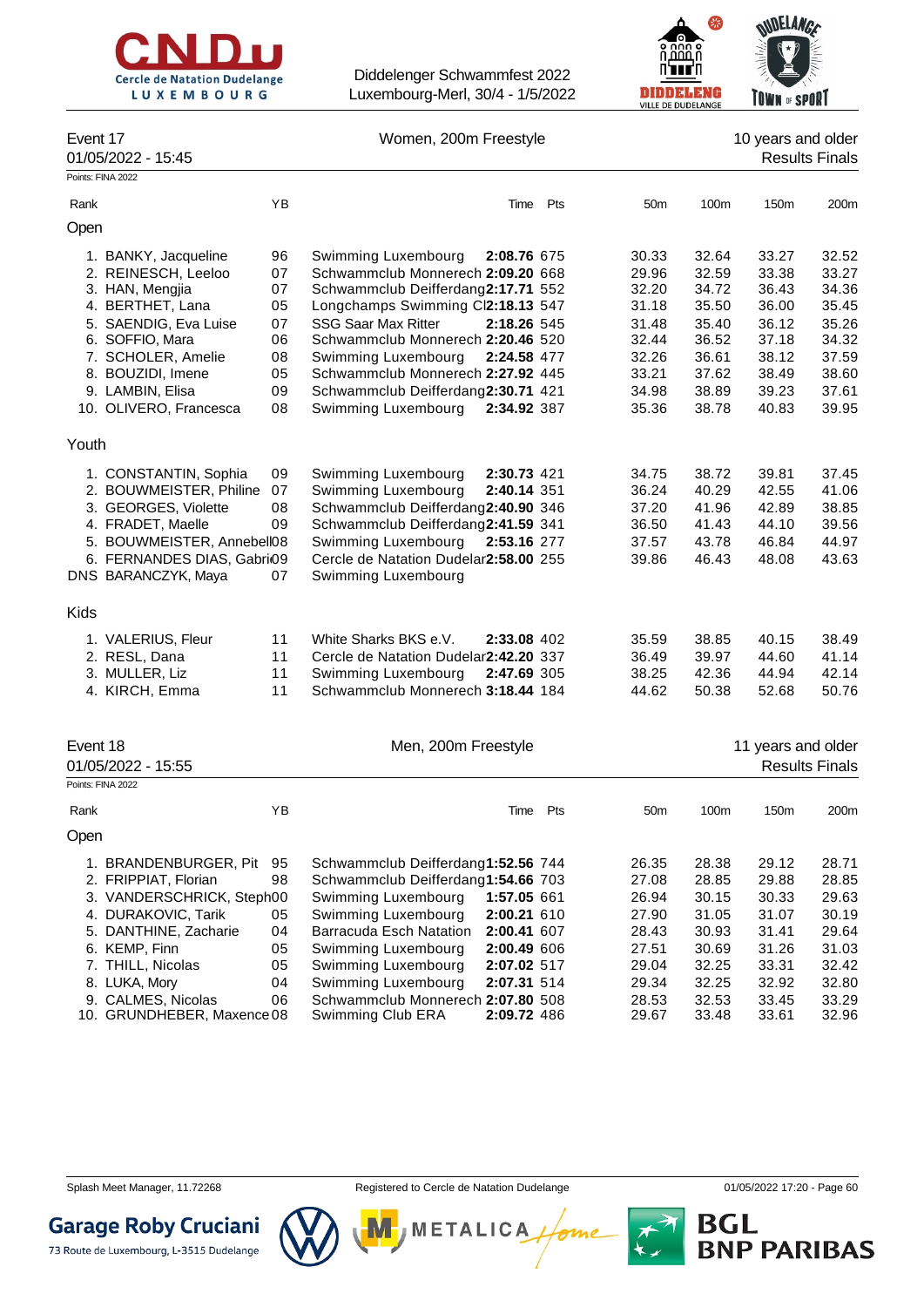



Event 18, Men, 200m Freestyle, Final

| 1. KUNEN, Fynn<br>08<br>Swimming Luxembourg<br>2. WESTER, Ben<br>06<br>Cercle de Natation Dudelar2:11.42 467<br>3. GONZALEZ PEREZ, Rodri07<br>Swimming Luxembourg                                                                                                                                                                                                                                                                                                                                                                                                                                                             | 2:11.27 469<br>2:14.67 434                |     | 29.79<br>30.00<br>29.88                                                                | 33.88<br>33.52<br>33.76                                                                | 34.77<br>33.87<br>35.59                                                                | 32.83<br>34.03<br>35.44                                                                |
|-------------------------------------------------------------------------------------------------------------------------------------------------------------------------------------------------------------------------------------------------------------------------------------------------------------------------------------------------------------------------------------------------------------------------------------------------------------------------------------------------------------------------------------------------------------------------------------------------------------------------------|-------------------------------------------|-----|----------------------------------------------------------------------------------------|----------------------------------------------------------------------------------------|----------------------------------------------------------------------------------------|----------------------------------------------------------------------------------------|
| 4. LEMIESZONEK, Maksymil07<br>Cercle de Natation Diekirch2:18.89 396<br>5. VAN LELYVELD, Keanu<br>Luxembourg Sharks Swimr2:19.29J392<br>06<br>6. HERR, Jacob<br>06<br><b>SSG Saar Max Ritter</b><br>7. MEUNIER, Noa<br>08<br>Schwammclub Deifferdang2:19.53 390<br>8. BOZONCA, Gabriel<br>06<br>Schwammclub Deifferdang2:20.10 385<br>9. THILL, Louis<br>07<br>Swimming Luxembourg<br>DNS BOHLER, Tim<br>08<br>Swimming Club ERA                                                                                                                                                                                              | 2:19.46 391<br>2:21.57 374                |     | 31.40<br>31.38<br>30.33<br>31.56<br>31.99<br>32.41                                     | 36.11<br>35.19<br>35.45<br>35.62<br>36.16<br>35.68                                     | 36.65<br>36.97<br>37.19<br>36.85<br>37.70<br>37.85                                     | 34.73<br>35.75<br>36.49<br>35.50<br>34.25<br>35.63                                     |
| Kids                                                                                                                                                                                                                                                                                                                                                                                                                                                                                                                                                                                                                          |                                           |     |                                                                                        |                                                                                        |                                                                                        |                                                                                        |
| 1. VALENTINI, Stefano<br>09<br>Schwammclub Monnerech 2:21.98 370<br>2. THILL, Hugo<br>09<br>Schwammclub Deifferdang2:26.20 339<br>3. RUIZ, Jacobo<br>09<br>Schwammclub Monnerech 2:26.25 339<br>Schwammclub Monnerech 2:35.93 279<br>4. RUIZ AGUILAR, Francisco09<br>5. REINESCH, Inaki<br>09<br>Schwammclub Deifferdang2:36.02 279<br>09<br>6. SCHONS, Oscar<br>Luxembourg Sharks Swimr2:37.63J270<br>7. CARNEIRO, Vasco<br>10<br>Swimming Luxembourg<br>8. FABER, Max<br>09<br>Schwammclub Monnerech 2:40.50 256<br>9. DONDELINGER, Gregory<br>11<br>Swimming Luxembourg<br>10. BENTO, Rodrigo<br>10<br>Swimming Luxembourg | 2:38.04 268<br>2:40.60 256<br>2:42.66 246 |     | 31.44<br>33.75<br>33.85<br>35.08<br>35.87<br>35.11<br>35.31<br>36.41<br>36.86<br>34.89 | 36.03<br>38.31<br>38.95<br>40.22<br>41.53<br>40.58<br>40.93<br>42.50<br>42.37<br>40.82 | 37.96<br>38.96<br>37.94<br>42.03<br>40.70<br>43.15<br>42.03<br>43.63<br>41.62<br>44.37 | 36.55<br>35.18<br>35.51<br>38.60<br>37.92<br>38.79<br>39.77<br>37.96<br>39.75<br>42.58 |
| Event 19<br>Women, 200m Breaststroke<br>01/05/2022 - 16:05<br>Points: FINA 2022                                                                                                                                                                                                                                                                                                                                                                                                                                                                                                                                               |                                           |     |                                                                                        |                                                                                        | 10 years and older<br><b>Results Finals</b>                                            |                                                                                        |
| YB<br>Rank                                                                                                                                                                                                                                                                                                                                                                                                                                                                                                                                                                                                                    | Time                                      | Pts | 50 <sub>m</sub>                                                                        | 100m                                                                                   | 150m                                                                                   | 200m                                                                                   |
| Open                                                                                                                                                                                                                                                                                                                                                                                                                                                                                                                                                                                                                          |                                           |     |                                                                                        |                                                                                        |                                                                                        |                                                                                        |
| Barracuda Esch Natation 2:52.71 520<br>1. BORDONARO, Madeleine 06<br>2. ALLAR, Maud<br>Cercle Nautique Petange 2:53.89 510<br>08<br>04<br>3. CALMES, Lara<br>Schwammclub Monnerech 2:55.70 494<br>/\\ N/hita Sharke RKS a<br>A KAHI Halana<br>nr.                                                                                                                                                                                                                                                                                                                                                                             | $3.0416$ $120$                            |     | 39.38<br>40.32<br>39.30<br>11 23                                                       | 44.65<br>44.61<br>45.27<br>ABAB                                                        | 45.25<br>45.82<br>44.85<br>AR OA                                                       | 43.43<br>43.14<br>46.28<br>ABA3                                                        |

| Event 20<br>01/05/2022 - 16:15 |                                       | Men, 200m Breaststroke |                                                           |             |                | 11 years and older | <b>Results Finals</b> |                |
|--------------------------------|---------------------------------------|------------------------|-----------------------------------------------------------|-------------|----------------|--------------------|-----------------------|----------------|
|                                | 9. YEREMENKO, Anna                    | 10                     | Swimming Luxembourg                                       | 3:31.98 281 | 46.14          | 53.67              | 55.81                 | 56.36          |
|                                | 7. LEONARD, Leni<br>8. FRADET, Maelle | 10<br>09               | Swimming Luxembourg<br>Schwammclub Deifferdang3:28.06 297 | 3:17.44 348 | 45.31<br>46.44 | 50.83<br>53.23     | 50.77<br>54.47        | 50.53<br>53.92 |
|                                | 6. VALERIUS, Lucy                     | 09                     | White Sharks BKS e.V.                                     | 3:06.12 416 | 43.46          | 48.36              | 47.12                 | 47.18          |
|                                | 5. VANDERSCHRICK, Laura02             |                        | Swimming Luxembourg                                       | 3:04.56 426 | 40.73          | 47.30              | 47.93                 | 48.60          |
|                                | 4. KAHL, Helena                       | 06                     | White Sharks BKS e.V.                                     | 3:04.16 429 | 41.23          | 46.46              | 48.04                 | 48.43          |
|                                | 3. CALMES, Lara                       | 04                     | Schwammclub Monnerech 2:55.70 494                         |             | 39.30          | 45.27              | 44.85                 | 46.28          |
|                                | 2. ALLAR, Maud                        | 08                     | Cercle Nautique Petange 2:53.89 510                       |             | 40.32          | 44.61              | 45.82                 | 43.14          |
|                                | 1. BORDONARO, Madeleine 06            |                        | Barracuda Esch Natation 2:52.71 520                       |             | 39.38          | 44.65              | 45.25                 | 43.43          |
|                                |                                       |                        |                                                           |             |                |                    |                       |                |

| U1/U3/ZUZZ - 10.15 |    |             |     |      |      |      |
|--------------------|----|-------------|-----|------|------|------|
| Points: FINA 2022  |    |             |     |      |      |      |
| Rank               | ΥB | Time<br>Pts | 50m | 100m | 150m | 200m |

Splash Meet Manager, 11.72268 **Registered to Cercle de Natation Dudelange 11/05/2022 17:20 - Page 61** 





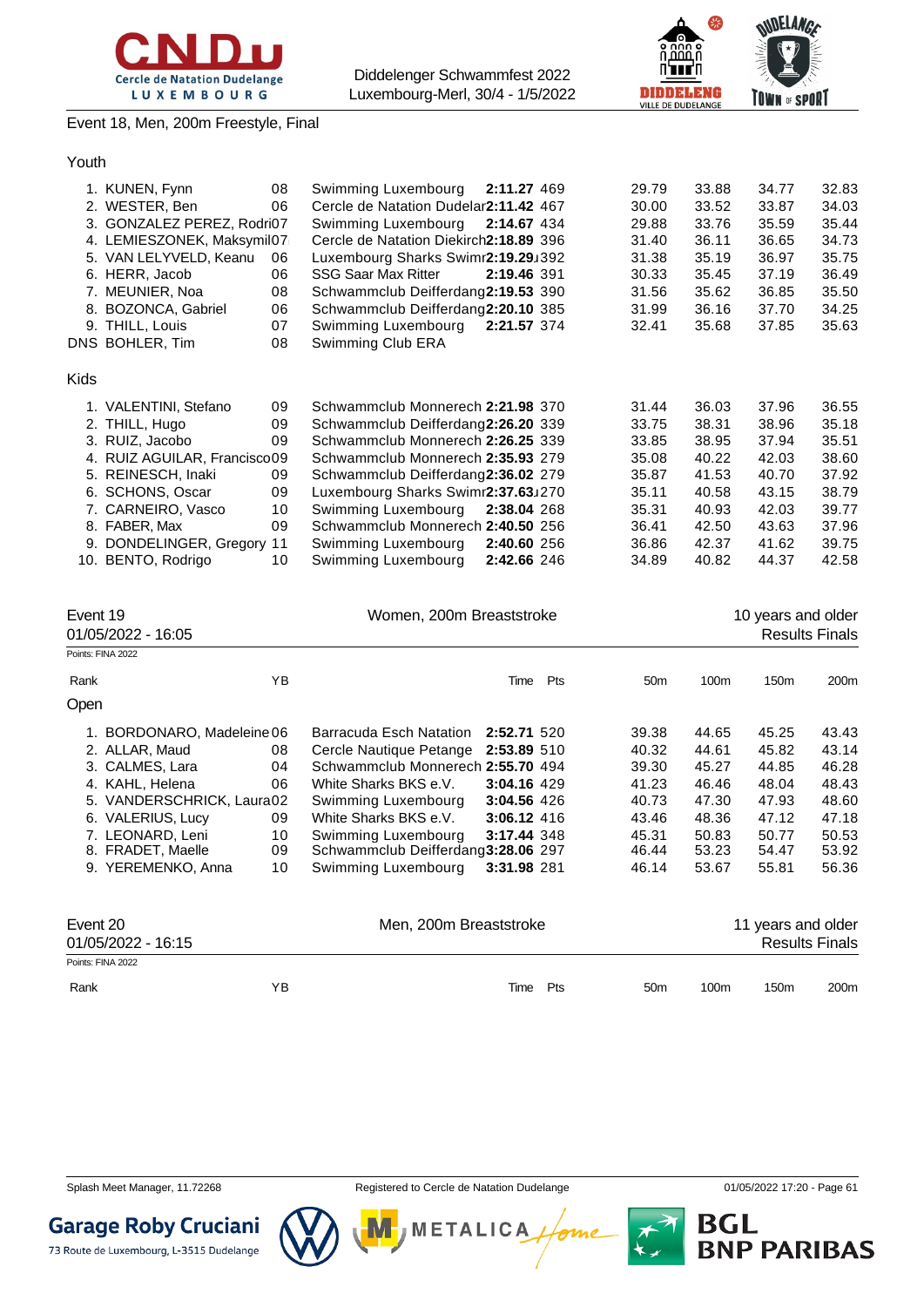



#### Event 20, Men, 200m Breaststroke, Final

#### Open

| 1. ROLKO, Ricky      | 99 | Swimming Luxembourg                    | 2:30.76 585 | 33.55 | 38.20 | 40.14 | 38.87 |
|----------------------|----|----------------------------------------|-------------|-------|-------|-------|-------|
| 2. FEDOSEEV, Anton   | 07 | Swimming Luxembourg                    | 2:36.49 523 | 35.66 | 39.79 | 40.99 | 40.05 |
| 3. CHAUSSARD, Albert | 07 | Swimming Luxembourg                    | 2:39.47 494 | 36.19 | 41.08 | 41.90 | 40.30 |
| 4. BRAUN, Nico       | 06 | <b>SSG Saar Max Ritter</b>             | 2:41.10 479 | 35.13 | 41.52 | 42.74 | 41.71 |
| 5. PASSER, Daniel    | 07 | Swimming Luxembourg                    | 2:41.47 476 | 35.89 | 41.66 | 42.65 | 41.27 |
| 6. SCHWAAB, Justin   | 04 | White Sharks BKS e.V.                  | 2:52.99 387 | 34.13 | 45.03 | 47.50 | 46.33 |
| 7. THILL, Hugo       | 09 | Schwammclub Deifferdang3:08.37 300     |             | 42.14 | 48.99 | 49.71 | 47.53 |
| 8. WIRION, Tunn      | 10 | Cercle de Natation Dudelar 3:26.12 229 |             | 46.79 | 53.55 | 52.49 | 53.29 |
| 9. WALAK, Olivier    | 09 | Swimming Club ERA                      | 3:29.00 219 | 46.23 | 53.44 | 55.62 | 53.71 |
| DSQ SCHEECK, Lennox  | 10 | Cercle Nautique Petange                |             |       |       |       |       |

*B14 - did not touch the wall with both hands simultaneously and separated at the turn / finish (SW 7.6) (Time: 16:41)*

| Event 31           | Mixed, 4 x 50m Freestyle | Jper    |  |  |
|--------------------|--------------------------|---------|--|--|
| 01/05/2022 - 16:31 |                          | Results |  |  |
| Points: FINA 2022  |                          |         |  |  |

| Rank |                                                                         |          |                    |                |                                                                         |          | Time                          | Pts            |
|------|-------------------------------------------------------------------------|----------|--------------------|----------------|-------------------------------------------------------------------------|----------|-------------------------------|----------------|
| 1.   | Swimming Luxembourg 1<br>VANDERSCHRICK, Stephan<br>KEMP, Finn           | 00<br>05 | $+0,61$<br>$+0,38$ | 24.57<br>25.24 | Swimming Luxembourg<br>BANKY, Jacqueline<br>VANDERSCHRICK, Laura        | 96<br>02 | 1:45.75<br>$+0.52$<br>$+0,40$ | 27.32<br>28.62 |
| 2.   | Schwammclub Déifferdang 1<br>FRIPPIAT. Florian<br>LAMBIN, Elisa         | 98<br>09 | $+0,71$            | 24.43<br>30.72 | Schwammclub Deifferdang<br>HAN, Mengjia<br><b>BRANDENBURGER, Pit</b>    | 07<br>95 | 1:48.46<br>$+0.29$<br>$+0.09$ | 29.80<br>23.51 |
| 3.   | Swimming Luxembourg 1<br>VANDERSCHRICK, Stephan<br>KEMP, Finn           | 00<br>05 | $+0,61$<br>$+0,14$ | 25.78<br>25.33 | Swimming Luxembourg<br>BANKY, Jacqueline<br>VANDERSCHRICK, Laura        | 96<br>02 | 1:48.71<br>$+0,25$<br>$+0,23$ | 28.50<br>29.10 |
| 4.   | Swimming Luxembourg 1<br>VANDERSCHRICK, Stephan<br>KEMP, Finn           | 00<br>05 | $+0,62$<br>$+0,26$ | 26.31<br>25.61 | Swimming Luxembourg<br>BANKY, Jacqueline<br>VANDERSCHRICK, Laura        | 96<br>02 | 1:51.07<br>$+0,44$<br>$+0.27$ | 30.45<br>28.70 |
| 5.   | Swimming Luxembourg 1<br>VANDERSCHRICK, Stephan<br>KEMP, Finn           | 00<br>05 | $+0,63$<br>$+0,32$ | 26.54<br>25.45 | Swimming Luxembourg<br>BANKY, Jacqueline<br>VANDERSCHRICK, Laura        | 96<br>02 | 1:51.11<br>$+0,63$<br>$+0.09$ | 30.77<br>28.35 |
| 6.   | Schwammclub Déifferdang 1<br>FRIPPIAT, Florian<br>LAMBIN, Elisa         | 98<br>09 | $+0,71$            | 25.87<br>31.06 | Schwammclub Deifferdang<br>HAN, Mengjia<br><b>BRANDENBURGER, Pit</b>    | 07<br>95 | 1:51.33<br>$+0,22$<br>$+0,14$ | 29.90<br>24.50 |
| 7.   | Schwammclub Déifferdang 1<br>FRIPPIAT, Florian<br>LAMBIN, Elisa         | 98<br>09 | $+0,71$            | 26.11<br>30.87 | Schwammclub Deifferdang<br>HAN, Mengjia<br><b>BRANDENBURGER, Pit</b>    | 07<br>95 | 1:51.87<br>$+0,38$<br>$+0.23$ | 30.08<br>24.81 |
|      | 8. Cercle de Natation Dudelange 1<br>FRANCK, Max<br>LINDMARK MELO, Maia | 03<br>07 | $+0.65$<br>$+0,20$ | 26.27<br>29.12 | Cercle de Natation Dudelange<br>RESL, Dana<br>CONSTANTINO CAEIRO, Diogo | 11<br>03 | 1:52.17<br>$+0,13$            | 32.57<br>24.21 |
| 9.   | Schwammclub Monnerech 1<br>CALMES, Nicolas<br>OLINGER, Liam             | 06<br>05 | $+0.74$<br>$+0.57$ | 26.03<br>28.67 | Schwammclub Monnerech<br>SOFFIO. Mara<br>REINESCH, Leeloo               | 06<br>07 | 1:52.41<br>$+0.75$<br>$+0,44$ | 29.80<br>27.91 |
| 10.  | Cercle de Natation Dudelange 1<br>FRANCK, Max<br>LINDMARK MELO, Maia    | 03<br>07 | $+0,67$<br>$+0,21$ | 26.34<br>28.98 | Cercle de Natation Dudelange<br>RESL, Dana<br>CONSTANTINO CAEIRO, Diogo | 11<br>03 | 1:52.72<br>$+0,33$            | 32.30<br>25.10 |
| 11.  | Schwammclub Monnerech 1<br>CALMES, Nicolas<br>OLINGER, Liam             | 06<br>05 | $+0,72$            | 26.33<br>27.88 | Schwammclub Monnerech<br>SOFFIO, Mara<br>REINESCH, Leeloo               | 06<br>07 | 1:52.85<br>$+0.69$<br>$+0,58$ | 30.44<br>28.20 |

**Garage Roby Cruciani** 

73 Route de Luxembourg, L-3515 Dudelange